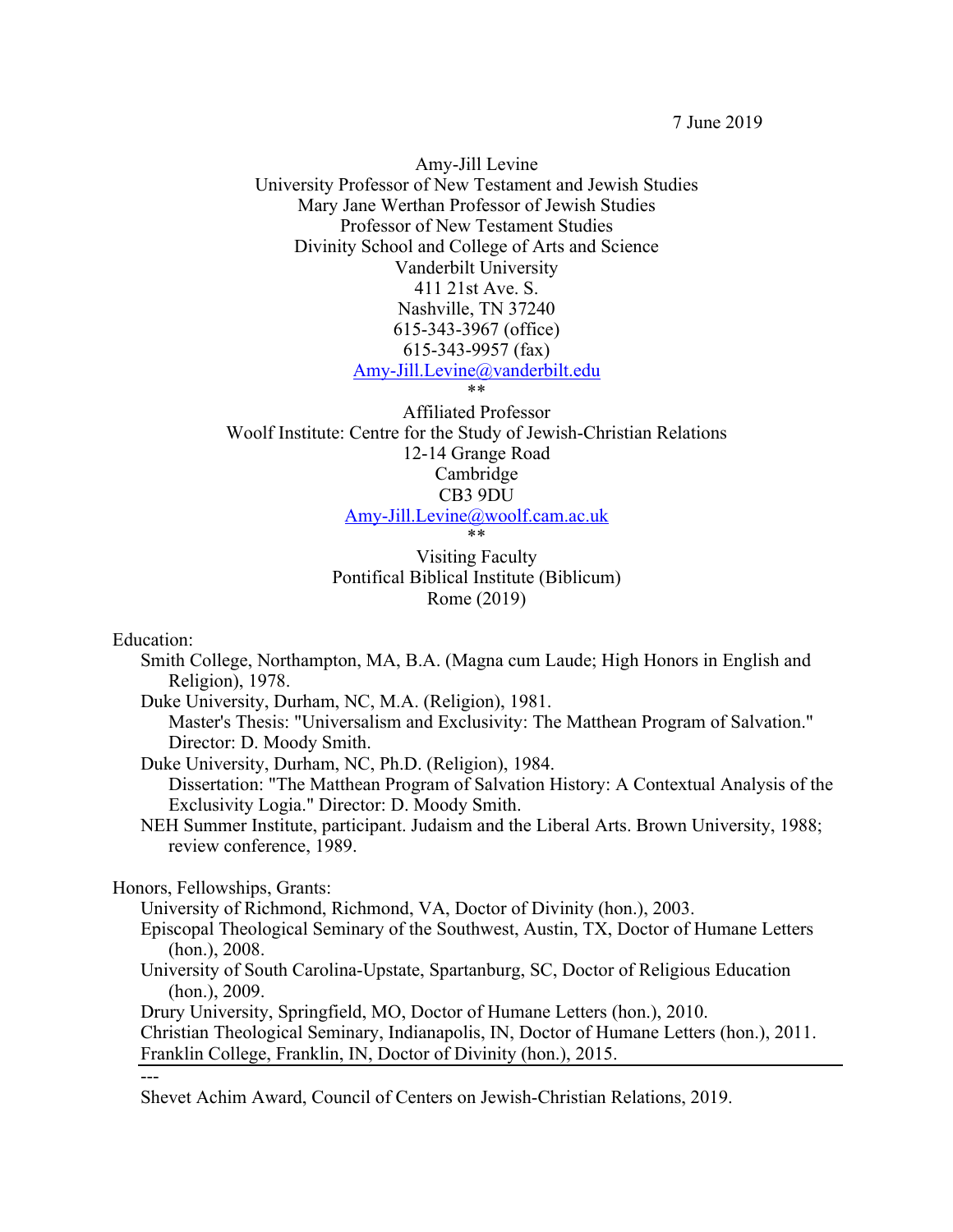- --- KAICIID (King Abdullah Bin Abdulaziz International Centre for Interreligious and Intercultural Dialogue) *Who's Who in Interreligious Dialogue*, 2019.
- --- NEH Assessment Committee: Religion and Asian Studies, 2018.
- --- Board of Electors to the Lady Margaret's Professorship of Divinity, Cambridge University (2017-18).
- --- Invitation, plenary, 7<sup>th</sup> Annual Parliament of the Word's Religions (Toronto, 2018), Women's Assembly (declined with regret).
- --- Association for Jewish Studies, Distinguished Lectureship Faculty (2015-19).
- --- Society of Biblical Literature Annual Meeting (2015): Panel discussion, sponsored by the Jewish-Christian Dialogue and Sacred Texts: *Short Stories by Jesus* (Nov. 2015).
- ---

---

---

---

- Associated Church Press, Best of Christian Press Awards, 2012: Award of Excellence (first place), "A Jewish Take on Jesus" by Amy-Jill Levine and U.S. Catholic Editors, 2012.
- --- American Jewish Committee and St. Leo University Center for Catholic Jewish Studies, Tampa, FL, Eternal Light Award (March, 2009)
- --- Smith College, Medalist (Feb. 2007)
- *Who is My Neighbor – starred review, Forward Reviews* (Jan./Feb. 2019).
- *Marvelous Mustard Seed*  2018 Junior Library Guild (JLG) List.
- *Who Counts* 2017 Junior Library Guild (JLG) List.
- *Short Stories By Jesus* Catholic Book Club February Selection, "America, the National Catholic Review" (Feb. 2015).
- *The Misunderstood Jew: The Church and the Scandal of the Jewish Jesus Publisher's Weekly* Best Books of 2007.
- *Entering the Passion of Jesus: A Beginner's Guide to Holy Week*: endorsed by the United Methodist Church (2018).
- *Light of the World: A Beginner's Guide to Advent*: endorsed by the United Methodist Church (2018).
- Mentoring Award, Society of Biblical Literature, Committee on the Status of Women in the Profession (2001)
- "Jesus Who?" *Moment* (Aug. 2002) selected for *Best Jewish Writing 2003* (Jossey-Bass) ---
- Birmingham University, 2014 Cadbury Lectures, Birmingham UK, Nov./Dec. 2014.
- Murdoch University, International Theologian 2013, Perth, WA, Australia (July/August, 2013)
- Woolf Institute, Center for the Study of Jewish-Christian Relations, Wesley College, Cambridge University, UK, Sabbatical (spring, 2011).
- Catholic Biblical Association, Visiting Scholar to the Philippines (Summer, 2004)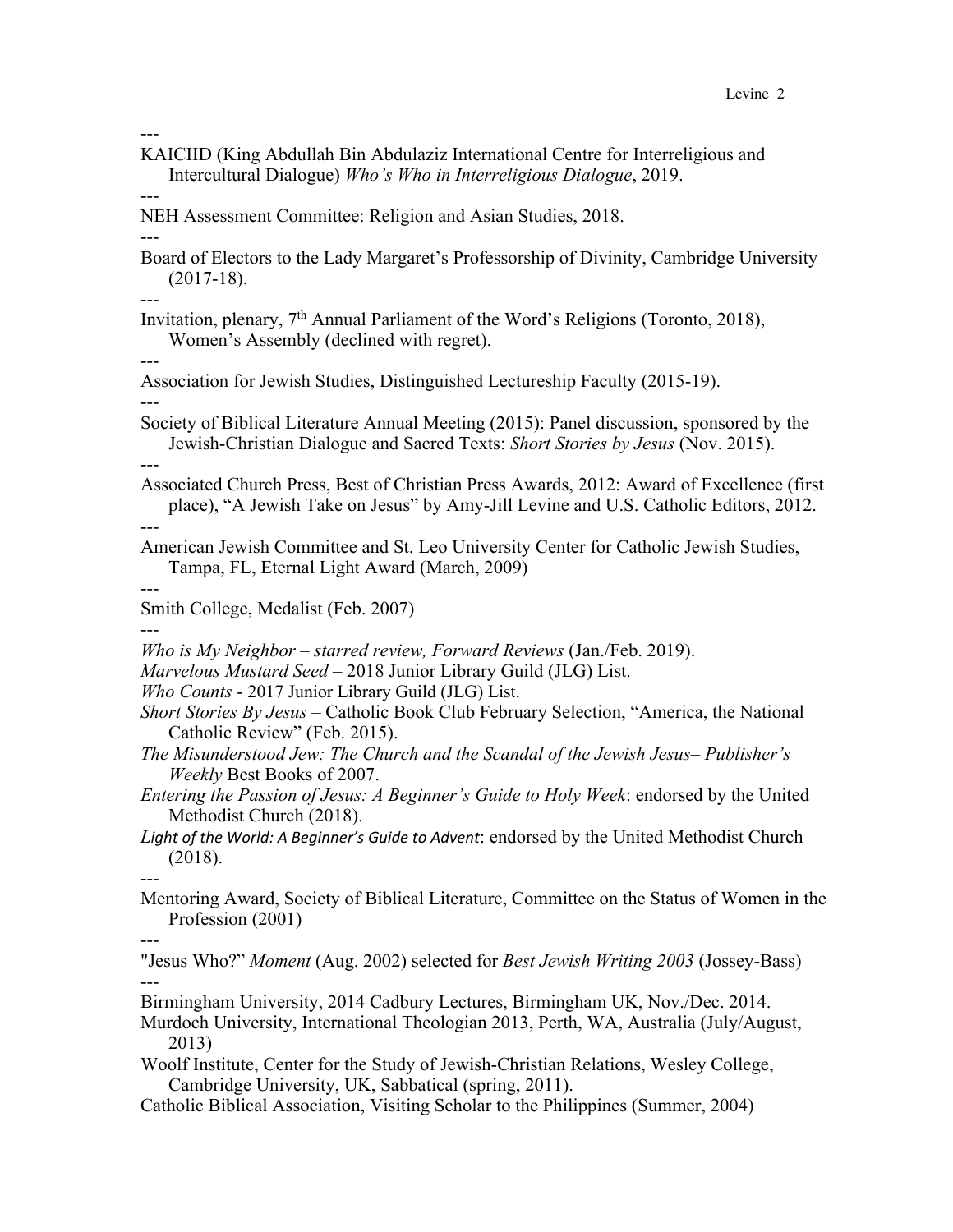University of Glasgow, Alexander Robertson Fellow (Dec. 2001)

National Endowment for the Humanities Research Grant for College Teachers (1992-93). American Council of Learned Societies Grant (1992-93).

Swarthmore: Faculty Summer Research Grant (87, 91); Brand Blanchard Faculty Fellowship (88-89); Faculty Advisor, Junior NEH Summer Research Grant Advisor (1990, 1992 [2 students]); Sara Lawrence Lightfoot Research Chair (1993-95).

Duke: G. H. Kearns Fellowship (78-81); Tuition Scholarship (82); W. D. Davies Instructorship in Biblical Studies (82-83); Mellon Dissertation Fellowship (83-84).

Smith: Phi Beta Kappa; Foote Prize, Biblical Studies, First Group Scholar (75-78).

--

--

- Leuven (KU Leuven) junior research professors (junior BOFZAP) candidate assessment (Dec. 2018).
- National Endowment for the Humanities, Grant Evaluations (Religion and Asian Studies), July 2018.
- ACLS Prescreener, 1994-95, 1995-96, 96-97.
- NEH Younger Scholars Program grant evaluations panel, 1994.
- NEH Summer Institute Faculty: "The Image and Reality of Women in Ancient Near Eastern Societies." Brown University, July 1995.

# Books:

- *The Social and Ethnic Dimensions of Matthean Salvation History: "Go Nowhere Among the Gentiles" (Matt 10:5b).* Studies in the Bible and Early Christianity 14. Lewiston/Queenston/Lampeter: Edwin Mellen Press, 1988.
- James H. Charlesworth, with James Mueller, assisted by Amy-Jill Levine, Randall Chesnutt, and M. J. H. Charlesworth. *The New Testament Apocrypha and Pseudepigrapha: A Guide to Publications, with Excursuses on Apocalypses.* Metuchen, NJ: Scarecrow Press, 1987.
- *The Misunderstood Jew: The Church and the Scandal of the Jewish Jesus* (HarperSanFrancisco, 2006; paperback 2007; books on tape, 2017).
- Bruce Chilton, Howard Clark Kee, Amy-Jill Levine, Eric M. Meyers, John Rogerson, and Anthony J. Saldarini, *The Cambridge Companion to the Bible*, 2d edition (Cambridge: Cambridge University Press, 2007): Part Two: *Jewish Responses to Greek and Roman Cultures, 322 B.C.E. to 200 C.E.*
- Douglas A. Knight and Amy-Jill Levine, The *Meaning of the Bible: What the Jewish Scriptures and the Christian Old Testament Can Teach Us* (San Francisco: HarperOne, 2011).
- Warren Carter and Amy-Jill Levine, *The New Testament, Methods and Meanings* (Nashville, TN: Abingdon, 2013)
- *Short Stories by Jesus: The Enigmatic Parables of a Controversial Rabbi* (San Francisco: HarperOne, 2014; paperback 2015; Spanish edition: *Relatos cortos de Jesús: Las parabolas enigmáticas de un rabino polémios* (Navarre: Verbo Divino, 2016); books on tape, 2017.
- Amy-Jill Levine and Sandy Eisenberg Sasso, *100 Sheep, 10 Coins, 2 Sons* (Louisville: Westminster/John Knox, 2017).
- Amy-Jill Levine and Sandy Eisenberg Sasso, ¿*Quién cuenta? 100 ovejas, 10 monedas y 2 hijos* (Louisville: Flyaway Books, 2017); Korean translation (Louisville: Flyaway Books, 2019).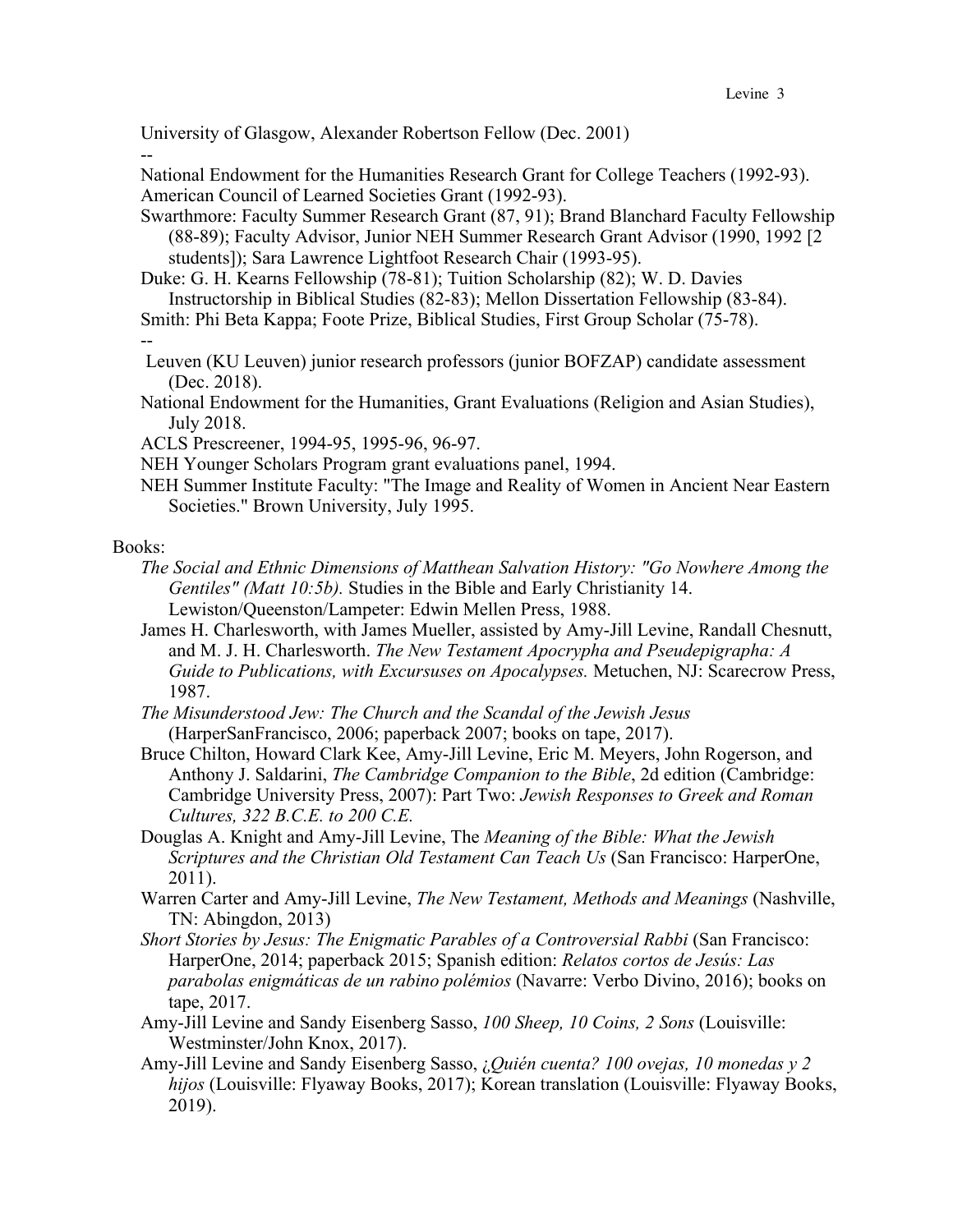- Amy-Jill Levine and Ben Witherington III, *The Gospel of Luke,* New Cambridge Bible Commentaries (Cambridge: University Press, 2018).
- Amy-Jill Levine and Sandy Eisenberg Sasso, *The Marvelous Mustard Seed* (Louisville: Westminster John Knox/Flyaway Books, 2018)
- *Short Stories by Jesus Study Guide*, Abingdon Study Guides (Nashville: Abingdon Press, 2018).
- *Entering the Passion of Jesus: A Beginner's Guide to Holy Week*, Abingdon Study Guides (Nashville: Abingdon Press, 2018).
- Amy-Jill Levine and Sandy Eisenberg Sasso, *Who is My Neighbor?* (Louisville: Flyaway Books, 2019).
- *Light of the World: A Beginner's Guide to Advent,* Abingdon Study Guides (Nashville: Abingdon Press, 2019).
- Amy-Jill Levine and Sandy Eisenberg Sasso, *The Marvelous Mustard Seed*, Spanish translation 2020; Korean translation 2020.

---

*Does G-d Hate Women?* (San Francisco: HarperOne, contract)

*Jesus for Atheists* (San Francisco: HarperOne, contract)

*An Essential Guide To Second Temple Judaism* (Nashville, TN: Abingdon Press, contract). Amy-Jill Levine and Marc Z. Brettler: *Prophecy Then and Now* (working title: HarperOne) --

- Jacob Neusner, Ernest S. Frerichs, and A.-J. Levine (eds.). *Religious Writings and Religious Systems. Systemic Analysis of Holy Books in Christianity, Islam, Buddhism, Greco-Roman Religions, Ancient Israel, and Judaism*. Vol. I: *Islam, Buddhism, Greco-Roman Religions, Ancient Israel, and Judaism*. Atlanta: Scholars Press for Brown Studies in Religion, *BSR* 1, 1989.
- Jacob Neusner, Ernest S. Frerichs, and A.-J. Levine (eds.). *Religious Writings and Religious Systems. Systemic Analysis of Holy Books in Christianity, Islam, Buddhism, Greco-Roman Religions, Ancient Israel, and Judaism*. Vol. II: *Christianity*. Atlanta: Scholars Press for Brown Studies in Religion, BSR 2, 1989.
- Amy-Jill Levine (ed.), *"Women Like This." New Perspectives on Jewish Women in the Greco-Roman World*. Early Judaism and its Literature 1. Atlanta: GA: Scholars Press/Society of Biblical Literature, 1991 [American Council of Learned Societies, ACLS History E-Book Project, 2006].
- Editor: *Feminist Companion to the New Testament and Early Christian Writings* series. Sheffield, UK: Sheffield University Press; New York/London: Continuum; Cleveland, OH: Pilgrim Press.

*Matthew* (2001) [ed. with Marianne Blickenstaff] *Una Compañera para Mateo* [Bilbao: Desclée De Brouwer, 2004]) *Mark* (2001) [ed. with Marianne Blickenstaff] *Una Compañera para Marcos* [Bilbao: Desclé De Brouwer, 2005]) *Luke* (2002) [ed. With Marianne Blickenstaff] *John I* (2003) [ed. With Marianne Blickenstaff] *John II* (2003) [ed. With Marianne Blickenstaff] *Paul* (2004) [ed. With Marianne Blickenstaff] *Deutero-Paul* (2003) [ed. With Marianne Blickenstaff] *Catholic Epistles* (2004) [ed. With Maria Mayo Robbins] *Acts of the Apostles* (2004) [ed. With Maria Mayo Robbins]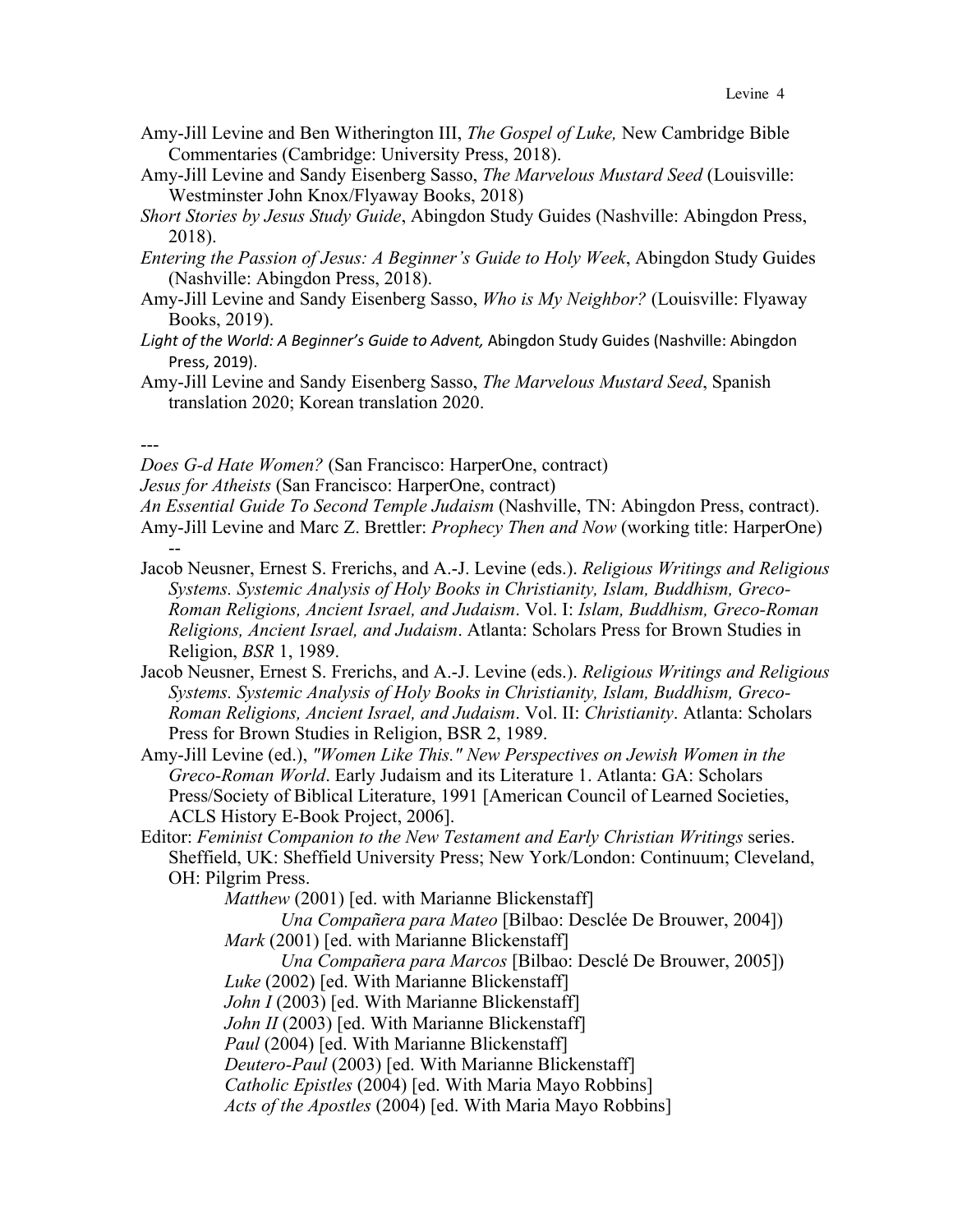*Mariology* (2005) [ed. With Maria Mayo Robbins]

*New Testament Apocrypha* (2006) [ed. With Maria Mayo Robbins] *Early Christian Writings* (2008) [ed. With Maria Mayo Robbins] *The Book of Revelation* (2009) [ed. With Maria Mayo Robbins] *The Historical Jesus* (projected 2019) [ed. With Jennifer Pouya]

Amy-Jill Levine, Dale C. Allison, Jr., and John Dominic Crossan (eds.), *The Historical Jesus in Context*. Princeton Readings in Religion (Princeton, NJ: Princeton University Press, 2006; Japanese translation, 2009).

Amy-Jill Levine and Marc Brettler (eds.), *Jewish Annotated New Testament* (JANT), Study Bible (New York: Oxford University Press, 2011; 2d expanded and revised edition 2017).

- Editor, *Ruth*, by Alice Laffey and Mahri Leonard-Fleckman, Wisdom Commentary (Collegeville, MN: Liturgical Press, 2017).
- Editor, *Gospels, Narrative and History*, English Translation of vol 4 of *La Biblia y Las Mujeres/The Bible and the Women /La Bibbia e le Donne /Die Bible und die Frauen* (Atlanta: Scholars Press, 2015).
- General Editor, New Testament, Oxford Biblical Commentary Series (OBCS), New York: Oxford University Press, 2018 --.

Teaching Company Great Lectures Series

'Introduction to the Old Testament' (24 tapes, audio and video), released 2/2001 'Great Figures of the Old Testament' (24 tapes, audio and video) released 11/2002 'Great Figures of the New Testament' (24 tapes, audio and video), released 11/2002 http://www.teach12.com/store/professor.asp?id=163&d=Amy%2DJill+Levine

United Methodist Publication House tapes

Ruth and the Writings, Disciples IV What's G-d Up To? Bible Stories Through New Eyes, 2 vols. Mark 1:1-8, for Jesus in the Gospels Short-term Disciple Bible Study – Invitation to the New Testament Serious Answers to Hard Questions: The God of the Old Testament

Our Bible App (version 2.6.12 [2009)

'Risking the Passion' 'The Bodies of Christ' 'What Do We Remember?' 'Judas in the Image of God' 'Keep Awake'

Biblical Archaeology Society Lecture Series/Bible Fest:

"The Battle for Judaism: Archaeology and History vs. the Social Sciences and Cultural Anthropology," Bible and Archaeology Fest X (2008).

- "The Good Samaritan," Bible and Archaeology Fest XI (2009).
- "Ancient History Vs. Modern Stereotype: Reconsidering Jesus in his Jewish Context," Bible and Archaeology Fest XIII (2011).
- "The Prodigal Son in his Historical Context," Bible and Archaeology Fest XVII (2015).
- "The Jewish Annotated New Testament, Second Edition (with Paula Fredriksen), Bible and Archaeology Fest XIX Banquet (2017).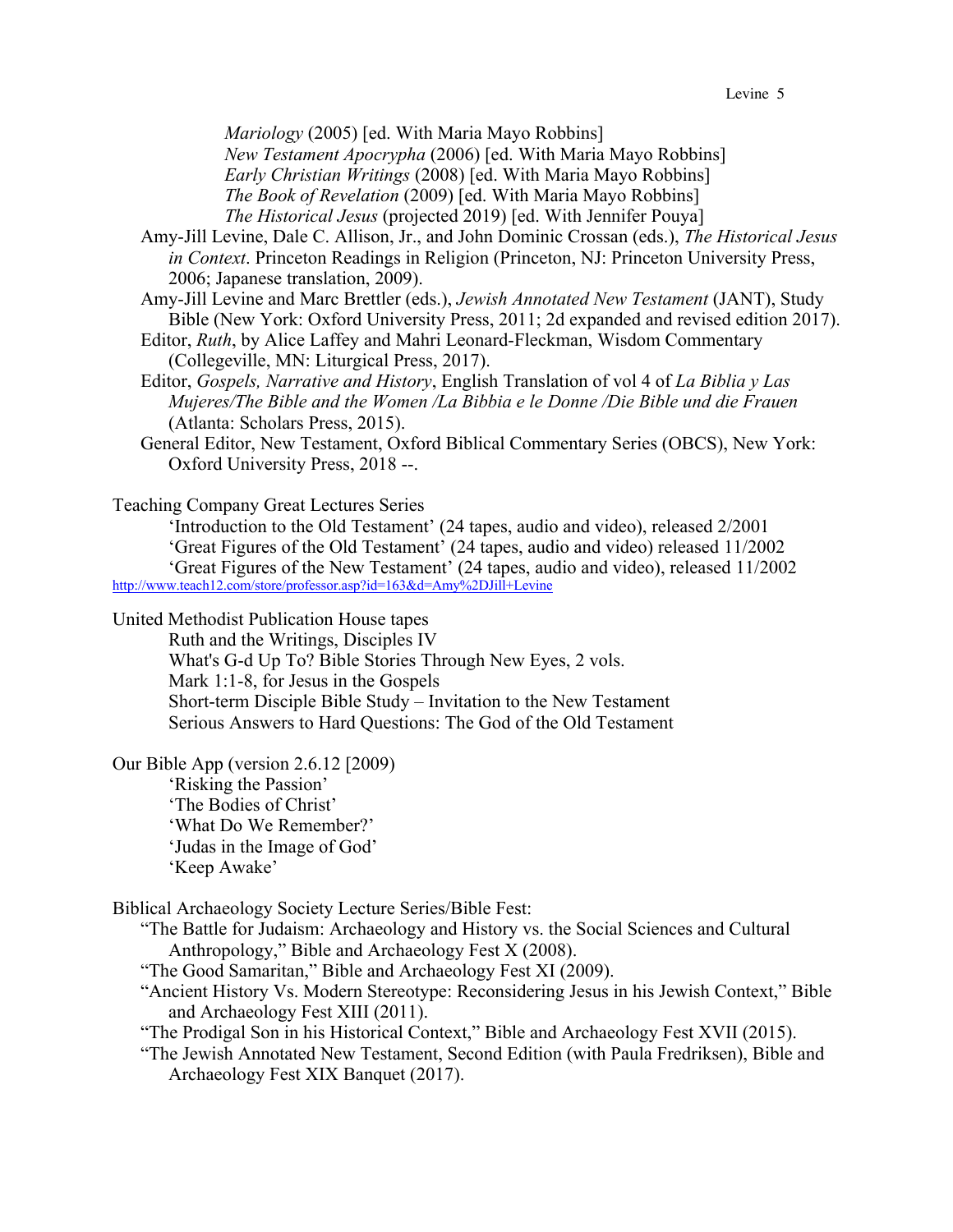Essays and Articles

- "Jesus and Feminism: A Response to Leonard Swidler." *Journal of Ecumenical Studies* 26.4 (Fall, 1989): 720-21.
- L. Swidler, M. Chernick, and A.-J. Levine, "Review Forum on Philip Segal's *The Halakah of Jesus According to Matthew*." *Journal of Ecumenical Studies* 26/3 (1989): 530-35.
- "Character Construction and Community Formation in Judith." David J. Lull (ed.), Society *of Biblical Literature 1989 Seminar Papers* (Atlanta: Scholars Press, 1989): 561-69.
- "Who's Catering the Q Affair? Feminist Observations on Q Paraenesis." L. G. Perdue and J. G. Gammie (eds.), *Parenesis: Moral Instruction in Judaism and Early Christianity*. *Semeia* 50 (1990): 145-61.
- "'Jesus the Hillelite' -- A Response to Harvey Falk." *Journal of Ecumenical Studies* 27.2 (Spring, 1990): 360-64.
- "Parshat Vayishlach [Gen. 32:4-36:43]: The Rape of Dinah." National Havurah Committee weekly column (printed nationally), November 1990; reprint Nov., 1991, 1992.
- "Sacrifice and Salvation: Otherness and Domestication in the Book of Judith." James C. VanderKam (ed.), *'No One Spoke Ill of Her' Essays on Judith*, Early Judaism and its Literature 2, Atlanta: Scholars Press, 1992, 17-30; repr. A. Brenner (ed.), *A Feminist Companion to Esther, Judith, and Susanna,* Sheffield: JSOT, 1995; repr. Alice Bach (ed.), *Women in the Hebrew Bible: A Reader.* New York: Routledge. 1998.
- "The Gospel of Matthew." *The Women's Bible Commentary*. S. Ringe (New Testament ed.), Philadelphia: Westminster, 1992, 252-62.
- "The Book of Ruth." *The Women's Bible Commentary*. C. Newsom (Old Testament ed.). Philadelphia: Westminster, 1992, 78-84.
- "Diaspora as Metaphor: Bodies and Boundaries in the Book of Tobit." J. A. Overman and R. S. Maclennan (eds.), *Diaspora Jews and Judaism: Essays in Honor of, and in Dialogue with, A. Thomas Kraabel.* South Florida Studies in the History of Judaism 41. Atlanta: Scholars Press, 1992, 105-117.
- "Tobit: Teaching Jews How to Live in the Diaspora." *Bible Review* 8.4 (August, 1992): 42- 51, 64.
- "'Hemmed in on Every Side:' Jews and Women in the Book of Susanna." F. F. Segovia and M. A. Tolbert (eds.), *Reading From This Place* Vol. 1: *Social Location and Biblical Interpretation in the United States,* Minneapolis: Fortress, 1995, 175-90; repr. A. Brenner (ed.), *A Feminist Companion to Esther, Judith, and Susanna,* Sheffield: JSOT, 1995.
- "Maternity and Childcare." Paula Fredriksen, Susan Thistlethwaite (eds.), *Guide to the Perplexing. A Survival Manual for Women in Religious Studies*. Atlanta: Scholars Press, 1992, 75-87.
- "The Sibylline Oracles." E. S. Fiorenza (ed.), *Searching the Scriptures* vol. 2. New York: Crossroad, 1994, 99-108.
- "Gentiles"; "Joseph of Arimathea." B. Metzger and M. Coogan (eds.), *Oxford Companion to the Bible*. New York: Oxford University Press, 1993.
- Eighty-one entries. J. Neusner and W. S. Green (eds.) *MacMillan Dictionary of Biblical Judaism.* New York: MacMillan, 1996.
- "Visions of Kingdoms: From Pompey to the First Jewish Revolt (63 BCE-70 CE)." M. Coogan et al. (eds.), *Oxford History of the Biblical World*. New York: Oxford University Press, 1999.
- "Yeast of Eden: Jesus, Second Temple Judaism, and Women," *Biblical Interpretation* 2 (1994): 8-33; Reprint in Athalya Brenner (ed.), *Feminist Companion to the Hebrew Bible*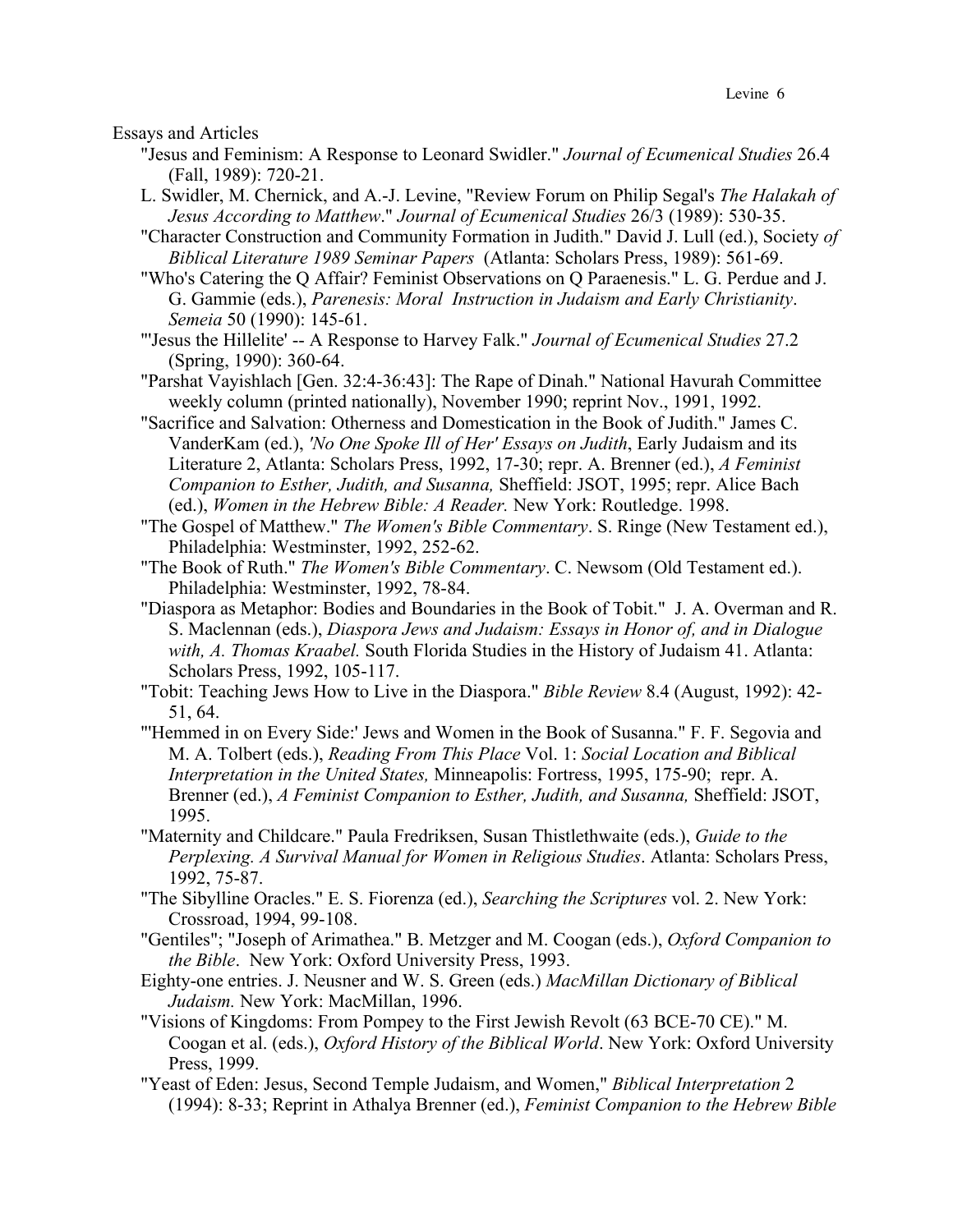*in the New Testament.* Sheffield: Sheffield Academic, 1996, 302-331

- "Hermeneutics of Suspicion." L. M. Russell and J. S. Clarkson (eds.), *Dictionary of Feminist Theologies*. Louisville: Westminster/John Knox, 1996, 140-41.
- "A Jewess, More and/or Less." M. Peskowitz and L. Levitt (eds.), *Judaism Since Gender*. New York and London: Routledge, 1996.
- "Settling at Beer-lahai-roi: Sarah and Hagar in Scripture and Tradition" in Yvonne Haddad and J. L. Esposito (eds.), *Daughters of Abraham: Feminist Thought in Judaism, Christianity, and Islam.* Gainesville: University Press of Florida, 2001.
- "Women in the Q Communit(ies) and Traditions." R. S. Kraemer and M. R. D'Angelo (eds.), *Women and Christian Origins: A Reader*. New York: Oxford University Press, 1999; reprint as "Les femmes dans la (les) communaté(s) et traditions de Q,' in Andreas Dettwiler et Daniel Marguerat (eds.), *La souce des paroles de Jésus (Q)*. *Aux origins du christianisme.* Genève: Labor et Fides, 2008.
- "Judith." J. Barton and J. Muddiman (eds.), *Oxford Bible Commentary*. Oxford: The University Press, 2001; updated for paperback edition of the Apocrypha, 2012.
- "Discharging Responsibility: Matthean Jesus, Biblical Law, and Hemorrhaging Woman." Pp. 379-97 in D. R. Bauer and M. A. Powell (eds.), *Treasures Old and New: Contributions to Matthean Studies*. Symposium Series 1. Atlanta: Scholars Press, 1996; reprint pp. 70-87 in A.-J. Levine (ed.), *Feminist Companion to Matthew*.
- "Anti-Judaism and the Gospel of Matthew." W. Farmer (ed.), *Anti-Judaism and the Gospels*. Valley Forge, PA: Trinity Press International, 1999.
- Twenty-nine entries. C. Meyers et al. (eds.), *Women in Scripture: A Dictionary of Named and Unnamed Women in the Hebrew Bible, Apocrypha, and New Testament*. Boston: Houghton Mifflin Co., 2000.
- "Apocrypha." D. N. Freedman, ed., *Eerdmans Dictionary of the Bible.* Grand Rapids: Eerdmans Publishing Co., 1999.
- "Matthew" and "Mark." G. O'Day and D. Petersen (eds.), *The Access Bible: New Revised Standard Version Study Bible.* New York: Oxford University Press, 1999.
- "Lilies of the Field and Wandering Jews: Biblical Scholarship, Women's Roles, and Social Location." I. R. Kitzberger (ed.), *Transformative Encounters. Jesus and Women Reviewed*. Leiden: E. J. Brill, 1999.
- "Jesus, Gender, and Sexuality: A Jewish Critique" in B. F. Le Beau et al. (eds.), *The Historical Jesus through Catholic and Jewish Eyes*. Harrisburg, PA: Trinity Press International, 2000.
- "Matthew's Advice to a Divided Readership," in David E. Aune (ed.), *The Gospel of Matthew in Current Study*, Grand Rapids, MI: William B. Eerdmans, 2001.
- "Women in Tobit," *The Bible Today* 37.2 (March/April 1999): 80-85.
- "The Greek Book of Esther," in James L. Mays et al. (eds.), *HarperCollins Bible Commentary*, rev. ed., HarperCollins Publishers, Inc.
- "The Word Becomes Flesh: Jesus, Gender, and Sexuality," in J. H. Charlesworth and W. P. Weaver (eds.), *Jesus Two Thousand Years Later*. Faith and Scholarship Colloquies (Harrisburg, PA: Trinity Press International, 2000). Reprint in J.D.G. Dunn and S. McKnight (eds.), *The Historical Jesus in Recent Research* (Sources for Biblical and Theological Study 10; Winona Lake, IN: Eisenbrauns, 2005).
- Study materials for Tobit, Daniel, Additions to Daniel, *New Oxford Annotated Bible* (NOAB-2e), New York: Oxford University Press, 2001.
- "Putting Jesus Where He Belongs: The Man from Nazareth in His Jewish World," *Perspectives in Religious Studies: Journal of the National Association of Baptist*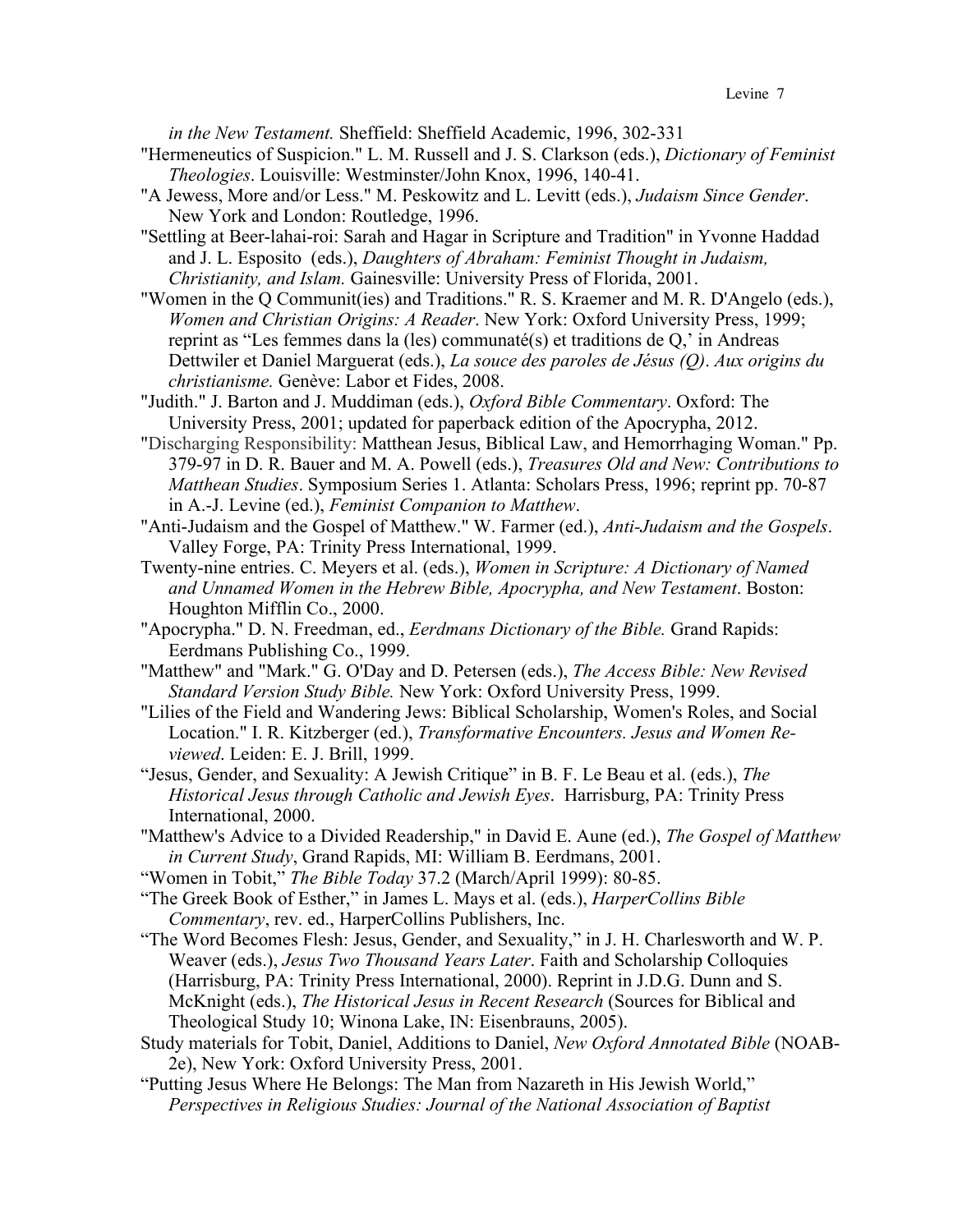*Professors of Religion* 27.1 (spring, 2000).

- "Jewish-Christian Relations from the 'Other Side': A Response to Webb, Lodahl, and White," *Quarterly Review* (Fall, 2000).
- "Jewish Feminist Scholar Runs Sex Program in the Bible Belt: On Testaments and Testosterone," *Religious Studies News, SBL Edition* (Oct. 2001).
- "Synoptic Gospels and Acts," in P. Fredriksen and A. Reinhartz (eds.), *Jesus, Judaism, and Christian Anti-Judaism. Reading the New Testament after the Holocaust* (Louisville, KY: Westminster/John Knox, 2002).
- "A Particular Problem: Jewish Perspectives on Christian Bible Study," in Carol J. Dempsey and William P. Loewe (eds.), *Theology and Sacred Scripture*. College Theology Society Annual Volume 47 (Maryknoll, NY: Orbis Books, 2002).

"Is the New Testament Anti-Jewish?" *Trinity Seminary Review* 23.3 (Summer/Fall, 2002).

- "Multiculturalism, Women's Studies, and Anti-Judaism*," Journal of Feminist Studies in Religion* 19.1 (Spring 2003).
- "Jesus Who?" *Moment Magazine* 27.4 (August 2002); reprint in Arthur Kurzweil (ed.), *Best Jewish Writing 2003* (Jossy-Bass).
- "The Gentilemen's Agreement," *Religion* 32.2 (2002); reprt. in Jacob Neusner (ed.), Faith, *Truth, and Freedom* (Binghamton, NY: Global Publications. Religion and the Social Order series).
- "Gender, Judaism, and Literature: Unwelcome Guests in Household Configurations," *Biblical Interpretation* 11.2 (2003).
- "Women's Humor and Other Creative Juices," in A. Brenner (ed.), *Are We Amused? Humour About Women in the Biblical Worlds* (London: T&T Clark, 2003).
- "The Jewish People and Their Sacred Scriptures in the Christian Bible: A Jewish Reading of the Document," *The Bible Today* May/June 2003.
- "Apostle," "Caiaphas," "Herod/Herodian Dynasty," "New Testament," "Sanhedrin," in E. Kessler and N. Wenborn (eds.), *A Dictionary of Jewish-Christian Relations* (Cambridge: University Press, 2005).
- "Acknowledging Jewish and Christian Differences," *Trinity Seminary Review* 24.1 (Winter/Spring 2003).
- "Theological Education, the Bible, and History: Détente in the Culture Wars," in D. L. Balch and C. Osiek (eds.), *Early Christian Families in Context: An Interdisciplinary Dialogue* (Grand Rapids/Cambridge: Eerdmans, 2003).
- "Roland Murphy, The Pontifical Biblical Commission, Jews, and the Bible," *Biblical Theology Bulletin* 33.3 (fall 2003).
- "Apocryphal Women: From Fiction to (Arti)fact," in W. G. Dever and S. Gitin (eds.), *Symbiosis, Symbolism, and the Power of the Past* (Winona Lake, IN: Eisenbrauns, 2003).
- "Response to 'Jews and Christians in the First Century: The Struggle Over Identity," in J. Neusner and A. J. Avery-Peck (eds.), *George Nickelsburg in Perspective: An Ongoing Dialogue of Learning*, vol. 2 (Supplements to the Journal for the Study of Judaism; Leiden: Brill, 2003).
- "The G-d of All" (Nov. 29-Dec. 5), *The Upper Room Disciplines* 2004 (Nashville: UpperRoom Books, 2003).
- "Mel Gibson, the Scribes, and the Pharisees," *Religion in the News* 6.3 (fall, 2003); rpnt with updating in S. Brent Plate (ed.), *Re-Viewing The Passion: Mel Gibson's Film and Its Critics* (New York: Palgrave/Macmillan, 2004).
- "Judith"; "Tobit," in G. W. E. Nickelsburg (ed.), *Dictionary of Religious Writings in Antiquity* (in press).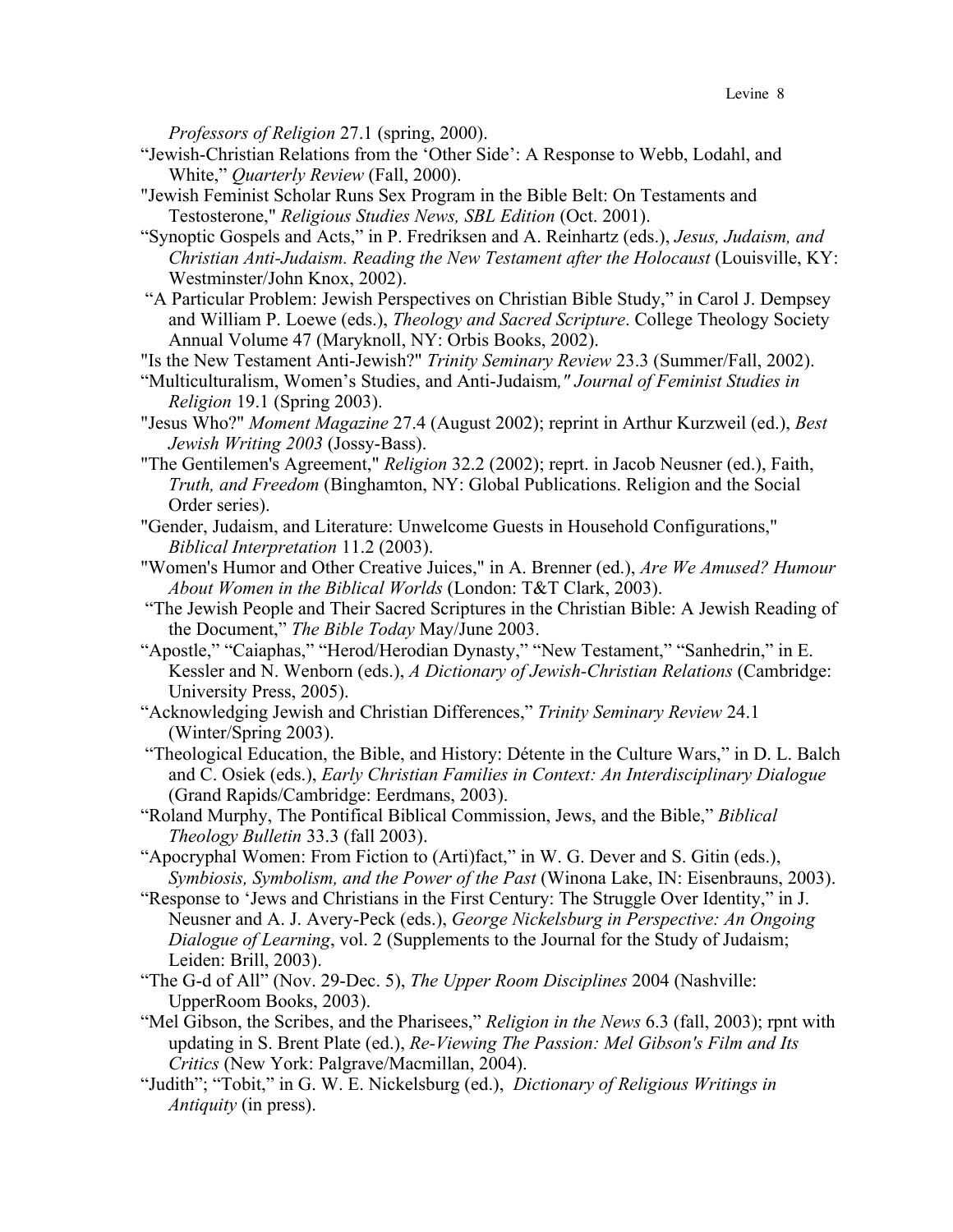- "The Disease of Post-Colonial New Testament Studies and the Hermeneutics of Healing," *Journal of Feminist Studies in Religion* roundtable and response (spring, 2004).
- "Take the Log Out of Your Eye…" In Miramax: *Perspectives on the Passion of the Christ: Religious Thinkers and Writers Explore the Issues Raised by the Controversial Movie* (New York: Miramax, 2004).
- 'The Earth Moved: Jesus, Sex, and Eschatology,' in John S. Kloppenborg and John W. Marshall (eds.), *Apocalypticism, Anti-Semitism and the Historical Jesus: Subtexts in Context*; Journal for the Study of the New Testament Supplement Series 275 (London/New York: T&T Clark, 2005).
- 'The "Teaching of Contempt" and Ecumenical Publications,' *The Ecumenical Review* (World Council of Churches) 57.4 (2005).
- 'Feminist Criticism,' in David Aune (ed.), *The Blackwell Companion to the New Testament* (Oxford: Wiley-Blackwell, 2010).
- 'Go Nowhere Among the Gentiles: A Jewish Perspective on the Great Commission,' *Review and Expositor* 103.1 (Winter, 2006), 139-58.
- '*Parshat Lech Lecha*: Another View,' in Tamara Cohn Eskenazi and Andrea Weiss (eds.), The Torah: A Women's Commentary (New York: Union of Reform Judaism, 2007).
- 'Misusing Jesus: How the Church Divorces Jesus from Judaism,' *Christian Century* (December 26, 2006), 20-25; excerpted reprint "C21 Resources: The Church in the 21st Century Center" (Fall 2008), 13-14.
- 'Forward,' in Teresa J. Hornsby, *Sex Texts from the Bible: Selections Annotated and Explained* (Woodstock, VT: Skylight Illuminations, 2007).
- "The Gospel of Luke," in Jacob Neusner and Bruce J. Chilton (eds.), *The Quest of the Historical Pharisees* (Waco, TX: Baylor University Press, 2007).
- 'Jesus the Jew,' InterfaithFamily Newsletter (December 2007): http://www.interfaithfamily.com/news\_and\_opinion/teaching\_about\_other\_religions/Jesu s the Jew.shtml).
- 'Anti-Judaism and Matthew,' *Currents in Theology and Mission* 34 (December, 2007).
- 'An Appreciation: Walter Wink,' in D. Seiple and Frederick W. Weidmann (eds.), *Enigmas and Powers: Engaging the Work of Walter Wink for Classroom, Church, and World*, Princeton Theological Monograph Series (Eugene, OR: Pickwick Press, 2007).
- 'Theory, Apologetic, History: Reviewing Jesus' Jewish Context,' *Australian Biblical Review* 55 (2007): 57-78.
- 'Anti-Judaism in Christian Biblical Scholarship,' *Gesher* 3.4 (October 2007): 107.
- 'Forward' to Caren Goldman and Ted Vorhees, *Across the Threshold, Into the Questions* (Harrisburg, PA/New York, NY: Morehouse Publishing, 2008).
- 'Matthew's Portrayal of the Synagogue and its Leaders,' in Donald Senior (ed.), *The Gospel of Matthew at the Crossroads of Early Christianity*. Bibliotheca Ephemeridum Theologicarum Lovaniensium 243 (Leuven: Peters, 2011), 177-193
- 'Between Breaking and Continuity: Matthew's Gospel,' in Mercedes Navarro and Marinella Perroni (eds.), *Gospels, Narratives and History*, vol. 4 of La Biblia y Las Mujeres/The Bible and the Women [English language editor, Amy-Jill Levine [Atlanta: Scholars Press, 2015] /La Bibbia e le Donne /Die Bible und die Frauen. "El evangelio de Mateo: entre ruptura y continuidad" (Verbo Divino, 2011); "Das Matthaüsevangelium: Zwischen Bruch und Kontinuität" (Kohlhammer, 2012); "Il vangelo di Matteo: tra rottura e continuita" (il pozzo de giacombbe, 2012).
- 'Culture of Early Judaism,' *New Interpreters Bible One Volume Commentary* (Nashville, TN: Abingdon Press, 2010).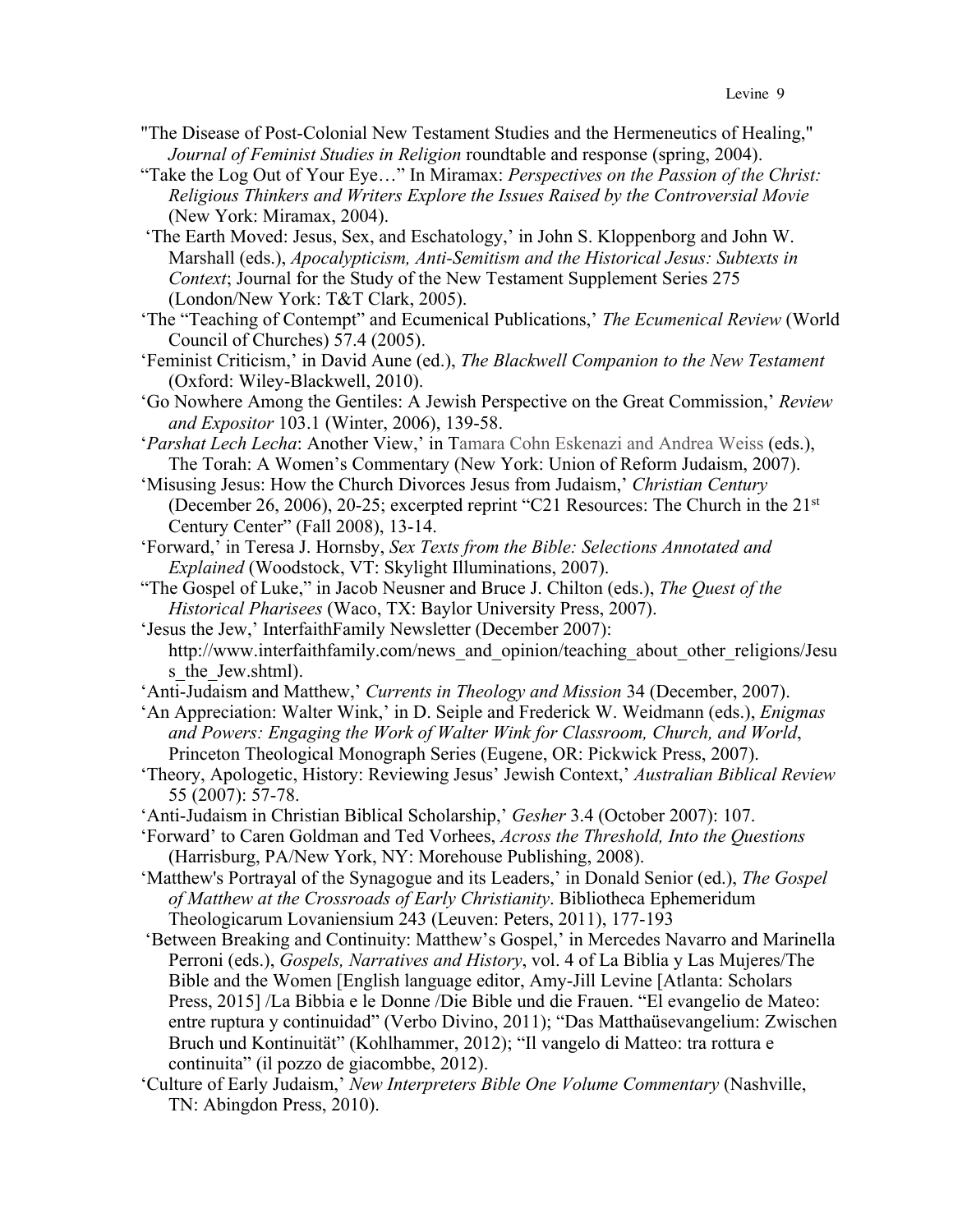- 'What Do We Call Our Scripture?' *Echoing the Word: The Catholic Religious Education On-Line Journal* 9.1 (2010).
- Amy-Jill Levine and Eric Greenberg, 'Still troubled after all these years' [report filed from Oberammergau], *Religious News Service*, May 14, 2010.
- Ted Smith and Amy-Jill Levine, 'Breaking the Habit of False Witness: A Reading of the Proposed Presbyterian Report on Israel and Palestine,' *Christian Century* (June 29, 2010); response to letters (Sept. 7, 2010).
- 'This Widow is Still Bothering Me (Luke 18.5),' in David Balch and Jason T. Lamoreaux (eds.), *Finding a Woman's Place. Essays in Honor of Carolyn Osiek R.S.C.J.* (Princeton Theological Monograph Series; Eugene, OR: Pickwick Press, 2010).
- 'Unchristian Responses to the Middle East,' *ABC* [Australian Broadcasting Corporation] *Religion and Ethics* (21 July 2010)

(http://www.abc.net.au/religion/articles/2010/07/21/2959928.htm).

- "Preface/Foreword/Introduction/Preamble/Exordium," in Stephen D. Moore, *The Bible in Theory: Critical and Postcritical Essays* (SBL RBS series; Atlanta: Society of Biblical Literature, 2010).
- 'Correcting Anti-Jewish Stereotypes,' and 'The Gospel of Luke,' in Amy-Jill Levine and Marc Brettler (eds.), *The Jewish Annotated New Testament* (New York: Oxford University Press, 2011).
- 'The Gospel of Matthew,' in Sharon Ringe and Carol Newsom (eds.), *Women's Bible Commentary*, 2d edition (Louisville, KY: Westminster/John Knox, 2013).
- 'Jewish Biblical Interpretation,' in Carolyn Osiek (ed.), *Anselm Academic Study Bible* (Winona, MI: Anselm Academic, 2012).
- 'Christian Faith and the Study of the Historical Jesus,' *Journal for the Study of the Historical Jesus* 9 (2011): 96-106.
- 'Biblical Views: The Many Faces of the Good Samaritan—Most Wrong,' *Biblical Archaeology Review* 38.1 (Jan/Feb 2012).
- 'Quo Vadis? Die Kirche und der Skandal des jüdische Jesus,' *Neukirchener Theologische Zeitschrift* 2.11: Kirche und Israel (2011): 108-18.
- 'What Jews (and Christians Too) Should Know about the New Testament, *Biblical Archaeology Review* (March/April 2012): 59-61, 64.
- 'Jesus in Jewish-Christian Dialogue,' in Bruce Chilton, Anthony Le Donne, and Jacob Neusner (eds.), *Soundings in the Religion of Jesus: Perspectives and Methods in Jewish and Christian Scholarship* (Minneapolis: Fortress Press, 2012).
- 'A Jewish Take on Jesus: Amy-Jill Levine talks the Gospels, A *US Catholic* Interview,' *U.S. Catholic* 77, No. 10 (2012)
- 'Old Habits Die Hard: A Critique of Recent Christian Statements on Israel,' International Council of Christians and Jews, Scholarly Contributions 443 (02.05.2012), http://www.jcrelations.net/Old\_Habits\_Die\_Hard\_\_A\_Critique\_of\_Recent\_Christian\_Sta tements on Israel.3797.0.html.
- Marc Zvi Brettler and Amy-Jill Levine, "Reading the New Testament,' *Sh'ma* (May 2012). 'Jesus in his Jewish Context,' *Bible Odyssey* (Dec. 2012).
- "Holy Week and the Hatred of the Jews," *ABC Religion and Ethics* (4 April 2012 [http://www.abc.net.au/religion/articles/2012/04/04/3470618.htm]; Re-run 7 April 2017.
- 'The Use of the Hebrew Bible in the New Testament,' in Marc Z. Brettler and Adele Berlin (eds.), *The Jewish Study Bible* (New York: Oxford, 2014).
- Amy-Jill Levine and Myrick C. Shinall, Jr., 'Standard and Poor: The Economic Index of the Parables,' in Robert Stewart (ed.), *The Message of Jesus: John Dominic Crossan and*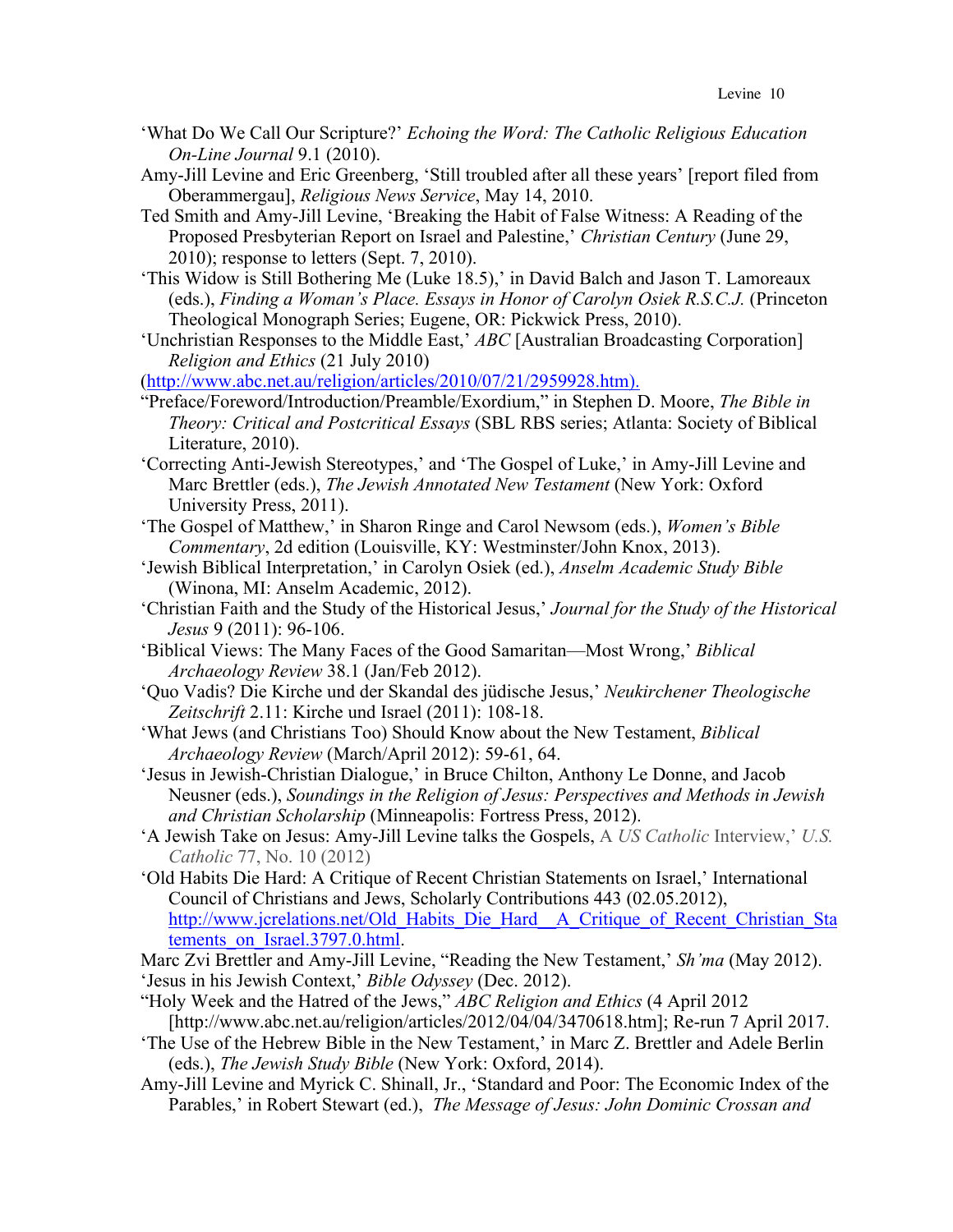*Ben Witherington III in Dialogue* (Minneapolis: Fortress, in press).

- 'Reflections on Reflections: Jesus, Judaism, and Jewish-Christian Relations,' Conference Proceedings: Centers for Christian Jewish Relations (CCJR), *Studies in Christian-Jewish Relations* (in press, 2013).
- '"The World was My Oyster But I Used the Wrong Fork" (Oscar Wilde): The Parable of the Pearl Re-opened,' in Jason A. Whitlark et al. (eds.), *Interpretation and the Claims of the Text: Resourcing New Testament Theolog*y, Charles Talbert Festschrift (Waco: Baylor University Press, 2014).
- 'De-Judaizing Jesus: Theological Need and Exegetical Execution,' in Steven W. Ramey, *Writing Religion: The Case for the Critical Study of Religions* (Tuscaloosa: University of Alabama Press, 2015).
- 'Torah,' in C. Black et al. (eds.), *Oxford Encyclopedia of Bible and Theology* (*OEBT*) (New York: Oxford University Press, in press).
- 'Luke and the Jewish Religion,' *Interpretation* 68 (2014): 389-402.
- 'Jesus Talks Back,' in Alan J. Avery-Peck, Bruce Chilton, William Scott Green, and Gary G. Porton (eds.), *A Legacy of Learning: Essays in Honor of Jacob Neusner* (Brill Reference Library of Judaism 43; Leiden and Boston: Brill, 2014).
- 'Parables, Prodigals, and Pedagogy,' *Dialogue Australasia Journal* (November, 2014).
- Marc Z. Brettler and Amy-Jill Levine, '*The Jewish Annotated New Testament*: Retrospect and Prospects,' *Melila: Manchester Journal of Jewish Studies* 11 (2014).
- 'Thou Shalt, Thou Shalt Not, or Thou Might Want To: The Tanakh and (Homo)sexuality," *Gesher* (November 2014).
- "A Parable and its Baggage: What the Prodigal Son Story Doesn't Mean," *Christian Century* (Sept.3, 2014, Cover Story).
- "Who Is My Neighbor: In the Footsteps of the Samaritan," *America: The National Catholic Review* (Sept. 29, 2014, Cover Story)
- 'Redrawing the Boundaries: A New Look at 'Diaspora as Metaphor: Bodies and Boundaries in the Book of Tobit,' in Athalya Brenner-Idan and Helen Efthimiadis-Keith (eds.), *A Feminist Companion to Tobit and Judith* (London: Continuum, 2015).
- 'Maligning the Pharisees Once Again'/ 'Quit Picking on the Pharisees,' *Sojourners* (March 2015).
- 'Speaking of the Middle East: Jews and Christians in Dialogue and Dispute,' in Alan Berger (ed.), May Smith Lecture series occasional publications; *Post-Holocaust Jewish-Christian Dialogue: After the Flood, Before the Rainbow* (Lanham, MD: Lexiington Books/Rowman and Littlefield, 2015).
- "This poor widow..." (Mark 12:43): From Donation to Diatribe,' in Shira Lander, Nathaniel DesRosiers, et al. (eds.), *Jews and Christians in the Greco-Roman World: Ross Kraemer Festschrift* (Providence: Brown University Press, 2015).
- 'Introduction' in Eadem (ed.), *Gospels, Narrative and History*, English Translation of vol 4 of *La Biblia y Las Mujeres/The Bible and the Women /La Bibbia e le Donne /Die Bible und die Frauen* (Atlanta: Scholars Press, 2015).
- 'Old Testament, Tanakh, or Hebrew Bible?' *Bible Odyssey* (March 2015): http://www.bibleodyssey.com/tools/bible-basics/what-is-the-difference-between-the-oldtestament-the-tanakh-and-the-hebrew-bible.aspx.
- 'Beards for Sale: The Uncut Version of Brian, Gender, and Sexuality,' in Joan Taylor (ed.), *Jesus and Brian: Exploring the Historical Jesus and his Times via Monty Python's Life of Brian* (Bloomsbury: T&T Clark, 2015).
- "Response to Michael Sandford: Palestinian Liberation Theology, Anti-Judaism, and Jewish-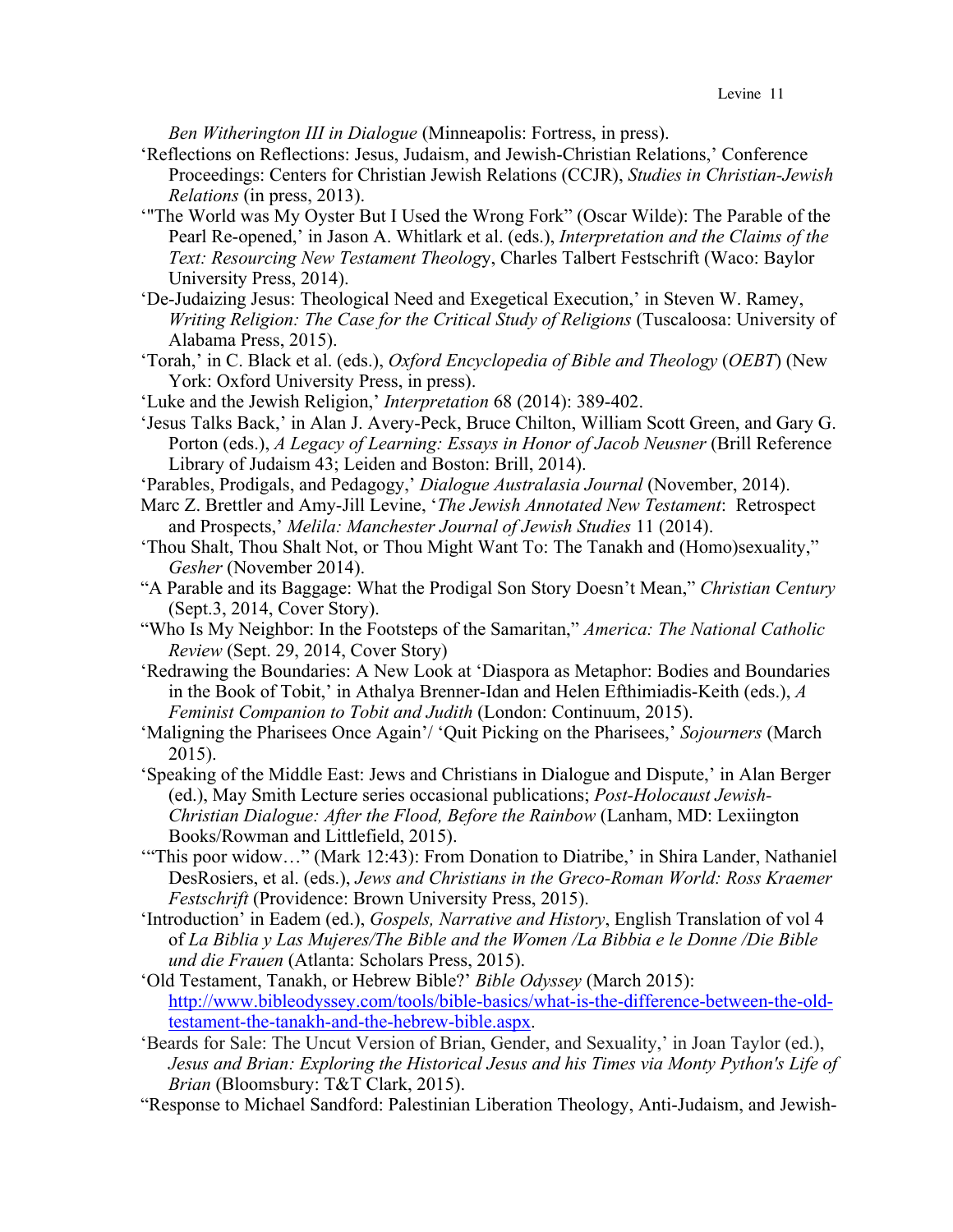Christian Relations," in Michael J. Sandford (ed.), *The Bible, Zionism, and Palestine: The Bible's Role in Conflict and Liberation in Israel-Palestine*, Releger Academic Press (ebook), 2016 (https://rap.relegere.org/rap/catalog/book/2).

- "Tobit," Introduction and Annotations, *New Oxford Annotated Bible*, 5<sup>th</sup> edition (New York: Oxford University Press, 2017 [in press]).
- "Brief Comments on *Short* Stories," *Horizons* (June, 2016).
- "Susanna," in Jonathan Klawans and Lawrence Wills, *Jewish Annotated Apocrypha* (New York: Oxford University Press, 2018 [in press]).
- "The Gospels and Acts," in Ben Dunning (ed.), *Oxford Encyclopedia of the Bible, Gender, and Sexuality* (New York: Oxford University Press, in press).
- "Tabitha: Tabitha/Dorcas, Spinning Off Cultural Criticism," pp. 41-65 in Harold W. Attridge, Dennis R. MacDonald, and Clare K. Rothschild (eds.), *Delightful Acts: New Essays on Canonical and Non-canonical Acts*. WUNT 391; Tübingen: Mohr Siebeck, 2017.
- "The Good Samaritan," in Andrea Weiss et al. (eds.), *American Values Religious Voices: 100 Days. 100 Letters*, ValuesandVoices.com.
- "*Nostra Aetate*, Omnia Mutantur: The Times They are a Changing," in Elena Procario-Foley and Robert Cathey (eds.), *Righting Relations After the Holocaust and Vatican II: Essays in Honor of John T. Pawlikowski, OSM*. Mahwah, NJ: Paulist Press/Stimulus foundation, 2018.
- "Proclamation, Translation, Implication: Addressing the Vilification of 'the Jews,'" in James W. Barker with Joel N. Lohr and Anthony Le Donne, eds. *Found in Translation: Essays on Jewish Biblical Translation in Honor of Leonard J. Greenspoon*. Shofar Supplements in Jewish Studies. Purdue: Purdue University Press, 2018.
- "Telling *Short Stories by Jesus* With gratitude for the On-going Conversation," *Studies in Christian-Jewish Relations* 12, no. 1 (2017): 1-12 (on-line, May 2017).
- "Jewish/Christian Schmoozing," Introduction to Anthony Le Donne and Larry Behrendt, *Sacred Dissonance: The Blessing of Difference in Jewish-Christian Dialogue.* Eugene, OR: Wipf and Stock, 2018.
- "Christian Privilege, Christian Fragility, and the Gospel of John" in Adele Reinhartz (ed.), *The Gospel of John and Jewish-Christian Relations*. Lanham: Lexington/Fortress, 2018.
- "Not Good to be Alone: Rethinking the Bible and Homosexuality," ABC [Australian Broadcasting Company] Religion and Ethics (23 August 2017) at http://www.abc.net.au/religion/articles/2017/08/23/4723055.htm (repost VUToday).
- "A Tribute to Herschel Shanks," *Biblical Archaeology Review* (February 2018).
- "John Meier, Women, and the Criteria of Authenticity," in Vincent Skemp and Kelley Coblentz Bautch (eds.), *Jesus As a Figure of History and Theology: Essays in Honor of John P. Meier*. CBQMS; Washington, DC: Catholic University of America, forthcoming 2018.
- "From Holy Envy to Holy Criticism: *Im lo achshav, eimatai?* ('If Not Now, When?')" in Paula Fredriksen and Jesper Svartik (eds.), *Krister Among the Jews and Gentiles.*  Minneapolis: Fortress Press, 2018.
- "*The Gospel and the Land* Revisited: Exegesis, Hermeneutics, and Politics," in Carey Nelson (ed.), *BDS and the Churches* (2019, in press).
- Marc Brettler and Amy-Jill Levine, "Isaiah's Suffering Servant: Before and After Christianity," *Interpretation* 73.2 (2019): 158-73.
- "Public Scholarship: 'If we are silent and wait until the morning light, we will be found guilty' (2 Kings 7.9)," in Nicole Tilford (ed.), *Women in the Society of Biblical*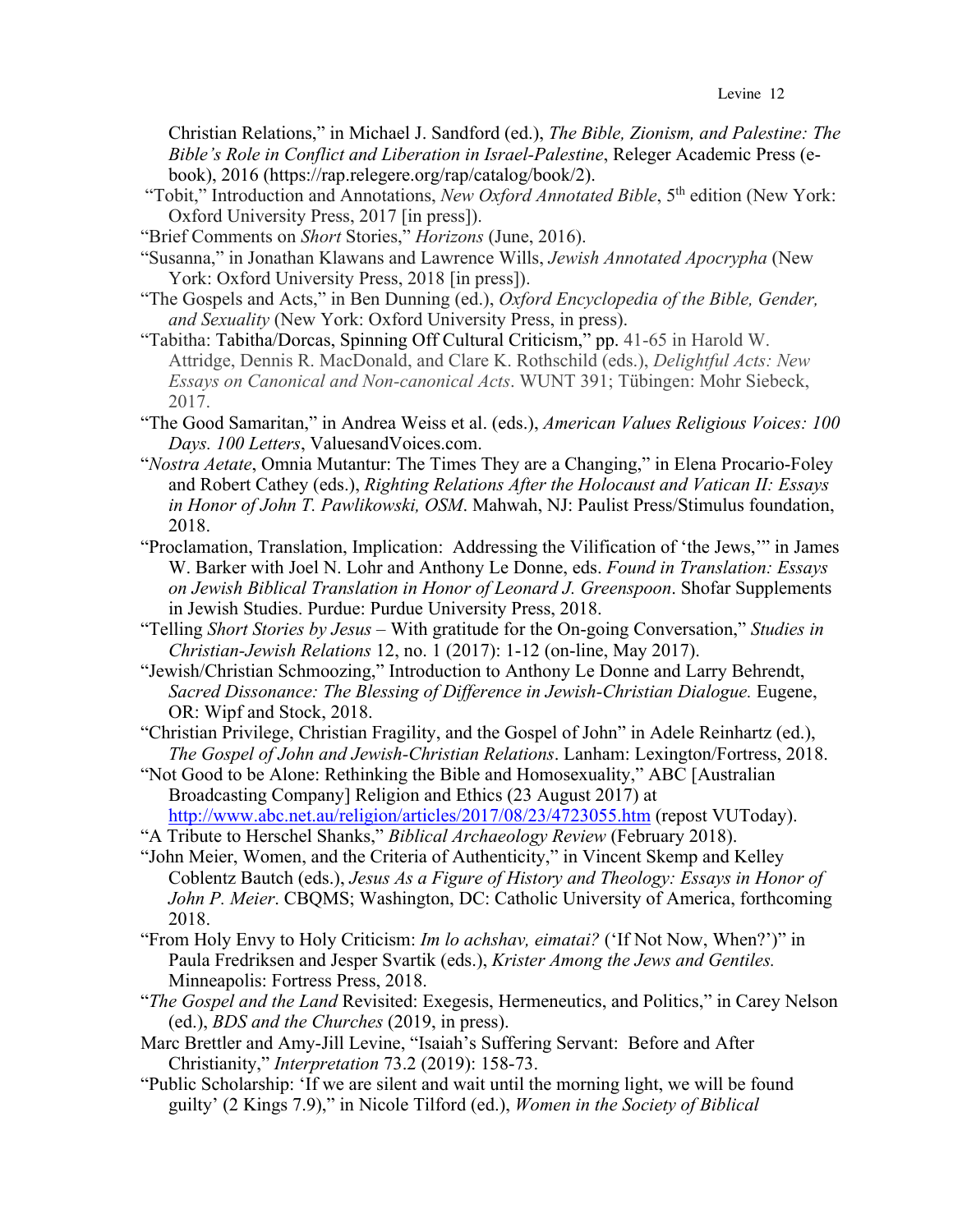*Literature*. Atlanta: Scholars Press, 2019 (in press).

- "Is the New Testament Anti-Jewish?" *Bible Odyssey* 2019
- (https://www.bibleodyssey.org/en/tools/bible-basics/is-the-new-testament-anti-jewish). Marc Z. Brettler and Amy-Jill Levine, "Un ponte tra ebrei e cristiani," *L'osservatore Romano*
- (26 marzo 2019) [http://www.osservatoreromano.va/it/news/un-ponte-tra-ebrei-ecristiani].
- "Comprensione reciproca," *L'osservatore Romano* (Domenica 21 Aprile 2019).
- "Il Nuovo Testamento attraverso lenti ebraiche," *L'osservatore Romano* (Domenica 5 Maggio 2019).
- "Ripartiamo da Chagall," *L'osservatore Romano* (Giovedi 9 Maggio 2019).
- "Four Questions on the Trinity, Pneumatology,and Jewish-Christian Relations," in Reimund Bieringer, Peter De Mey, Ma. Marilou S. Ibita and Didier Pollefeyt (eds.), *The Spirit, Hermeneutics, and Dialogues* (Annua Nuntia Lovaniensia, 76), Leuven/Paris/Bristol, CT: Peeters, 2019.
- "L'ebraismo e la giustizia," *Donna Chiesa Mondo* (in press).

## BeliefNet Columns

- "Jesus, Women, and Judaism: Correcting Christian Misperceptions" (Dec. 2002)
- "Jesus and Sex" (May, 2003)
- "Mel Gibson's Passion" (August, 2003)
- "Eunuchs for the Kingdom" (February 2004)

#### Newspaper Columns, blogs, and podcasts (selections)

- JDov, 'I didn't mean to sound anti-Semitic' (http://jdov.org/talk/i-didnt-mean-to-sound-antisemitic/), July 2012.
- "On Faith" panelist, "The Washington Post" Religion and Gender Discrimination, April, 2011 Beyond the War on Christmas, Dec., 2011
- "Religion and Ethics Newsweekly" (Australian Broadcasting Commission): Talking about Jews on Good Friday (April 21, 2011)
- "The Bible and Sexuality," Huffington Post (November 13, 2011)
- "Biblical Views of G-d," Huffington Post (November 19, 2011)
- "Getting Judaism, and Jesus, Wrong," Huffington Post (January 17, 2014)
- "Parashat Devarim," Limmud on One Leg (July 2013)
- "The Historical Jesus" *Things Unseen* podcast, CTVC-UK (July 2013)
- 'Four Teachings from Jesus that Everybody Gets Wrong,' CNN Blog (http://religion.blogs.cnn.com/2014/09/21/four-teachings-from-jesus-that-everybodygets-wrong/?hpt=hp\_c2) (Sept. 21, 2014); Cuatro enseñanzas de Jesús que todos malinterpretan (http://cnnespanol.cnn.com/2017/03/27/cuatro-ensenanzas-de-jesus-quetodos-malinterpretan/) (March 2017).
- Maxwell Institute, Blair Hodges: 'Jewish Annotated New Testament' (with Marc Z. Brettler) (March 2015; http://maxwellinstitute.byu.edu/mip-25-levine-brettler/)
- 'Adam and Eve,' Creighton podcasts: http://cucatholicctr.org/catholic-comments/ [Creighton University; March 2015]
- Carlos Vasquez, 'Circle of Insight,' 'The Misunderstood Jew,' (http://therapycable.com/circle-of-insight-jesus-the-misunderstood-jew.html)
- Maxwell Institute, Blair Hodges, 'Short Stories by Jesus' (May 2015) (http://maxwellinstitute.byu.edu/mip-28-levine/).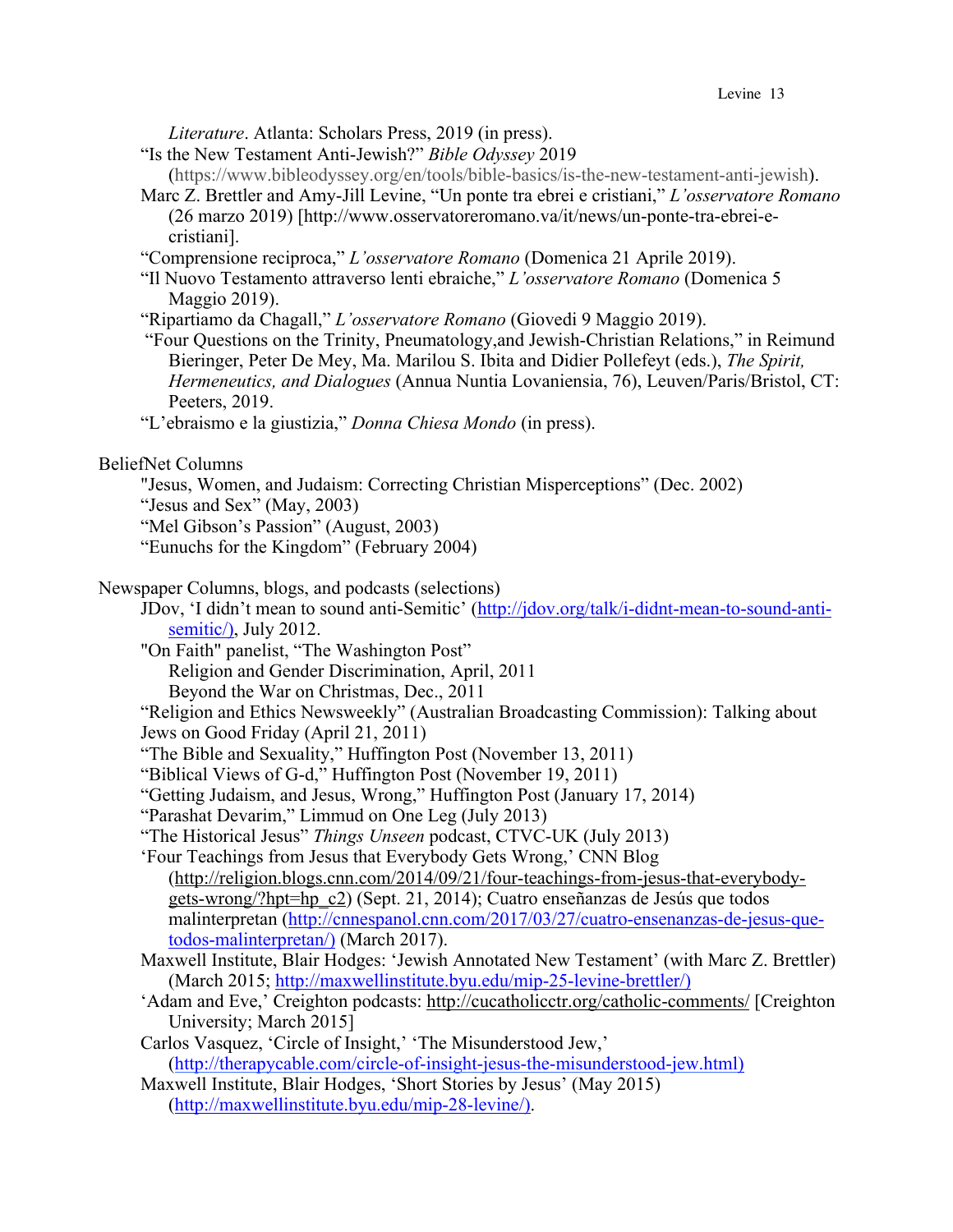Holy Heretics Episode 21: "The Misunderstood Jew" (May 2017).

- Rule the World: Art & Power of Storytelling, with Paul James Furlong (Oct 2017). (https://itunes.apple.com/gb/podcast/rule-the-world-the-art-power-ofstorytelling/id1164974213?mt=2#episodeGuid=6a118fdb320430067a23f62e8ae43452 https://www.stitcher.com/podcast/opus-media/rule-the-world-the-art-power-ofstorytelling/e/51828218?autoplay=true&refid=asi\_eml)
- Theo-Ed Talk, 'Life After Death: Jesus, Judaism, and Justice,' First Presbyterian Church, Atlanta, GA (Sept. 2017).
- Trinities Podcast: "One Gospel, Two Perspectives Levine and Witherington discuss their new Luke commentary: http://trinities.org/blog/podcast-236-levine-and-witherington-on-lukepart-1/; http://trinities.org/blog/podcast-237-levine-and-witherington-on-luke-part-2/. Holy Heretics, Oct. 2018:
- https://itunes.apple.com/us/podcast/holy-heretics/id1190609869?mt=2&i=1000421492986. Thinking about Religion, Jewish Annotated New Testament, Oct. 2018.
- https://www.thinkingaboutreligion.org/s1-e3-amy-jill-levine-on-the-jewish-annotatednew-testament/.
- Movers and Thinkers, WPLN/NPR, Feb. 2019

https://www.nashvillepublicradio.org/post/movers-thinkers-whats-jesus-got-do-it#stream/0. 'Six Questions for Amy-Jill Levine'/Jews for Jesus, Havurah 15.2 at

https://jewsforjesus.org/havurah-v15-n02/havurah-v15-n02/havurah-v15-n02/sixquestions-for-amy-jill-levine/.

# Reviews

- L. Schiffman, *Who Was a Jew?* Religious Studies Review 12.1 (January 1986): 80.
- E. S. Fiorenza, *Bread Not Stone: The Challenge of Feminist Biblical Interpretation*; L. M. Russell, ed., *Feminist Biblical Interpretation*; A. Y. Collins, ed., *Feminist Perspectives on Biblical Scholarship*. Signs 12/1 (1986): 184-187.
- A. F. Segal, *Rebecca's Children*. Religious Studies Review 14.2 (April, 1988): 155.
- J. Neusner, *What is Midrash?* Choice (April, 1988).
- D. Juel, *Messianic Exegesis: Christological Interpretation of the Old Testament in Early Christianity*. Journal of Ecumenical Studies 25:3 (Summer, 1988): 482-83.
- J. Neusner, W. S. Green, and E. Frerichs (eds.), *Judaisms and Their Messiahs*. Choice (March, 1989).
- B. Witherington, III, *Women in the Earliest Churches. SNTS Monograph Series 59*. Choice (July, 1989).
- L. Swidler, *Yeshua. A Model for Moderns*. Journal of Ecumenical Studies 26.3 (1989): 535- 36.
- H. Räisänen, *Paul and the Law*, 2d. rev. and enlrgd. ed.; S. Westerholm, *Israel's Law and the Church's Faith: Paul and His Recent Interpreters*. Journal of Ecumenical Studies 26.4 (1989) 725-26.
- P. Flesher, *Oxen, Women or Citizens? Slaves in the System of the Mishnah*. Religious Studies Review 16.1 (Jan. 1990): 84.
- S. D. Moore, *Literary Criticism and the Gospels. The Theoretical Challenge*. Choice (June, 1990).
- B. Witherington, III, *Women and the Genesis of Christianity*. Choice (Jan. 1991).
- J. H. Charlesworth, ed., *Jesus' Jewishness. Exploring the Place of Jesus in Early Judaism*. Choice (Sept. 1991).
- D. Orton. *The Understanding Scribe: Matthew and the Apocalyptic Ideal*. JSNT Supp. 25.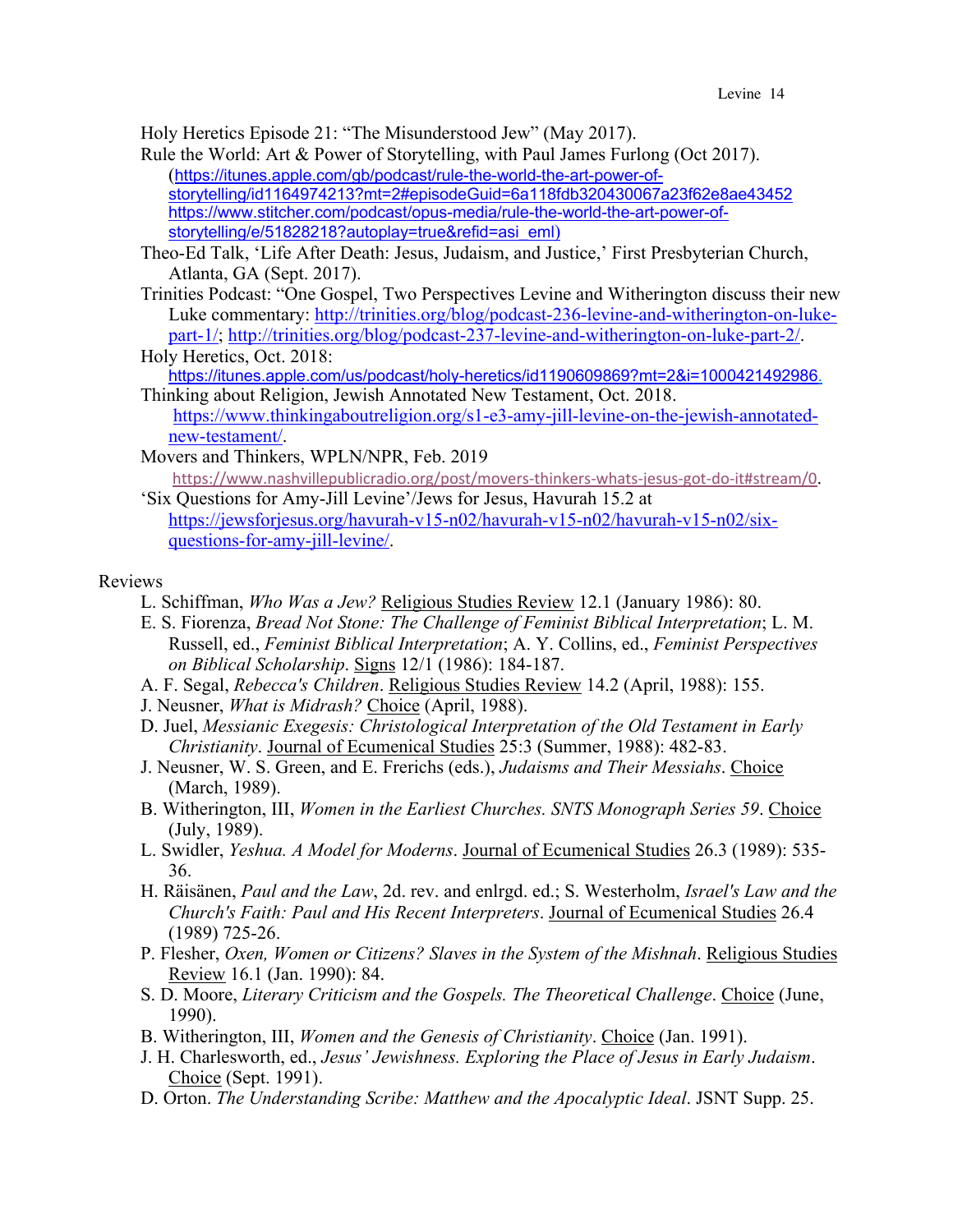Journal of Biblical Literature 110.3 (fall, 1991): 527-29.

- T. W. Buckley, *Seventy Times Seven: Sin, Judgment, and Forgiveness in Matthew*. Critical Review of Books in Religion (1992): 184-86.
- K. W. Luckert, *Egyptian Light and Hebrew Fire: Theological and Philosophical Roots of Christendom in Evolutionary Perspective*. Choice (June, 1992).
- E. M. Wainwright, *Towards a Feminist Critical Reading of the Gospel According to Matthew*. BZNW 60. Critical Review of Books in Religion 6 (1993): 573-75.
- C. A. Brown, *No Longer Be Silent: First Century Portraits of Jewish Women*. Journal of Religion 73.3 (1993): 401-2.
- H. Maccoby, *Paul and Hellenism*. Jewish Quarterly Review 86.1-2 (1996): 230-32.
- M. J. St. Clair, *Millenarian Movements in Historical Context*. Choice (Dec. 1992).
- J. S. Spong, *Born of a Woman. A Bishop Rethinks the Birth of Jesus*. Choice (Feb. 1993).
- R. L. Wilken, *The Land Called Holy. Palestine in Christian History and Thought*. Choice (Apr. 1993).
- C. L. Blomberg, *Matthew. The New American Commentary*. Critical Review of Books in Religion 7 (1994): 142-44.
- P. J. Haas (ed.), *Recovering the Role of Women. Power and Authority in Rabbinic Jewish Society*. IOUDAIOS Review (May, 1993).
- H. Shanks (ed.), *Christianity and Rabbinic Judaism*. Choice (Sept. 1993).
- E. S. Fiorenza, *But She Said*. Journal of the American Academy of Religion 62.1 (1994): 215-17.
- G. M. Smiga, *Pain and Polemic: Anti-Judaism in the Gospels*. Journal of Ecumenical Studies 31.3/4 (1994): 384.
- G. Clark. *Women in Late Antiquity: Pagan and Christian Lifestyles.* Journal of Religion.
- E. S Fiorenza (ed.). *Searching the Scriptures*. Choice (June, 1994).
- J. D. Levenson, *Death and Resurrection of the Beloved Son*. Choice (Jul./Aug. 1994).
- L. H. Feldman, *Jew and Gentile in the Ancient World*. Bible Review 11.5 (Oct. 1995): 12-13.
- D. A. Hagner, *Matthew 1-13. Word Biblical Commentary 33a*. Journal of Biblical Literature.
- D. C. Allison. *Moses*. Journal of Religion.
- K. VanderToorn. *From Her Cradle to Her Grave*. Choice (Nov., 1994).
- L. Keck et al. (eds.), *New Interpreter's Bible*, vol. 1, Journal of Ecumenical Studies 34.1 (Winter 1997): 140-41.
- A. J. Saldarini. *Matthew's Christian-Jewish Community.* Choice (April 1995); Journal of Biblical Literature 114.4 (1995): 732-34.
- C. Setzer, *Jewish Responses to Early Christians*. Choice (June, 1995).
- R. Doran. *Birth of a Worldview*. Choice (July/August, 1995).
- H. Kee, *Who are the People of Gd? Early Christian Models of Community*. Choice (Sept., 1995).
- L. M. Wills, *The Jewish Novel in Antiquity*. Journal of Religion 77.2 (1977): 350-51.
- L. Schottroff, *Lydia's Impatient Sisters*. Choice (Dec. 1996).
- M. Nanos, *Mystery of Romans*. Jewish Quarterly Review 89 (1998): 222-24.
- R. Rosen, *Biblical Women Unbound*. Choice (March, 1997).
- B. Brooten, *Love Between Women: Early Christian Responses to Female Homoeroticism*. Choice (Sept., 1997).
- K. Nielsen, *Ruth: A Commentary.* Hebrew Studies (in press).
- T. Ilan, *Jewish Women in Greco-Roman Palestine*. Shofar 18.2 (2000).
- D. Wold, *Out of Order*. Choice.
- J. B. Tyson, *Luke, Judaism, and the Scholars*, Jewish Quarterly Review XCI.1-2 (July-Oct.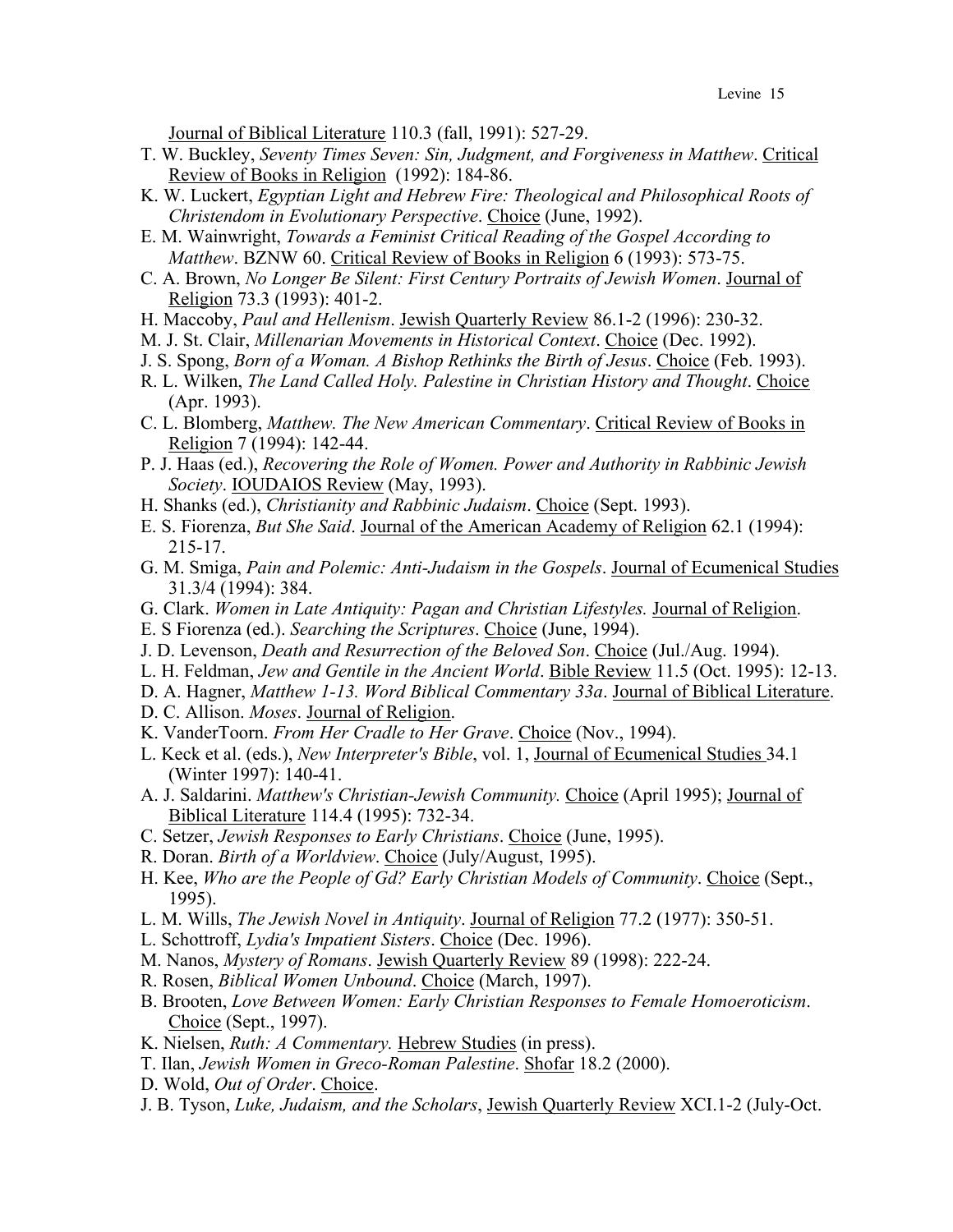2000).

- J. H. Gaines, Music *in the Old Bones: Jezebel Through the Ages*, Choice.
- R. Adler, *Engendering Judaism: An Inclusive Theology and Ethics*, Choice (Oct. 2000).
- S. Olyan, *Rites and Ranks: Hierarchy in Biblical Representations of Cult*, Choice (Feb. 2001).
- G. Vermes, *The Changing Faces of Jesus*, Bible Review (Oct. 2002).
- E. S. Fiorenza, *Jesus and the Politics of Interpretation*. Journal of Religion 83.1 (Jan. 2003).
- H. Shanks and B. Witherington, III, *The Brother of Jesus*. Choice (Jan. 2004).
- K.A Kitchen, *On the Reliability of the Old Testament*. Choice (July, 2004).
- L. Hazleton, *Mary: A Flesh and Blood Biography*, Jerusalem Report (May 17, 2004).
- H. Basser, *Studies in Exegesis*, Catholic Biblical Quarterly 66 (2004).
- H. Moxnes, *Putting Jesus in His Place: A Radical Vision of Household and Kingdom*, Family Ministry 18.3 (Fall, 2004).
- S. Ben-Chorin, *Brother Jesus: The Nazarene through Jewish Eyes*, Journal of the American Academy of Religion 73.1 (spring, 2005)
- T. Ross, *Expanding the Palace of Torah: Orthodoxy and Feminism*, Choice (Feb. 05).
- R. Ruether, *Goddesses and the Divine Feminine*, Choice (Nov. 05 ).
- L. Klinghoffer, *Why the Jews Rejected Jesus*, Jerusalem Report (July 11, 05).
- J. W.H. van Wijk-Bos, *Making Wise the Simple: The Torah in Christian Faith and Practice*, Choice (April 06).
- C. Osiek and M. Y. MacDonald, *A Woman's Place: House Churches in Earliest Christianity*, Choice (May 06).
- K. O'Brien Wicker et al. (eds.), *Feminist New Testament Studies. Global and Future Perspectives*, Choice (July, 2006).
- S. Raup Johnson, *Historical Fictions and Hellenistic Jewish Identity: Third Maccabees in its Cultural Context*, Clio 36 (spring, 2007).
- J. D. Levenson, *Resurrection and the Restoration of Israel. The Ultimate Victory of the G-d of Life*, Choice (August, 07).
- K. McCarthy, *Interfaith Encounters in America*, Choice (Nov. 2007).
- J. Schaberg with M. Johnson-Debaufre, *Mary Magdalene Understood*, Biblical Archaeology Review (March/April, 2008).
- M. Jackson-McCabe (ed.), *Jewish Christianities Reconsidered: Rethinking Ancient Groups and Texts*, Journal of Ecumenical Studies (in press).
- M. D. Knowles et al. (eds.), *Contesting Texts: Jews and Christians in Conversation about the Bible*, Catholic Biblical Quarterly (70.2, April 2008).
- A. Lapidus Lerner, *Eternally Eve. Images of Eve in the Hebrew Bible, Midrash, and Modern Jewish Poetry*, Choice (May 2008).
- P.F. Esler and R.A. Piper, *Lazarus, Mary & Martha: A Social-Scientific and Theological Reading of John*, Expository Times 119.11 (August 2008).
- T. Hartman, *Feminism Encounters Traditional Judaism: Resistance and Accommodation*, Choice.
- B.T. Viviano, *Matthew and His World: The Gospel of the Open Jewish Christians. Studies in Biblical Theology*, Theological Studies (spring, 2009).
- T. Schneider, *Mothers of Promise: Women in the Book of Genesis*, Choice (March, 2009).
- E. Goldstein (ed.), *New Jewish Feminism*, Christian Feminism Today (February 2010).
- G.A. Anderson, *Sin: A History*, Choice (April 2010).
- R.A. Horsley, *Revolt of the Scribes: Resistance and Apocalyptic Origins*, Choice (August, 2010).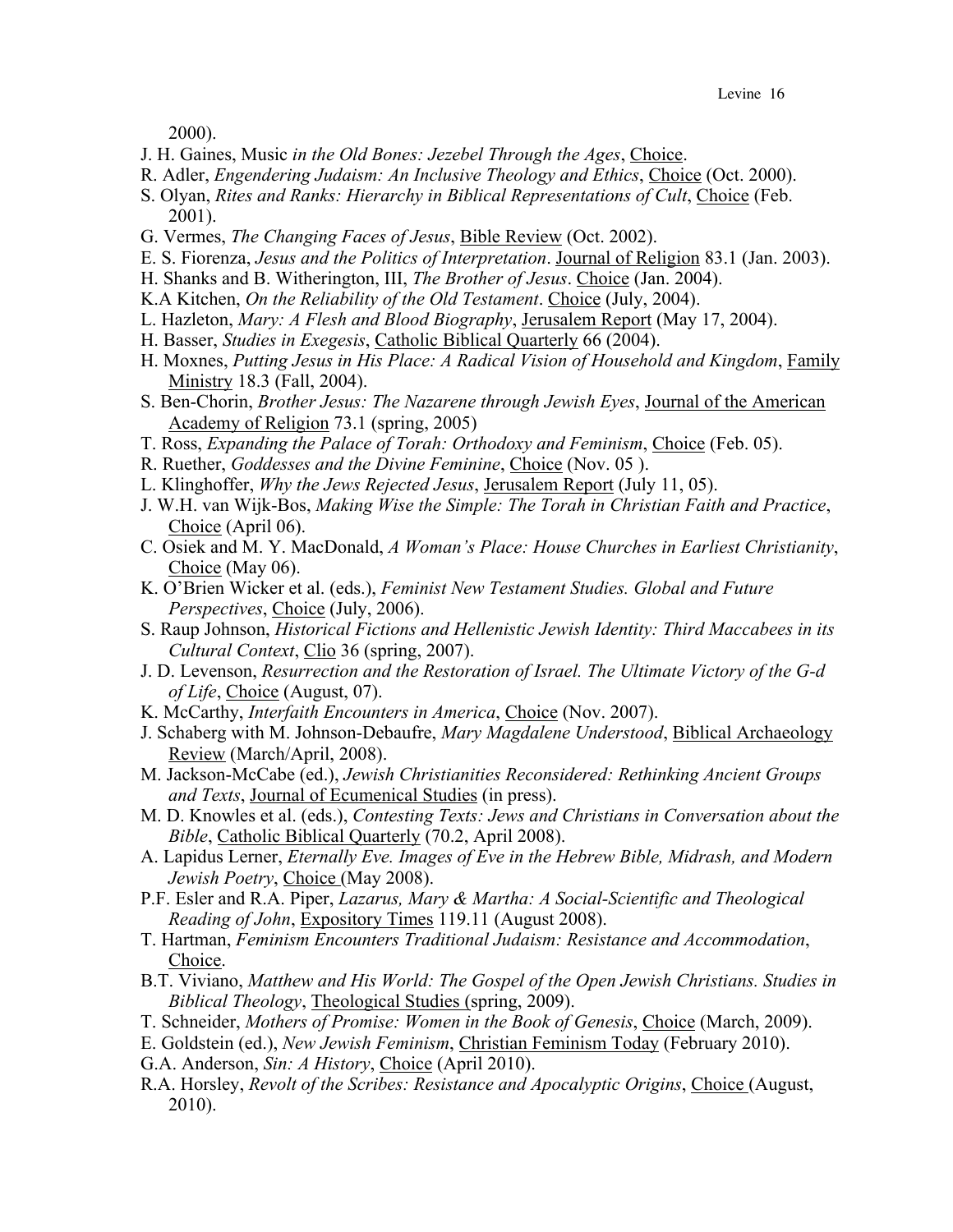- J. Klitsner, *Subversive Sequels in the Bible: How Biblical Stories Mine and Undermine Each Other*, Choice (October, 2010).
- R Hendel (ed.), *Reading Genesis. Ten Methods*, Choice (May 2011).
- R.S. Kraemer, *Unreliable Witnesses: Religion, Gender and History in the Greco-Roman Mediterranean*, Choice (July, 2011).
- M.R. Niehoff, *Jewish Exegesis and Homeric Scholarship in Alexandria*, Choice (Feb. 2012).
- E. Good, *Genesis 1-11. Tales of the Earliest World*, Choice (May 2012).
- S. Shoemaker, *The Life of the Virgin. Maximus the Confessor*, Choice (Dec. 2012).
- K. Brine, et al., *The Sword of Judith: Judith Studies across the Disciplines*, Nashim 24 (Spring 2013/5773).
- A.F. Segal, *Sinning in the Hebrew Bible. How the Worst Stories Speak for Its Truth*, Choice (Feb. 2013).
- P.T. Lanfer, *Remembering Eden: The Reception History of Genesis 3:22-24*, Choice (May 2013).
- Z. Garber (ed.), *The Jewish Jesus: Revelation, Reflection, Reclamation*, H-Judaic/ https://www.h-net.org/reviews/showpdf.php?id=33060 (May 2013).
- T.M. Law, *When G-d Spoke Greek: The Septuagint and the Making of the Christian Bible,*  Choice (Feb. 2014).
- Z. Zevit, *What Really Happened in the Garden of Eden*, Choice (June 2014).
- J. A. Schroeder, *Deborah's Daughters: Gender Politics and Biblical Interpretation*, Choice (May 2014).
- I. Oliver, *Torah Praxis after 70 CE*, Reviews of the Enoch Seminar (RES) (June 2014 in press).
- E. S. Fried, *Ezra and the Law in History and Tradition*, Choice (January 2015).
- B. Paschke, *Particularism and Universalism in the Sermon on the Mount. A Narrative-Critical Analysis of Matthew 5-7 in the Light of Matthew's View on Mission*, Journal of Theological Studies (2014).
- M. Levering, *Mary's Bodily Assumption*, Choice (May 2015).
- L.M. Bitel, *Our Lady of the Rock: Vision and Pilgrimage in the Mojave Desert*, Choice (Feb. 2016).
- D. Patterson, *Anti-Semitism and its Metaphysical Origins*, Choice (June, 2016).
- C.R. Moss and J. Baden, *Reconceiving Infertility: Biblical Perpsectives on Procreation and Childlessness*, *Irish Theological Quarterly* (Feb. 2016).
- M. Marshall, *The Portrayal of the Pharisees in the Gospels and Acts*, Studies in Christian-Jewish Relations 11.1 (2016).
- T. J. Wray, *Good Girls, Bad Girls of the New Testament: Their Enduring Lessons*, Choice (Nov. 2016).
- S. Shoemaker, *Mary in Early Christian Faith and Devotion*, Choice (Dec. 2016).
- J. Meier, *A Marginal Jew Volume V: Probing the Authenticity of the Parables*, Interpretation (in press, July 2017).
- M. Wilson, *Exploring Our Hebraic Heritage*, Journal of Theological Studies (Jan. 2017).
- C. R. Chapman, *The House of the Mother. The Social Roles of Maternal Kin in Biblical Hebrew Narrative and Poetry*, Choice (June 2017).
- M. Halbertal and S. Holmes, *The Beginning of Politics: Power in the Biblical Book of Samuel*, Choice (Nov. 2017).
- Y. Sherwood (ed.), *The Bible and Feminism: Remapping the Field*, Choice (March 2018).
- D. M. Klimek, *Medjugorge and the Supernatural: Science, Mysticism, and Extraordinary Religious Experience,* Choice (November 2018).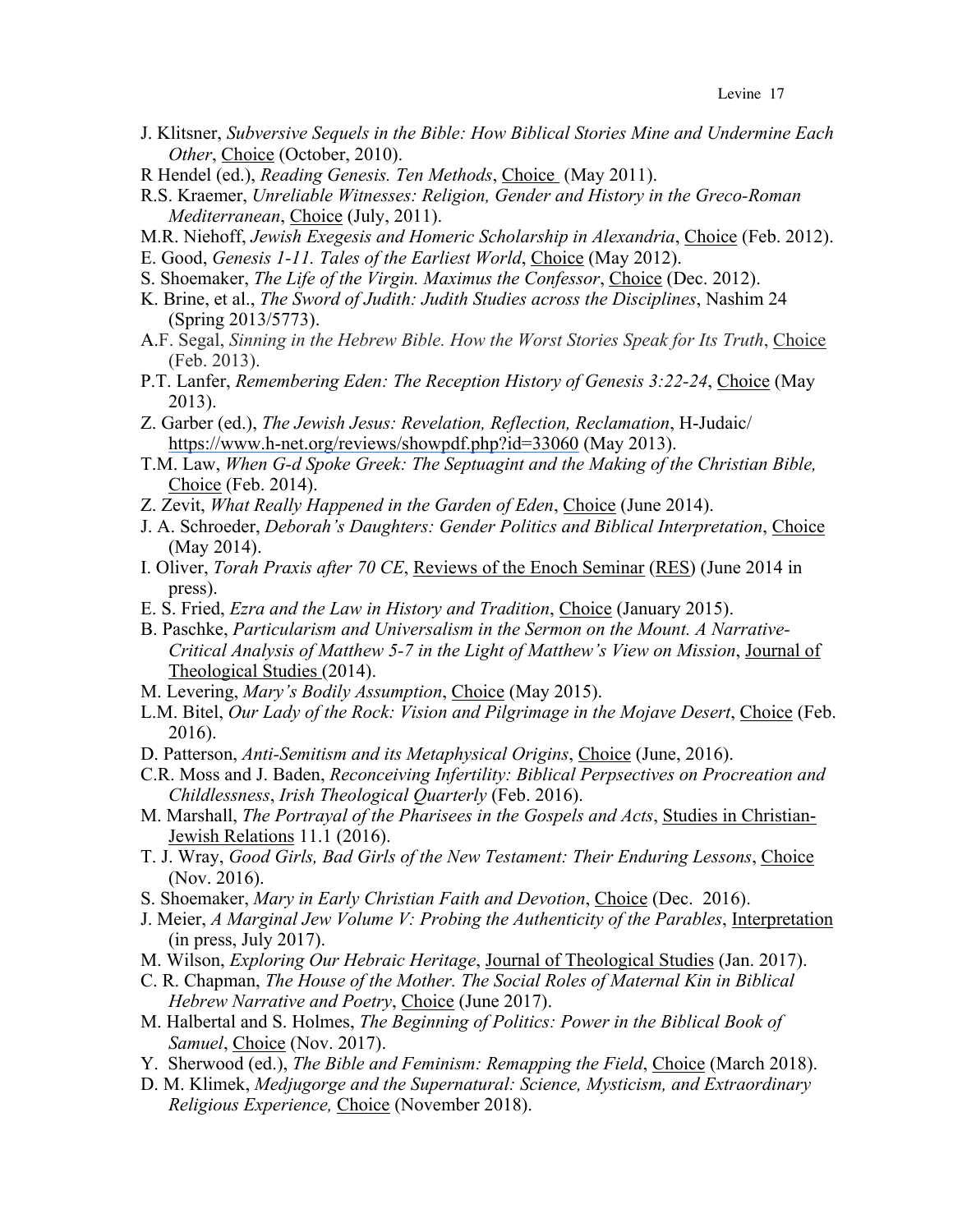- J. Antler, *Jewish Radical Feminism: Voices from the Women's Liberation Movement*, Choice (January 2019).
- K. Snodgrass, *Stories with Intent, 10th Anniversary Edition*, *Theological Studies* (in press, 2018).
- M. Arnold, *The Magdalene in the Reformation*, Choice (March, 2019).

D. Haynes (ed.), *A Saint for East and West: Maximus the Confessor's Contribution to Eastern and Western Christian Theology*, *Choice* (July 2019 in press)

Boards of Editors /Consultations/Reviewer

- *Journal of Religious Education*, Editorial Board (2019-2022) Association of Jewish Studies: Distinguished Lectureship Committee (2016--). *Reinvention: A Journal of Undergraduate Research* (reviewer 2017) My Jewish Learning (website) (2016-) Museum of the Bible consultation (2016-); Museum Advisory Council (2018-) *Harper Bible Dictionary*: Associate Editor (for Mark Allen Powell) (2015) SBL Early Christianity and its Literature Editorial Board (2015-2018) Catholic Biblical Quarterly Monograph Series (2013-) *Bible Odyssey* (SBL) Editorial Board (2014-) Advisory Board. *Studies in Christian-Jewish Relations*, open-access electronic journal of the Council of Centers on Jewish-Christian Relations, Center for Christian-Jewish Learning at Boston College (2015-)
- *Journal of the Bible and its Reception*, Editorial Board (2014--).
- *Biblical Theology Bulletin*, Editorial Board (2013--)
- St. Leo University, Center for Catholic-Jewish Studies, International Interreligious Advisory Committee (Jan. 2013--)
- Wisdom Commentary Series (Liturgical Press), Editor (2012--).
- *Anselm Companion to the Bible*, 3 volumes (Liturgical Press), editor (2013-14)
- *Catholic Biblical Quarterly*, Associate Editor (95-98, 99-02), New Testament Book Review Editor (02-12)
- *The HarperCollins Bible Dictionary*, Revised and Updated (San Francisco: HarperOne, 2011), Associate Editor
- Anti-Defamation League, Special Consultant on Jewish-Christian Relations (2007--); Commissioned Study: 'The Theological Implications of Archbishop Bustros's Statements - a Jewish Perspective' (March, 2011)
- Centers for Christian-Jewish Relations (CCJR) consultant for the 2010 Oberammergau Passion Play
- United Methodist Church 'Leave for Leaders' Consultations (2010-11)
- Jewish Council for Public Affairs (JCPA): Civility Consultation (2010-11)
- Orthodox Jewish/Evangelical Conversation, Atlanta, GA (July, 2010)
- Evangelical-Jewish Conversation, Washington D.C. (2009, 10, 11, 12, 13, 14, 15, 16, 18--)
- Americans for Peace Now [APN] Consultant on Church Outreach (2009--)
- Jewish and Christian Texts in Contexts and Related Studies (Brill, 2009--)
- *Zeit zur Neu-Verpflichtung/A Time for Recommitment: Jewish-Christian Dialogue 70 Years after War and Shoah,* International Council of Christians and Jews, External Reader (Berlin: Konrad Adenauer Stiftung, 2009)

*Biblical Archaeology Review*, Best article review team (2008-9)

Auburn Theological Seminary Faculty Development Seminar on Multi-faith Education, New York (June 2008)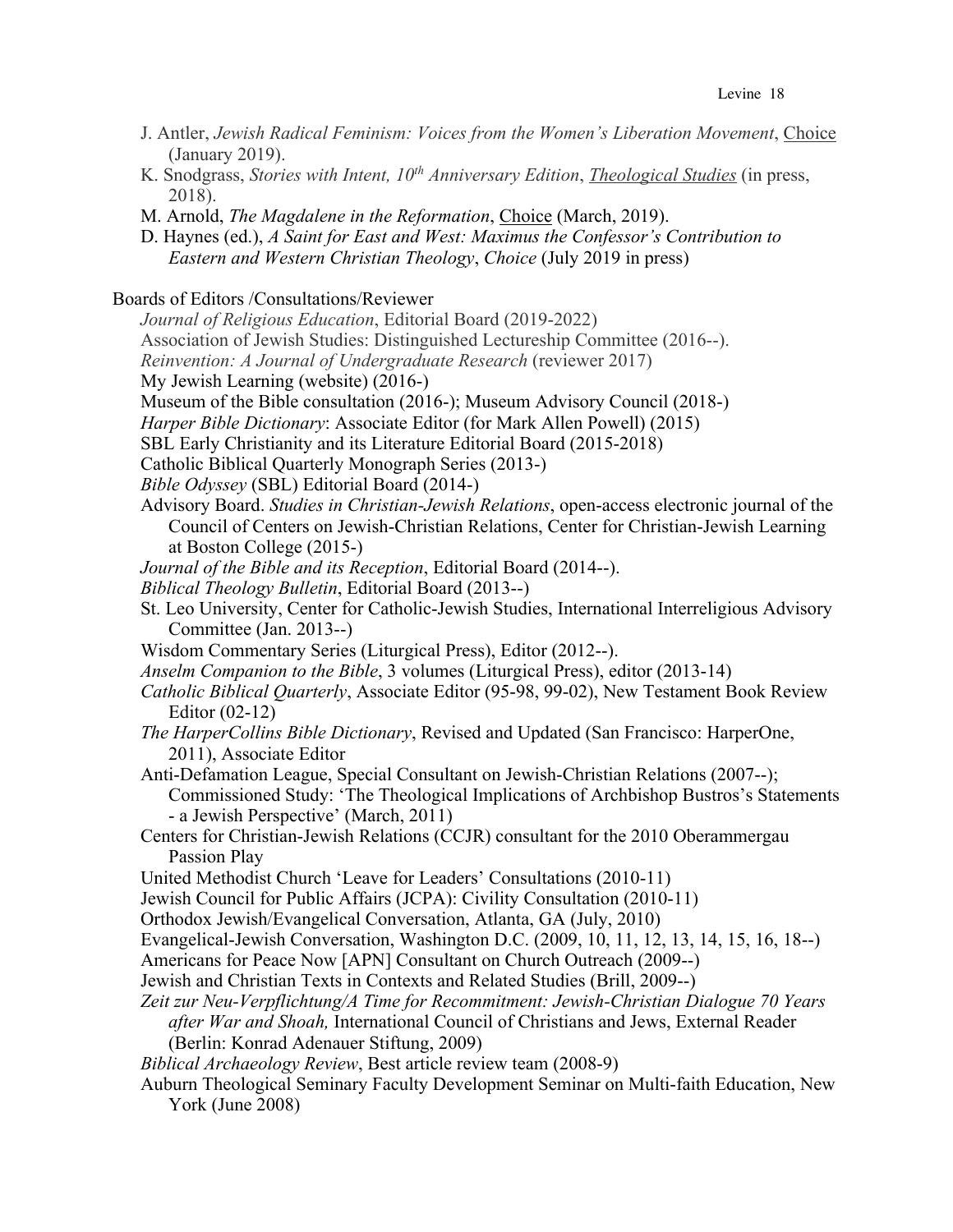Religious Institute on Sexual Morality, Justice, and Healing: Project on Sexuality Education for the Formation of Religious Professionals and Clergy (2007-09)

Editorial Advisor: *The History of the Jewish People* vol. 1 (Berman House, 2006)

- Sexuality Education for the Formation of Religious Professionals and Clergy, Union Theological Seminary/Religious Institute on Sexual Morality, Justice, and Healing, New York  $(2007)$
- Institute for Christian and Jewish Studies, 'Choral Arts and the Legacy of Christian Anti-Judaism' Consultation (2003)
- *Journal for the Study of the Historical Jesus,* Editorial Board (2002--)
- *Forum,* SBL Advisory Board (2002-2011)
- *Journal of Religion and Society*, Editorial Board (98-2000)
- *Journal of Biblical Literature*, Editorial Board (93-95, 96-98)
- IOUDAIOS (electronic mail network) Board (94-96)
- *Shofar. An Interdisciplinary Journal of Jewish Studies* (92-95)
- Editorial Board, volume: *Dictionary of Early Judaism* (Eerdmans).
- *The Oxford History of Biblical Interpretation*, 2 vols., editor-in-chief Steven L. McKenzie (New York: Oxford University Press, 2013), Consultant.

European Association of Biblical Studies, external grant-application reviewer NT (2016).

Trinity College Dublin/ European Commission's Marie Skłodowska-Curie Actions, Arts and Humanities Research grant application reviewer.

Library of New Testament Studies/T&T Clark.

Manuscript reviewer/referee for *American Schools of Oriental Research Dissertation Series*; *Signs*; *Journal of Ecumenical Studies, Jewish Quarterly Review*, *Journal of the American Academy of Religion*, *Journal for Feminist Studies in Religion, Journal of Early Christian Studies,* Edwin Mellen, MacMillan, Westminster, Beacon, Abingdon, Routledge, Oxford University Press, American Bible Society Multimedia Project, University of California Press, Johns Hopkins University Press, Duke University Press, *Bible Review, Biblical Archaeologist,* Supplements to *Novum Testamentum*, Greenwood Publishing Group, Society of Biblical Literature Dissertation Series, *Encyclopedia Britannica*; *Studies in Christian-Jewish Relations*, Ashgate Publications, American Academy of Religion Dissertation Series, University of Pennsylvania Press, Purdue University Press, Worthy Publishing, Yale University Press, *Journal of Theological Studies*, SBL Early Christian Studies, *Théologiques Journal* (*FTSR* - Un. of Montreal); *Journal of Religious Education* (Australia); "The New Yorker"; Baker Academic; *Journal for the Study of the Pseudepigrapha*; *Journal for Feminist Studies in Religion*; *Jewish Quarterly Review*, *Journal of Ecumenical Studies, Journal of Religion; Harvard Theological Review; Neotestimentica.* 

Professional Societies and Committees:

Association for Jewish Studies (Nominating Committee 2014; Distinguished Lecture Program Committee 2016).

British Association for Jewish Studies, associate member (elected 2011).

Studiorum Novi Testamenti Societas (elected 1995).

Society of Biblical Literature: Wisdom Literature Steering Committee (1989-92); Matthew Group Steering Committee (1991-96, chair, 1997-2000); Committee on the Status of Women in the Profession (1991-; co-chair, 1995-98); Hellenistic Judaism Group Steering Committee (91-93); Pseudepigrapha Group Steering Committee (93-96); Gender and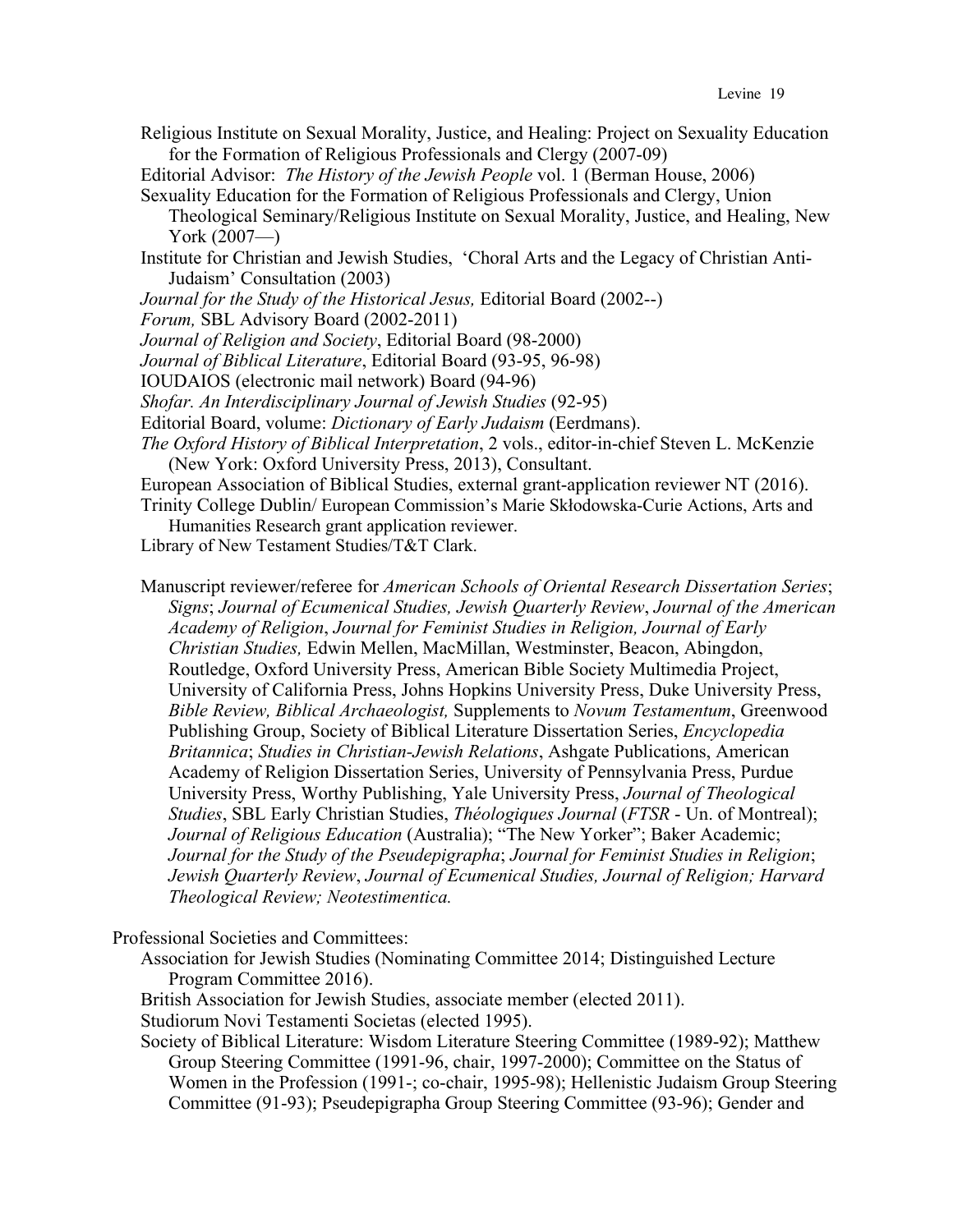Cultural Criticism Consultation (93-96); Women in the Biblical World Steering Committee (94-98); Historical Jesus Steering Committee (1995-98, 2007-15); "Committee on Committees" (1996); Strategic Planning Committee (1997); Function of Apocryphal and Pseudepigraphical Writings in Early Judaism and Early Christianity section Steering Committee (2008-13); Early Christianity and Its Literature Editorial Board (2015-2018).

SECSOR/South Eastern Commission for the Study of Religion: Nominating Committee (1997); Vice-President Elect and Program Chair (1999); President (2000).

American Academy of Religion; Mid-Atlantic AAR Executive Committee (1987-89, 89-91, 93-95).

- Wabash Consultation of Religion Department Chairs: Religion and the Liberal Arts (1991- 94).
- Society for Values in Higher Education.
- Catholic Biblical Association: member, Jewish-Christian relations seminar member; consultor to the Executive Committee (2000-003); Strategic Planning Committee (2010- 12).

Philadelphia Consortium on the Study of Religion (1988-1994; executive 1989-91; 93-94). Swarthmore College: National Conference of Christians and Jews (1988-1994).

Advisory Boards

American Jewish Committee (1999): Advisor for Oberammergau Passion Play (2000).

Faith and Reason Advisory Board for the D. L. Dykes, Jr. Foundation

Penuel Ridge Retreat Center, Board of Directors (2002-4)

National Advisory Group Cathedral Chapter, Washington National Cathedral (2003-10) Pastoral Counseling Centers of Middle Tennessee (2004-09)

National Geographic Advisory Board: "Gospel of Judas" (2005-6); "In the Footsteps of Jesus" (2011-12).

Religion and Ethics Newsweekly (2006-08)

Discovery Channel, "Lost Tomb of Jesus" (2007)

Catholic Biblical Association, Strategic Planning Committee (2010-12)

Occasional Consultations:

Anti-Defamation League Jewish Council for Public Affairs Churches for Middle East Peace Baltimore Center for Christian-Jewish Relations Jewish Community Relations Council (Nashville)

### Academic Lectures and Conference Papers

- Temple University, "Jesus of Nazareth: A Halakhik Rabbi. An Analysis of the Pioneering Work of Philip Sigal," Philadelphia, PA, Oct. 1987.
- Amherst College, "The Birthing of a Religion: Anti-Judaism in Comparative Context," Amherst, MA, May 1990.

McMaster University, "The Besotted, The Beguiled, and the Beheaded. Feminist Observations on the Book of Judith." Hamilton, Ont., March 1991.

- Annenberg Research Institute, "Women in Hellenistic Judaism and the Book of Tobit," Philadelphia, PA: Women and Judaism, May 1991.
- Swarthmore College, "Of Bodies and Boundaries: The Jewish Woman in Hellenistic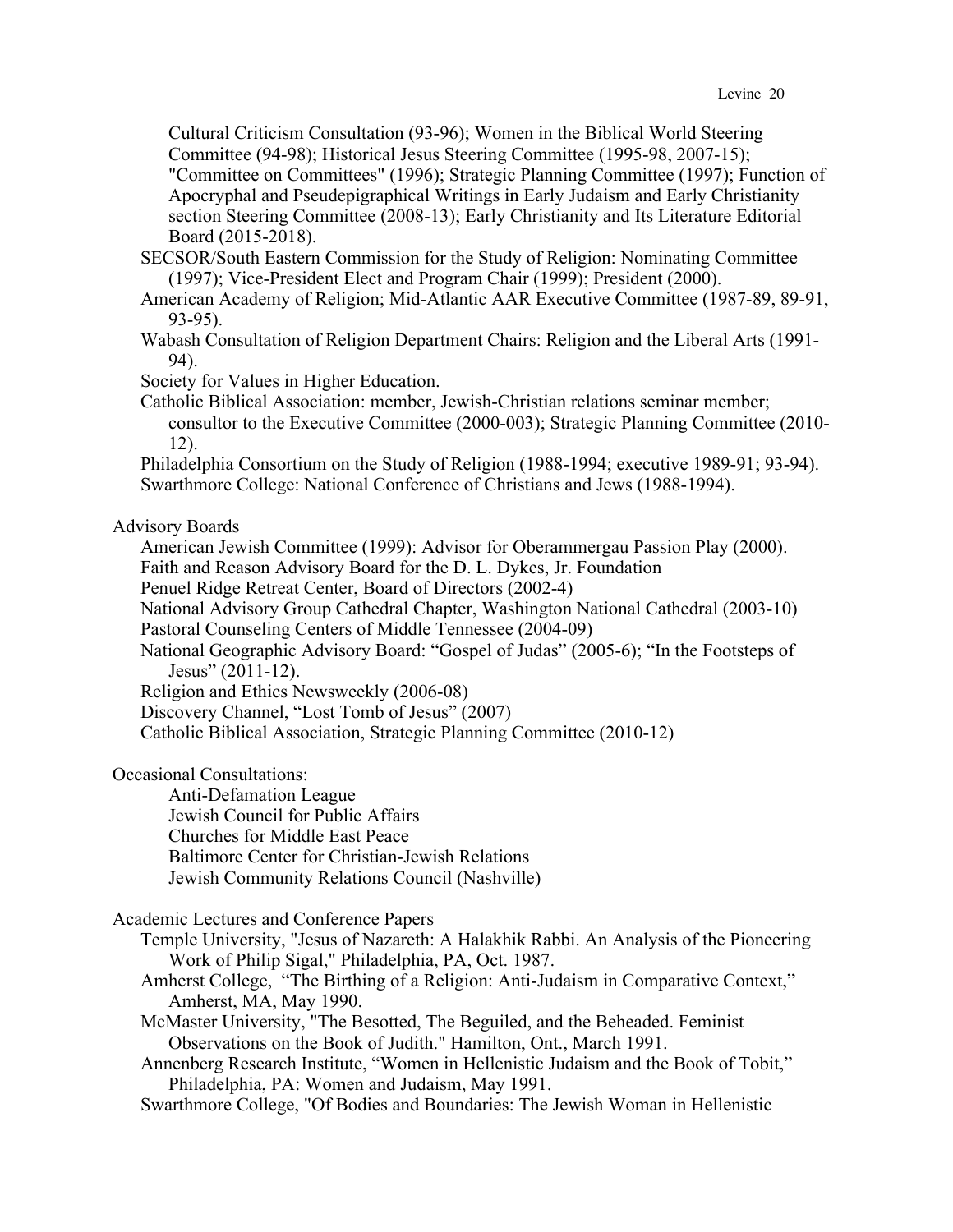Literature," Faculty Lecture Series, Swarthmore, PA, Dec. 1991.

- Vanderbilt Divinity School, "Susanna." Reading from This Place. Social Location and Biblical Interpretation, Nashville, TN, Jan. 1993.
- Smith College, "What Good News?: Jewish Women in the Early Jesus Movement." Jochanan H. Wijnhoven Memorial Lecture. Northampton, MA. Feb. 1993.
- Amherst College, "Anti-Judaism and the Gospels of Matthew and John," Amherst, MA, May 1993.
- National Council of Churches, "Anti-Judaism and Christian Feminist Exegesis." "Biblical Interpretation Beyond Patriarchy." NCC: Bible Translation and Utilization Committee, Stony Point Center, NY. Oct. 1993.
- Colby College, "A Price Above Rubies? The Devaluation of Jewish Women in Christian Feminist Historiography." Women's Studies Lecture Series. Colby, ME. April 1994.
- Hebrew Union College-New York. "Jewish Women in Jeopardy," New York, NY, May, 1994.
- Georgetown University, "Daughters of Sara and Hagar: Religion and Feminism." Center for Muslim-Christian Understanding/Dept. of Theology, Washington, D.C., Oct. 1994.
- ACURA annual conference. "The Mission of the University: A Religious Concern," Vanderbilt University, Nashville, TN, Nov. 1994.
- University of Arizona, "Jewish Women in Jeopardy: What's the Question?" Bilgray Lecture, Judaic Studies Program. Tucson, AZ, April 1997.
- Belmont University, "The Historical Jesus," History Department Lecture, Nashville, TN, Sept. 1997.
- Emory University, Candler School of Theology. "It's in the Bible." Youth Theology Institute Consultation, ,Atlanta, GA, Jan. 1998.
- Florida Southern College. "'The Word Becomes Flesh': Sexuality and the Historical Jesus," 1998 Biblical Symposium, Lakeland, FL, Jan. 1998.
- Southwest Missouri State University, "Jesus, Gender, and Sexuality," Departments of Religion, History and Women's Studies, Springfield, MO, March, 1998.
- Creighton University, "Jesus, Gender, and Sexuality: A Jewish Critique," Klutznick Symposium, Omaha, NE, March, 1998.
- Carleton University, "Becoming Flesh: Sexuality and the Historical Jesus," Mcmartin Memorial Lecture, Ottawa, Canada, May 1998.
- Canadian Biblical Studies Association Annual Meeting Seminar-Plenary. "Bodies up for Grabs: Susanna Awash in Feminist Biblical Criticism," Ottawa, May 1998.
- Loyola University of Chicago, "Matthew's Advice to a Divided Readership," The Gospel of Matthew in Current Study. A Colloquium in Memory of Wm. G. Thompson, SJ. June 1998.
- Wingate University. "The Problem of the Historical Jesus: A Jewish-Feminist Perspective," Lyceum Lecture, Wingate, NC, Sept. 1998.
- North Carolina Southern Baptist Board of Higher Education Faculty Forums: Annual Meeting of the Professors of Religion and Philosophy, Wingate University, "Jesus, Sex, and Gender"; "Anti-Judaism and the New Testament: Sinful Scholarship," Wingate, NC, Sept. 1998.
- "The Silence of the Bible in Pastoral Care," Keynote: American Assoc. of Pastoral Counselors Southeast Region Annual Conference, Kanuga, NC, Oct. 1998.

Yale University, "Jesus and Sexuality," New Haven CT, Jan. 1999.

Nebraska Wesleyan University, "What's a Nice Jewish Girl Like Me Doing in a Job Like This? Possibilities and Challenges of a Jewish New Testament Scholar," Ralph and Vyrl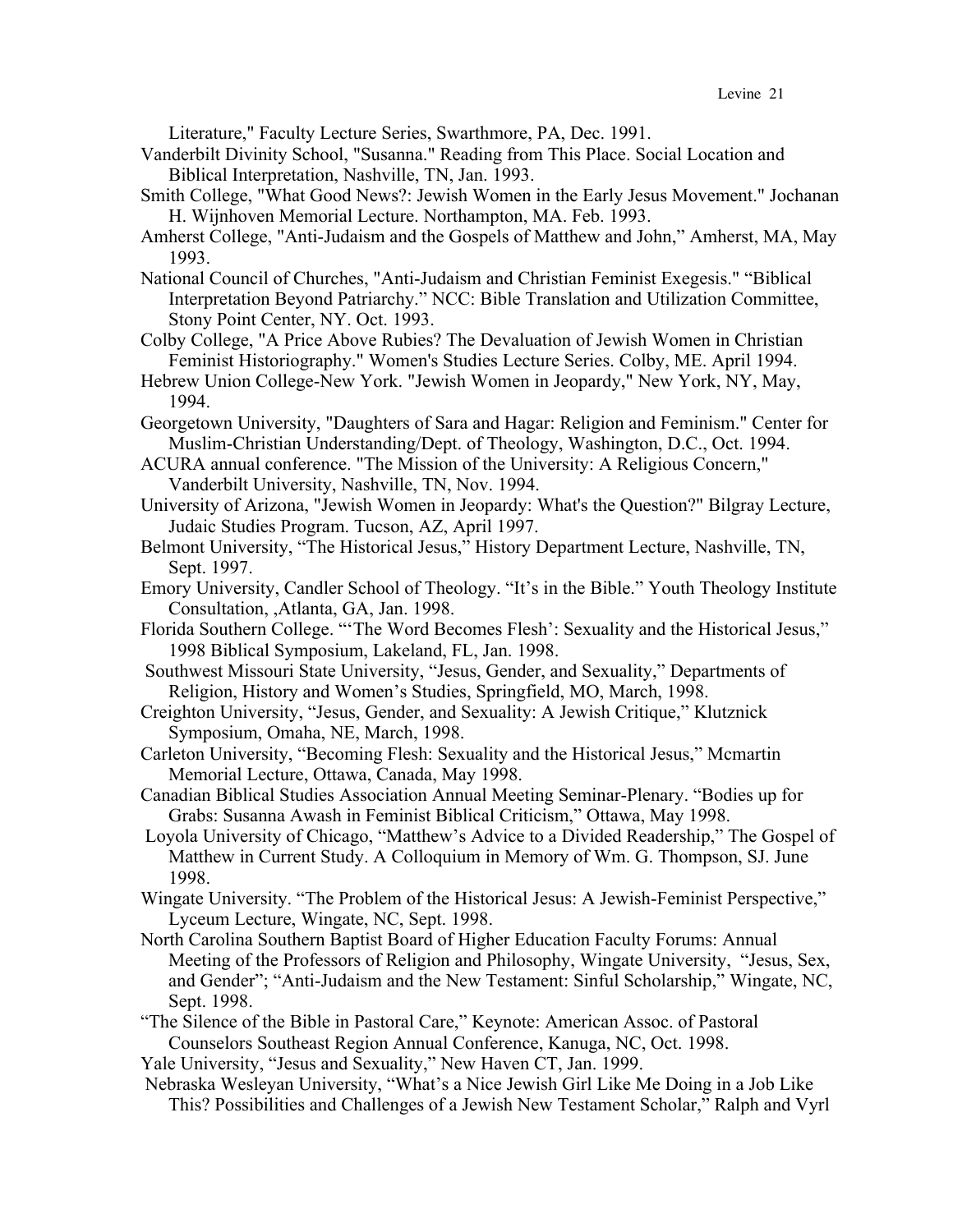Swan Lecture, Lincoln, NE, Feb. 1999.

- University of Nebraska-Lincoln, "Messages of Hate in Texts of Love: The Gospels and Anti-Judaism," Cotner Lecture in Religion, Lincoln, NE, Feb. 1999.
- University of Tennessee at Chattanooga, "Jesus, Gender, and Judaism," Philosophy/Religion Lecture, March 1999.
- Methodist Theological School in Ohio, "Jesus and Judaism" and "Jesus and Gender," Spring Lectures, Columbus, OH, April 1999.
- Hartford Seminary, "Shaking up the Family Tree: Unexpected Ancestors in Jesus' Genealogy" (with Judy Fentriss-Williams), Hartford, CT, April 1999.
- University of Richmond, "Reading the New Testament through Jewish Eyes," Weinstein-Rosenthal Lecture, ,Richmond, VA, Oct. 1999.
- Seton Hall University. "Understandings and Misunderstandings: The New Testament's Impact on Jewish-Christian Relations," Sister Rose Thering Endowment Lecture, South Orange, NJ, Dec. 1999.
- Sewanee, The University of the South, "The Next Stage of Jewish/Christian Relations," Belford Lecture, Sewanee, TN, Feb. 2000.
- University of Tennessee at Martin. "The Historical Jesus," Academic Speakers/Honors Program Lecture, Martin, TN, March 2000.
- W. F. Albright Institute of Archaeological Research, "Apocryphal Women: From Fiction to (Arti)fact," American Schools of Oriental Religion Centennial Symposium," Jerusalem, May 2000 [read by proxy].
- Georgetown University, Religion in the News Media Conference, "Why an Old Book Still Matters: Jesus, Sex, and Interfaith Dialogue," Washington D.C., March 2000.
- Boston College, "Jewish-Christian Dialogue: A Plea for Parochialism," Setting the Agenda for the 21st Century—The Next Stage of Jewish and Christian Dialogue, Chestnut Hill, MA, June, 2000.
- University of Judaism Biblical Archaeology Lecture Series, "Facts, Artifacts, and Bible Stories," Los Angeles, CA, Oct. 2000.
- Moravian Theological Seminary, Couillard Memorial Lectures, 'Sex Sin, and Sanctity: Toward a Biblically Responsible View of Intimacy," Bethlehem, PA, Nov. 2000.
- Texas Christian University, "Implications for Theological Education," Lilly Endowment Conference on Early Christian Families, Fort Worth, TX, Dec. 2000.
- Union theological Seminary and Presbyterian School of Christian Education, Fifth Annual Community Lecture, 'Revisiting Eden,' Richmond, VA, Jan. 2001.
- Wake Forest University, The Margaret A. Steelman Lecture, 2000-2001, 'Jesus, Gender, and Judaism,' Winston-Salem, NC, Feb. 2001.
- Duke University, Freedman Center for Jewish Life, 'Understanding Esther,' Durham, NC, Feb. 2001.
- New York University, New York, NY: 'Taking Off the Holy Shroud: 2000 Years of Gender in the Body of Jesus' keynote address: 'Always a Bridegroom and Never a Bride: Jesus, Gender, and Sex,' New York, NY, Mar. 2001.
- University of California, San Diego, Eugene M. Burke C.S.P. Lectureship on Religion and Society, 'Reassessing Jewish-Christian Relations: Scripture, Polemic, and Salvation,' San Diego, CA, April, 2001 [rebroadcast on UCTV and satellite].
- College Theology Society, "Scripture and Theology: The Particularity of Interpretation A Jewish View," Plenary Session panelist, University of Portland, Portland, OR, June 2001.
- Alabama Humanities Foundation/University of North Alabama/Tennessee Valley Art Association, 'Biblical Studies After Auschwicz,' University of No. Alabama, Sept. 2001.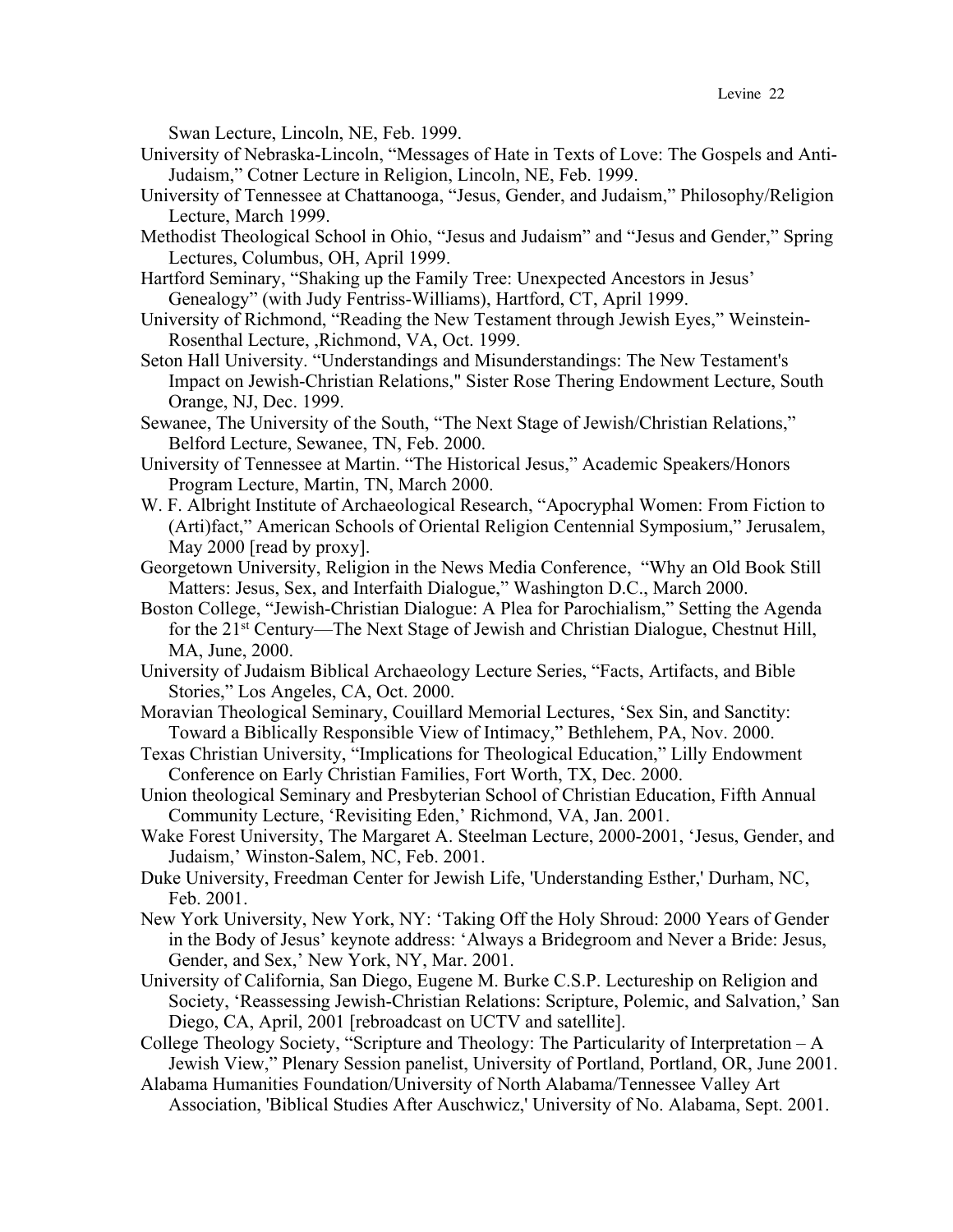- Allegheny College, Winslow Ecumenical Series Lecture, 'Jesus in His Jewish Context,' Meadville, PA, Sept. 2001.
- North Park University, Kermit Zarley Lectures, 'Jesus and Judaism'; 'Jesus and Women,' Chicago, IL, Nov. 2001.
- Earlham College Center for Quaker Thought and Practice, 'Too Much of a Good Thing? Redefining the Course of Jewish-Christian Relations,' Richmond, IN, Feb. 2002.
- Bethany Theological Seminary, "Introduction to the New Testament" class, Richmond, IN, Feb. 2002.
- Episcopal Divinity School, "The Matthean Passion and Interfaith Relations," Cambridge, MA, Feb. 2002.
- Centre College, "Jesus and Sexuality," Lexington, KY, Mar. 2002.
- Averett College, "Jesus the Feminist," Danville, VA, Sept. 2002.
- Kentucky Wesleyan University, 'Viewing the New Testament through Jewish Eyes,' Owensboro, KY, Sept. 2002.
- Warren Wilson College, 'Jesus, Gender, and Sexuality'; 'Ambiguous Biblical Texts,' Swannanoa, NC, Nov. 2002.
- Flagler College, Cecile and Gene Usdin Judeo-Christian Lecture, St. Augustine, FL, Jan. 2003.
- University of Toronto, The Chancellor Jackman Program for the Arts, Apocalypticism, Anti-Semitism and the Historical Jesus: Subtexts in Criticism, "The Earth Moved: Jesus, Eschatology, Sexuality," Toronto, Ont. Mar. 2003.
- Christian Theological Seminary, "Pharisees, Tax Collectors, and Clark Williamson," Indianapolis, IN, Mar. 2003.
- Springhill College, Christus Theological Institute, "The Jewish Jesus and Women," Mobile, AL, Mar. 2003.
- Creighton University, Inaugural "Women and Religion Lecture Series" lecture, "Misogynism, Anti-Judaism, and Repressed Sexuality," Omaha, NE, Apr. 2003.
- Kansas University Religious Studies Lecture, "Giving Birth to the Church," Laurence, KS, Apr. 2003.
- Washburn University Thomas L. King Lecture, "Jews and Christians in Conversation," Topeka, KS, Apr. 2003.
- Eden Theological Seminary, Kulenkamp Lectures, St. Louis, MO, Apr. 2003.
- University of Richmond, Baccalaureate Address, Richmond, VA, May 2003.
- Baptist Theological Seminary at Richmond, 2003 Solon B. Cousins Lectures, Richmond, VA, Oct. 2003.
- Saint John's University, Collegeville /University of St. Thomas, Jay Phillips Center for Jewish-Christian Learning, "How Church and Synagogue Read Scripture," St. Paul, MN, Oct. 2003.
- Luther Seminary, Kairos Center for Continuing Education," The Legacy of Jesus for Jews and Christians," St. Paul, MN. Oct. 2003.
- Tulane University, Usdin Family Lecture: "Jesus and Judaism," New Orleans, LA, Oct. 2003.
- Emory and Henry College, Lyceum Lectures, Emory, VA, Dec. 2003.
- Bangor Theological Seminary, The Francis Brigham Denio Lectures on the Bible, Convocation 2004, Bangor, ME, Jan. 2004.
- Episcopal Divinity School, "The Jewishness of Jesus," Cambridge, MA, Feb. 2004.
- Yale University Divinity School/Institute for Sacred Music, "'The Passion of the Christ' and the Media," New Haven, CT, March, 2004.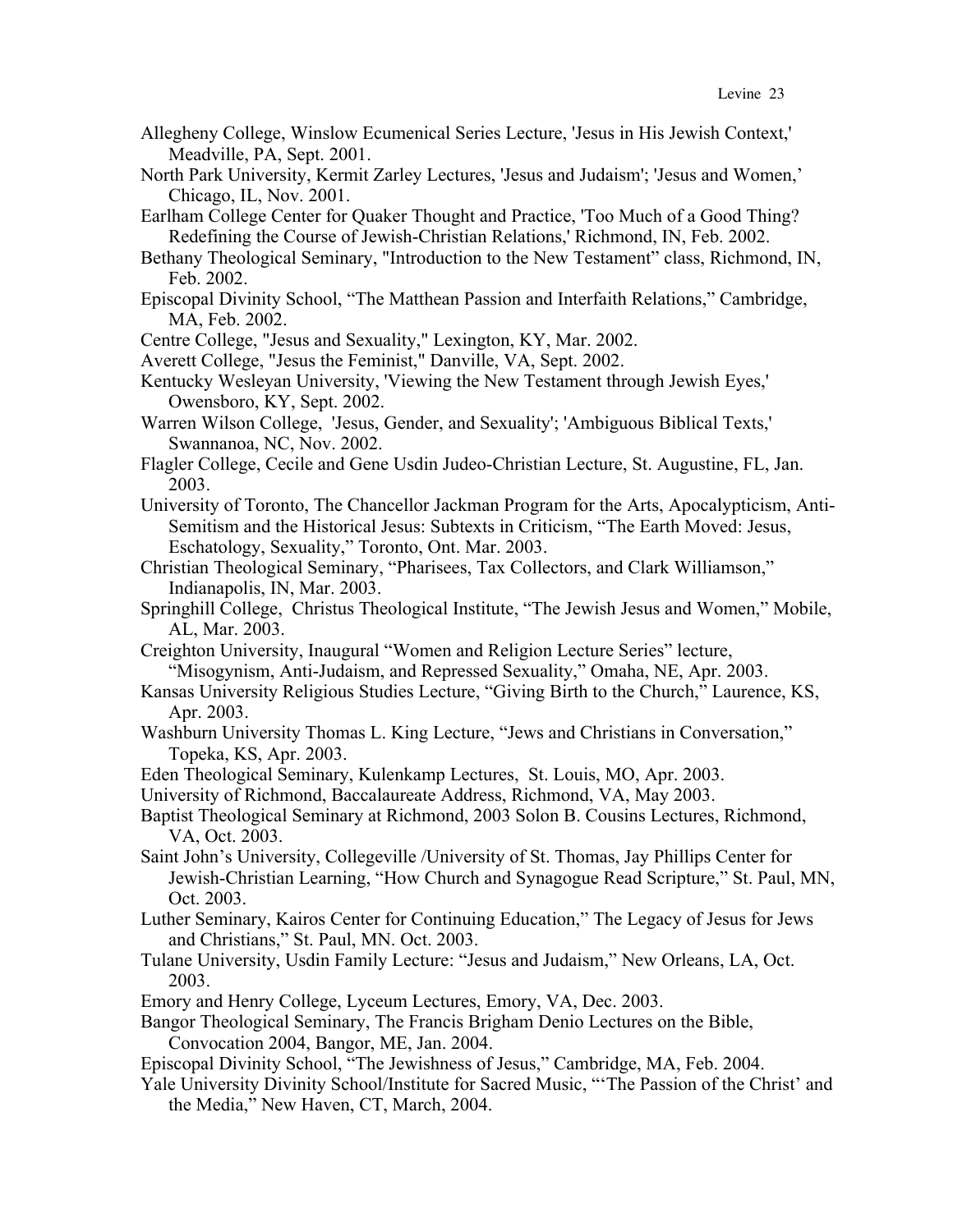- University of Central Arkansas, Honors College, High Table Program: "Interfaith Dialogue," Conway, AR, April 2004.
- University of West Virginia, 2004 Manfred Meitzen Outstanding Guest Theological Lecture, 'Lost History of Women in the Bible', Morgantown, WV, April 2004.
- Loyola School of Theology, "Hearing the Parables" and "How Jews and Christians Read Scripture," Quezon City, Philippines, July 2004.
- Claret School of Theology, "A Jewish Perspective on the New Testament," Quezon City, Philippines, July 2004.
- Institute of Formation and Religious Studies, "How Jews and Christians Read Scripture" and "Jesus and Women," Quezon City, Philippines, July 2004.
- Maryhill School of Theology, "Hearing the Parables" and "Jewish Perspectives on the Gospels," Quezon City, Philippines, July 2004.
- Divine Word Seminary, "A Jewish Perspective on the New Testament," Tagaytay, Philippines, July 2004.
- St. Bernard's School of Theology and Ministry, 'The Man from Nazareth in His Jewish World,' Albany, NY, Sept. 2004.
- Millsaps College, 'Hebrew Bible' and 'Introduction to Religion,' Jackson, MS, Oct. 2004.

University of Judaism Biblical Archaeology Lecture Series, 'How Jesus was Stripped of His Judaism: History, Theology, Archaeology,' Los Angeles, CA, Nov. 2004.

- Baylor School, lecture on Religion and Intolerance, Chattanooga, TN, Jan. 2005.
- Baylor University, 'Christians Say the Darndest Things,' Waco, TX, March 2005.
- Bucknell University, 'Jesus in Historical Context,' Lewisburg, PA, March 2005.

University of North Carolina-Wilmington, 'Women and Jesus,' Keynote: Women in Christianity: Unveiling Their Stories Conference, Wilmington, NC, March 2005.

- Garrett-Evangelical Seminary, Grant Graver Lecture: 'Understanding Sophia,' Evanston, IL, March, 2005.
- Smith College, 'Agreeing to Disagree,' Bible, Art and Culture: in Honor of Karl Paul Donfried, April, 2005.
- University of Pittsburgh, 'The Unintended Anti-Semite,' Pittsburgh, PA, April, 2005.

University of Alabama, Aaron Aranov Annual Lecture: 'Jesus and Judaism,' Tuscaloosa, AL, Sept. 2005.

University of West Virginia, The West Virginia University Eberly College Distinguished Visitors series: 'Jesus and Judaism: Why the Connection Matters," Morgantown, WV, Sept. 2005.

Clemson University, Women and the Sacred Annual Lecture, Clemson, SC, March 2006. Aquinas Institute of Theology, 24th Annual Aquinas Lecture, St. Louis, MO, March 2006.

General Theological Seminary of the Episcopal Church, Center for Jewish-Christian Studies and Relations lecture, New York, NY, March, 2006

Adrian College, Convocation Speakers series: 'Jesus and Judaism,' Adrian, MI, April, 2006. Drury University 'Religion and the Environment,' Springfield, MO, April, 2006.

Samford University, Holley-Hull Annual Lecture, 'Jesus and Judaism,' Birmingham, AL, Sept. 2006.

Duke University, "Theological Education, Gender, and Jesus,' Durham, NC, Sept. 2006. University of North Carolina-Greensboro, Henry Samuel Levinson Lecture, Sept. 2006. Queens University and Theological College, Kingston, Ontario, Fall convocation, Oct. 2006. University of Tennessee-Chattanooga, The Raymond B. Witt lecture series, 'Sex, Lies, and

History: Women and the Quality of Life,' Chattanooga, TN, Jan. 2007. University of Florida-Gainesville, Center for Jewish Studies, 'Jesus and Judaism,'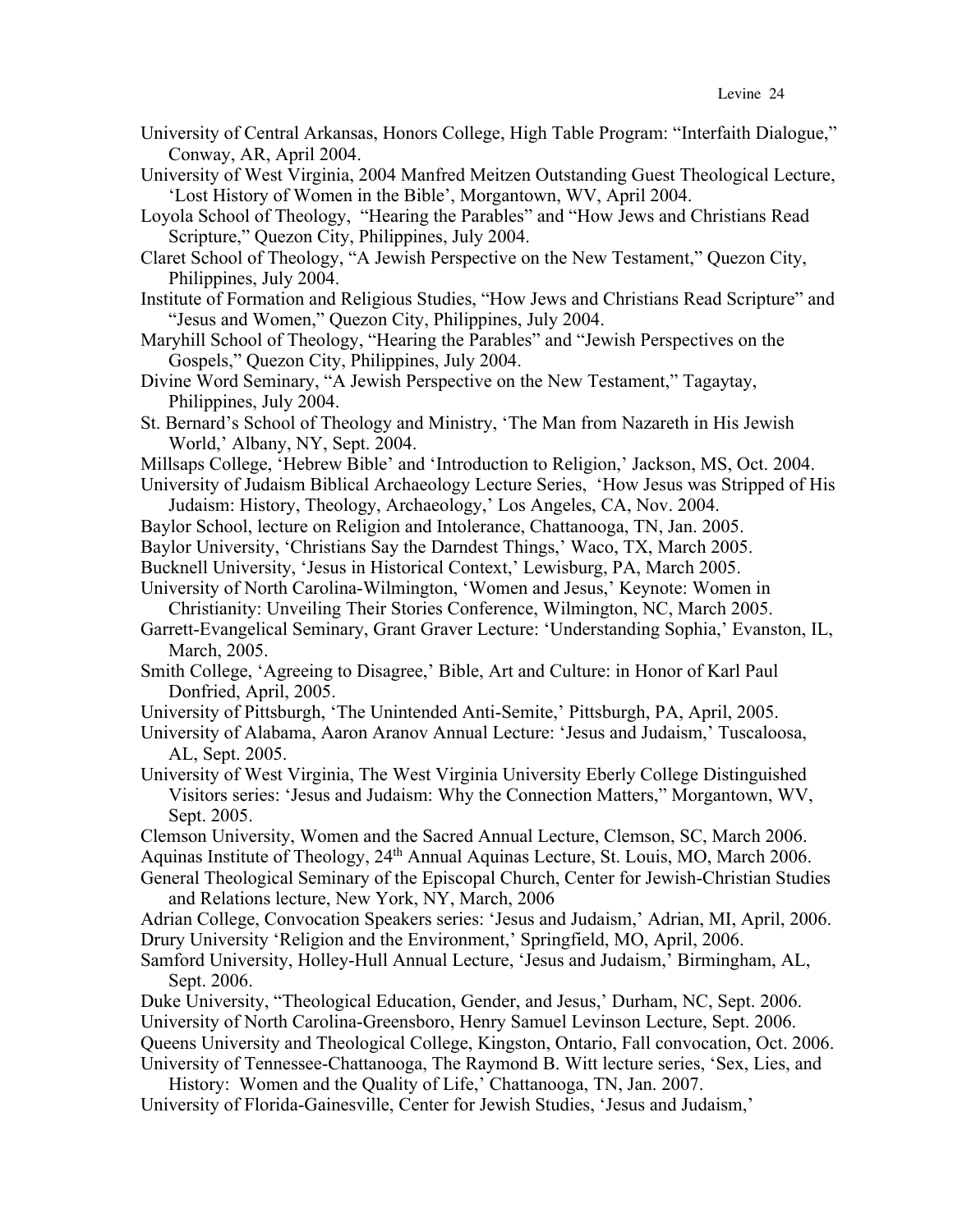Gainesville, FL, Feb. 2007.

- Iowa Wesleyan University, Clifford and Maxine Manning Lecture, 'Jesus and Judaism,' Mt. Pleasant, IA, Feb. 2007.
- Christian Theological Seminary/Jewish Community Relations Council of Indianapolis, 'A Jewish View of Jesus,' 2007 Jewish/Christian Forum, Indianapolis, IN, March 2007.
- University of South Carolina, The Nadine Beacham and Charlton F. Hall Sr. Visiting Lectureship in New Testament and Early Christianity, 'Jesus and Women,' Columbia, SC, March 2007.
- Lutheran Theological Southern Seminary, 'Jesus, the Church, and the Academy,' Columbia, SC, March 2007.
- University of California-Santa Barbara, Herman P. and Sophia Taubman Foundation Endowed Symposia in Jewish Studies, 'The Misunderstood Jew,' Santa Barbara, CA, March 2007.
- Episcopal Seminary of the Southwest, Harvey Lecture, 'Jesus and Judaism,', Austin, TX, April 2007.
- Northwest House of Theological Studies-Interfaith Forum, Willamette University, 'Jesus and Jewish-Christian Relations,' Salem, OR, May 2007.
- Fellowship for Biblical Studies, 'Theory, Apologetic, History,' Queen's College, University of Melbourne, Australia, May, 2007.
- Australian Catholic University, 'Anti-Judaism in Christian Biblical Scholarship,' Strathfield (Sydney), Australia, June, 2007.
- Our Lady of Sion College, 'Jewish/Christian Relations,' Box Hill, VIC, Australia, June, 2007.
- Catholic Institute of Sydney, Faculty Seminary, Straithfield (Sydney), Australia, May, 2007
- Macquarie University Society for the Study of Early Christianity Faculty Seminar, 'Parables and Miracles,' Sydney, Australia, June, 2007.
- University of Aukland, School of Theology, 'Jesus and Judaism,' Aukland, New Zealand, July, 2007.
- School of Theology Faculty workshop, 'Anti-Judaism in Christian Biblical Scholarship,' University of Aukland, Aukland, New Zealand, July, 2007.
- Rutgers University-Camden, 'Jesus, Judaism, and the New Anti-Judaism,' Camden, NJ, Sept., 2007.
- Lafayette College, 'Why Jesus' Connection to Judaism Still Matters,' Easton, PA, Sept., 2007.
- Transylvania University, 'The Historical Jesus,' Lexington, KY, Sept. 2007.
- Trinity College, 'Religious Diversity: Then and Now,' Hartford, CT, Oct. 2007.
- St. Mary's Seminary, 'Jesus and Judaism,' Dunning Lecture of the Ecumenical Institute of Theology, Baltimore, MD, Oct. 2007.
- Lambuth University/B'Nai Israel Center for Jewish Studies, 'Women in Judaism, Christianity, and Islam,' First United Methodist Church, Jackson, TN, Oct. 2007.
- University of Richmond, Weinstein-Rosenthal Lecture, 'Hearing the Parables through Jewish Ears,' Richmond, VA, Oct. 2007.
- Furman University, A.J. Head Annual Lecture: 'Jesus and Judaism,' Greenville, SC, Nov. 2007.
- Seabury-Western Seminary/Canterbury House, 'Christians Say the Darndest Things: Avoiding Anti-Jewish Teaching and Preaching,' Chicago, IL, Nov. 2007.
- University of Regina, 'Jesus and Judaism,' Regina, Saskatchewan, Canada, Nov. 2007. Union Theological Seminary, 'A Conversation with Mary Boys on *The Misunderstood Jew*,'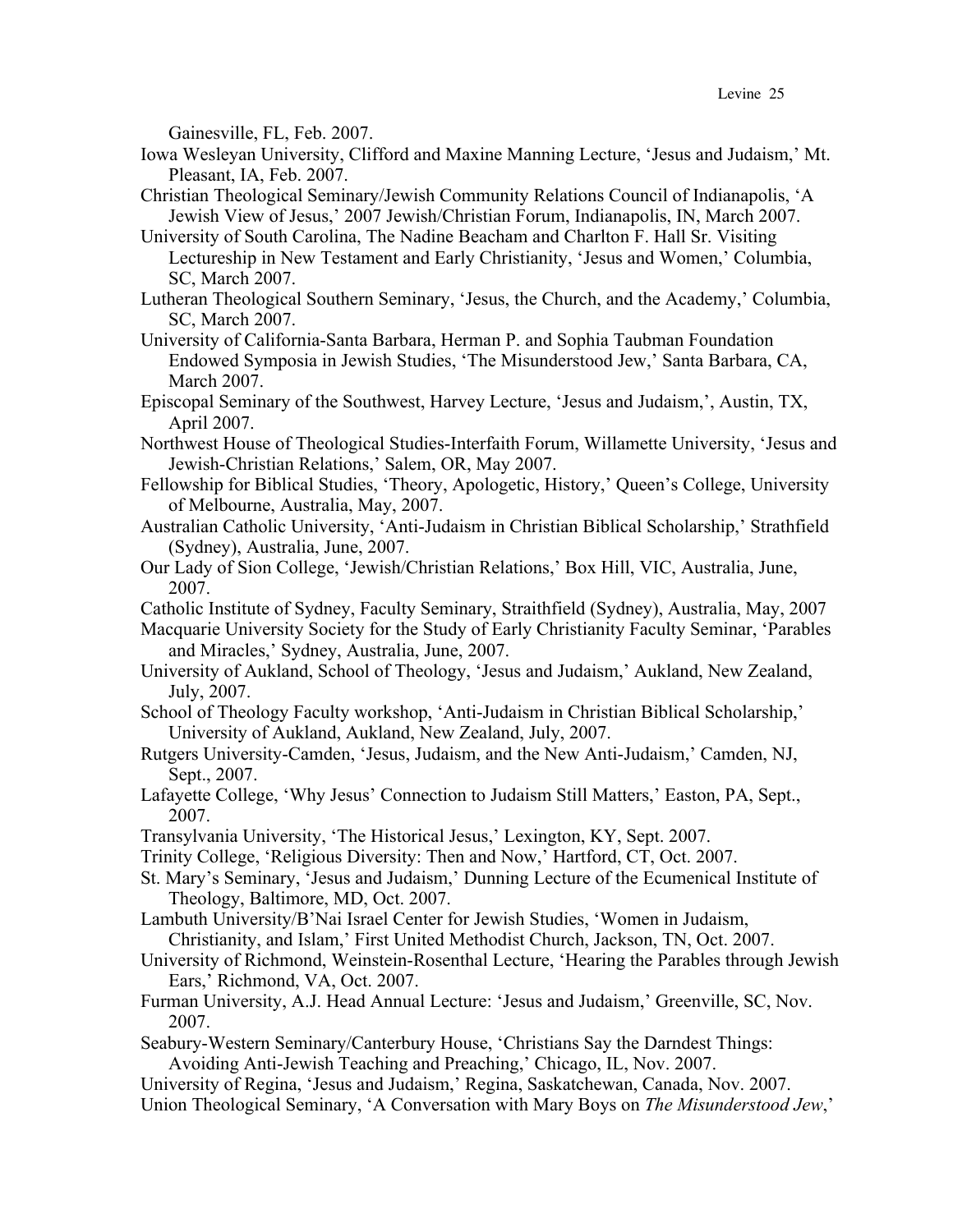New York, NY, Dec. 2007.

- Auburn Theological Seminary, The Jack and Lewis Rudin Lecture, 'Lawyers, Levites, and Love,' New York, NY, Dec. 2007.
- Hendrix College, 'Jesus and Judaism,' Conway, AR, Feb. 2008.
- James and Carolyn McAfee School of Theology, 2008 William L. Self Preaching Lectures, Atlanta, GA, Feb. 2008.
- University of North Alabama, Distinguished Events Series, 'The Misunderstood Jew,' Florence, AL, Feb. 2008.
- Acts Seminar/Westar Institute, 'Response to J. Tyson,' and 'Translating *Ioudiaos*,' Santa Rosa, CA, March 2008.
- Southern Methodist University, The Nate and Ann Levine Endowed Lecture in Jewish Studies, 'Jesus and Judaism,' Dallas, TX, March 2008.
- Stanford University, Roger W. Heyns Lectureship in Religion and Community, 'Jesus and Judaism,' Palo Alto, CA, April 2008.
- Monash University/Australian Centre for Jewish Civilization, Winter School Scholar-in-Residence, Monash University, Melbourne, Australia, July-August, 2008.
- University of Sydney, Mandelbaum House Lectures, July-August, 2008.
- Australian Catholic University-Melbourne, Graduate Seminar, 'The Prodigal Son,' Melbourne, Australia, July, 2008.
- Australian Catholic University-Brisbane, 'Jesus and Judaism,' Brisbane, Australia, July, 2008.
- University of Sydney, Graduate Seminar, 'Parables,' Sydney, Australia, August, 2008.
- University of South Carolina-Upstate, 'Enriching Christian Thought and Eliminating Anti-Judaism,' Spartanburg, SC, Sept. 2008.
- Susquehanna University, Alice Pope Shade Lectureship, Selingsgrove, PA, Sept. 2008.
- Christian Scholars Group on Jews and Judaism, 'The Good Samaritan', Boston College, Chestnut Hill, MA, Oct. 2008.
- Seattle University, 'Jesus, Gender, and Sexuality,' Seattle, WA, Oct.2008
- William Jewell College, The Binns Lecture on the Sacred and Secular, and Power and Justice in Society, Liberty, MO, Oct. 2008.
- Oxford College, Emory University, Pierce Institute for Leadership and Community Engagement, 'Jesus and Judaism,' Atlanta, GA, Nov. 2008.
- Baylor University, McGree Lecture in Ethics, 'Jesus and Judaism,' Waco, TX, Dec. 2008.
- University of Dallas, Landren Lecture, 'Dangers on the Road to Jericho,' Dallas, TX, Dec. 2008.
- University of Arizona, The Shaol Pozez Memorial Lecture Series, 'Jesus, The Misunderstood Jew,' Tucson, AZ, Jan. 2009.
- University of Minnesota Center for Jewish Studies/Sabes Jewish Community Center, 'Jesus and Judaism,' Minneapolis, MN, Jan. 2009.
- Drury University, Convocation Series: Entrepreneurship and Innovation, Springfield, MO, Feb. 2009.
- Allegheny College, Office of Religious Life, 'On the Road from Jerusalem to Jericho,' Meadville, PA, March 2009.
- Austin College, Allen-Head Lecture, 'Jesus and Judaism,' Sherman, TX, March, 2009.
- The Ohio State University/Methodist Theological School in Ohio, Women in the Religious and Intellectual Activity of the Mediterranean World, 'Response to D. Green, 'Rabbinic Attitudes towards Women's Aromatic Practices,' Columbus, OH, March 2009.
- Sewanee, The University of the South, School of Theology, "I Didn't Mean to Sound like an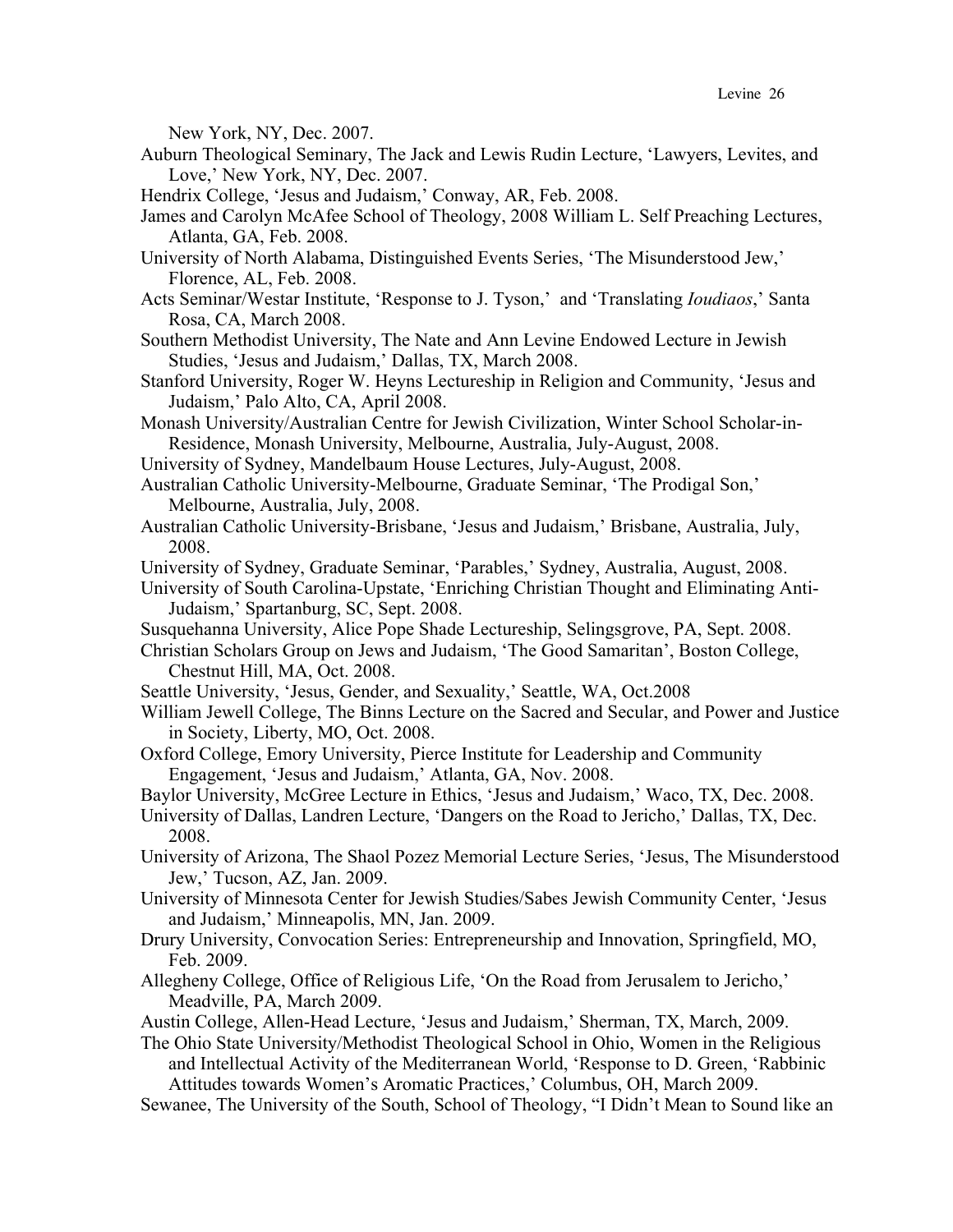Anti-Semite: How Bad Biblical History Leads to Bad Sermons," Belford Lecture, Sewanee, TN, March 2009.

- Eastern University, Windows on the World Lecture Series: 'Jesus, Judaism, and Jewish Christian Relations, St. Davids, PA, March 2009.
- Coe College, 'Misunderstanding Judaism/Misunderstanding Jesus' and 'Hearing the Parables,' Cedar Rapids, IA, April 2009.

University of South Carolina-Upstate, Commencement Address, Spartanburg, SC, May 2009.

University of Seville, 'Between Breaking and Continuity: Matthew's Gospel,' Biblia y Mujeres project, International Congress: Muslim, Jewish, and Christian Women and Holy Texts of Antiquity, Seville, Spain, May 2009.

- University of Ottawa, 'Resurrecting Late Judaism: Archaeology, Analysis, and Apologetic,' Peter Craigie Lecture, Canadian Society for Biblical Studies, Ottawa, Canada, May 2009.
- Sixth National Symposium on Religious Education and Ministry, Keynote: 'Where Christians Misunderstand Judaism'; Workshops: 'Jesus and Women'; 'Parables,' Australian Catholic University, North Sydney, NSW, June 2009.
- Monash University, 'Paul the Jew: Continuities and Contradictions,' Melbourne, VIC, July 2009.
- Australian Catholic University, 'Christian/Jewish Relations Teleconference,' Strathfield, NSW, July 2009.
- Charles Sturt University, United Theological College, North Parramatta School of Theology, faculty seminar: 'Constructing Early Judaism'; public lecture, 'Jesus and Judaism,' Parramatta, NSW, July 2009.
- Colloquium Biblicum Lovaniense LVIII, Gospel of Matthew: 'Synagogues and Synagogue Leaders,' Kathokieke Universitet Leuven, Belgium, July 2009.
- Stonehill College, Catholic-Jewish Dialogue Program/James Kenneally Lecture, '"Jesus, the Synagogue and the Church: Law, Sex, God, and Multiculturalism," Easton, MA, Sept. 2009.
- Oklahoma City University, Wimberly School of Religion and Graduate Theological Center, 'Good Samaritan'; 'Jesus and Family Values,' 'Jesus and Judaism,' Oklahoma City, OK, Sept. 2009.

Belmont University, 'Introduction to the New Testament, TN' (two programs) Nov. 2009.

St. Joseph's University, 'The Misunderstood Jew,' Philadelphia, PA, Nov. 2009.

Rhodes College, Batey Lecture, 'Christians Say the Darnedest Things,' Memphis, TN, Jan. 2010.

University of North Alabama, Distinguished Events Series, 'The Parable of the Good Samaritan: A Jewish Story," Florence, AL, Feb. 2010.

- Florida Gulf Coast University Center for Judaic, Holocaust and Human Rights Studies seminar, 'Jesus in His Jewish Context,' Naples, FL, Feb. 2010.
- New Orleans Baptist Theological Seminary, Greer-Heard Forum, 'Standard and Poor: The Economic Index of the Parables,' New Orleans, LA, Feb. 2010.
- Doane College, 'Jesus, Judaism, and the Bible,' Crete, NE, April, 2010
- Iona College, Br. John G. Driscoll Annual Lecture in Jewish-Catholic Studies, 'Where Christians Misunderstand Judaism, and So Misunderstand Jesus,' New Rochelle, NY, Sept. 2010.
- Roanoke College, Jordan Endowment for the Humanities, 'Jesus and Judaism,' Roanoke, VA, Dec. 2010.

Drury University, Commencement Address, Springfield, MO, Dec. 2010.

University of Oklahoma, 'Locating Jesus in His Jewish Culture,' Norman, OK, Feb. 2011.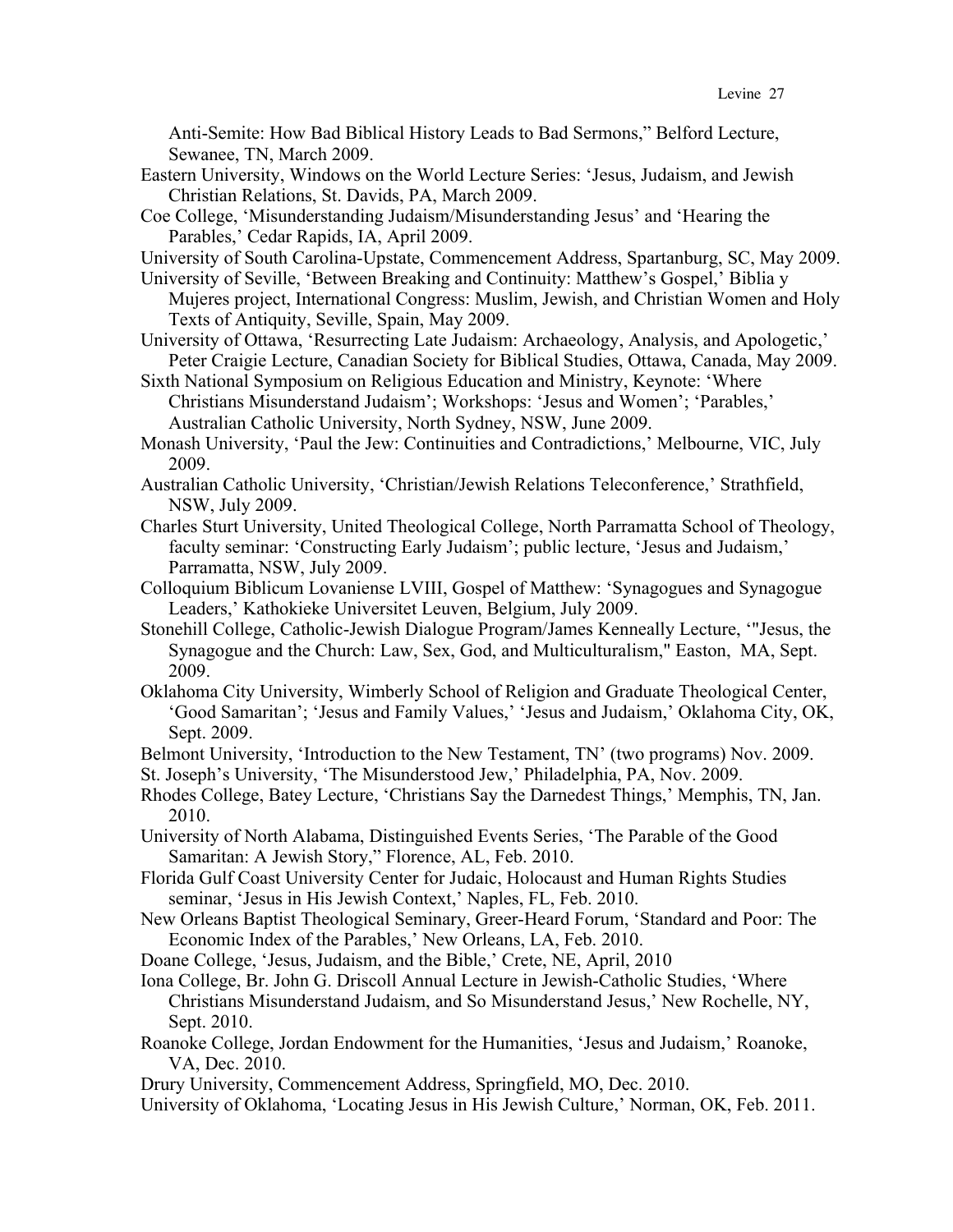- Florida Atlantic University, May Smith Lecture on Post-Holocaust Christian-Jewish Dialogue, 'Speaking of the Middle East: Jews and Christians in Dialogue and Dispute,' Boca Raton, FL, March 2011.
- Christian Theological Seminary, The Annual Forum on Jewish-Christian Relations, 'The Bible, the Middle East, Jewish-Christian Relations, and the Search for Peace and Justice,' Indianapolis, IN, March 2011.
- Methodist Theological School of Ohio, 'Avoiding Anti-Jewish Preaching,' Columbus, OH, March 2011.
- Wescott House, Cambridge University, 'I didn't mean to sound like an anti-Semitic bigot,' Cambridge, UK, April 2011.
- Cambridge New Testament Seminar, 'De-Judaizing Jesus: Theological need and Exegetical Execution,' University Cambridge/Faculty of Divinity, Cambridge UK, April 2011.
- Faculty of Divinity, Cambridge University, 'Old Habits Die Hard. A Critique of Recent Christian Statements on Israel,' Cambridge, UK, May 2011.
- University of Birmingham, 3d Annual Rabbi Tann Memorial Lecture, 'Jesus and Judaism,' Birmingham, UK, June 2011.
- King's College London Biblical and Jewish Studies Postgraduate Study Plenary, 'How Christian Sermons (mis-)Read Jewish History,' London, UK, June 2011.
- Brite Divinity School/Texas Christian University, Gates of Chai Lecture, 'Jesus, Judaism, and Christianity: Problems and Possibilities,' Fort Worth, TX, Sept. 2011.
- Virginia Tech University, Conversations with Students of Elizabeth Struthers Malbon, Blacksburg, VA, Oct. 2011.
- Trevecca Nazarene University, 'Hearing the Christmas Story,' Nashville, TN, Nov. 2011.
- Sewanee, The University of the South, School of Theology, 'Avoiding Ant-Jewish Preaching and Teaching,' Sewanee, TN, Dec. 2011.
- Brandeis University, 'The *Jewish Annotated New Testament*,' Waltham, MA, Dec. 2011.
- Oral Roberts University, 'Avoiding Anti-Jewish Preaching,' Tulsa, OK, Jan. 2012.
- Agnes Scott College, 'Agreeing to Disagree: How Jews and Christians Read Scripture,' Decatur, GA, Feb. 2012.
- Asbury Seminary, 'The Gospel of Mark,' Wilmore, KY, Feb. 2012.
- Elmhurst College, The Annual Abraham Joshua Heschel Guestship, 'Correcting Stereotypes: How Jews and Christians Bear False Witness Against Each Other,' Elmhurst, IL, Feb. 2012.
- University College London, Institute for Jewish Studies, 'Violence on the Jerusalem/Jericho Road: Readings and Misreadings of the Parable of the Good Samaritan,' London, UK, March 2012.
- Chapman University, Founders' Day Lectures, 'Listening to the Parables,' Santa Ana, CA, March 2012.
- University of Detroit-Mercy, Cushing Lecture, 'Jesus and Judaism,' Detroit, MI, March 2012.
- Oberlin College, discussion of *The Misunderstood Jew*, Oberlin, OH, April 2012.
- Manhattanville College, 'Hearing the Parables,' Purchase, NY, April 2012.
- St. Paul School of Theology, Harrington Lectures, 'Jesus and Judaism,' Kansas City, MO, April 2012.
- Penn State University, 2012 Tanker Lecture, Jewish Studies Program, 'Jesus, Judaism, and Jewish-Christian Relations,' University Park, PA, Sept. 2012.
- Aquinas Institute/Eden Theological Seminary/JCRC St. Louis Interreligious Event: 'The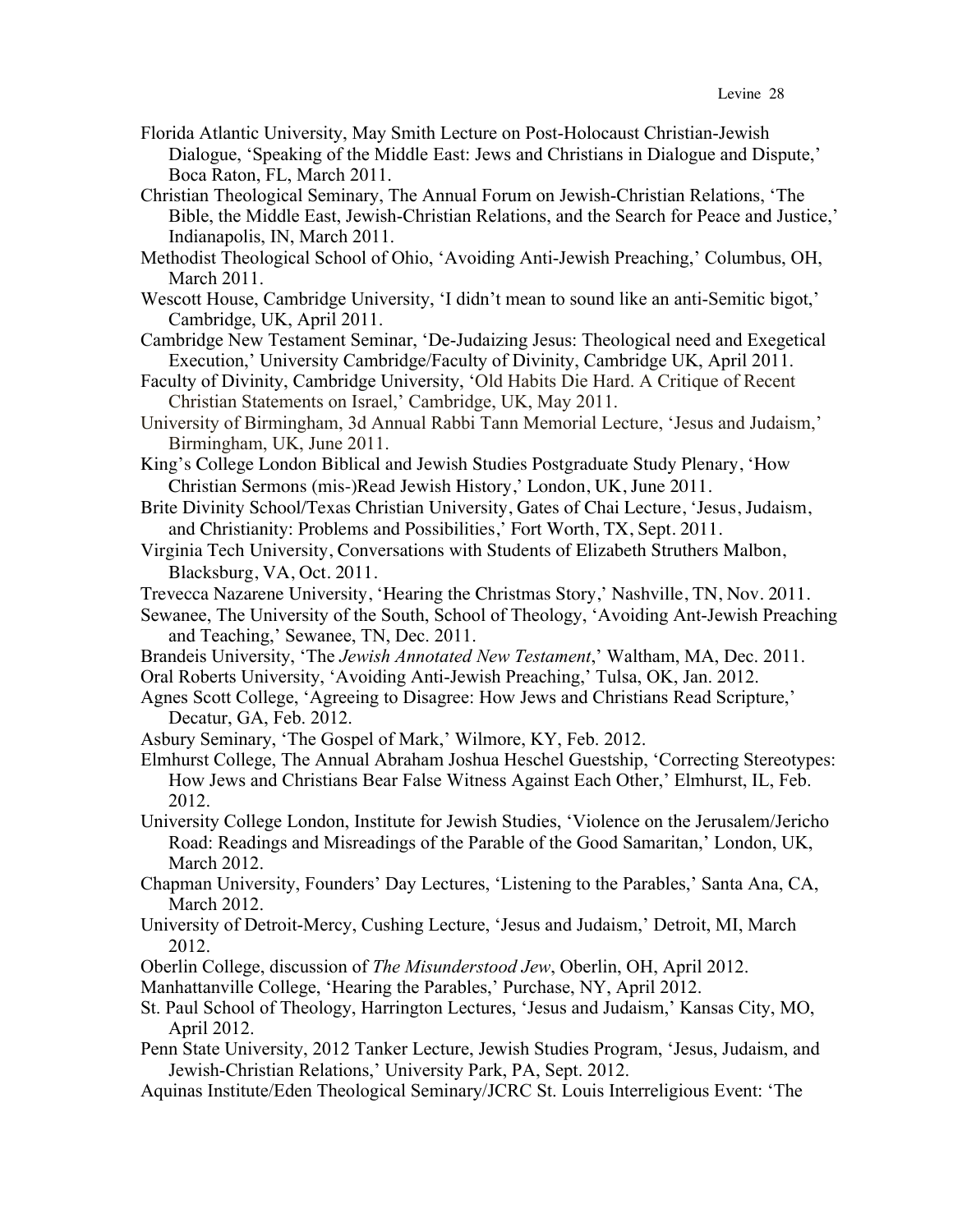Jewish Annotated New Testament: Dialogue and Discussion with Amy-Jill Levine,' St. Louis, MO, Sept. 2012.

- High Point University, Faculty Cultural Enrichment Grant Series, 'Hearing the Parables of Jesus: Literature, History, Religion,' High Point, NC, Sept. 2012.
- St. Norbert College, The Norman and Louis Miller Lecture in Public Understanding, 'Seeing through Different Lenses,' Green Bay, WI, Oct 2012.
- Belmont University, 'David and Bathsheba,' Introduction to the Old Testament, Nashville, TN, Oct. 2012.
- Council of Centers on Jewish-Christian Relations (CCJR)/Xavier University, 'Why the Jewishness of Jesus is Important'; CCJR/Hebrew Union College, 'Jewish Interpretations of the New Testament,' Cincinnati, OH, Oct. 2012.
- 5th Annual Comparative Theology Lecture, Harvard Divinity School, Center for the Study of World Religions, 'From Donation to Diatribe (Mark 12.38-44): How Anti-Jewish Interpretation Cashes Out,' Cambridge, MA, Oct. 2012.
- Union Theological Seminary Public Lecture, 'Avoiding Anti-Jewish Preaching and Teaching,' New York, NY, Oct 2012.
- Chicago Theological Seminary/Elmhurst College, 'Avoiding Anti-Jewish Preaching and Teaching,' Chicago, IL, Nov. 2012.
- University of Portland, 'How Jews and Christians Read Scripture Differently,' Portland, OR, Nov. 2012.
- Towson State University/Baltimore Hebrew Institute, 'Scripture under the Lens: Jews, Christians and the Bible,' Towson, MD, Dec. 2012.
- Fordham University, 'Jesus' Parables in First-Century Contexts,' Bronx, NY, Jan. 2013.
- Duke Divinity School, '2013 Kenneth W. Clark Lectures,' Durham, NC, Feb. 2013.
- East Carolina University, The Jarvis Lecture on Christianity and Culture, 'Strange Bedfellows: The Bible, Politics, and Homosexuality,' Greenville, NC, March 2013.
- Santa Clara University, Ignatian Center for Jesuit Education, 2012-13 Bannan Institute, 'Pearls, Prodigals, and Samaritans: Jesus' Parables as Jewish Stories,' Santa Clara, CA, March 2013.
- Saint Mary's University College, 'Hearing the Parables as Jesus' Earliest Disciples Did,' Calgary, CA, March 2013.
- Morningside College, 'Jesus and Judaism,' Sioux City, IA, March 2013.
- Carleton University, Edgar and Dorothy Davidson Lecture, 'Hearing Jesus' Parables as Jewish Stories,' Ottawa, Ont., Canada, April 2013.
- Pacific Lutheran University, 'Understanding Judaism Means Understanding Jesus,' Tacoma, WA, April 2013.
- Dickinson College/St. John's Episcopal Church on the Square, the 3d Annual Mary Ellen Borges Memorial Lecture, Clark Forum, 'Jesus' Parables Through Jewish Ears,' Carlisle, PA, April 2013.
- Spring Shapiro Lecture, Cardinal Bernardin Center, Chicago Theological Union, 'Do Jews and Christians Share Jesus and the New Testament,' Chicago, IL, April 2013.
- Catholic Religion College, 'Jesus and Judaism,' Syndenham,VIC, Australia, May 2013.
- St. Columba's College, The Bible and Women,' Essendon, VIC, Australia, May 2013.
- Presentation College, 'Jesus and Women's Stories,' Windsor, VIC, Australia, May 2013.

Monash University/Australian Centre for Jewish Civilization, 'Jews and Christians in Conversation,' Melbourne, VIC, Australia, May 2013.

Nazareth College, 'Jesus, Parables, Politics,' Noble Park, VIC, Australia, May 2013. Our Lady of Mercy College Heidelberg and Sacred Heart Girls College Oakleigh.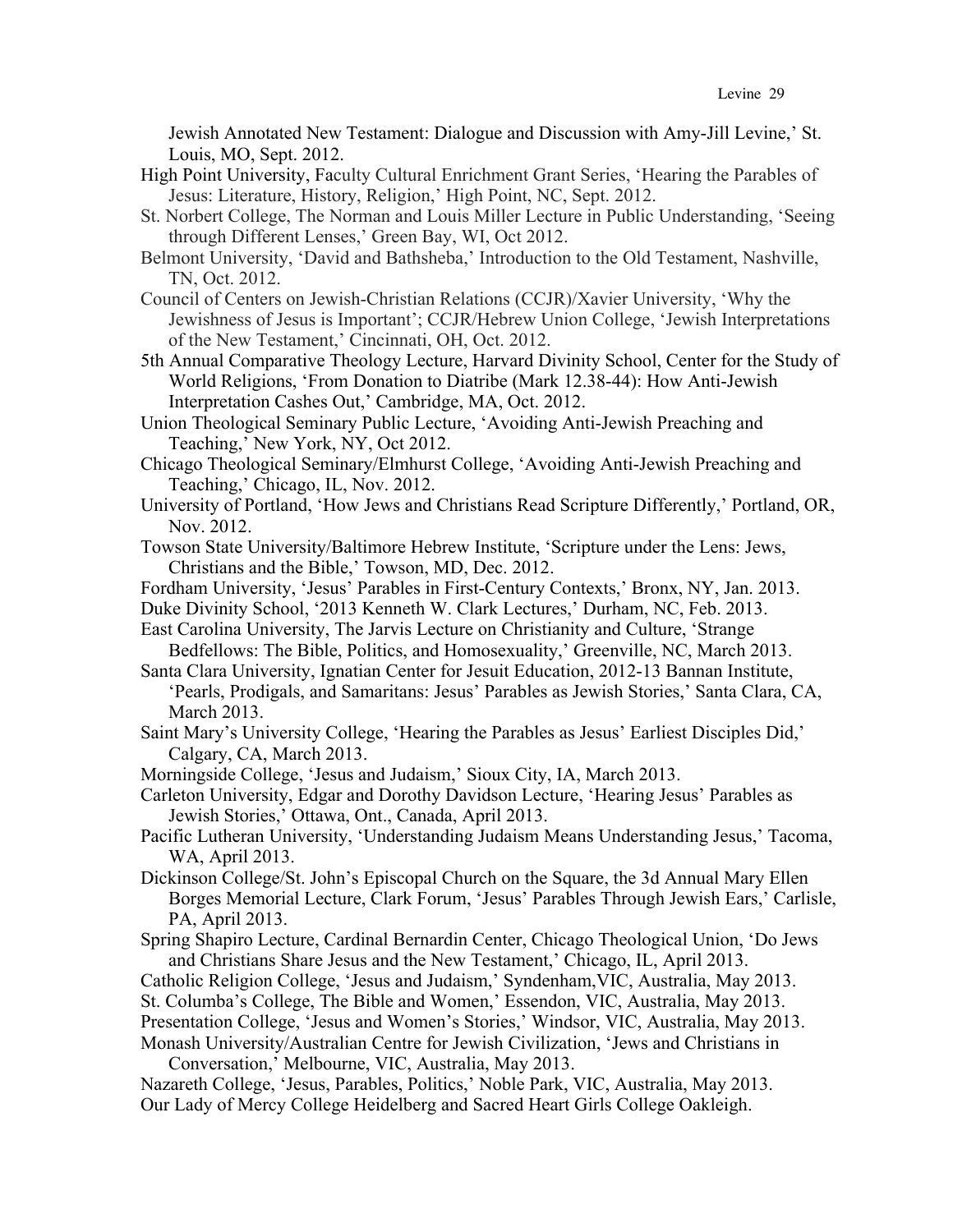'Encountering Women in Scripture,' VIC, Australia, May 2013.

Mater Christi College, 'Women Who Followed Jesus,' Belgrave, VIC, Australia, May 2013. Kilbreda College, 'Laborers in the Vineyard,' Mentone, VIC, Australia, May 2013.

Our Lady of Sion College, 'Women in the Bible,' Box Hill, VIC, Australia, May 2013.

- Yarra Theological Union, 'Jewish Annotated New Testament: Correcting Mistakes about Jesus and Judaism,' Yarra, VIC, Australia, May 2013.
- Flinders University Dept. of Theology Annual Lecture/Adelaide College of Divinity, 'Jesus the Misunderstood Jew,' Adelaide, SA, Australia, July 2013.
- The University of Notre Dame Australia, School of Philosophy and Theology Distinguished Scholars Lecture" (previously the Slattery Lecture), 'Jews and Christians Reading Scripture,' Fremantle, WA, Australia, August 2013.
- Our Lady of Grace School, Faculty development: 'Understanding the Bible,' North Beach, WA, Australia, August 2013
- John Wollaston Theological College, Anglican Diocese of Perth, 'Jesus' Jewish Setting,' Mount Claremont, WA, Australia, August 2013.
- Simpson College, Matthew Simpson Lecture, Simpson Forum, and CEU Workshop, 'Jesus and Judaism,' Des Moines, IA, Oct. 2013.
- Evansville University, Patricia H. Snyder Lecture Series/Scholar-in-Residence Program, 'Jesus, Judaism and Christianity,' Evansville, IN, Oct. 2013.
- 11th Pat Reif Memorial Lectures (Mt. Saint Mary's College-Doheny Campus/Claremont Graduate University and Claremont School of Theology), 'Of Sheep, Coins and Children: Finding the Lost Meanings of Jesus' Parables,' Los Angeles/Claremont, CA, Nov. 2013.
- College of the Holy Cross, McFarland Center for Religion, Ethics and Culture 'Jesus and Judaism,' Worcester, MA, Nov. 2013.
- Transylvania University/Lexington Theological Seminary/Temple Adath Israel, Moosnick Lectures in Judaic Studies, Lexington, KY, Nov. 2013.
- Bucknell University, 'Agreeing to Disagree: How Jews and Christians Read Scripture Differently,' Lewisburg, PA, Nov. 2013.
- Nyack College, 'Mistaken Views of Second Temple Judaism,' New York City, Nov. 2013.
- 16<sup>th</sup> Annual Tate Lecture, 'The Misunderstood Jew,' University of North Carolina-Charlotte/Myers Park Presbyterian Church, Charlotte, NC, Dec. 2013.
- Belmont Abbey College, 'Jesus, Mary, and Martha: Choosing the Better Part,' Charlotte, NC, Dec. 2013.
- Belmont University, 'Thou Shalt, Thou Shalt Not, or Thou Might Think About It: The Bible and Homosexuality,' Nashville, TN, Feb. 2014.
- University of Wisconsin-Oshkosh, 'Jesus and Judaism,' Oshkosh, WI, Feb. 2014.
- St. Joseph's University, 'Everything Old is New Again: Christians Practicing Judaism and Jews Worshiping Jesus,' Philadelphia, PA, Feb. 2014.
- Gallagher Lecture, 'Jesus, Judaism, and Jewish Christian Relations,' Albright College, Reading, PA, March 2014.
- Center for Catholic Studies, 7<sup>th</sup> Annual Lecture in Jewish-Christian Engagement, 'Agreeing to Disagree: How Jews and Christians Read Scripture,' Fairfield University, Fairfield, CT, April 2014.
- King's College, 'Beards for Sale: The Uncut Version of Brian, Gender, and Sexuality,' Jesus and Brian or: What have the Pythons done for us? London, UK, June 2014.
- St. Martin's University, 'Jesus and Judaism,' Lacey WA (via Skype), June 2014.
- International Boys School Conference plenary, 'The Bible and Character Development: From Boys to Men,' Vanderbilt University Campus, Nashville, TN, June 2014.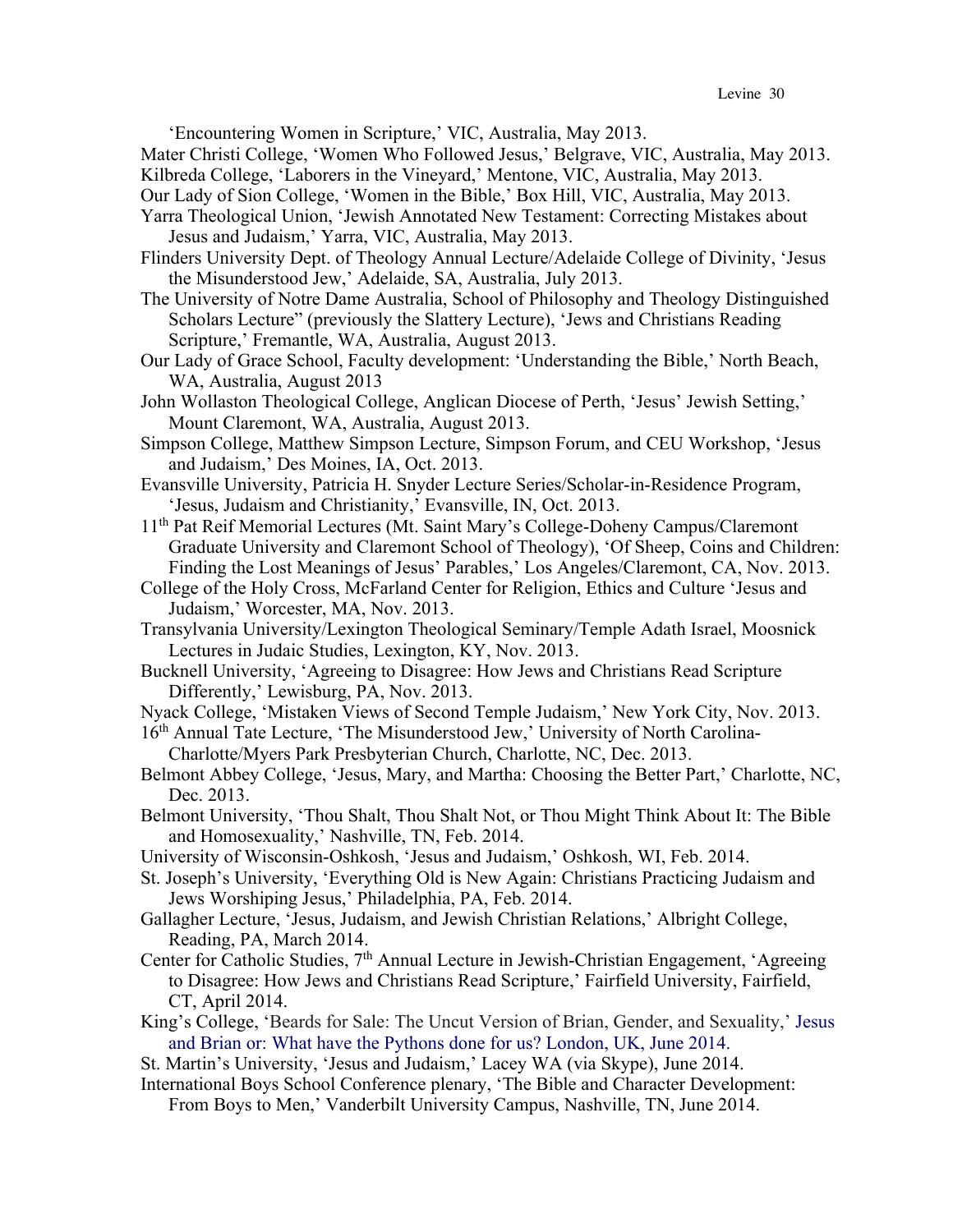- Clonard College and St Joseph's College (Geelong), St. Ignatius College (Drysdale), Sacred Heart College (Newton), Catholic Regional College (Caroline Springs), faculty continuing education, Newton, VIC, July 2014.
- Emmanuel College (Warrnambool), Trinity College (Colac), Mercy College (Camperdown), faculty continuing education, Noorat, Vic, July 2014.
- Genazzano FCJ College (Kew), Siena College (Camperwell), Our Lady of the Sacred Heart (Bentleigh), faculty continuing education, Kew, VIC, July 2014.
- Penola Catholic College and Colbe Catholic College, faculty continuing education, Broadmeadow, VIC, July 2014.
- Catholic College Bendigo, faculty continuing education, Bendigo, VIC, July 2014.
- Mazenod College, Avila College (Waverly), Our Lady of Sion College (Box Hill), faculty continuing education, Waverly, July 2014.
- Whitefriars College, Catholic Ladies College (Elthan) and Aquinas College (Ringwood), faculty continuing education, Etham, VIC, July 2014.
- Star of the Sea College (Gardenvale), St John's College (Dandenong), Star of the Sea College (Brighton), and Kilbreda College (Mentone), faculty continuing education, Gardenvale, VIC, July 2014.
- St Columba College (Essendon), 'Women Who Walked with Jesus,' Essendon, VIC, July 2014.
- Marymede Catholic College and Catholic Regional College North Keilor, faculty continuing education, South Morang, VIC, July 2014.
- Monash University, Centre for Jewish Civilization, "Thou Shalt Not, and Thou Might Want to: The Bible and Sexuality," Caulfield, VIC, July 2014.
- Nagle College (Bairnsdale) and Catholic College (Sale), faculty continuing education, Wellington Shire ESSO Centre, VIC, July 2014.
- Sale Diocese/Marist Sion College (Warragul), faculty continuing education, Warrugul, VIC, July 2014.
- St Bernard's College (Essendon) and Ave Maria College (Aberfeldie), faculty continuing education, Essendon, VIC, July 2014.
- Thomas Carr College (Tarneit), Mt Saint Joseph's College (Altona), and Emmanuel College (Altonaadn Point Cook), faculty continuing education, Tarneit, VIC, July 2014.
- Catholic Teachers, Diocese of Ballarat, continuing education, Horsham, VIC, Aug. 2014.
- Christian Brothers' College (St Kilda) and Presentation College (Windsor), faculty continuing ecuation, St Kilda, VIC, Aug. 2014.
- Mater Christi College, 'The Book of Ruth,' Belgrave, VIC, Aug. 2014.
- St Peter's College (Cranbourne) and St Francis Xavier College (Beaconsfield), faculty continuing education, Beaconsfield, VIC, Aug. 2014.
- Marian College (Sunshine), St Aloysius College (North Melbourne), Catholic Regional College (Melton(, and the Academy of Mary Immaculate, faculty continuing education, Sunshine, VIC, Aug. 2014.
- Sacred Heart College (Kyneton) and St Mary's College (Seymour), faculty continuing education, Kyneton, VIC, Aug. 2014.
- Belmont University, 'Introduction to the Bible,' Nashville, TN, Oct. 2014.
- Seton Hall University, Fourth Annual Dr. Marcia Robbins Wilf Lecture, SisterRose Thering Fund for Education in Jewish-Christian Studies, 'Hearing Jesus' Parables through Jewish Ears,' South Orange, NJ, Oct. 2014.
- Sewanee, The University of the South, School of Theology, Theology Uncorked program: 'Understanding Jesus means Understanding Judaism,' Sewanee, TN, Oct. 2014.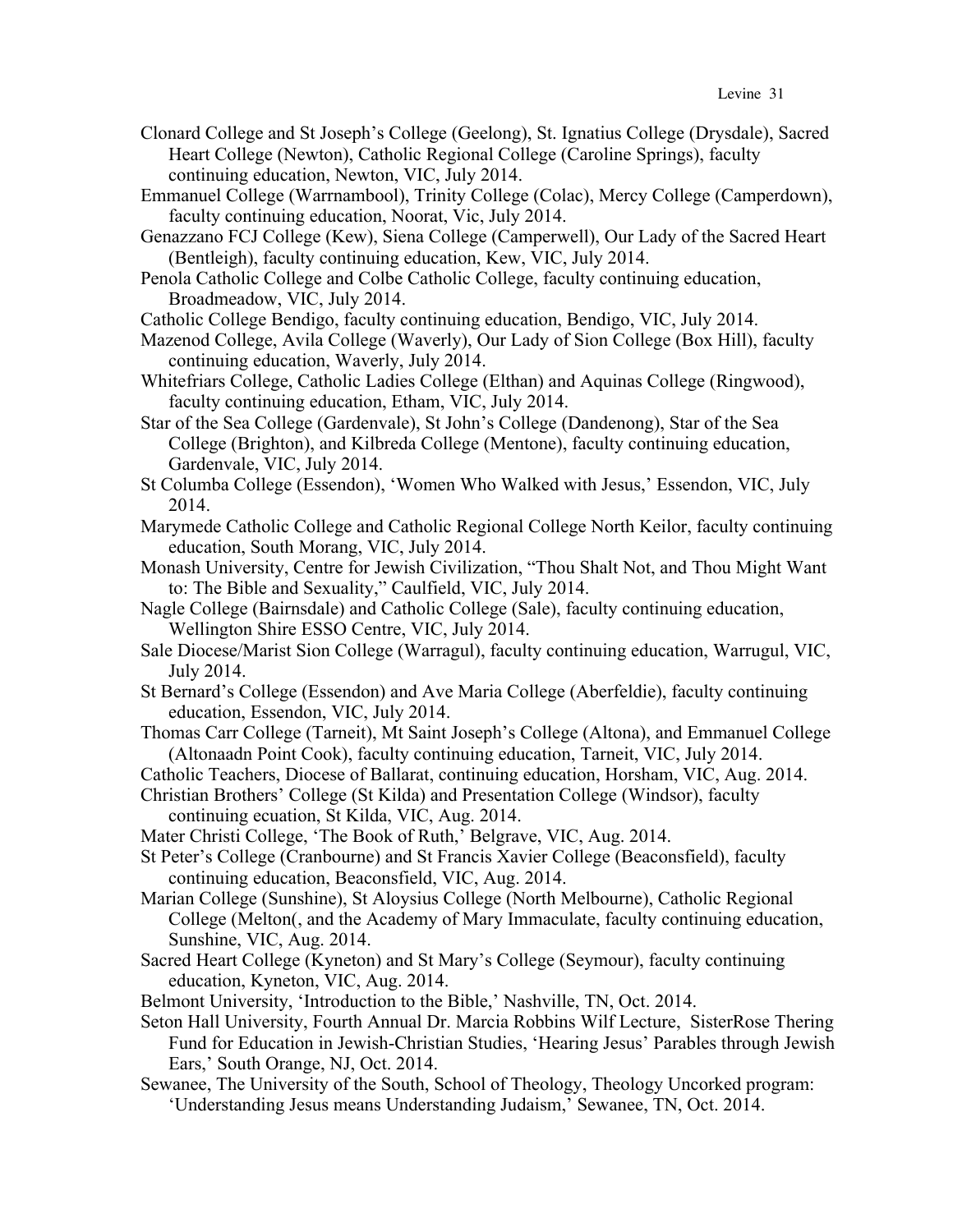- Creighton University, Celebration of the 50<sup>th</sup> Anniversary of Vatican II: 'The Jewish People and their Sacred Scripture in the Bible,' Omaha, NE, Nov. 2014.
- King Edward VI High School for Girls, 'Judaism, Feminism, New Testament Studies,' Birmingham, UK, Dec. 2014.
- Birmingham University, Cadbury Lectures, 'Is the New Testament Anti-Jewish?' Birmingham, UK, Nov.-Dec. 2014.
- David Lipscomb University, 'The Middle East: Jewish and Christian Perspectives,' Nashville, TN, Jan. 2015.
- Mercer University, Harry Vaughan Smith Distinguished Visiting Professor of Christianity, The Roberts Department of Christianity, College of Liberal Arts, 'Hearing the Parables through Jewish Ears,' Macon, GA, Jan. 2015.
- St. Mary's University College, 'Adam and Eve: A Return to Eden," Calgary, CA, Jan. 2015. American Baptist College, 'Gospel of Mark,' Nashville, TN, Feb. 2015.
- Belmont University, 'Introduction to the New Testament,' Nashville, TN, Feb. 2015.
- University of Tennessee-Knoxville, David L. Dungan Memorial Lecture, 'Jesus the Jewish Storyteller,' Knoxville, TN, Feb. 2015.
- Dominican University, 'Arguments for the Sake of Heaven (*Pirke Avot* 5.20): The Present and Future of Jewish/Catholic Dialogue,' Dominican University, River Forest, IL, Feb. 2015.
- Louisville Seminary, 'Christians and Jews: Deepening Unfinished Dialogues,' Louisville, KY, March 2015.
- King's College, 'Jesus the Jewish Storyteller: Hearing the Parables in Historical Context', Wilkes-Barre, PA, March 2015.
- Boston College, Continuing Education, School of Theology and Ministry, Lecture in honor of Richard J. Clifford, S.J. 'Agreeing to Disagree: How Jews and Christians Read Scripture Differently,' Boston, MA, March 2015
- Pope St. John XXIII Seminary, 'Understanding Jesus Means Understanding Judaism': Clergy Workshop, Weston, MA, March 2015.
- Creighton University, Women and Religion Annual Lecture, 'Adam and Eve: Returning to Eden,' Omaha, NE, March 2015.
- Belmont University, 'Introduction to the Bible' (two classes), Nashville, TN, April 2015.
- California State University-Long Beach, 'Reading the New Testament as Jews,' and
- 'Reading the New Testament in its Jewish Context,' Long Beach, CA, April 2015.
- University of Manchester, Sherman Lectures, Manchester, UK, April 2015.
- Union College, Wold Lecture on Religion and Conflict 'The Prodigal Son and His Prudent Brother: New Advice from an Old Story,' Schenectady, NY, May 2015.
- St. Catherine University, The Annual Goodman Lecture: 'Short Stories by Jesus: Hearing the Parables through Jewish Ears,' St. Paul, MN, May 2015.
- Brigham Young University, Kennedy Center Lecture, 'Jesus' Parables,' Provo, UT, Sept. 2015.
- Flagler College, Cecile and Gene Usdin Judeo-Christian Lecture, 'Of Pearls and Prodigals,' St. Augustine, FL, Sept. 2015.
- Belmont University, 'Introduction to the New Testament (2 Classes),' Nashville, TN, Oct. 2014.
- Washburn University, Thomas L. King Lecture in Religious Studies, 'Hearing Jesus' Parables through Jewish Ears,' Topeka, KS, Oct. 2015.
- Ryterband Symposium, 'Jesus, Judaism, and Jewish Christian Relations,' United Theological Seminary, University of Dayton, Wright State University, Dayton, OH, Oct. 2015.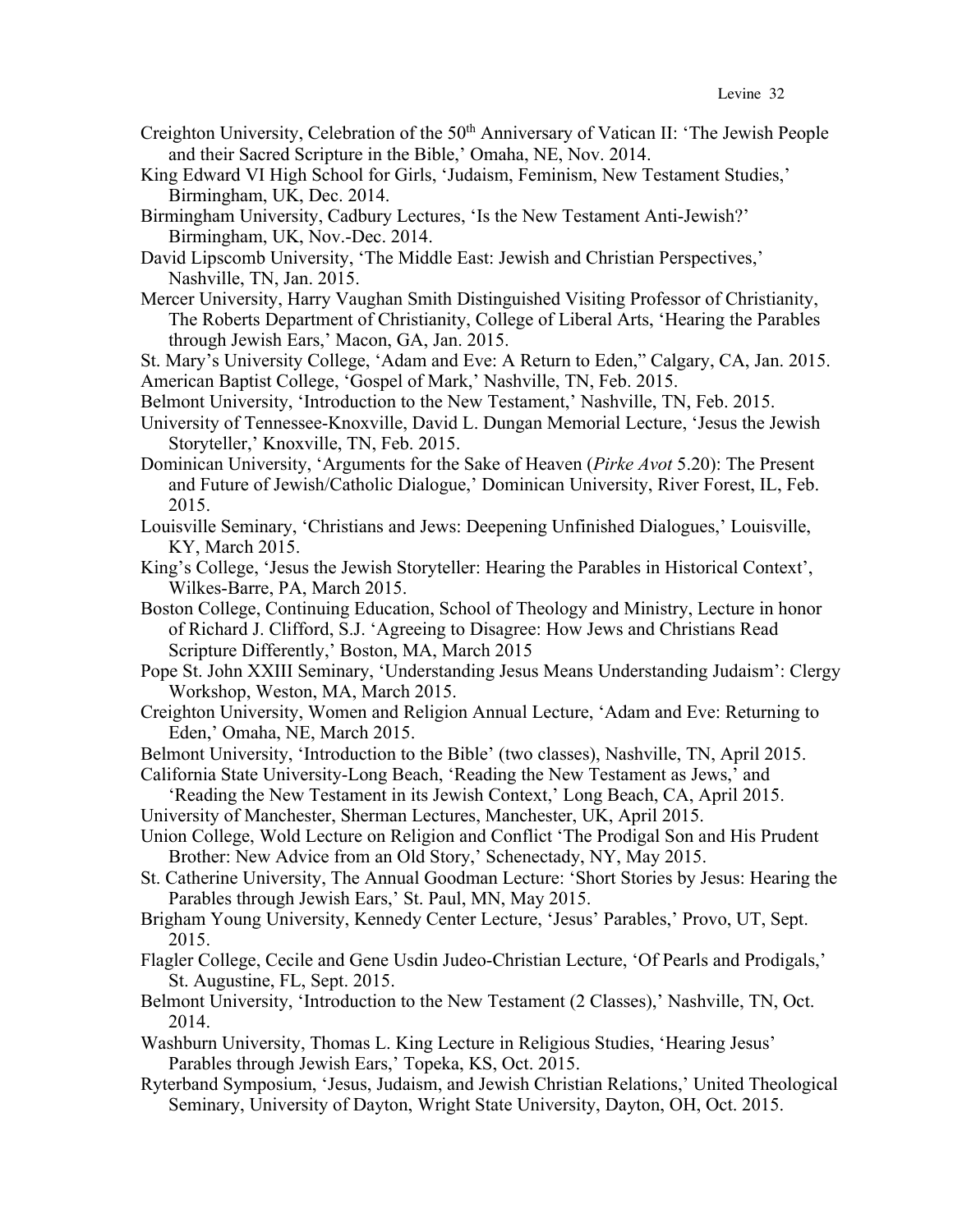Belmont University, 'Introduction to the Bible: Parables,' Nashville, TN, Nov. 2015.

- California State University-Long Beach, 'Christmas in Jewish Terms,' Long Beach, CA, April 2015.
- College of Charleston, Yaschik/Arnold Jewish Studies Program, 'Jesus the Jewish Storyteller,' Charleston, SC, Jan 2016.

Gonazaga University, 'Of Pearls and Prodigals,' Spokane, WA, Feb. 2016.

- Iona College/American Jewish Committee [Westchester/Fairfield], 'Jewish Christian Relations: Remembering the Past, Celebrating the Present, Seeking the Future,' Iona College, New Rochelle, NY, Feb. 2016.
- King University, Institute for Faith and Culture, Annual Buechner Lectures, 'Jesus the Jewish Storyteller,' Bristol, TN, Feb. 2016.
- Newberger Hillel at the University of Chicago, 'Jesus in his Jewish Context,' Chicago, IL, March 2016.
- Catholic Theological Union, Spring Shapiro Lecture, Cardinal Bernardin Center, 'Jesus the Jewish Storyteller,' Chicago, IL, March 2016.
- Carthage College, 'Mistakes Jews and Christians Make About Each Other,' Kenosha, WI, March 2016.
- Vanderbilt University Divinity School, 21st Annual Antoinette Brown Lecture, 'The Carpenter, Gender, and Sexuality: The Uses and Abuses of the Gospels in Politics and Piety,' Nashville, TN, March 2016.
- Belmont University, Convocation Series, 'The Bible and Homosexuality,' Nashville, TN, April 2016.
- Catholic University of America, School of Theology and Religious Studies, Biblical Studies Annual Roland Murphy Lecture, 'Jesus' Parables,' Washington, DC, April 2016.
- University of North Carolina-Greensboro, Henry Levinson memorial Lecture, 'Jesus the Jewish Storyteller,' Greensboro, NC, April 2016.
- Bexley-Seabury Seminary Convocation, 'Pearls and Prodigals,' Chicago, IL May 2016.
- Stanford University/Taube Center for Jewish Studies, Text and Culture Series/Jewish Studies/ Dept. of Religious Studies, 'The Parables of Jesus: Jewish Stories, Christian (Mis)interpretation, Universal Lessons,' Stanford, CA, May 2016.
- Faculty of Theology and Religious Studies Katholieke Universiteit Leuven, Belgium, "The Spirit, Hermeneutics, and Dialogues," Plenary response, Leuven, BE, May 2016.
- Flinders University Dept. of Theology/Adelaide College of Divinity, 'The Bible and Sexuality," Adelaide, SA, Australia, July 2016.
- Boston College School of Theology and Ministry, Mary of Magdala Lecture, 'Telling Stories about Women,' Chesnutt Hill, MA, July 2016.
- Brevard College, 'David and Bathsheba: Politics, Sex, and Religion,' Brevard, NC, Sept. 2016.
- Meredith College, 'Jesus and Judaism: Why the Connection Matters,' Raleigh, NC, Sept. 2016.
- Elon University, H. Shelton Smith Lecture, "Agreeing to Disagree: How Jews and Christians Read Scripture Differently," Elon, NC, Sept. 2016.
- Sewanee, The University of the South, School of Theology, 'Avoiding Ant-Jewish Preaching and Teaching,' Sewanee, TN, Oct. 2016.
- Grand Valley State University/Kaufman Interfaith Institute/Academic Consortium Conference 2016 Plenary (2) speaker, 'Understanding Jesus Means Understanding Judaism," Calvin College/Grand Valley State, Grand Rapids, MI Oct./Nov. 2016.
- Perkins School of Theology/Southern Methodist University, 'Understanding Jesus Means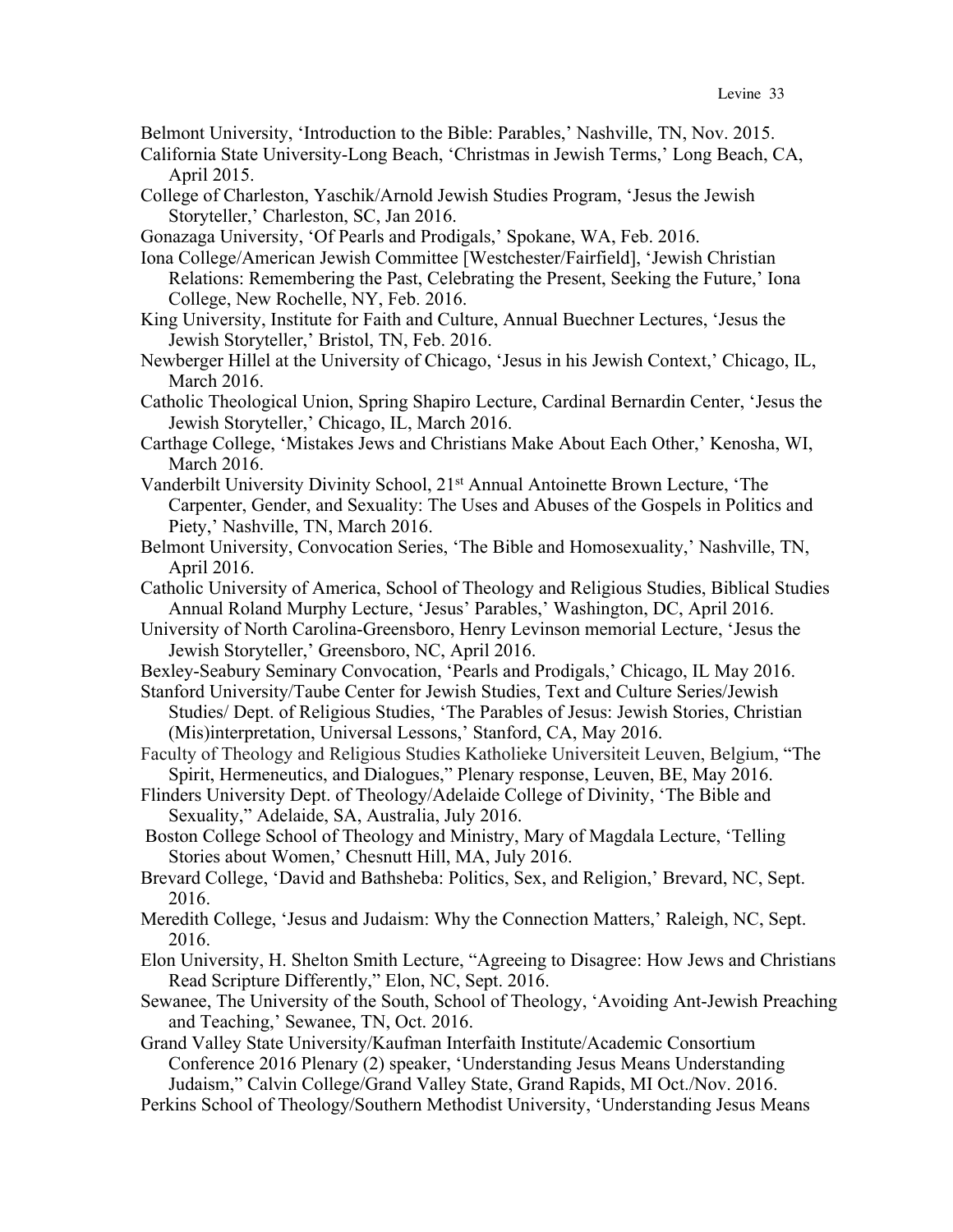Understanding Judaism,' Dallas, TX, Feb. 2017.

Wheaton College, 'Jesus, Judaism, and Jewish-Christian Relations,' Wheaton, IL, Feb. 2017.

Clemson University, 5th Annual Nancy Hardesty Memorial Lecture, 'Jesus, Gender, and Sexuality,' Clemson, SC, March 2017.

- New Orleans Baptist Theological Seminary, Greer-Heard Forum (with Ben Witherington III) and clergy workshop, New Orleans, LA, March 2017.
- Tennessee Tech University, 'How Jews and Christians Read Scripture Differently,' Cookeville, TN, March 2017.
- Belmont University, Convocation Series/Bridge Builders, 'The Bible and Homosexuality,' Nashville, TN, April 2017.
- Hendrix College, Wilson Lecture, 'Jesus the Jewish Storyteller' Conway, AR, April 2017.
- Seton Hall University, 24<sup>th</sup> Annual Evening of Roses, tribute to Father Lawrence E. Frizzell, South Orange, NJ, May 2017.
- Good Samaritan Education Australia (GSE) Principals Conference, 'Understanding Jesus,' Lourdes Hill College, Hawthorne, QLD, May 2017.
- Clairvaux MacKillop College, Year-Twelve Enrichment, 'Ruth' and 'The Historical Jesus,' Upper Mount Gravatt, QLD, May 2017.
- Villanova College, 'Sin and Salvation,' Brisbane, QLD, May 2017.
- Australian Catholic University, Banyo Campus, Theology and Religion Depts., national video hook-up, 'The Book of Ruth,' Brisbane, QLD, May 2017.
- Asbury Seminary, Biblical Colloquium, 'What Christians Should Know about Judaism,' Wilmore, KY, Sept. 2017.
- Duke University, panel discussion on the Jewish Annotated New Testament 2d ed.; New Testament/Jewish Studies seminar, 'Christian Privilege, Christian Fragility, and the Gospel of John,' Durham, NC, Oct. 2017.
- Queens University, Irving and Regina Rosen Public Lecture, "Of Pearls and Prodigals: Listening to Jesus the Jewish Storytellers,' Kingston, ON, Canada, Oct. 2017.
- Georgetown University, Fourth annual James M. and Margaret H. Costan Lecture on Early Christianity, 'The Women Who Followed Jesus: Why Jewish Identity Matters'; Theology Department Graduate Student seminar, Washington, DC, Oct. 2017.
- St. Patrick's College, Annual Devlin Lecture, 'Of Pearls and Prodigals: Understanding Jesus's Parables in their Jewish Context, Maynooth, Co. Kildare, Republic of Ireland, Nov. 2017.
- Alma College, 'Jesus the Jewish Storyteller,' Alma, MI, Jan. 2018.
- Berea College, The Abramson Lecture/Berea Convocation, Pearls, Prodigals and Samaritans: Hearing Jesus' Parables Historically and Ethically," Berea, KY, Jan. 2018.
- University of Dayton, 'Jesus the Jewish Storyteller,' Dayton, OH, Feb. 2018.
- Connecticut College, Melrod Kraemer Lecture in Judaic Studies, 'Of Pearls and Prodigals: Jesus the Jewish Storyteller,' New London, CT, Feb. 2018.
- Alaska Pacific University/AJS Distinguished Lectureship Program, 'Jesus, Judaism, and Jewish-Christian Relations,' Anchorage, AK, March 2018.
- Oblate School of Theology, Frank Montalbano Lecture in Sacred Scripture, 'Of Pearls and Prodigals,' San Antonio, TX, March 2018.
- Chapman University, Founder's Day Lectures, 'The Bible, Gender, and Sexuality,' Orange, CA, March 2018.
- Case Western Reserve University, Jewish Lifelong Learning Center/AJS Distinguished Lectureship Program, 'It's not a zero-sum game: How Jews and Christians Read Scripture Differently' March 2018.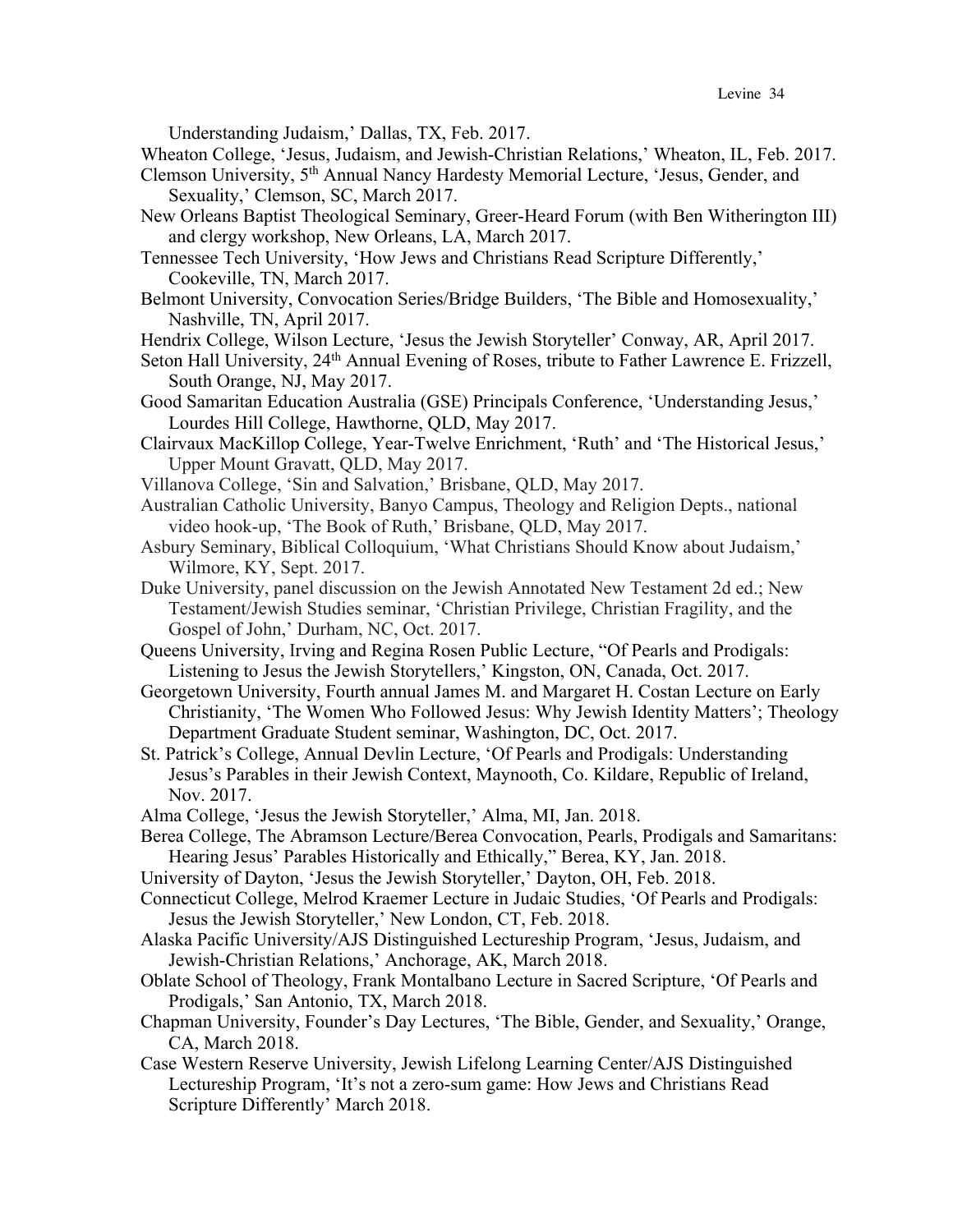- Butler University, Center for Faith and Vocation, 'Jesus the Jewish Storyteller,' Indianapolis, IN, March 2018.
- Belmont University, Bridge Builders/Convocation, 'The Bible and Homosexuality,' Nashville, TN, April 2018.
- Drury University, 'Of Pearls and Prodigals," Springfield, MO, April 2018.
- Evansville University, R. Wayne Perkins Lecture and Clergy Workshop, Evansville, IN, April 2018.
- Carleton College, Convocation, 'Jesus Parables in His Time and Ours,' Northfield, MN, April 2018.
- Phoenix Seminary, 'Parables of Jesus' (Skype conversation), Scottsdale, AZ, May 2018.
- Boston College, Sixth Annual John Paul II Lecture in Christian-Jewish Relations, 'Christian Privilege, Christian Fragility, and the Gospel of John: How American Race Relations Inform Jewish-Christian Dialogue,' Chestnut Hill, MA, Oct. 2018.
- Colgate University, Heretics' Club ['Christian Privilege and Christian Fragility'] and Jewish Studies Lecture ['Pearls and Prodigals'], Hamilton, NY, Oct. 2018.
- St. Joseph's University, Fulfilling the Promise of a New Relationship: An Academic Roundtable on Christian-Jewish Relations, response to Gavin D'Costa's "A case for a minimalist Catholic Zionism," Philadelphia, PA, Jan 2019.
- The Pontifical North American College, Institute for Continuing Theological Education, 'Jesus in his Jewish Context,' Rome, Italy, March 2019.
- Washington University, 2018-2019 Weltin Lecture, 'Jesus the Jewish Storyteller,' St. Louis, MO, March 2019.
- Pontificia Universita Gregoriana, Facoltà di Teologia/Centro "Cardinal Bea" per gli Studi Guidaici, Giornata di Studio, 'The Jewish Annotated New Testament: Studiosi ebrei leggono il Nuovo Testamento,' Rome, Italy, March 2019.
- Pontifical University of St. Thomas Aquinas (the Angelicum), 'Avoiding anti-Jewish Preaching,' Rome, Italy, April 2019.
- The Pontifical North American College, Institute for Continuing Theological Education, 'Jesus in his Jewish Context,' Rome, Italy, March 2019.
- The Pontifical Biblical Institution/The Gregorium, 'Pharisees: Homiletics and Ethics,' Jesus and the Pharisees: An Interdisciplinary Reappraisal International Conference,' Rome, Italy, May 2019.
- Pontifical Beda College, 'Misunderstanding Judaism means Misunderstanding Jesus,' Rome, Italy, May 2019.
- Leo Baeck College, 'Albert H. Friedlander: An American Appreciation," Albert H. Friedlander: Comprehension, Compassion and Conciliation," London, UK, May 2019.
- St Andrews University, Reconciliation, Divine and Human, Logos (Institute for Analytic and Exegetical Theology) Conference, 'Reconciliation and the Jewish Question, or Is Reconciliation Good for the Jews? St Andrews, Scotland, June 2019.

Symposia (selections)

- "Discussions Between Jews, Christians and Muslims. Center of Theological Inquiry, Princeton, June 1991; Annenberg Research Institute, Participant: February 1992; CTI, Sept., 1992 (continuing consortium).
- "The Other in Jewish Thought and History. Berman Center for Jewish Studies, Lehigh University, Presider, May, 1992.

Vanderbilt Humanities Center 1994-95, Participant: program on the Bible and Literature. Social Location and Biblical Interpretation conference. Vanderbilt University. Participant: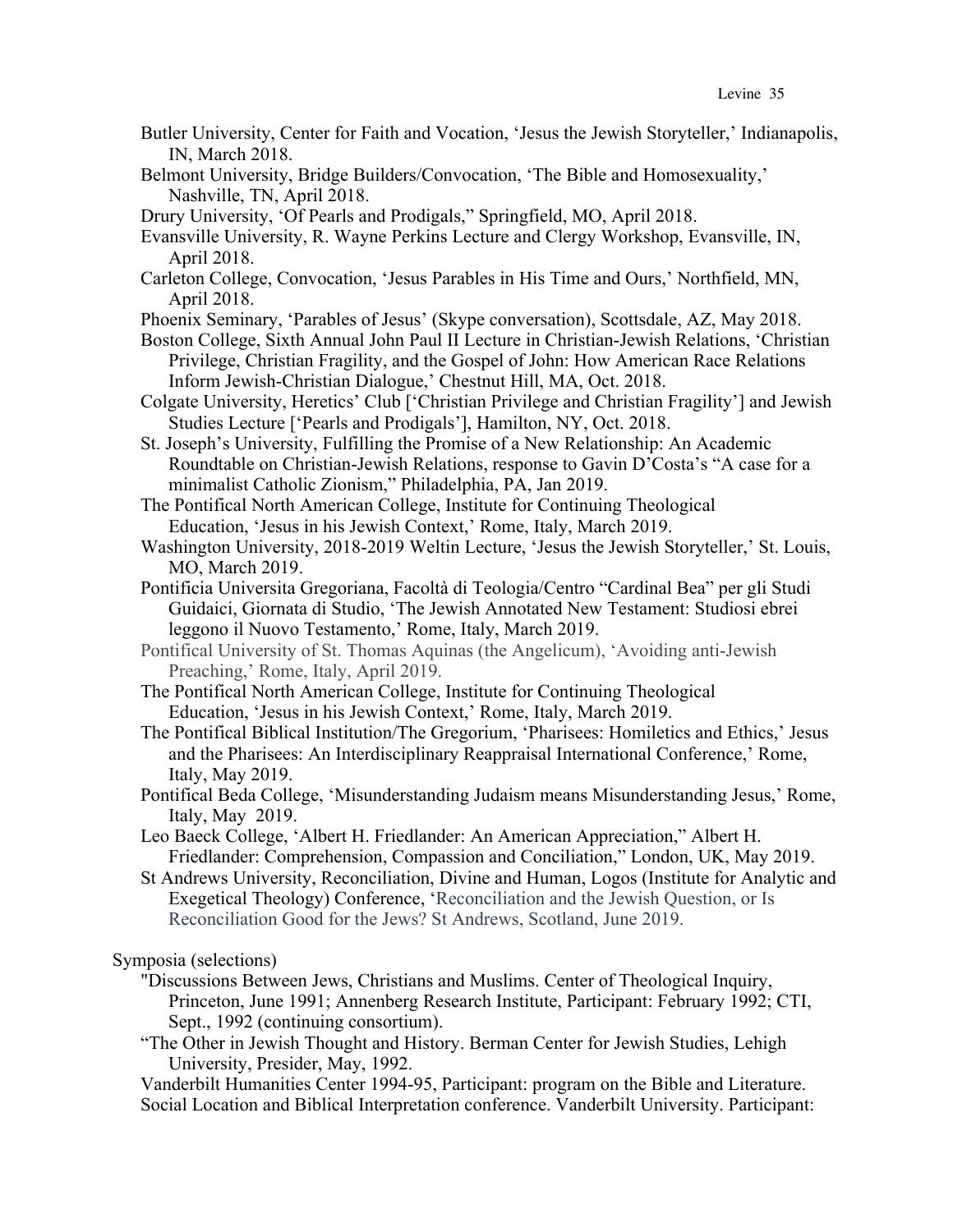21-24 Jan. 1993.

- Sexuality and the academy, National Gay/Lesbians/Bi Seminarians Conference, Panel Discussion: Vanderbilt University, Feb. 1995.
- "Apocalyptic in History and Literature," Presenter: Robert Penn Warren Humanities Center Seminar, Vanderbilt University, Jan. 1996.
- "The Bible for Tomorrow's Publics," Public Religion Project/ Research Center for Scripture and Media, Panel Discussion: New York, Feb. 1999.
- 'Jews and Christians in Conversation: A Cross-Generational Dialogue,' Participant and Working Group Leader, Cambridge University, Cambridge, England, March, 2001.
- 'Rethinking Prisons' Conference, 'Teaching and Learning at Nashville Area Prisons,' Vanderbilt University, Nashville, TN, May 2013.
- 'Drink, Pray, Lust: Sexual Violence and the Book of Esther (teach-in), Vanderbilt University Program in Jewish Studies, Nashville, TN, Feb. 2015.

Society of Biblical Literature (SBL); Catholic Biblical Association (CBQ); Society for New Testament Studies/*Studiorum Novi Testamenti Societas* (SNTS); Association for Jewish Studies

(AJS); Society for the Study of Race, Ethnicity and Religion (SRER).

- "'Gentiles' or 'Nations'? A Solution to the Hare-Harrington/Meier Debate." Southeastern SBL. March 1984.
- "Jewish Proselytism in the First Century: The Question of Literary Propaganda." Southeastern SBL. March 1985.
- "Feminist Perspectives on 'Joseph and Aseneth' and 'The Testament of Job.' AAR/SBL Annual Meeting. Dec. 1987 [Hellenistic Judaism group].
- "The Evidence for Jewish Missionary Activities in the Hellenistic World." AAR/SBL Annual Meeting. Nov. 1988 [Hellenistic Judaism group].
- Respondent to S. Brown, "Universalism and Particularism in Matthew's Gospel: A Jungian Approach." AAR/SBL Annual Meeting. Nov. 1989 [Matthew group].
- "Character Construction and Community Formation in Judith" (*SBL Seminar Papers*). AAR/SBL Annual Meeting. Nov. 1989 [Pseudepigrapha group].
- "Scheherezhade Meets Simone de Beauvoir and Neither Gets Much Sleep: Otherness and Alienation in the Book of Tobit." AAR/SBL Annual Meeting. Nov. 1990 [Pseudepigrapha section].
- "Feminist Food for Thought: The Leavening of the Q Community." AAR/SBL Annual Meeting. Nov., 1992 [Q/Wisdom Literature combined sections]
- "Jesus in the Context of Second Temple Judaism: Appraisal and Reappraisal." Plenary Session, SBL/CBA Annual Meeting, New England Region. April 1993.
- *The Anchor Bible*: Feminist and Jewish Response. AAR/SBL Annual Meeting. Nov. 1993 [special session].
- Response to *Matthew's Christian-Jewish Community* by A. Saldarini. AAR/SBL Annual Meeting. Nov. 1994 [Matthew group]
- "'Does this Offend You?' Stereotypes and Monolithic Constructions in Text and Context." AAR/SBL Annual Meeting. Nov. 1995 [Academic Teaching and Biblical Studies Consultation]; rev. version, Swarthmore College, Feb. 1996.
- "Colonial Bodies: Women, Culture, Apocrypha." Plenary address, Southeastern Commission for the Study of Religion; AAR/SBL SoEastern Regional Meeting/SECSOR, March 1996.
- "Feminist Hermeneutics: the Maturing of the Field." CBA Annual Meeting, Monday panel, August 1996.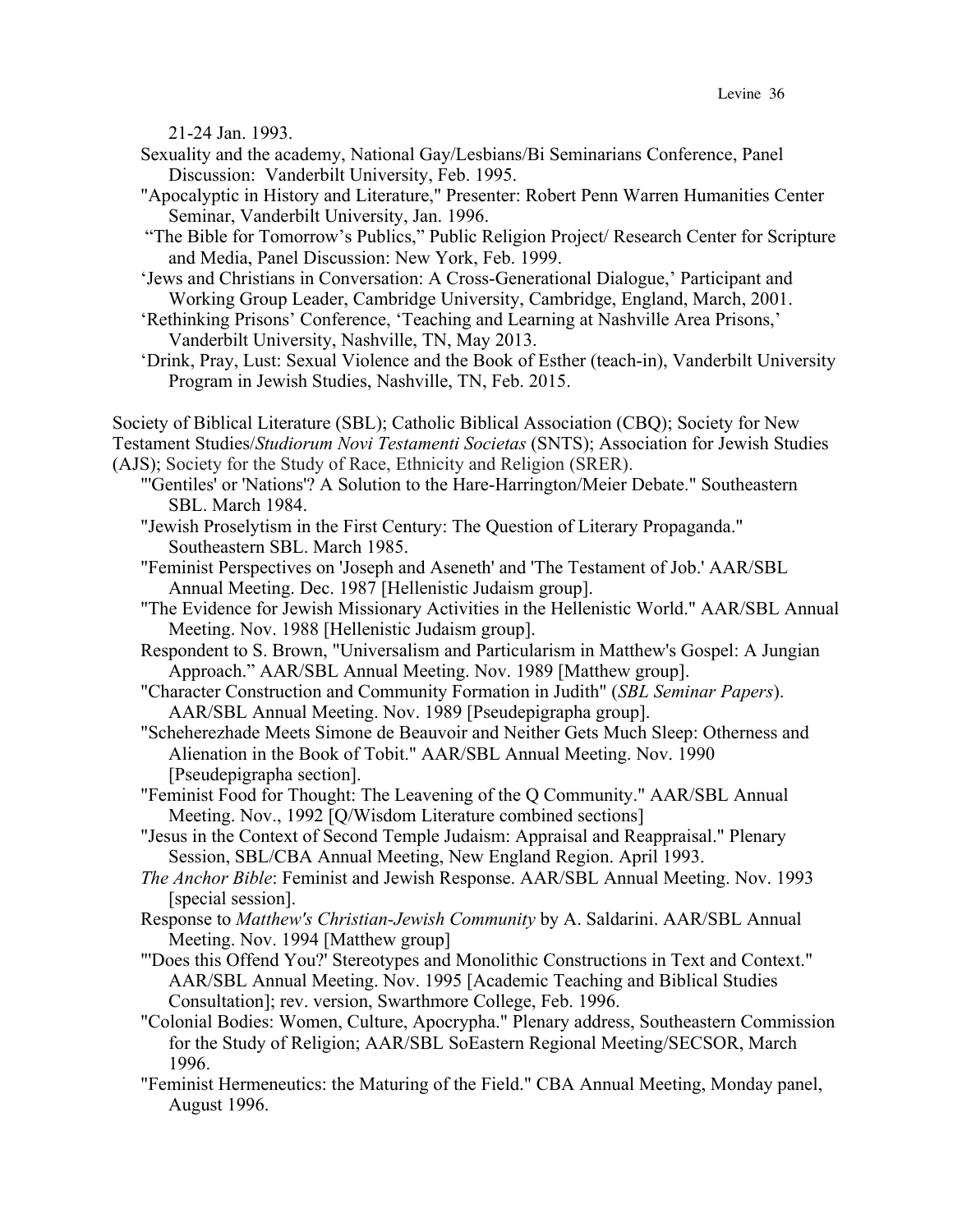- Response: Studies on Joseph and Aseneth. SBL Pseudepigrapha Group. AAR/SBL Annual Meeting. Nov. 1996.
- ""Lilies of the Field and Wandering Jews: Biblical Scholarship, Women's Roles, and Social Location." Catholic Biblical Association Simultaneous Session, August 1997.
- The Theological Implications of the Four-Source Theory vs. Matthean Priority; Plenary Session, AAR/SBL Annual Meeting, Nov. 1997.

"*Semeia* after Twenty-Five Years," AAR/SBL Annual Meeting, Nov. 1998 [special section].

- "Strange Bedfellows: Jesus, Gender, and Sexuality." Plenary Address, Central States Region, SBL/AAR, March 1999.
- "Jesus and Family Values." Plenary Address, Rocky Mountain Region, SBL/AAR, April 1999.
- "Meeting at the Well: Multicultural Reciprocity and Jewish Feminisms," Panelist, AAR Women and Religion Section, AAR/SBL Annual Meeting, Nov. 1999.
- "Feminist Women on their Recent Ph.D. Dissertations: Matter and Process," Respondent, SBL Women in the Biblical World Section, AAR/SBL Annual Meeting, Nov. 1999.
- Panel Discussion of *Jesus and the Heritage of Israel*, ed. D. P. Moessner, SBL Scripture and Early Judaism Section, AAR/SBL Annual Meeting, Nov. 2000.

'Jewish Feminist Scholar Runs Sex Program in the Bible Belt: On Testaments and Testosterone. SBL Presidential Address, AAR/SBL SoEastern Regional Meeting/SECSOR, Charlotte, NC, March 2001.

- Panel Discussion, Jewish-Christian Dialogue and New Testament Interpretation, AAR/SBL SoEastern Regional Meeting/SECSOR, Charlotte, NC, March 2001.
- "The Construction of the Early Christian Family," Respondent, SBL Early Christian Family Group, AAR/SBL Annual Meeting, Nov. 2001.
- 'Exegetical Gluttony: Taking the Children's Food (Matt 15:26//Mark 7:27),' SBL Plenary Address, AAR/SBL Upper Midwest Regional, St. Paul, MN, April 2002.
- "The Papal Biblical Commission Statement on Jews and their Sacred Scriptures," Plenary Panel, CBA Annual Meeting, Cleveland, OH, August 2002.
- Commentary on "A Sacred Obligation: A Christian Statement on Jews and Judaism," special session, AAR/SBL Annual Meeting, Nov. 2003.
- "Jesus and Judaism: Why the Connection Still Matters," Catholic Biblical Association of the Philippines Plenary Address, Tagaytay, Philippines, July 2004.
- Panel on "John and "The Passion," SBL Bible in Ancient and Modern Media Section, AAR/SBL Annual Meeting, Nov. 2004.
- "Review of Todd Penner's *In Praise of Christian Origins*, SBL Rhetoric and the New Testament Section," AAR/SBL Annual Meeting, Nov. 2004.
- "Making Jesus an Anti-Semite," Plenary Address, Southwest Commission on Religious Studies (AAR/ASOR/ASSR/SBL Southwest Region), Dallas, TX, March 2005.
- "'I didn't mean to sound like a homophobic, sexist, anti-Semitic bigot,' said the Bible scholar," Plenary Address: SBL/New England Region, Boston, MA, April 2005.
- "Divino Afflante Spiritu, Nostra Aetate, and Kinky Friedman," Plenary, Catholic Biblical Association Annual Meeting, Collegeville, MN, July, 2005.
- "What's the Most Important Non-Biblical Text for Understanding Jesus?" Panel, SBL Annual Meeting, San Diego, CA, Nov. 2007.
- "John, Jesus, and History" Panel, Review of P. Anderson, R. Bauckham, and D.M. Smith, SBL Annual Meeting, Boston, MA, Nov. 2008.
- "Getting Published as a Woman: Does Gender Make a Difference, and Other Things You'd Like to Know," SBL Annual Meeting, SBL Women's Breakfast, Boston, MA, Nov.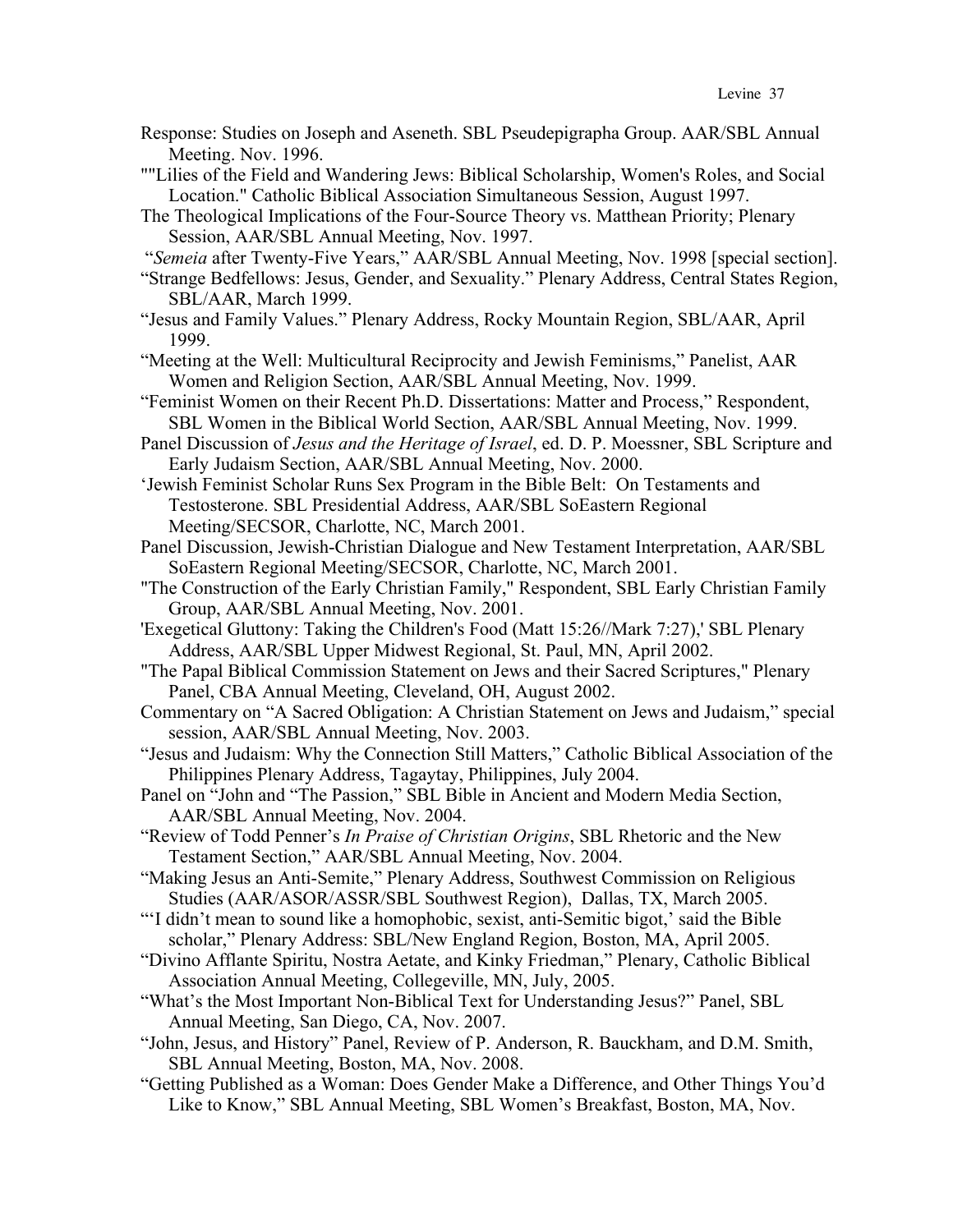2008.

- "Prophecies and Myths Surrounding the Birth of Jesus," SBL Annual Meeting, Atlanta, GA, Nov. 2010.
- "Partnership or Polemic: Faith and History," Historical Jesus Section: Respondent; SBL Annual Meeting, Atlanta, GA, Nov. 2010.
- "Believers, Scholars, and culture: Assessing the Impact of Two Centuries of Critical Biblical Scholarship," Panelist, Society of Biblical Literature Annual Meeting, San Francisco, CA, Nov. 2011.
- "The Future of Biblical Studies: What Research Still Needs to be Done?" SBL Student Advisory Board Panel, SBL Annual Meeting, San Francisco, CA, Nov. 2011.
- "*Jewish Annotated New Testament* Special session," Panelist, SBL Annual Meeting, San Francisco, CA, Nov. 2011.
- "*Jewish Annotated New Testament*," Discussion with Fr. John Donahue, CBA Jewish-Christian Relations Continuing Seminar, CBA Annual Meeting, Notre Dame, IN, July 2012.
- Banquet Address: "Encomium," CBA Annual Meeting, Notre Dame, IN, July 2012.
- Panel Discussion/Book Review: *The Jewish Annotated New Testament*, respondent, SBL Annual Meeting, Chicago, IL, Nov. 2012.
- Respondent to Edwin Broadhead, 'Discipleship and Ecclesiology,' Seminar: Matthew in Context, SNTS Perth, July 2013.
- Panel, review of Nathan Eubank's *Wages of Cross-Bearing and Debt of Sin: The Economy of Heaven in Matthew's Gospel* (BZNW 196; de Gruyter, 2013), Matthew Group, SBL, San Diego, CA, Nov. 2014.
- Panelist: 'Who do you say that I am?: Scholarship and Social Activism,' Student Advisory Board, SBL, San Diego, CA, Nov. 2014 (read, and sung, by Dale Martin)
- Respondent, Panel Discussion, '"Holy Envy"?: The Judeo-Christian Borderland and its Implications for Jewish Studies,' AJS Annual Conference, Baltimore, MD, Dec. 2014.
- Plenary, '*The Gospel and the Land* Revisited: Exegesis, Hermeneutics, and Politics,' SNTS, Amsterdam, July 2015.
- Panelist, Early Jewish Christian relations, 'Paul Within Judaism,' SBL, Atlanta, GA, Nov. 2015.
- Respondent, Jewish-Christian Dialogue and Sacred Texts: review of Amy-Jill Levine's *Short Stories by Jesus*, SBL, Atlanta, GA, Nov. 2015.
- Presider, Roundtable discussion of Isaac Kalimi's F*ighting over the Bible: Jewish Interpretation, Sectarianism and Polemic from Temple to Talmud and Beyond*, CBA, Santa Clara, CA, Aug. 2016.
- Plenary: General Session, 'Nostra Aetate, Omnia Mutantur: The Times They are a Changing,' CBA, Santa Clara, CA, Aug. 2016.
- Convener and Presider, 'The Parables and the Historical Jesus,' SBL, San Antonio, TX, Nov. 2016.
- Panelist, 'Tribute to John Meier,' CBA, Washington, DC, Aug. 2017.
- Panelist, 'Cultivating Scholarly Activism and Cultural Awareness,' SRER, Vanderbilt University, Nashville, TN, Oct. 2017.
- Review Panel, Richard Elliott Friedman's *The Exodus*, SBL, Boston MA, Nov. 2017.
- 'Bewitched by Tabitha,' Corpus Hellenisticum Novi Testamenti section, SBL, Boston, Nov. 2017.
- Panelist, Wisdom Commentary Series, Women in the Bible World section, SBL, Boston, Nov. 2017.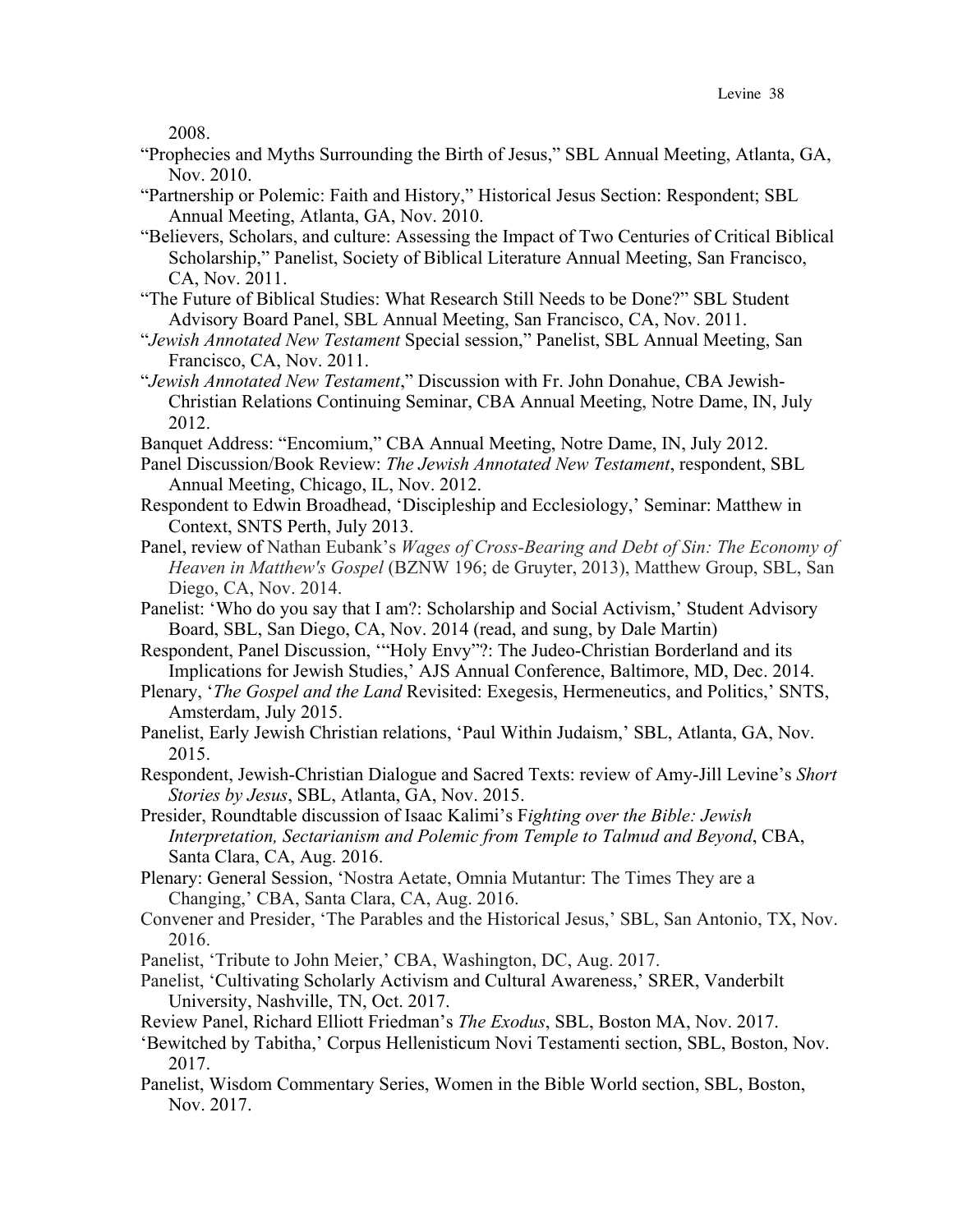- 'Yet His Shadow Still Looms: Citations from the "Obsolete Covenant" in the Epistle to the Hebrews,' Hebrews Session, SBL, Denver, Nov. 2018.
- 'Off the Road but on the Way: The Ministering Itinerary rather than the Itinerant Ministry of Jesus's Female Followers,' Historical Jesus Session, SBL, Denver, Nov. 2018.
- Panelist: 'Telling the Truth about the Bible: The Art of Passing Along the Fruit of Biblical Scholarship to Popular Audiences,' HarperOne Special Session, SBL, Denver, Nov. 2018.
- Panelist, review of Yvonne Sherwood's edited collection, *The Bible and Feminism*, SBL, Denver, Nov. 2018.

## Professional Development Programs

- "Mentoring Graduate students in Religion." MidAtlantic American Academy of Religion Annual Meeting. Barnard College. March, 1991.
- "Job Placement Strategies in a Tough Market." MidAtlantic American Academy of Religion Annual Meeting. Philadelphia. March, 1993.
- "Workshop for (Job) Candidates/Placement Strategies" (with V.-L. Nyitray), AAR/SBL Annual Meeting. Washington, D.C., 1993; Chicago, 1994; Philadelphia, 1995; New Orleans, 1996.
- "Mentoring and Networking." SBL Committee on the Status of Women. AAR/SBL Annual Meeting. November, 1992 (for Committee breakfast); Nov., 1993, 1996 (for Women's Caucus)
- "Preparing for the Job Market," Duke University Graduate Student Association, Duke University, Durham, NC, March, 1998.
- "Advice for Graduate Students," Graduate Student Assoc. of the Southwest Region of the SBL. Texas Christian University, Fort Worth, TX, Oct. 1998.
- Consultation on Leadership Education, Association of Theological Schools, Pittsburgh, PA, March 2000.

## Presiding

Wisdom Literature and the Rabbis. Wisdom Literature section. AAR/SBL Annual Meeting. Nov. 1990.

*Ketuvim*; Second-Temple Judaism session. MidAtlantic AAR/SBL/CBA Regional Meeting. New York. March, 1994.

- Women in the Biblical World. AAR/SBL Annual Meeting, 1994, 1995, 1996.
- SBL Committee on the Status of Women annual breakfast. "Hanging on without Hang-ups: Tenure and Promotion workshop." AAR/SBL Annual Meeting. Nov. 1994.
- Historical Jesus. SBL Regional Meeting (SECSOR), Macon, GA, March 1997; AAR/SBL Annual Meeting, San Francisco, Nov. 1997.
- Matthew. AAR/SBL Annual Meeting, Orlando, Nov. 1998; Nashville, Nov. 2000; Atlanta, Nov. 2003.
- Plenary Talk, AAR/SBL Regional Meeting (SECSOR), Athens, GA, March 2000.
- The Function of Apocryphal and Pseudepigraphical Writings in Early Judaism and Christianity, AAR/SBL Annual Meeting, San Diego, CA, Nov. 2007.
- Function of Apocryphal and Pseudepigraphical Writings in Early Judaism and Early Christianity section, SBL Annual Meeting, Atlanta, GA, Nov. 2010.
- Historical Jesus session, SBL Annual Meeting, San Francisco, CA, Nov. 2011.

---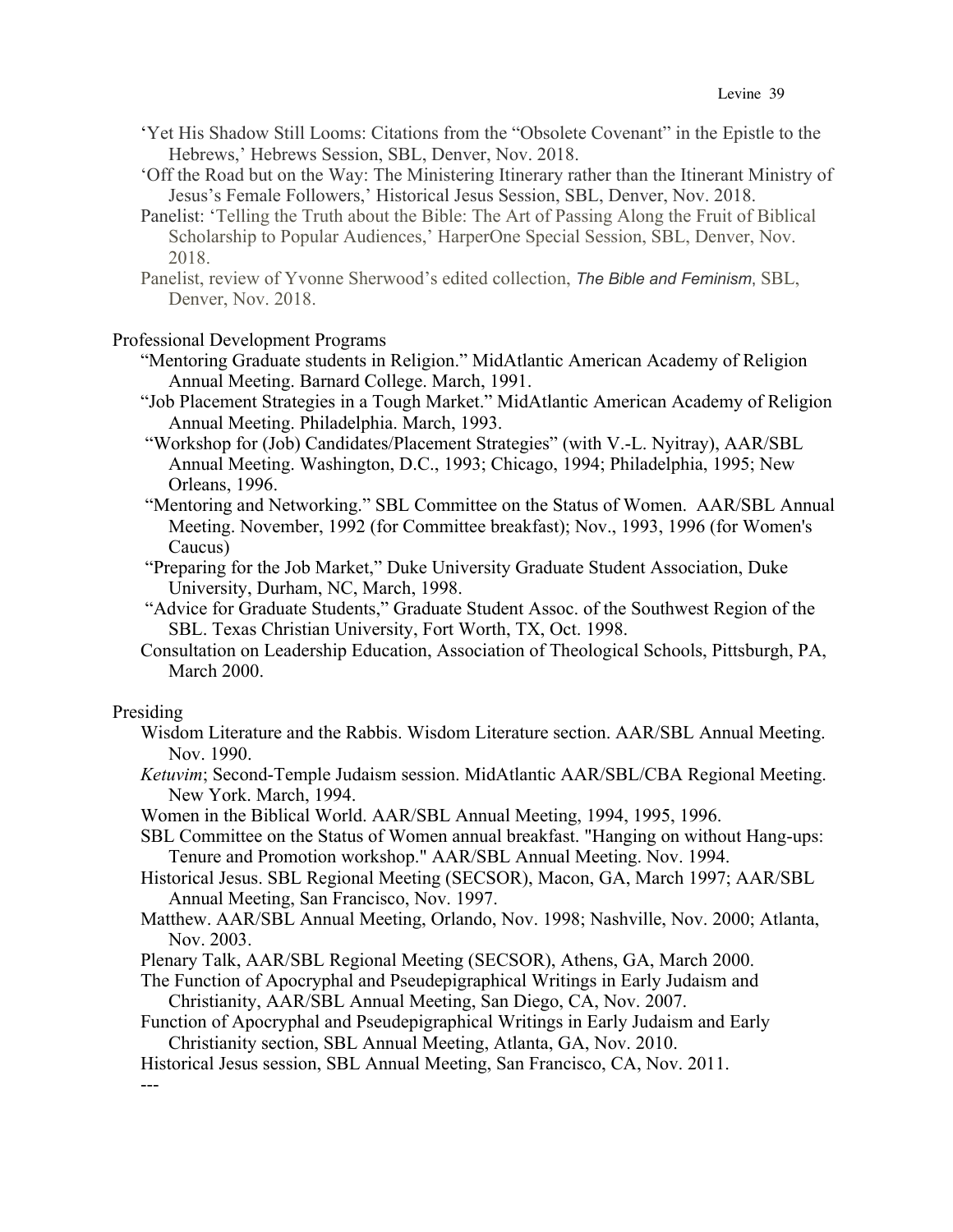## *National Havurah Institute*

"Jewish Women in the Hellenistic World -- Setting Mishnaic Pronouncements in Social and Literary Contexts." Harcum Junior College, PA. August 1989.

"Judges, Jokesters, and Jerks. Feminist Perspectives on the Book of Judges." Harcum Junior College, PA. August 1991.

Professional History: Academic

Vanderbilt University

4/17—Mary Jane Werthan Professor of Jewish Studies

7/10—University Professor

College of Arts and Science

7/10—Professor of Jewish Studies

Divinity School and Graduate Department of Religion

2/96-4/17 — E. Rhodes and Leona B. Carpenter Professor of New Testament Studies Director, Carpenter Program in Religion, Gender, and Sexuality (96-05)

9/94 — Professor of New Testament Studies

## Swarthmore College Department of Religion

5/93-5/94 — Sarah Lawrence Lightfoot Associate Professor

9/91-5/94 — Chair

2/91-5/94 — Associate Professor

89-90 — Acting Chair

9/85-2/91—Assistant Professor

University of North Carolina-Chapel Hill

9/84-5/85 — Visiting Instructor

Duke University Divinity School and Trinity College

9/84-5/85 — Visiting Instructor

9/82-5/83 — W.D. Davies Instructor in Biblical Studies

9/79-5/82 — Teaching Assistant (various courses)

## Smith College

9/76-5/78 – Teaching/Research Assistant (for Prof. Karl Donfried)

# ---

Brite Divinity School, Texas Christian University

6/2005 – Visiting Professor of New Testament

Courses and Tutorials Offered at Swarthmore College:

Introduction to the Hebrew Bible; Introduction to the Christian Scriptures; Introduction to Formative Judaism (regular course and Primary Distribution Course); The Apostolic Age; Jewish and Christian Self-Definition in the First Three Centuries C.E. (seminar); Feminist Interpretation of Scripture (seminar); Jesus in History, Literature, and Theology (seminar, with Mark Wallace); Women and Religion in the West; Religion and Human Experience (Introduction to the Discipline: The Study of Religion); Readings in Biblical Hebrew; Readings in the Greek Testament; Readings in the Pseudepigrapha; Readings in Apocalyptic Literature; Readings in Reconstructionism.

Courses and Directed Readings Offered at Vanderbilt University:

*Courses*: Feminist Biblical Interpretation; Apocalypticism (Ph.D. seminar; with D. Knight, M.Div.); Images of Jesus; Jesus in the Early Christian Communities, Gospel of Matthew (Ph.D. seminar, M.Div mid-level, Riverbend Maximum Security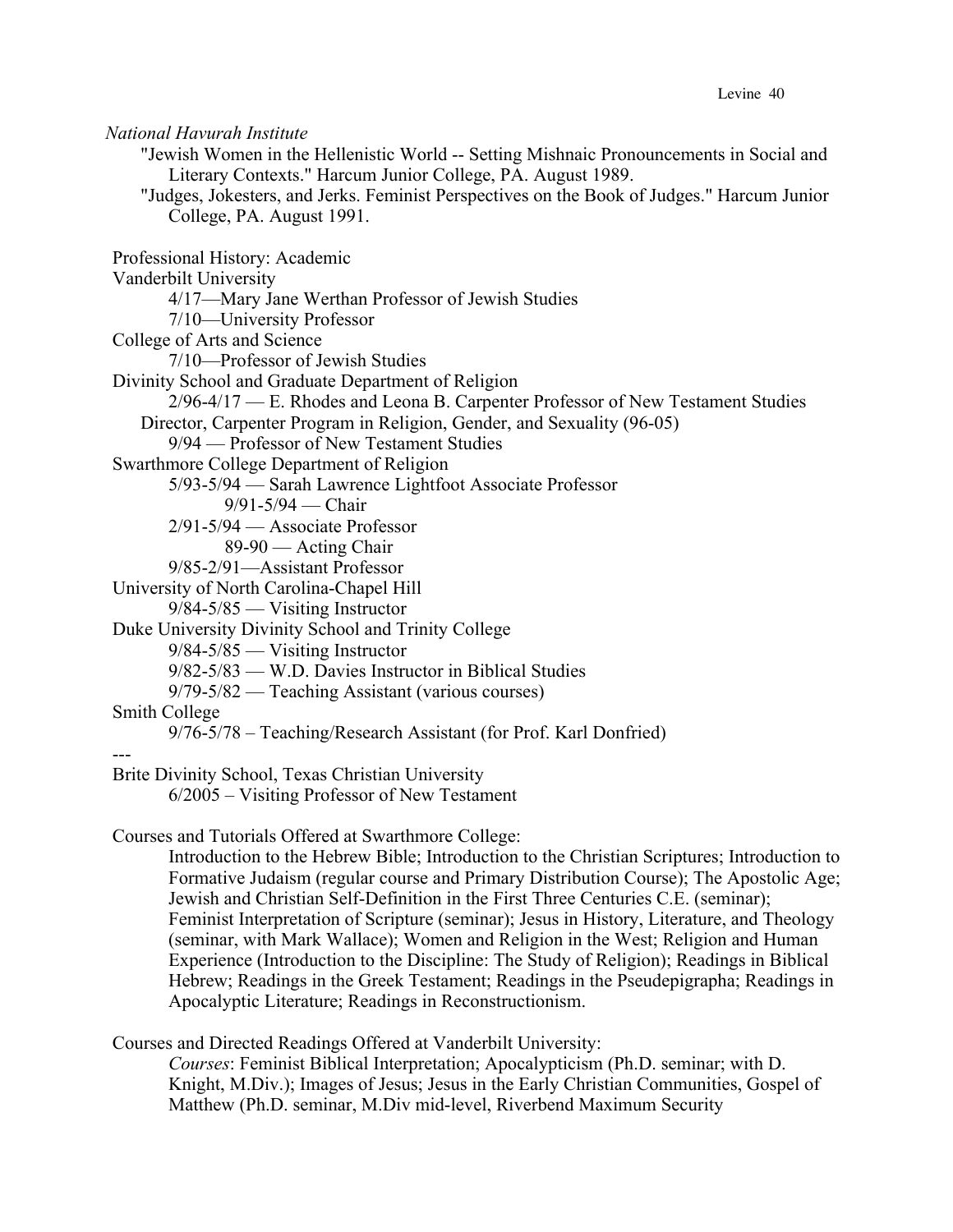Institute/M.Div/GDR); Themes in the Hebrew Bible; Jewish and Christian Self-Definition (Ph.D. seminar and M.Div.); Literature, Religion, and Faith of Early Christianity; Introduction to the New Testament (including Riverbend); Gospel of Luke (Ph.D. seminar); Acts of the Apostles (Ph.D. Seminar; Riverbend); Senior Seminar (M.Div.); Bible and Music (w/ Michael Rose, Divinity and the Blair College of Music); Themes in the Old Testament (College of Arts and Science); Parables (with D. Buttrick, M.Div; Riverbend); Women in the Gospels (Riverbend); Jesus the Jew (College of Arts and Science); Jewish/Christian Relations (with T. Smith; with Paul Dehart); Gospel of Mark (Riverbend); Greek Readings: Gospel of Mark; presenter: Interdisciplinary Graduate Program in Social and Political Thought; Gospel of John (Riverbend); Greek Readings in the Gospel of John; Greek Readings: The Parables. *Directed readings*: Hebrew Bible Translation and Exegesis; Medicine/Healing in Antiquity; The Gospel of Luke and Social Justice; Apocalypticism and Post-Modernism; Pseudepigrapha; Historical Jesus and Modern Church; Feminist Hermeneutics; Feminist Exegesis; Advanced Study in the New Testament.

University and College Committees and Appointments:

- *Duke*: 80-84 student member, Graduate Executive Council, Dept. of Religion (elected). *Swarthmore*: Academic Requirements [93-94]; Ad Hoc Grievance Committee (chair) [1993]; Search Committees: Classics [1991, 1992], English-Women's Studies [1991]; Women's Concerns Committee [85-87, 90-91, 93-94]; Executive Committee, AAUP [86-88, 89- 90]; Faculty-Staff Benefits [86-87, 93-94]; College Judiciary [86-87]; Luce Fellowship Selection [86-87]; Subcommittee on Day Care (adjunct member) [86-87]; Women's Studies Committee [87-88]; Tenure Review Committee [ad hoc, 87-88]; Admissions and Fellowships [1991-92]; Phi Beta Kappa [1991-94; installation speaker, 92]; Sam Hayes Economics Prize Committee [1991-92].
- *Vanderbilt Divinity*: Community Relations [1994-95, 98-99]; Graduate Policy and Admissions [1995-96]; Dean Search [1999-2000]; American Religious History Search [1999-2000]; Academic Programs Committee, Chair [2000-1]; Ethics Search [2001-02]; Lilly Grant Religion and the Arts Search, Chair [2003-4]. Homiletics Chair Search, Chair [2004-5]; Honor Council [07-08, 2014--]; Personnel and Policy Committee (elected) [08-10, chair 08-09]; Affiliated Faculty, GDR-Homiletics and Liturgics (2010--); Dean's Search Committee (2012); Graduation Worship Service speaker (2017).
- *Vanderbilt University*: University Teaching Awards Committee (2018); Chancellor's Awards Advisory Committee (2017); University Faculty Senate (1995-98, 2004-07), Professional Ethics and Academic Freedom Committee (1995-98, 2004-5, Chair 2005- 07), Executive Committee (1996-98), Senate Chair (1997-98); Consultative Committee (1995-99; Chair, 1997-98); Women's Center Advisory Board (1995-97); Search Committee: Director of Women's Studies (1995-96); Committee on the Status of Women and Minorities (1995-98); Women's Faculty Organization, Divinity School Representative (1995-98); Women's Studies Prize Committee (1999); Search Committee: Director of M. Cunningim Women's Center (1997); Committee on Humanistic Research (1998-99); Search Committee: Chancellor (*ex officio*; faculty representative); Lectures Committee (1999-2001, 01-02); Graduate School Development Committee (1999-2000); Community Relations Committee, Chair (2000-1); Committee on Jewish Studies (2000- 1, 2004-); Membership Committee, Alpha of Tennessee, Phi Beta Kappa (2001-3); Library Committee, Chair (2004-5), Robert Penn Warren Center Advisory Board (2005- 7)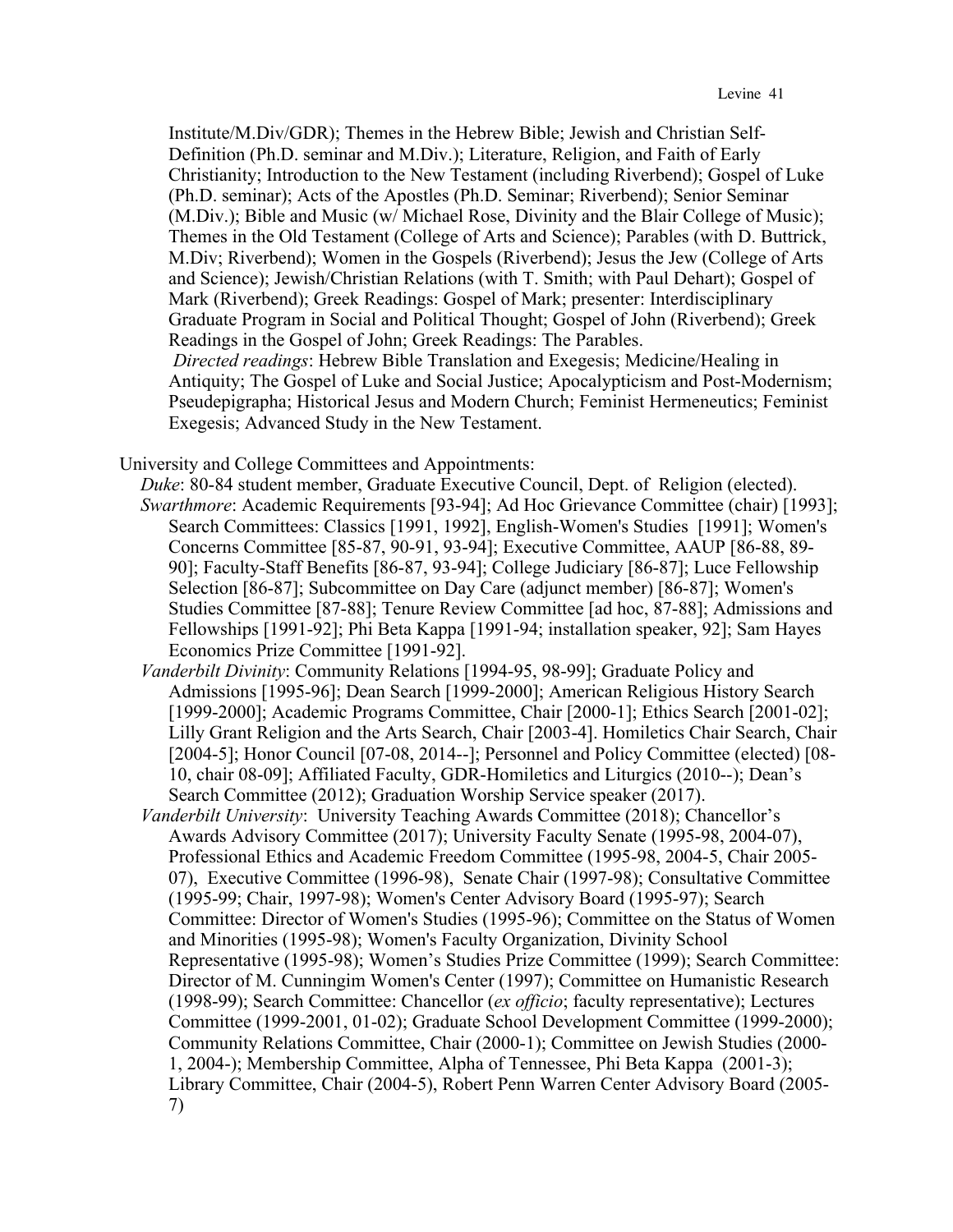Religion Department External Review Committees: *Franklin and Marshall College*, *Colby College*, *Wellesley College*, *Colorado College*, *Rhodes College* (Douglas seminar curriculum review), *Hamilton College*, *Southern Methodist University* (Graduate Program), *Smith College*

External Masters Thesis and Ph.D. Dissertation Committees: Catholic University of Australia (Melbourne); University of Toronto; Catholic Theological Union; Claremont; Brite Divinity School/Texas Christian University.

Media [select notices, national]

Television

"Faces on Faith," Faith and Values Channel, March 1996; December 2011.

"Prime Talk with Bill Boner," WNAB-TV, channel 18, Nashville, March 1996. "Perspectives: Faith in Our Times," Syndication, Oct. 1996.

News Odyssey: "Jews for Jesus?" March 1997; Women in the Church, March 1999; "Battle for the American Soul," Nov. 1998;

Odyssey Network: Analyst for "Stand in the Gap," The Promise Keepers Washington Gathering, Oct. 1997.

"Heart of the Matter," WCDN-TV 8, Nashville: "Women in Ministry," June 1997.

Mysteries of the Bible. Filmroos Co. for Arts and Entertainment Network: "Harlots and Heroines," June 1997; "The Jewish Revolt, A.D. 66, June 1999; "The Good Book of Love," March 1999.

"Faith and Reason" panelist Odyssey Network, three shows; Dec. 1997; three shows, May 1998.

Auteur Productions, Ltd., Potomac, MD, for PBS: "Our Father Abraham: Jewish Roots of the Christian Faith," July 1999.

Faith and Values Channel (Henson/Hallmark): 'True North" video commentaries: "Random Acts" (show 3009) "Tragic Humor" (show 3010), Oct. 2001.

Koval Productions for PBS: "Peter and Paul," May, 2002 (aired April, 2003).

America at Worship, Faith and Values Channel: Women and the Bible (2 shows, filmed Aug. 2002).

CNN specials, "The Mystery of Jesus"; "After Jesus," "The Two Marys"

BBC special: "Peter and Paul"

ABC, Diane Sawyer interviews Mel Gibson (Feb. 2004; follow-up, Good Morning America, Oct. 2006).

Faith and Values Media/Minnesota Public Television, "The DaVinci Code: Fact and Fiction" (May, 2006)

Word on Words (John Siegenthaler), 'The Meaning of the Bible' (Jan. 2012).

Religion and Ethics Newsweekly, 'The Jewish Annotated New Testament' (March 2012).

Faces on Faith, 'Parables of Jesus,' Channel 5 Nashville (Sept. 2014) AuthorTalk with Ron Way, 'Parables of Jesus' (Dec. 2015) Tokens (www.tokensshow.com) (Jan 2012; Oct. 2016).

Radio and PodCasts [select notices]

"On Line with Teddy and Karlen," WSMV-TV, 4, Nashville. John Ziegler Show, WWTN (99.7-FM), Nashville. WMC 790 AM, Memphis, TN. Fresh Air with Rebecca Bain, NPR, "Women in the Ministry"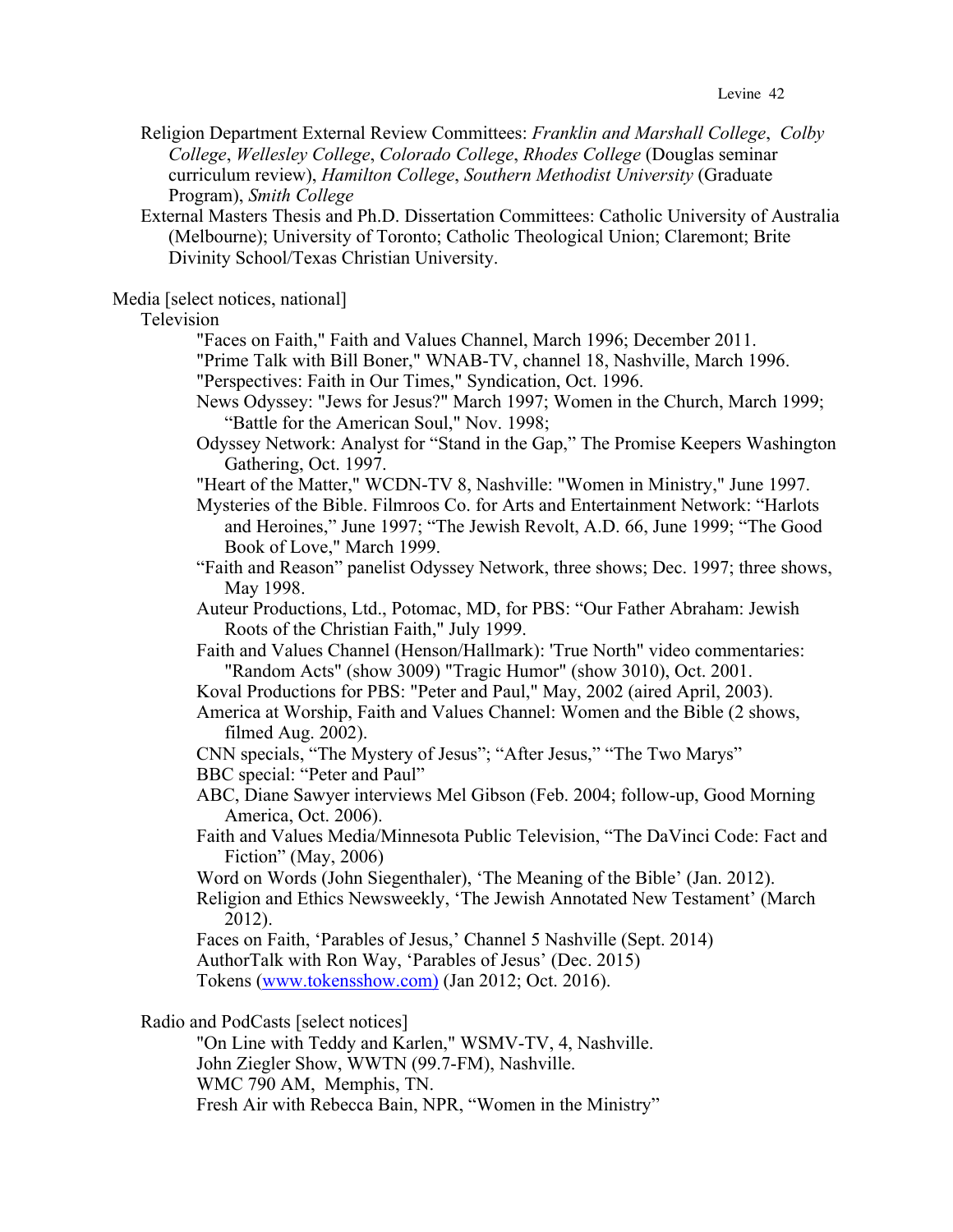WFAE 90.7 FM, Charlotte, NC, "Charlotte Talks" ("Misunderstood Jew")

KPBS 89.5 FM, San Diego, CA, "These Days"

NPR Morning Edition/Weekend Edition (Scott Simon).

NPR Interfaith Voices (Interfaith Voices/Quixote Center)

"Airtalk with Larry Mantle," Los Angeles NPR

"Too Jewish with Rabbi Sam Cohon and Friends

"Forum with Michael Krasney, San Francisco NPR (KQED)

"Encounters" with Chris Leighton, WYPR Baltimore

Speak Now" with Dave & Susan Konig, Catholic Channel, SIRIUS Satellite Radio

John Cleary, ABC (Australia Broadcasting Co.)

Minnesota Public Radio: 'Niche Bibles'

KCUR, Kansas City MO Public Radio: "Up to Date," Passover and Easter

NPR All Things Considered (weekend): "The Jewish Annotated New Testament"

NPR Here on Earth (Wisconsin Public Radio): "The Jewish Annotated New Testament"

Warren Olney's "To the Point" (NPR): 'The Jewish Annotated New Testament'

'A Show of Faith' (Houston); 'The Jewish Annotated New Testament.'

ABC Radio Australia: Rachael Kohn, 'Remembering Geza Vermes'

Vision Radio, Australia: 'The Misunderstood Jew'

WFAE 90.7 FM, Charlotte, NC, "Charlotte Talks" ('Jewish Annotated New Testament')

WRST University of Wisconsin-Oshkosh ('Jesus and Judaism')

WBUR, NPR 'On Point' (*Short Stories by Jesus*)

WTES FM 89.5, 'Religion for Life' (*Short Stories by Jesus*)

CBS News Radio 'Weekend Roundup' (*Short Stories by Jesus*)

Dr. Alvin, The Business of Wisdom (*Short Stories by Jesus*)

On Point (NPR) (*Short Stories by Jesus*)

Religion for Life (John Shuck podcast) (*Short Stories by Jesus*)

WUOT University of Tennessee-Knoxville, Matt Shafer Power (Parables)

Sirius XM The Catholic Channel 'Busted Halo' with Father Dave Dwyer (Parables)

Encounter/Earshot, Australian Broadcasting System, Radio National: 'Flesh and divinity – Pagans, Jews and Christians' (*Jewish Annotated New Testament* and Holy Week; http://www.abc.net.au/radionational/programs/earshot/flesh-anddivinity/6341264

Provocative Enlightenment with Eldon Taylor (*Short Stories by Jesus*)

Sirius XM The Catholic Channel 'America this Week' with Father Matt Malone, Parables of Jesus.

- The Jewish Channel TV 'Up Close' with Steven I. Weiss, 'Jesus' Parables and Judaism.
- AJL radio with Scott Richmond, 'Jewish-Christian Relations.'

Red Letter Christians with Tony Campolo, 'Jewish-Christian Relations; Jesus; the Middle East.'

AskDrBrown Ministries with Michael Brown, "The Line of Fire" show.

Peter Enns, The Bible for Normal People, B4NP Podcast Episode 6: "Jesus, Judaism, and Christianity," with Amy-Jill Levine (http://www.peteenns.com/b4np-podcastepisode-6-jesus-judaism-and-christianity-with-amy-jill-levine/).

Jewish/Catholic Relations with Fr. Lawrence Frizzell, Seton Hall.

Holy Heretics, Alternative theology for the spiritual misfit.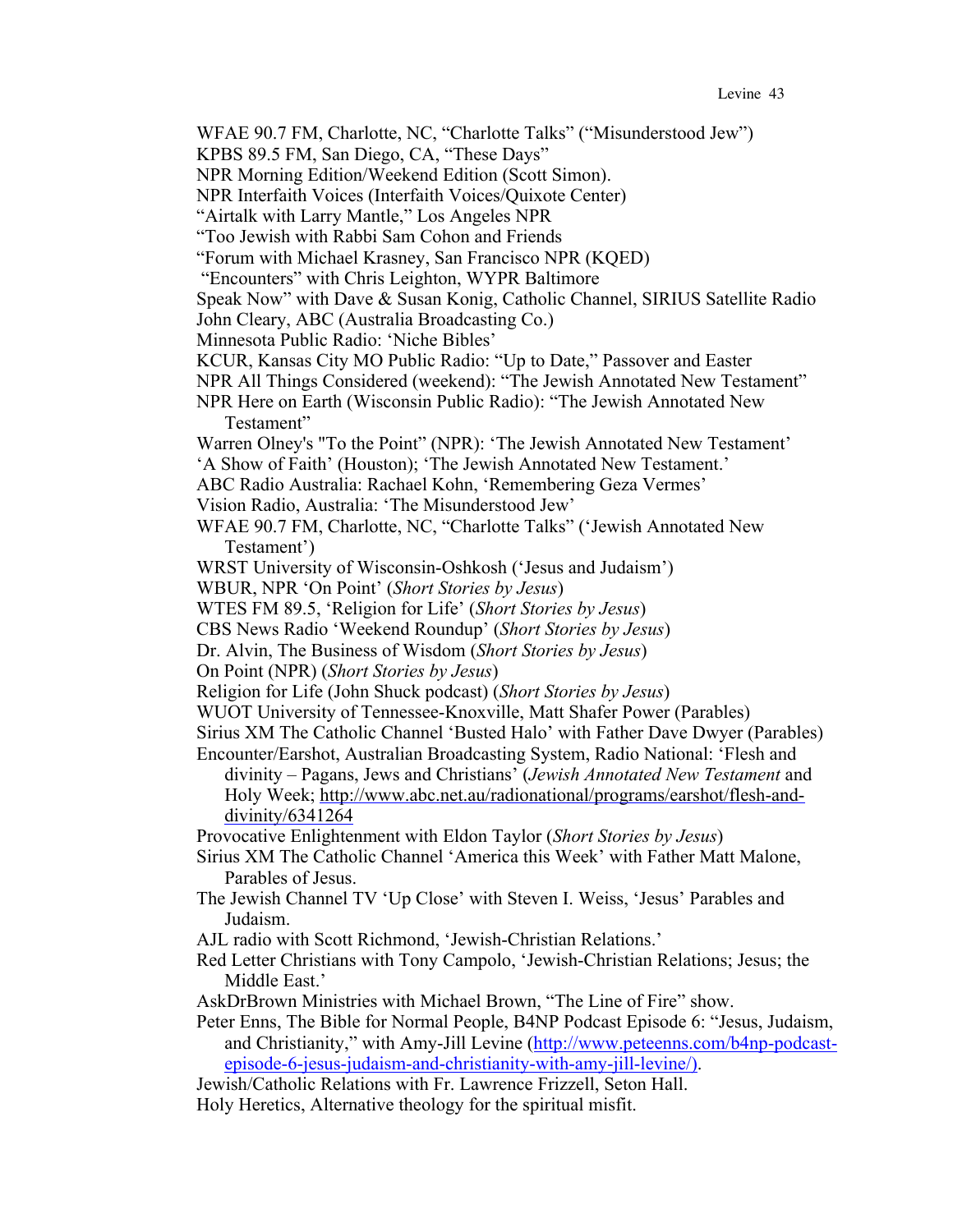Mysterious Ways with Suzy Way, WRFN FM (radio free Nashville).

Who Counts? Hearing Jesus' Parables

The Book of Revelation

Turtle Radio with Auntie Bobbin, WRFN FM.

Provocative Enlightenment with Eldon Taylor (Christmas)

WNPR Nashville, Movers and Thinkers

podcast: https://www.nashvillepublicradio.org/post/movers-thinkers-whats-jesusgot-do-it.

## Webcast

Hallmark Network panel: "Jesus and Christians: Talking Together," May 2002.

Video

"Understanding God," United Methodist Publications video series, Sept. 1998. "Walking God's Paths: A Multi-media Process for Catholic-Jewish Dialogue, Boston College Center for Christian-Jewish Learning for the National Council of Synagogues// United States Conference of Catholic Bishops, June 2002.

The DaVinci Code Revealed: Know the Truth. Watchman Fellowship, May, 2006. Saving Jesus (Jeff Procter-Murphy and Dave Felten, producers).

Living the Questions (Jeff Procter-Murphy and Dave Felten, producers).

The Bible and our World: Ancient Lessons for Today (Biblical Archaeological Society Lecture Series, Fest XI-Part I).

Service to the Community/Student Bodies [selected notices]

*Swarthmore College*

- Social Science Faculty Discussion Group [SoSciFac] with Scott Gilbert, "Bifurcation of Paradigms: The Separations of Developmental Biology and Genetics, of Judaism and Christianity," May 1987.
- Alumni Day Speaker, "Jesus, Paul, and Jewish Women" (June 1987); Jesus, Judaism, and Jewesses (June 1994).
- Women's Center: Attitudes toward Pregnancy and Childbirth. Nov. 1987.

"Last Collection Address" (elected by senior class), 1988, 1994.

Jewish Women and Christian Origins. Women's Studies Capstone Talk, March 1994.

"Jesus and Judaism/Yeast of Eden," Alumnae/i Day Faculty Lecture. June 1994.

## *Greater Philadelphia*

- "Women and Religion, An Interfaith Panel." 10th Annual Delaware County Women's Conference. 9 April 1988. Delaware County Community College.
- Swarthmore Presbyterian Church: "Feminism and Religion"; "Feminist Interpretation of Scripture," fall, 1986; "Women in the Early Church", Feb. 1991.
- St. Andrew's Episcopal Church, Chester, PA: "Jewish Backgrounds to the New Testament"; "The Historical Relationship between Judaism and Christianity"; "The State of Interfaith Dialogue", Jan.-Feb., 1988.
- Ner Tamid Synagogue Sisterhood, Springfield, PA: "Adam, Eve, and Feminist Interpretation of Scripture," Nov. 1988.

Jewish Council Activities Board of Greater Philadelphia faculty contact.

St. John Chrysostom Church, Wallingford, PA: Quest Program: The Jewish-Christian Experiment; "Feminism in Church and Synagogue," Jan. 1990.

Ohev Shalom Synagogue, Wallingford, PA: 11-part series: "Feminist Interpretation of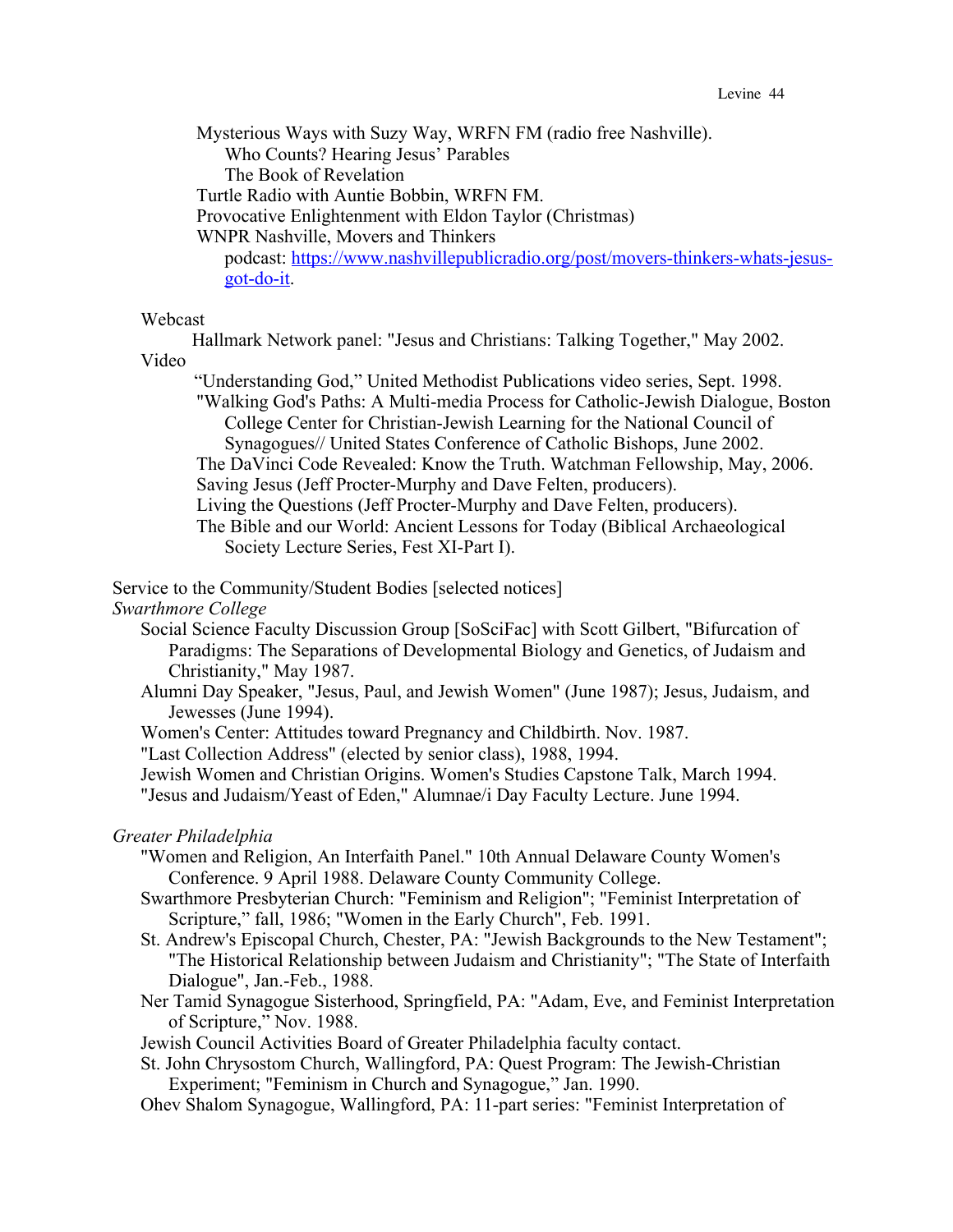Genesis," Jan.-March, 1990; 7-part series: "Is the New Testament Anti-Semitic?" fall, 1991; Shabbat Lecture Series, "Women of the Apocrypha," June 1991.

- Delaware Valley Hadassah/Ohev Shalom Synagogue/B'nai B'rith Women, Wallingford, PA: "Judaism and the Origins of Christianity," Jan. 1991.
- Beth Israel Synagogue, Media, PA: "The Avodah Service," Sep. 1991; "Jesus and Judaism," Oct. 1992; "The Book of Ruth," May 1994.
- Delaware Valley American Women's ORT: "Perspectives on the Creation Narratives: Monotheism and Goddess Worship," Jan. 1992.
- Swarthmore Presbyterian Church, Quest Program: A Jew Looks at Jesus, Feb. 1992.
- Swarthmore-Rutledge School Parent Task-Force: The Place of Religion in the Public School Curriculum, 1993.

### *Vanderbilt University*

- "Discharging Responsibility: Matthean Jesus, Biblical Law, and Hemorrhaging Woman." Divinity School Community Breakfast. April 1995.
- "A Genesis of Women: New Perspectives on an Ancient Text," Divinity School Continuing Education Program/Belmont United Methodist Church (4 sessions). Oct. 1995.
- "Jesus: Man, Myth, Messiah," Six O'Clock Series, Residential and Judicial Affairs, April 1995.
- "Jesus, Women, and Judaism" (Dec. 1995); "Nativities, Histories, and Myths" (Dec., 1997), Vanderbilt University Women's Club Luncheon.
- "A Nice Jewish Boy? Jesus in Historical Context," Vanderbilt Humanities Center Faculty Luncheon Group (March, 1996).
- "Sexuality and the Bible" (March, 1996); "Who Killed Jesus?" (Sept. 1997), Mayfield Living/Learning Lodge.
- "Introduction to Christianity" (March, 1996), Hillel Lunch.
- "Pronunciations and Annunciations," Seminar: A Psychiatric Perspective on the Humanities, Vanderbilt Psychiatry Program, Nov. 1996.
- "Violence in the Bible," Retirement Learning Luncheon, Dec. 1996.
- "Beguiled, Besotted, and Beheaded: Feminist Perspectives on the Book of Judith," Women's Studies Faculty Lecture, April 1997.
- "Eve: Blessing or Tragedy?" Annual Lecture, Vanderbilt Aid Society. April 1997.
- "Building a House on Solid Foundation: The Carpenter Program in Religion, Gender, and Sexuality." Divinity School Community Breakfast. Oct. 1997.
- "The Bible and (Homo-)Sexuality," Dorm.-faculty conversation, Oct. 1999; Lamda faculty presentation, Oct. 1999.
- "The Bible in the Public Eye," Keynote for Vanderbilt Media Consultation: 'The Role of Religion in Contemporary Society,' Apr. 2000.
- "Religion and the Bible," presentation for Vanderbilt Media Consultation: 'The Silent Epidemic: Violence against Women,' Apr. 2002.
- 'Exorcism in Antiquity: Pigs, Politics, and Psychiatry,' Spring Seminar speaker, Dept. of Pastoral Care, VUMC, Apr. 2002.
- Relevant Religion series [Divinity School Continuing Education]: "The Future of Interfaith Dialogue," Nov. 2003.
- Medical Center Humanities Presentation, VUMC, "The Bible and Sexuality" (Feb. 2004); "Adam and Eve"(Dec. 2004).
- "Mel Gibson's 'The Passion of the Christ,'" Ben Shulman Center, March 2004.
- "Mentoring," Graduate Student Association," March 2004.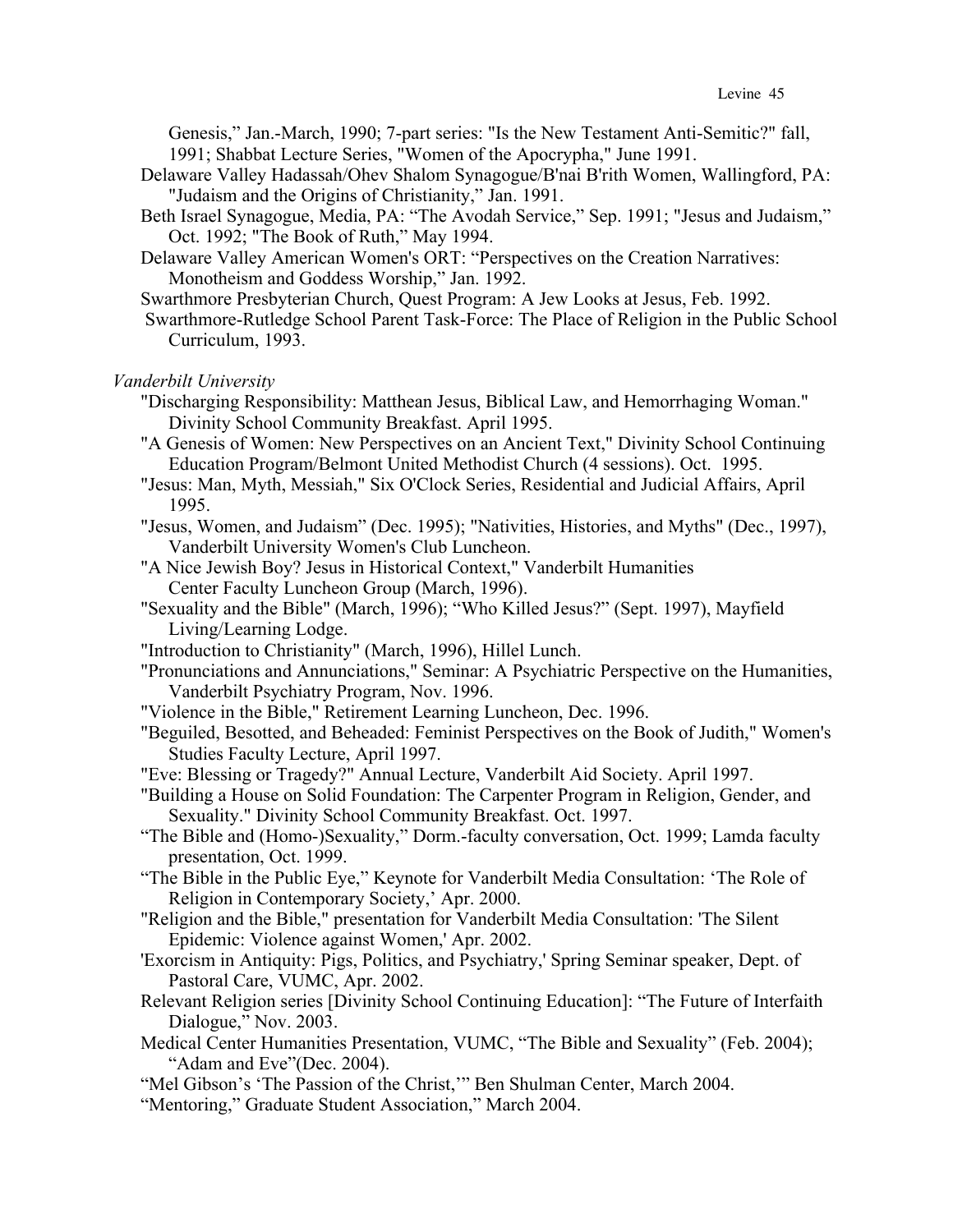"Jesus and Judaism," Employee celebration, Sept. 2005.

"Beyond *The Da Vinci Code*,' Employee celebration, Sept. 2006.

"The Misunderstood Jew," Class of 1964 Reunion Speaker, Oct. 2007.

- "The Parables of Jesus," Employee celebration, Sept. 2008.
- "For the Bible Tells Me So," KC Potter Center for LGBTQI Life, Feb. 2009.
- Chancellor's Lecture, 'Jesus, Judaism, and Jewish-Christian Relations,' March, 2010.
- Office of Active Citizenship and Service Student Forum: GLBTQI and Public Policy, Nov. 2010.

Lambda/University Chaplains' Office, etc., 'Fish Out of Water' Discussion, Dec. 2010. McGill Hour, 'Bible and Sexuality,' Feb. 2013.

Hot Wings & Hot Topics, "Who is My Neighbor?: Wrestling with the Parable of the Good Samaritan in Donald Trump's America," Highland Quadrangle, Nov. 2017.

Project Dialogue, 'Jewish/Christian Relations,' Chaplains' Office, March 2018.

#### *Greater Nashville*

Nashville Jewish-Community Relations Council, 1994--.

- Akiva School Board of Trustees, 1996-2000; Torah Dinner Speaker (Dec. 2003).
- Planned Parenthood of Middle Tennessee: Tennessee Coalition for Bisexual, Gay, and Lesbian Youth Services Affirmation to Advocacy Workshop: The Bible and Homosexuality10/94.
- West End Synagogue adult education: 'Feminist Analyses of Judges' (fall, 1994); 'Genesis' (94-95); Sisterhood – 'Everything You Always Wanted to Know About Christianity' (10/96); 'The Book of Esther' (3/99); 'Preparing for Rosh ha-Shanah' (8/02); Youth Group: 'Christian Evangelism' (11/03); 'Eat Pray Learn: An Introduction to Christianity' (5/12); Sisterhood: 'Real Housewives of the Bible' (8/12); Eat Pray Learn: 'Sarah and Hagar' (11/13); 'Difficult, but Necessary Discussions in Jewish-Christian Relations' (3/16); 'Passover and the Last Supper' (5/17); 'The Book of Ruth and Immigration' (10/17); 'Judith: The Other Hannukah Story' (12/18).
- Westminster Presbyterian Church: Pathfinders Group: "Annunciations and Genealogies," two-part series, 10/1994; "The Historical Jesus," five-part series, 9-10/1995; "New Perspectives on Genesis," five-part series, 9-10/1996; "The Book of Judges," four-part series, 1/1998; Connections, "Jewish-Christian Relations," two-part series, 5/1995; "Good Girls and Bad Girls of the Bible," three-part series, 10/1997; 100s Group, "Jesus' Genealogies," 3/1996; "How to Read the Book of Genesis," four-part series, 2/1998; Presbyterian Women Luncheon, "Jesus and Women," 2/1996; "Matthew and Judaism," eight-part series, 1-2/1999;"Old Testament Themes in New Testament Texts," seven-part series, 2-3/2004; "Jewish-Christian Relations," five-part series, May, 2005; "The Bible and Sexuality," four-part series, May, 2006; 'The Misunderstood Jew,' two-part series, May, 2007; 'Christmas,' three-part series, Dec. 2007; 'Lenten lectionary texts,' five-part series, spring 2008; 'What the Jewish Bible/Christian Old Testament Can Teach Us,' five-part series, fall 2012; 'Christians and Jews Speaking of the Middle East, Apr. 2014; 'The Bible and Homosexuality,' Jan, 2016; 'Old Testament Prophecy and New Testament Readings' (4-week program, Spring 2018).
- West End United Methodist Church: "Jesus and the Gospels," seven-part series (winter, 1995); "The Historical Jesus," five-part series (winter, 1996); "Matthew in His Jewish Context," eight-part series (winter, 1999); Teen forum: Judaism and Christianity (10/1996); Young Adult group, "Judaism and the New Testament" (3/1996); Bible and Spirit group, "The Samaritans," two-part series (8/1999); 'Moral Ambiguity in the Bible,'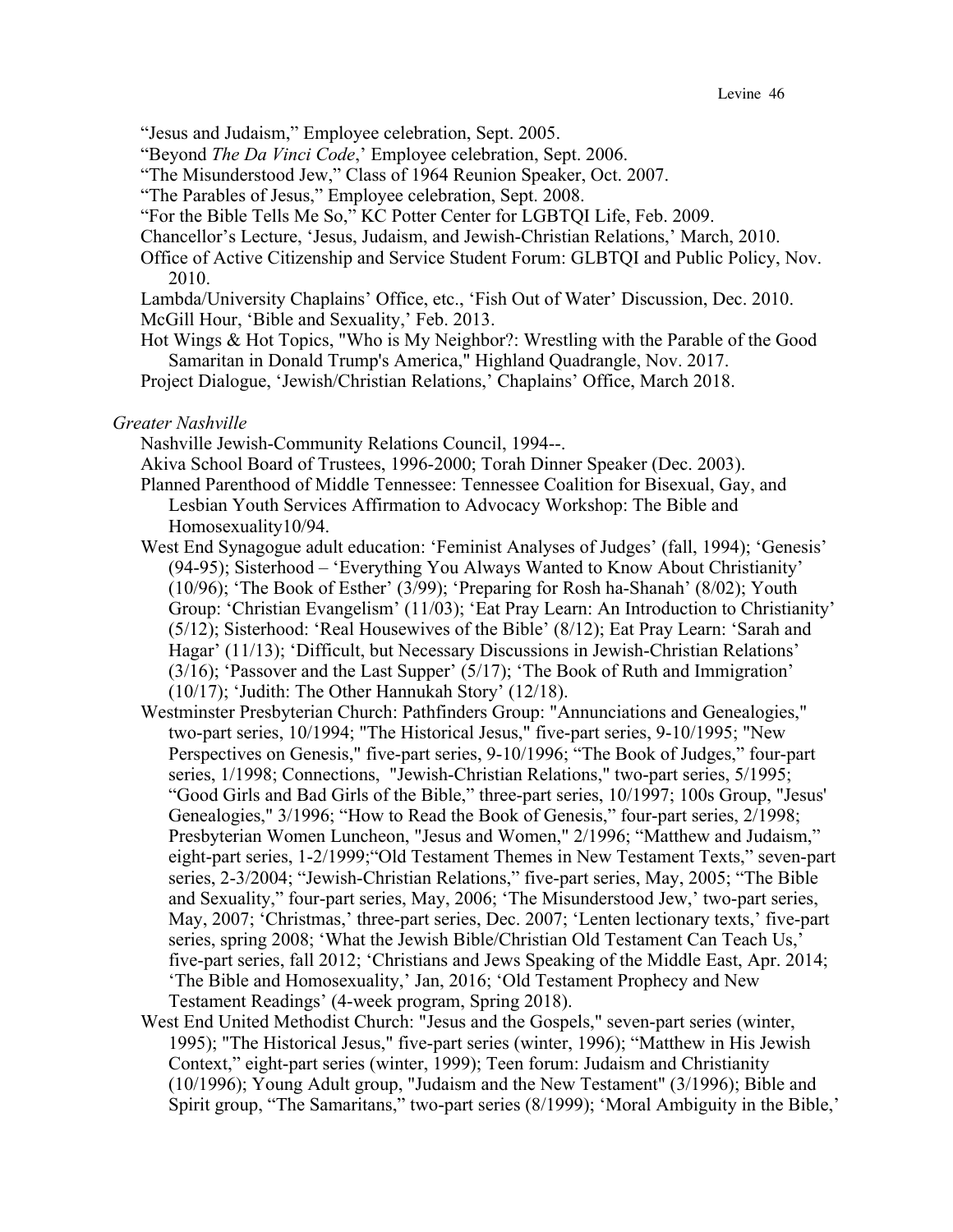six-part series (winter/spring, 2001); 'Lenten Lectionary,' six-part series (winter/spring, 2004); 'Lenten Lectionary,' five-part series (winter/spring, 2006), 'Perspectives on the Passion' (April, 2006); 'Jesus and Jewish-Christian Relations,' six-part series (fall, 2008); 'The Parables of Jesus,' five-part series (winter/spring, 2009); Children's books, with Elizabeth Caldwell (Oct. 2018); 'Questions with AJ' (Dec. 2018).

- Vine Street Christian Church (Disciples of Christ): "The Body and Sexuality: Biblical Perspectives," four-part series, winter-spring, 1995; "The Historical Jesus," five-part series, spring, 2000; 'Misconceptions about Jesus and Judaism' (8/2012); 'Jesus and Politics' (10/2012); 'Parables' (3/2013); 'Sermon on the Mount' (2/2014); 'Triumphal Entry and Just City' (4/2014).
- Edgehill United Methodist Church: "Biblical Perspectives on Homosexuality," Affirmation group (5/1996); Women's Group, "Advent and Women" (12/1996).
- Tennessee Holocaust Commission, "Origins of Anti-Semitism' (5/1995).
- Presbyterian Ministers of Tennessee Continuing Education. "New Perspectives on the Passion Narratives" (9/1995).
- Epworth United Methodist Church, Franklin, TN, "Judaism" (10/1995).
- Walnut Grove United Methodist Church, Murfreesboro, TN, "The Bible and Homosexuality" (10/1995); "Anti-Semitism and Racism" (2/1996).
- Calvary United Methodist Church: Ages and Stages: "Women in the Hebrew Scriptures as Models for New Testament Stories" (1/1996); Encounters: "The Bible and Sexuality," three-part series 4-5/1996); "The Historical Jesus" (4/1997); "Luke: Good News to the Poor?" five-part series (10/1997); Horizons: "Sexuality and Scripture," three-part series (1-2/1997); Adult Fellowship: "Jesus in his Jewish Context" (10/1999); 'The Misunderstood Jew,' four-part series (10/2007).
- Nashville Friends Meeting: "The New Testament: History, Spirituality, Ethics," 2-part series  $(2/96).$
- Christ Church Cathedral: Family Matters Class, "Biblical Genealogies and Jesus" (4/1996); "Jesus and Judaism" (11/1996); Advent Symposium, "The Historical Jesus" (12/1996); Advent Symposium, "The Jesus Quest" (10/1998); "Parables," 3-part series (1/02); "Forgiveness and Reconciliation," 5-part series (winter, 03); "The Misunderstood Jew," 4-part series (Lent, 05); "Women of the Gospels," 4-part series (fall, 06); 'Thou Shalt; Thou Shalt Not' (2-part series, May, 07); 'Murderers, Collaborators, Traitors, and Politicians,' 4-part series (Jan/Feb, 08); 'Ambiguities in the History of Israel,' 3-part series (Jan/Feb, 09); 'Gospel of Luke,' 6-part series (fall, 09); 'Book of Acts,' 6-part series (fall, 10); 'The New Testament and Jewish/Christian Relations,' 5-part series (fall, 14).
- Jewish Community Center, Nashville, Prime Timers Program: "Adam and Eve" (4/1996); "Sarah and Hagar" (4/1997); "The Bible and Intermarriage" (1/1998); "Jewish/Christian Relations" (1/2002); "Esther" (1/03); "Chosen People and Righteous Gentiles" (1/04); "The Future of Jewish-Christian Relations" (1/05).
- Penuel Ridge Retreat: "Sarah and Hagar: Conflicting Loyalties" (4/1996); "Eve and Mary" (5/1997); "Spirituality and the Women in the Gospels" (7/2000).
- Woodmont Christian Church (Disciples of Christ), Christian Women's Club: "Anti-Semitism and Sexism" (5/1996); Challenge Class: "How to Read Scripture" (5/03); 'Questions on the Gospel of Mark' (11/09); 'Questions on Paul' (1/11); Elders Breakfast: 'Mistakes about Judaism' (9/12); 'For Whom Would Jesus Vote?' (10/12); Challenge Class: 'Good Samaritan' (2/13); 'The Sermon on the Mount' (2/14); 'Jesus Parables' (1/15); 'The Middle East: Biblical Perspectives' (1/15); 'The Gospels in Piety and Politics' (4/16);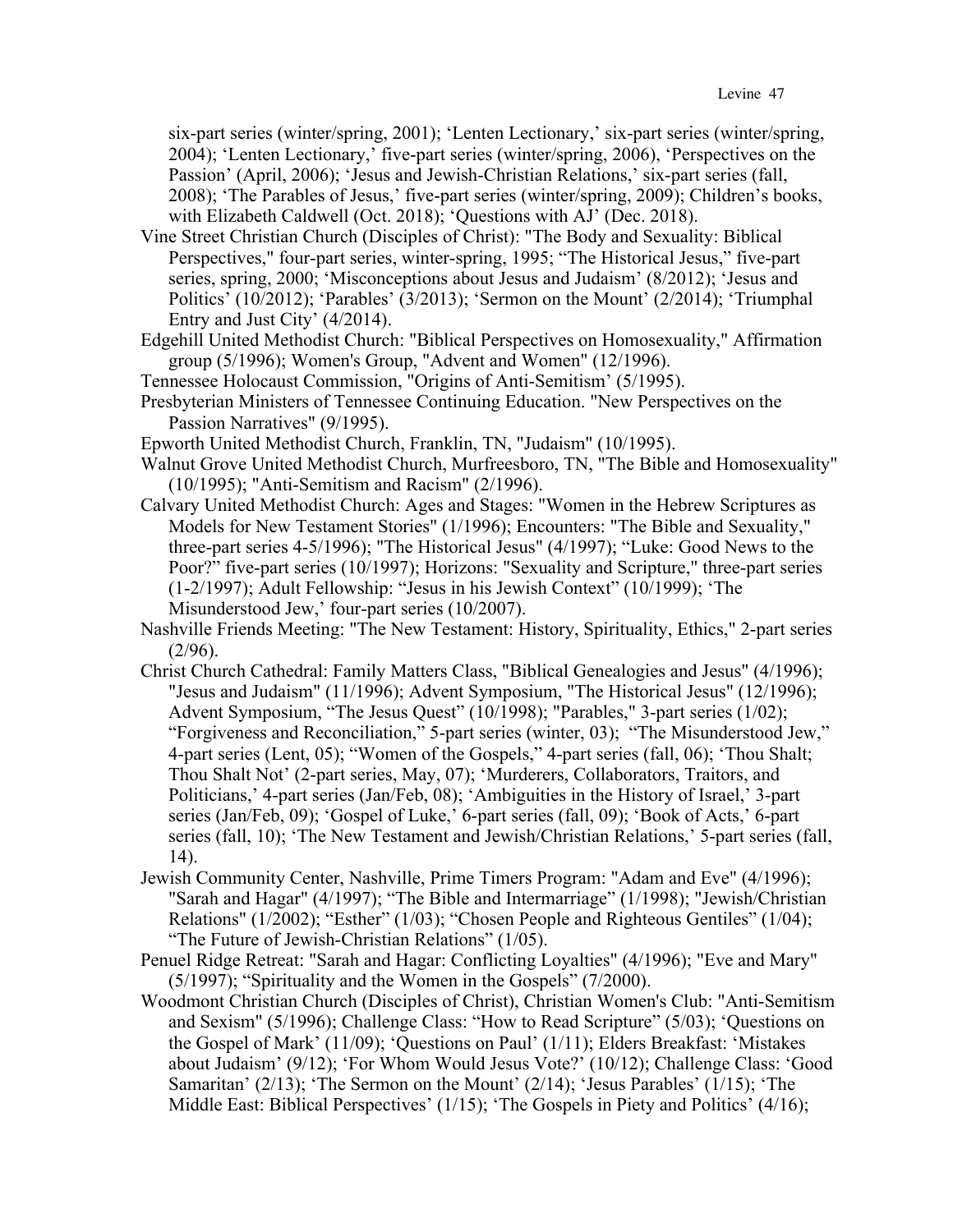Challenge, Seekers, and Young Adult classes: 'The Bible and Comedy' (4/18); 'Jesus and Judaism: Matthew 5-7' (9/18); 'The Book of Ruth' (9/18).

- The Temple -- Congregation Ohabai Shalom: Minnie and Nathan Doochin Lecture, "What's a Nice Jewish Girl Like You Doing Teaching New Testament?" (5/1996); Introduction to the New Testament (four-part; Fall, 1996); Passover and the Last Supper (4/1997); Inaugural Lecture Series: "Is the New Testament Anti-Jewish?" (3/1998); The Bible and Homosexuality (1/2000); Moral Questions (1/2001); Misunderstanding Jesus/ Misunderstanding Judaism (three-part, 2/2003); Jesus and Judaism/Church and Synagogue (3-part, 1/2004); Our Connection to the Land of Israel (3-part, 1/2005); The Bible and Suffering (3-part, 1/2006); Jesus and Jewish-Christian Relations (3-part, 1/2007); Sin and Salvation in Judaism and Christianity (3-part, spring/2008); Messiah, Christmas, Last Supper (3-part, Spring/2009); Misunderstanding Judaism: Women, Theology, Torah (3-part, Spring/2010); The Land of Israel: Past, Present, and Future (3 part, Winter/2011); Civility and Politics (3-part, Winter/2012); Christmas/Passion/ Resurrection in Jewish-Christian Conversation (3-part, Winter/2013); 'Sibling Rivalry: Cain and Abel; Leah and Rachel; Esau and Jacob; Judaism and Christianity' (3-part, Winter/2014); 'The Parables of Jesus' (3-part, Winter/2015); 'Sexual Sins: Adultery, Rape, Incest' (2/3-part series, Winter 2016)' 'Prophecy Then and Now: How Jews and Christians Understand Prophecy: Isaiah 7; Isaiah 53; Jonah (3-part, Winter/2017); 'The Bible and… Immigration, Heath Care, Poverty' (3-part, Winter/2018). Nashville Forum, "The Historical Jesus" (5/1996).
- Lesbian and Gay Coalition for Justice, "Biblical Perspectives and Historical Contextualizations" (5/1996).
- Dalewood United Methodist Church: "The Historical Jesus," four-part series (9/1996).
- Christ the King Roman Catholic Church: "The Historical Jesus," Nov., 1996; "Early Christian Communities" (1/1997); "Christian Origins," three-part series (9/1997); "Gospel of Luke," three-part series (3/1998); "Gospel of John," three-part series  $(6/2000)$ .
- Religious Public Relations Council: "Religion, Gender, and Sexuality" (1/1997); "Opening the Conversation" (11/1997).
- Disciples Divinity House Faculty Talk (2/1997).

FOCUS: Program for International Understanding. Consultant for "Women in Global Religions" (1996-97).

- First Presbyterian Church, Nashville, "New Perspectives on Genesis," four-part series (4- 5/1997); June Ramsey Class: "John the Baptist" (4/1997); "The Magi and the Shepherds," two-part series (12/1998); "Sex and the Bible," three-part series (7/2000); "Homosexuality and Biblical Authority," two-part series (10/2001); "Christmas," twopart series (12/13); 'Understanding the Gospels in their Jewish Contexts,' five-part series (fall/14); 'The Lord's Prayer' (Sept. 2016).
- Diocese of Nashville (Roman Catholic); continuing education: "Judaism and Christian Origins" (5/1997); "Jesus and Women" (11/1997).
- Nashville Breakfast Club, "The Bible and Women's (In)Equality" (6/1997).
- Glendale United Methodist Church, "The Historical Jesus," Glendale Academy Plenary (8/1997).
- Hillsboro Presbyterian Church: "Women in the Life of Jesus" (10/1997).

Second Presbyterian Church: "Judaism at the Time of Jesus" (10/1997); 'Women in Matthew's Genealogy,' 3-part series (Oct. 2001); 'The Misunderstood Jew' (June, 07).

Brentwood United Methodist Church, Brentwood, TN. Singles Group: 'The Bible and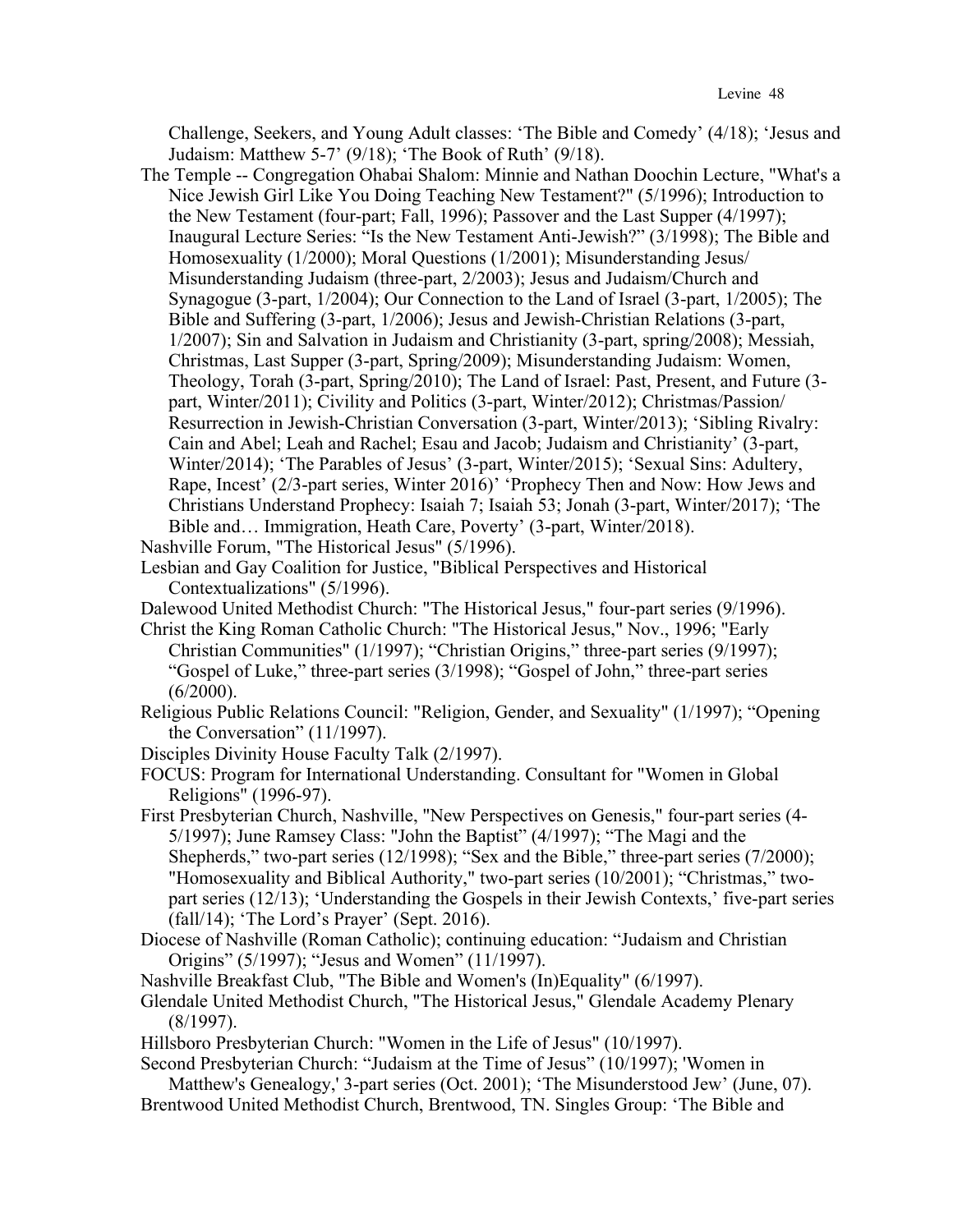Sexuality,' four-part series, 4-5/98); Moving On Group: 'Understanding the Gospels,' three-part series (8/98); 'The Bible and Relationships,' two-part series (8/99); conjoined classes: 'Images of G-d,' 'Tricksters in the Bible,' 'Isaac's Sacrifice' (8/00); 'Judas' (1/03); 'Exorcisms' (1/03); 'The Female Divine' (9/04); "The Old Testament" (4/06): "The DaVinci Code" (5/06); 'Great Figures of the New Testament' (5/07) 'Great Figures of the Old Testament' (4/08); 'The Historical Jesus: More Questions' (8/10)

Hearing the Unheard: Management Solutions Group conference on advocacy for Gay/Lesbian/Bisexual/Transgendered Youth: "Biblical Views on Sexuality" (9/1998). Scarritt-Bennett Center: "Sex, Sin, Salvation, and Soteriology in the Gospel of Matthew,"

Biblical studies weekend seminar (10/1998).

Greater Nashville Unitarian Universalist Congregation, New Perspectives on Eden (10/1998); Wrath and Mercy: Undoing Stereotypes (1/1999); David and Bathsheba (10/1999); Jesus' Parables (1/2000); Resurrection (4/2000); Sacrifice (9/2000); Job (11/2000); Ruth (1/01); Esther (3/01); Paganism and Easter (4/01); Beginnings and Endings (9/01); Cain and Abel (8/01); Noah (9/01); Hagar (10/01); The Magi (1/02); Judas (2/02), The Samaritan Woman (5/02); Thomas (11/02); James (12/02); Peter (12/02); Jonah (1/03); Biblical Authority and Homosexuality (2/03); Mary and Martha (5/03); Jesus the Jew: Why Care? (9/03); Stephen (10/03); Hidden Transcripts in the Christmas Story (12/03); 'The Passion of the Christ' (4/04); Mothers, Biblical Style (5/04); Judith (6/04); Jesus and Family Values (9/04); The Virgin Mary (9/04); Jesus and the State (11/04); Paul and the State (11/04); Jews and the World Council of Churches  $(10/05)$ ; Humor in the Bible  $(12/05)$ ; Theodicy  $(1/06)$ ; Healthy Sexuality  $(2/06)$ ; Cleansing the Temple (3/06); Ecology and the Bible (4/06); The Gospel of Judas (4/06); An Eye for an Eye: Jesus, King, and Gandhi' (1/07); Resurrection (2/07); The Tomb of Jesus (3/07); 'You Killed the Author of Life' (5/07); The Jesus Seminar (4/08); 'Jews for Jesus' (8/08); 'You are What You Eat' (9/08); The Bible and Politics (10/08); Diaspora (11/08); Apocalyptic (11/08); 'A Scribe Trained for the Kingdom of Heaven' (8/09); Kol Nidre: Promises We Make and Promises We Keep (9/09); Parable of the Leaven (10/09); Parable of the Laborers in the Vineyard (12/09); 'And When I Die….' (2/10); The Tower of Babel (3/10); Parable of the Widow and the Judge (Luke 18.1-8) (5/10); Christian Statements on the Middle East: Where Good Intentions Go Wrong (8/10); Church Discipline, Fiscal Responsibility, and Fear: Ananias and Sapphira (9/10); Mother-in-Law Jokes (Mark 1.29-31) (12/10); Shiphrah and Puah: Civil Disobedience in the Bible (1/11); Satan, two-part series (2/11); Ritual: Obsessive Act, Neurotic Repetition, or Mythic Recreation' (7/11): 'Wives, Be Submissive' (9/11); Anti-government Propaganda, Biblical Style: The Whore of Babylon (10/11); 'Let your curse be on me, my son' (Genesis 27:15) (1/12); How to Read a Gospel (2/12); Triumphal Entry (4/12); Bible and Immigration (6/12); Fixed Income, Charitable Donations, and Institutional Religion: A Discussion of Mark 12:41-44 (8/12); Galatians 3.28: Egalitarian anthem? (9/12); Martyrdom and Memorials (12/12); Going to Hell (and Back) (1/13); The Virgin Mary (3/13); Provocation of the Prodigal (5/13); Turning Water into Wine (9/13) Casting the First Stone (10/13); How Jesus became Divine (1/14); Parable of the Inept Flock Owner (2/14); Why Adam and Eve Must Have Existed: The Marriage of Theology and Politics (3/14); Fasting as Spiritual Discipline and Political Protest (5/14); 'The Book of Ruth (9/14); The Sin of Sodom and its Sinful Misinterpretations (9/15); 'Neighbors and Strangers,' (10/15); 'preparing for Christmas: John the Baptist in his time and ours (Mark 2.1-11)' (12/15); 'The Red Heifer: Transcendent Spirituality or Ritualized Nonsense?" (Numbers 19.1-10) (7/16); "Parable of the Ten Virgins" (9/16); 'Parable of the Dishonest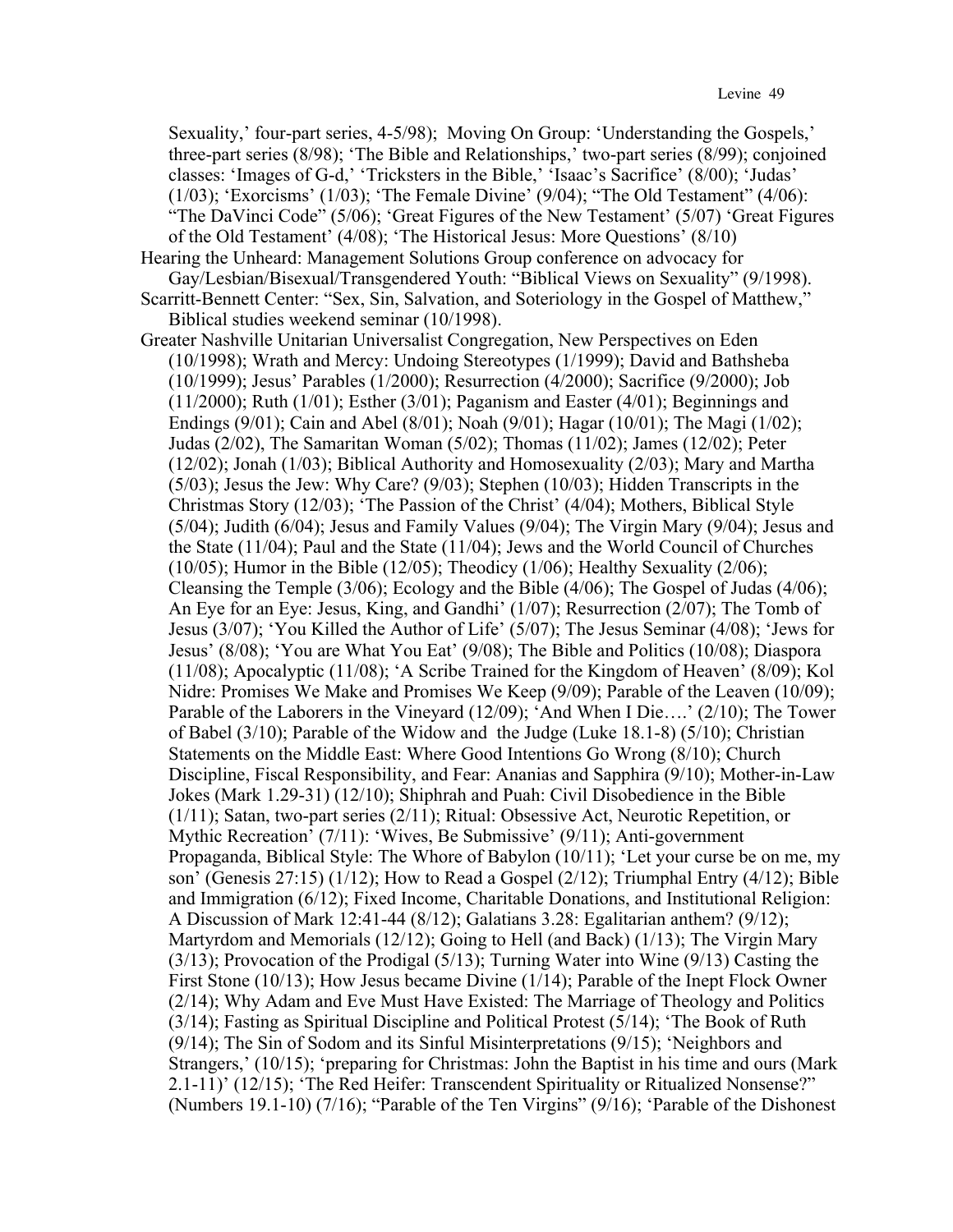Manager' (1/18); 'Responding to the Shootings at the Pittsburgh Synagogue' (10/18).

- CABLE [Career and Civic Connections for Women] luncheon: "Divine Wisdom or Siren's Song: Images of Women in Scripture" (12/1998).
- St. Paul's Episcopal Church, Franklin, TN, 'The Church, The Bible, and Sexuality' (4- 5/1999); "David" (Sept. 04); "How Jews and Christians Read Scriptures" (Oct. 04); 'The Christmas story' (2-part series, Dec. 2007); 'Good Samaritan' (Dec. 08); 'Canaanite Woman' (May 09); 'Rape of Dinah' (May 09); 'Marriage Biblical Style' (4-part series; fall, 2010).
- Phi Beta Kappa Association of Nashville, "Jesus and Family Values" (6/1999).
- Nashville Harvard Club, "Jesus and Gender" (8/1999).
- Nashville Shamas Club, "The Bible, Sex, and Politics" (8/1999).
- Trinity United Methodist Church, Franklin, TN, "Jesus and Judaism" (10/1999).
- Trinity Presbyterian Church: "The Separation of Judaism and Christianity," two-part series (11-12/1999); 'The Parables' (9/2012).
- Nashville Rotary Club, 'Reading Revelation: Biblical Prophecy and Future Hope' (12/1999); 'Issues of Passover and Easter' (3/2001).
- Hillwood Presbyterian Church, Nashville, 'Genesis,' 5-part series (winter, 2001).
- Atara Women's Group, Nashville, 'Our Bible and Theirs—What We Need to Know,' May, 2001.
- Hadassah, 64th Annual Southern Region Conference, 'Jewish Women in Antiquity,' May, 2002.
- First Unitarian Church of Nashville, 'Biblical Mothers,' May, 2002; 'The One Who Comes in the Name of the Lord,' April, 2009; 'Checks and Balances: Biblical Views of Political Authority,' Feb., 2013.
- Montgomery Bell Academy, All School Assembly, "Interreligious Dialogue," March, 2003; "The Art of Teaching," Faculty In-service, August, 2007.
- Belmont United Methodist Church, "Understanding Jesus in his Jewish Context" (four-part series), The Learning Season Evening Symposia, May 2003.

United Methodist Publishing House, Annual Board Dinner, Nashville, 'Advent,' Dec. 2003. Pastoral Counselors Assoc. of Middle Tennessee, "The Bible and Sexuality," Jan. 2004.

- Nashville Symphony, Pre-concert talk with Michael Rose, "Genesis 22, Wilfred Owen, and Benjamin Britten's "War Requiem," Jan., 2004.
- St. Matthew's Roman Catholic Church, Franklin, TN, "Walk with Jesus," Feb. 2004.
- West Nashville United Methodist Church, "Passion," 2-part series (3/04); "The Misunderstood Jew" (9/07).
- First United Methodist Church, Crossville, "Jesus and Judaism," August 2004.
- COSROW: Council on the Status and Role of Women, TN Annual Conference, UMC, 'Beyond the *DaVinci Code*', Brentwood, TN, June 2005.
- Otter Creek Church of Christ, "Conversation about the Bible" (5/06); "Jesus and Women" (5/06); 'The Gospel of Matthew" (3-part series; fall, 06; 7-part series, spring, 08); "James the Brother of the Lord" (Aug. 07). Otter Creek Study group: 'The New Testament and History' (3-part series; June 2010); 'Epistle of James' (Jan. 2011).
- Woodland Presbyterian Church, 'The Misunderstood Jew' (March 07).
- Jewish Family Services, Annual Meeting, 'The Tanakh and JFS' (Sept. 08).
- Our Lady of the Lake (Roman Catholic) Church, Hendersonville, TN, 'Jesus and Judaism' (Feb. 08).
- Sister Sandra Smithson Sunday Studies: 'Jesus of Nazareth' (Sept. 2008); 'Adam and Eve' (Oct. 2008); 'Jesus' Genealogy' (April 09).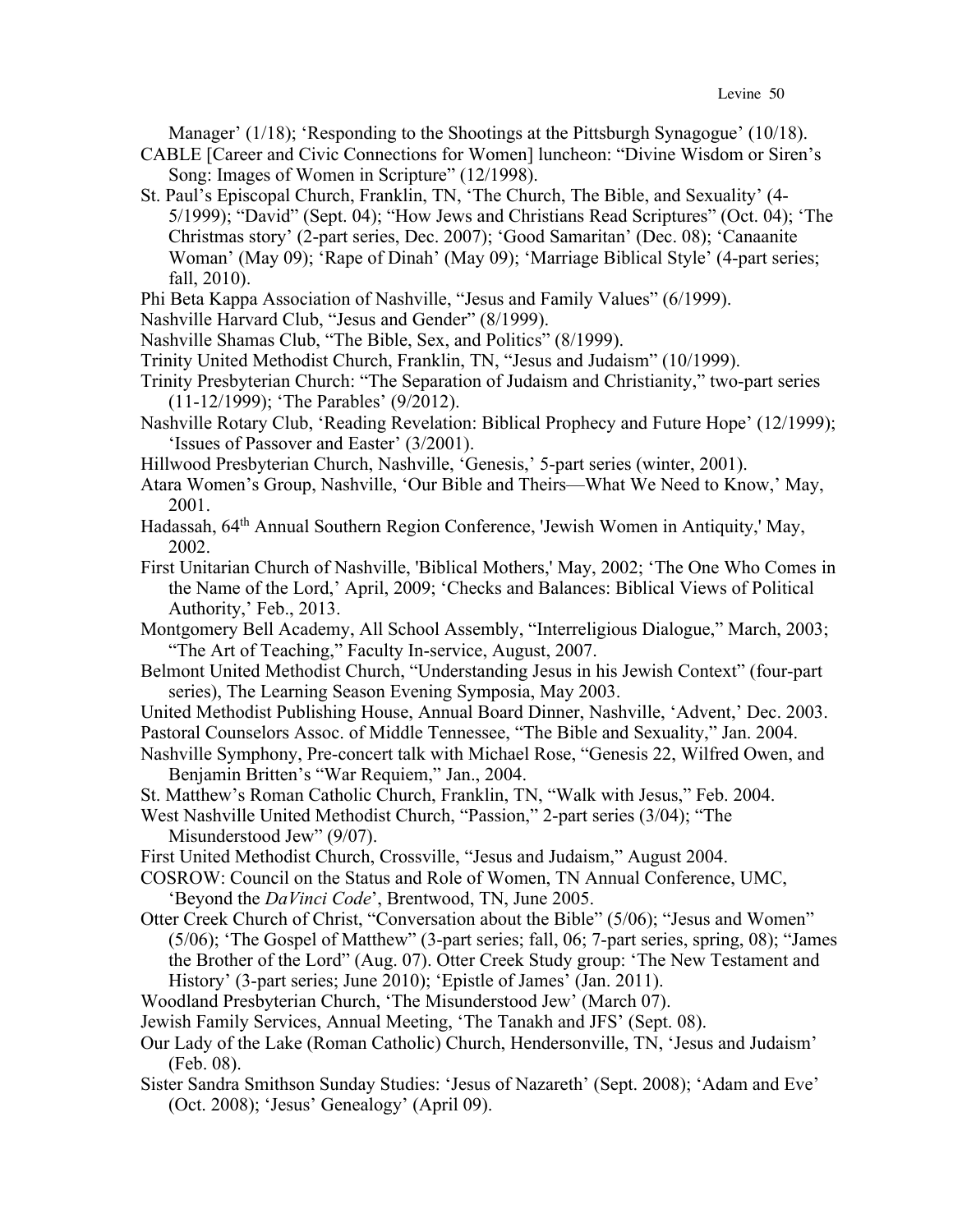- Blakemore United Methodist Church, 'Jesus' (May 09); 'The Bible and Homosexuality' (May 09): "Christmas in First-Century Perspective" (Dec. 09)
- St. Timothy Lutheran Church, Hendersonville, TN, 'Jesus and Judaism'; 'How Jews and Christians Read the Bible, ' 2-part series (Nov. 09); 'Hearing the Parables,' 2-part series (11/2010); 'David and Bathsheba: Politics, Sexuality, Morality' (10/2012); 'This Widow Keeps Bothering Me' (Luke 18.5): Parables, Presuppositions, and Provocations (2/2015).
- First Presbyterian Church, Franklin, TN, Batey Lectures: 'Reading Parables' (2/2010); 'Misunderstood Jew' (11/13); 'The Bible and Homosexuality' (5/15); Prophecy then and Now, 3-part series (8/18).
- Covenant Association, 'Jesus and Judaism,' 3-part series (March 2010).
- Riverbend (RMSI) Public Classes: 'Ruth'; 'Jonah' (2-part series, May 2010).
- Madison St. United Methodist Church, Clarksville, TN, 'Parables,' 2-part series (June 2010); 'Introduction to Parables,' (June 2018).
- Upper Room Wednesday Chapel, 'Jesus in his Jewish Context' (Sept. 2010).
- Father Ryan High School, 'Charge to the Honor Society' (Oct. 2010); Religious Education Class (Sept. 2013; April 2014; Sept. 2014); Faculty Book Club (Oct. 2013); Theology Faculty Discussion (Feb. 2014).
- Nashville Area Reconciling Ministries, Panel Discussion, "Fish Out of Water," Belmont United Methodist Church (Oct. 2010).
- Harpeth Hall, Lower School, "SEEK program" (May 2011).
- Jewish High School Students combined Sunday School program, 'Understanding Christianity,' Akiva School (Dec. 2011).
- Community Relations Council/Vanderbilt Divinity School, 'Understanding Jesus Means Understanding Judaism: Tips for Preaching and Teaching' (March 2012).
- First Presbyterian Church, Cookeville, TN, 'The Misunderstood Jew' (April 2012).
- Gordon Memorial United Methodist Church, 'Women in the Bible' (April 2012).
- First Baptist Church, Nashville, 'Mistakes Christians Make about Judaism' (May 2012).
- Nashville Rotary Club, 'Jesus and the Voting Booth' (July 2012).
- Family and Children's Services Training, The Bible and Domestic Abuse: Sacred Texts and Sinful Interpretations' (August 2012).
- Brentwood Baptist, Sermon Team, 'Sermon on the Mount' (Jan. 2013).
- Forest Hills United Methodist Church/Congregation Micah, 'The Misunderstood Jew' (Jan. 2013); 'Messiahs and Salvation' (April 2016).
- Grace Pointe Church, 'The Misunderstood Jew,' Franklin, TN (Sept. 2013); 'Speaking of and with the Other' (Sept. 2015).
- Kol Dodi Congregation, 'The Common Mistakes Christians and Jews Make About Each Other' (Oct. 2013); 'Yeshua the Jewish Storyteller' (Aug. 2014); 'Miscues on Hearing the Parables as Jewish Stories' (Oct. 2017).
- Pope John Paul II High School, Hendersonville, Distinguished Lectures Series, 'Bearing False Witness: How and Why Jews and Christians Misunderstand Each Other," March, 2014; 'How Jews and Christians Read Scripture Differently' (Oct. 2017).
- Covenant and PC(USA) Presbyterians of Robertson County, 'Jesus the Jewish Storyteller,' Mt. Sharon Cumberland Presbyterian Church, Springfield (May 2014).
- Cathedral of the Incarnation, Adult Formation Class, 'Jesus and Judaism' (June 2014). Presbytery of Middle Tennessee Christian Education Committee, LEAD 2014, plenary,
- 'Hearing Jesus' Parables,' Westminster Presbyterian Church (March 2015).
- First Baptist Church, Murfreesboro, 'Jewish-Christian Relations' (May 2015).
- St. Mark's United Methodist Church, Murfreesboro, 'Reading Scripture' (Sept. 2015).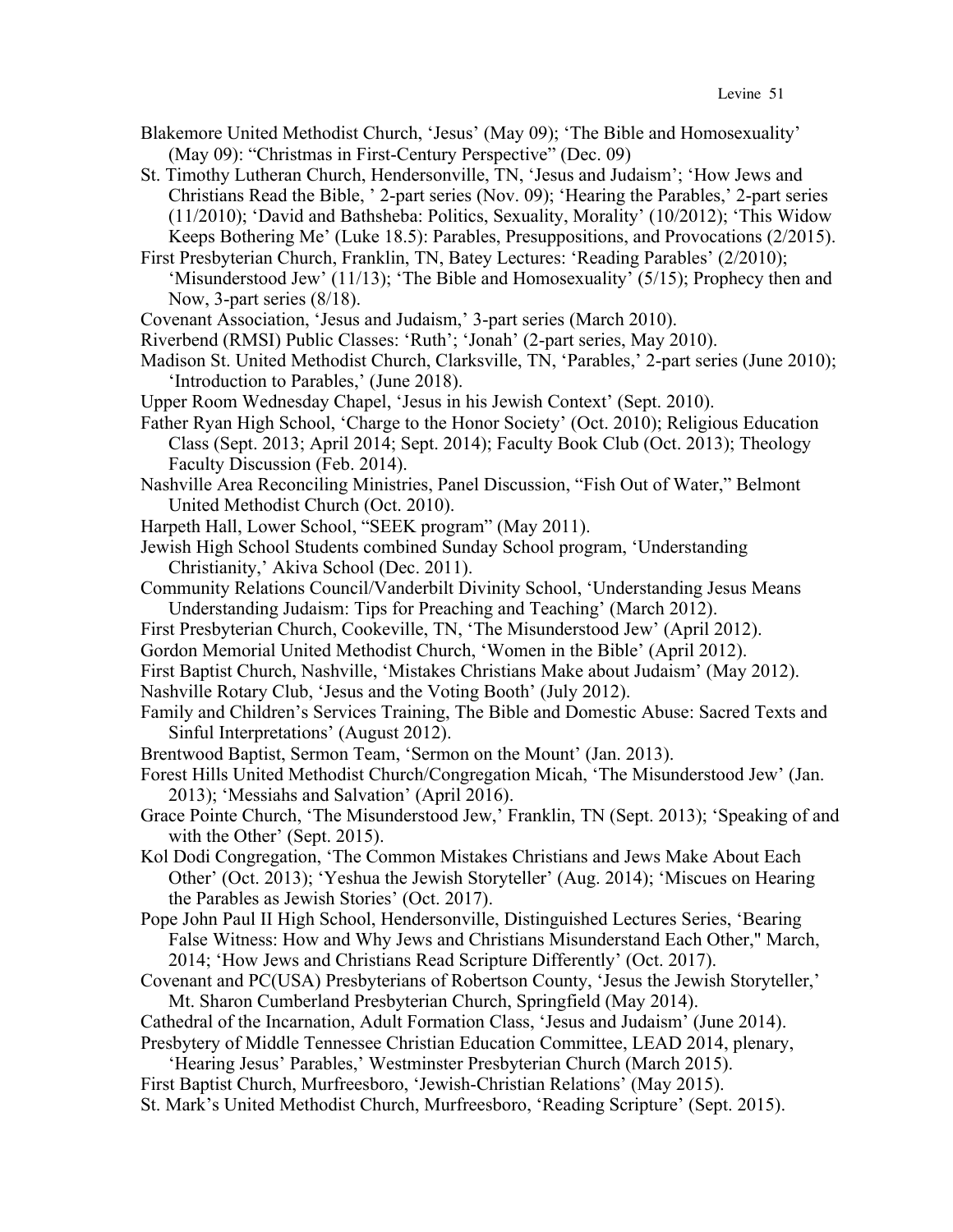Edgehill United Methodist Men's Club, 'Parables of Jesus' (Jan. 2016).

- Jewish Community Relations Council Annual Community Seder: Celebrating Nostra Aetate (April 2016).
- HopePark Church (Bellevue), 'Jesus the Misunderstood Jew' (July 2016); 'How Christians Misunderstand First-Century Judaism' (July 2017).
- "Injustice Anywhere" sponsored by the Disciples of Christ/Christian Church Screening Event Panel, Fisk University (August 2016).
- Unity of Nashville, 'Our Father' (8/2016); 'Prodigal Son' (7/2017); 'What Must I do to Inherit Eternal Life?" (8/18).
- Congregation Micah, 'The Common Mistakes Jews and Christians Make about Each Other' (Sept. 2016); 'The Book of Esther: Politics, Gender, and Morality' (March 2017); 'Strangers, Travelers, and Wayfarers' (Nov 2017).
- Sherith Israel Congregation, 'How Jews and Christians Read Scripture Differently' (Dec. 2016).
- St. Augustine Episcopal Church, 'Our Father' (Dec. 2016); 'Parable of the Dishonest Steward' (Oct. 2017).
- Tennessee Holocaust Commission, Catholic Religious Educators Program, 'From Anti-Judaism to Antisemitism: Biblical Stereotypes, Congregation Ohabai Shalom (July 2017).
- Episcopal Church of the Good Shepherd, Men's Club, '*Short Stories by Jesus*,' Feb. 2018. Center For Spiritual Living, 'Who is My Neighbor,' April 2018.
- Parnassus Book Store, '*The Marvelous Mustard Seed* and *Who Counts*,' May 2018.
- Franklin Road Academy, 'Holocaust and History' class, August 2018.
- Clericus: Gathering of Episcopal Clergy, 'Jesus and Judaism,' October 2018.
- Econ Club, 'Pearl of Great Price,' Nashville, Dec. 2018.
- Springfield United Methodist Church, 'Parables of Jesus,' Jan. 2019.
- East Nashville Havurah (young adult), 'Parasha Mishpatim,' Jan. 2019.
- Park Manor Assisted Living, 'What I Believe,' July 2019.
- Abingdon Press, Board of Directors Annual Meeting, 'The "Our Father": A Jewish Prayer,' July 2019.

*Community, Continuing Education, Scholar-in-Residence Programs*

- Greater Carolinas Association of Rabbis Interfaith Institute: 'The Separation of Christianity from Judaism in the First Century,' Wildacres, NC, July-Aug. 1996.
- Kansas Area Seminar on Professional Ministry (United Methodist Church): 'Taxing Questions in the Gospel of Matthew,' Wichita, KS, Jan. 1997.
- Temple Emanuel, Tucson, AZ, Adult Education Lecture, "Have a Drink and Be Merry With Us": Intermarriage and Identity in Hellenistic Judaism,' Apr. 1997.
- Congregation Judea Reform. Durham, NC: 'The New Testament: Should We Care?' June 1997.
- Duke Divinity School Continuing Education: 'Jesus in Context: Who Was He?' Chapel Hill, NC, Feb. 1998.
- Temple Israel, Springfield, MO: 'The Book of Esther is Not a Children's Story,' March 1998.

Temple Shalom/ Westminster United Church, Waterloo-Kitchener, Ontario: 'Jewish and Christian Perspectives on the 'Time of Jesus,'' May, 1998.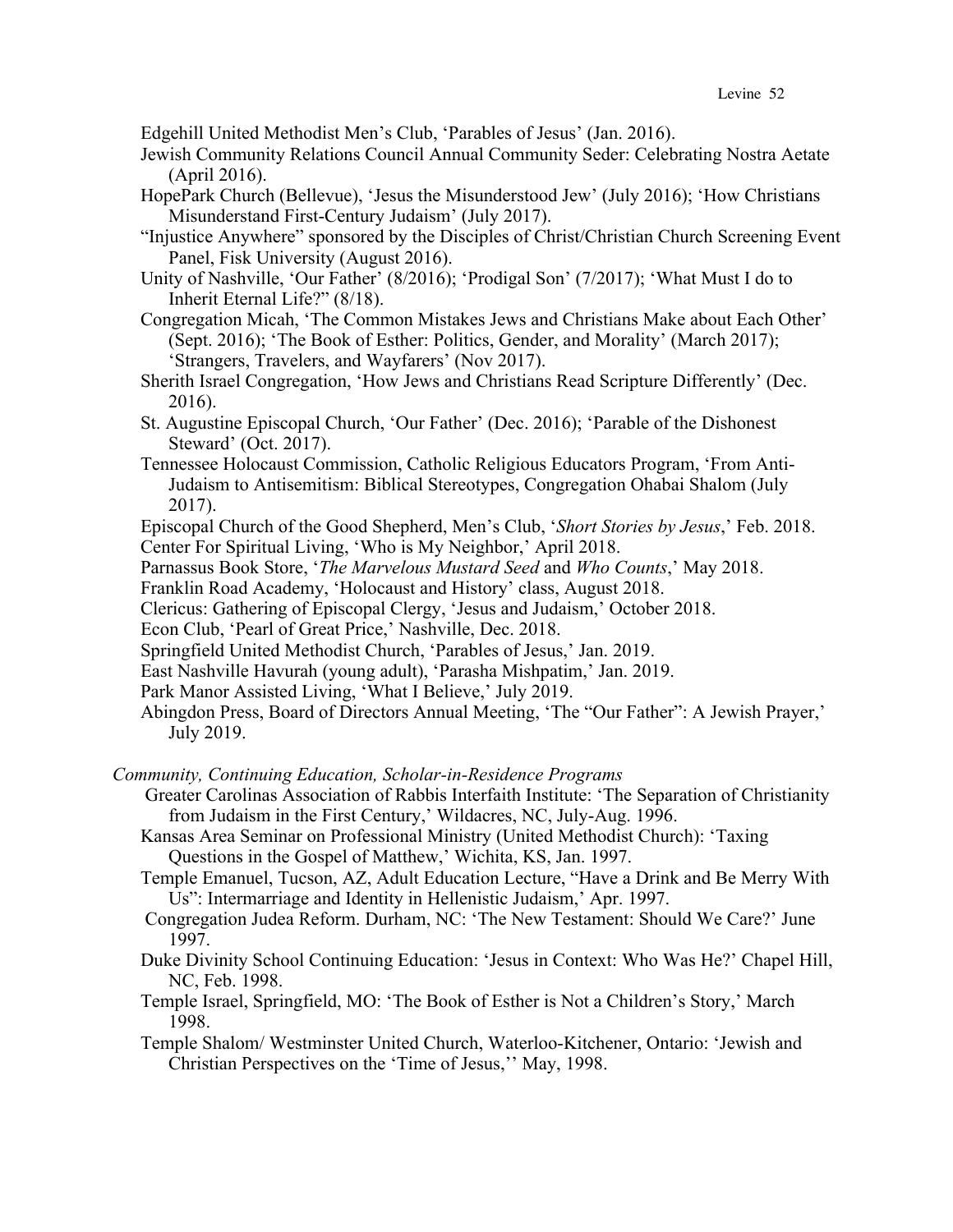- Chautauqua Institute (New York) Religion Dept. Lectures: 'New Perspectives on Genesis,' July 1998; 'The Historical Jesus,' July, 1999; 'Biblical Women of "Ill-Repute,"' July 2002; 'Hearing the Parables,' August, 2011.
- Simmons Family Charitable Foundation Program, University of Judaism, Los Angeles, CA: 'The Different Jewish Backgrounds of Jesus and Paul,' Oct. 1998.
- American Association of Pastoral Counselors, SE Region Workshop: 'Genesis and Pastoral Care,' Kanuga, NC, Oct. 1998.
- Mobile Interfaith Group, Mobile, AL: 'The Separation of Judaism and Christianity,' Oct. 1998
- Ministry Institute, Notre Dame College and New Hampshire Bible Society, Manchester, NH: "The Gospel of Matthew: Context, Content, and Contention,' Nov. 1998.
- Annual Pastor's School, United Methodist Church—Nebraska Conference, Fellowship of Learning: 'The Bible and Human Sexuality,' Kearney, NE, Jan. 1999.
- All Saints' Episcopal Church Community Workshops, Atlanta, GA: 'The Bible, Sexuality, and Gender,' Feb. 1999.
- American Bible Society, 'Futuring the Scriptures: The Bible for Tomorrow's Publics, Bible House, NYC, Feb. 1999.
- Clergy Breakfast, Lincoln, NE: 'The Gospels: Living Text or Pretext?' Feb. 1999.
- Congregation Beth Israel Interfaith Institute on Judaism, West Hartford, CT: 'Latest Developments in the Quest for the Historical Jesus' and 'New Testament: Implications for Jews and Christians,' April 1999.
- Congregation Beth Israel, West Hartford, CT: Scholar-in-Residence, April 1999.
- Charis Ecumenical Center, Summer Theological Conference presentations, Concordia College, Moorhead, MN, July 1999.
- Sixteenth National Workshop on Jewish-Christian Relations, Plenary: 'Past and Future Readings of Scripture,' Houston, TX, Oct. 1999.
- Temple B'Nai Israel/West Shore Committee for Jewish-Christian Dialogue, Muskegon, MI: 'What Good News? The New Testament and Anti-Judaism,' Nov. 1999.
- First Congregational Church/West Shore Committee for Jewish-Christian Dialogue, Muskegon, MI: 'Jesus in His Jewish Context' and 'Are We Reading the Same Scriptures? Jewish and Christian Perspectives on Adam and Eve,' Nov. 1999.
- Christ Community Church/West Shore Committee for Jewish-Christian Dialogue, Spring Lake, MI: 'Agreeing to Disagree: Problems and Possibilities of Interfaith Dialogue,' Nov. 1999.
- Temple Beth Israel, Longboat Key, FL: Scholar-in-Residence, Jan. 2000.
- Temple Beth-El, Charlotte, NC: 'Judaism and Christianity: Different Stories, Similar Hopes,' Feb. 2000.
- Interfaith Clergy Institute (Blumenthal Foundation), Charlotte, NC: 'Jesus and Sexuality,' Feb. 2000.
- Myers Park Baptist Church, Charlotte, NC, 'Jesus the Christ at 2000' program: 'Jesus the Jew'; 'Jesus, Mary, and Martha'; 'Interfaith Conversation: Making A Way in the Wilderness,' Feb. 2000
- Everett Institutes, 92d St. Y, Bronfman Center for Jewish Life, New York: 'Jesus and Judaism' (March 2000); 'Judaism and Christianity: Different Scriptures, Different Stories' (May 2002); 'Stripping Jesus of his Judaism: Liberal Christianity's "Jewish" Problem' (Jan. 2008); 'Christmas for Jews' (Dec. 2013).
- National Federation of Temple Youth Regional Conclave: 'Different Bibles/Different Faiths,' Congregation Micah, Nashville, TN, March 2000.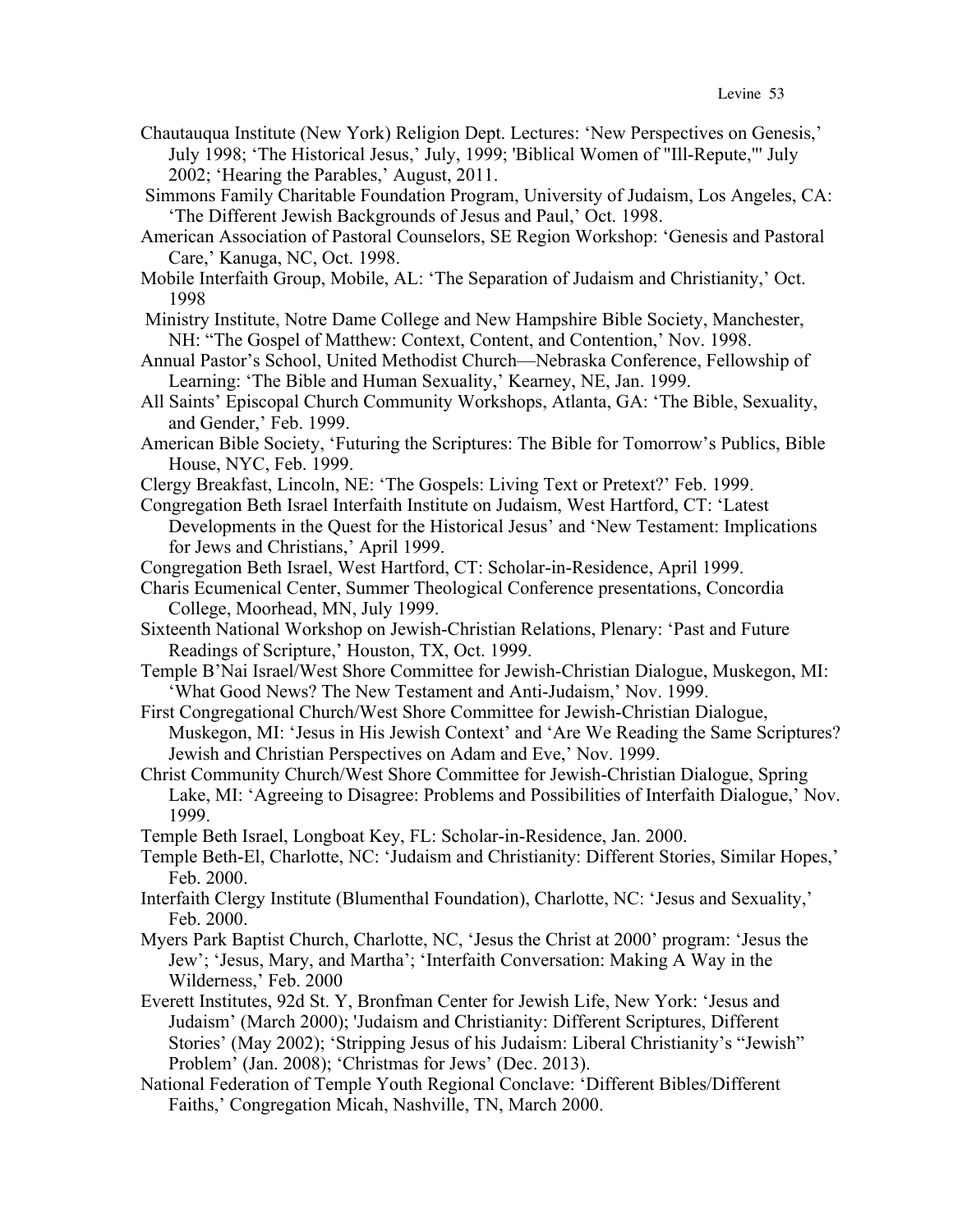Center for Religion and Life, Re-Imagining Christian Faith for the Third Millennium. A Conversation on the Historical Jesus with John Dominic Crossan and Amy-Jill Levine, Spring Lake, MI, March 2000.

Renaissance Weekend panelist, Kiowa Island, SC, March 2000.

Temple Jeremiah, Northfield, IL: Scholar-in-Residence, Apr. 2000.

Temple Beth-Am, Abingdon, PA: Scholar-in-Residence, Apr. 2000.

College Misericordia, Dallas, PA, 31<sup>st</sup> Annual Institute on Sacred Scripture, 'Jesus of Nazareth: New Questions, New Perspectives,' July 2000.

Kalamazoo Diocese (Roman Catholic) Priests' Convocation Speaker ("Parables" and "Eschatology"), Cadillac, MI, Sept. 2000.

Northern Illinois Synod, ELCA, 2000 Professional Leadership Conference, "Jesus: Old Quest, New Answers (with B. Witherington, III), Sinsinawa, WI, Sept. 2000.

All Souls Unitarian Church/Temple B'Nai Emunah, Tulsa, OK, Scholar-in-Residence, Oct. 2000.

Christ Church Cathedral/Christian Theological Seminary, Indianapolis, IN, Annual Bible Lecture Series, "Jesus in His Jewish Context," Nov. 2000.

Pennsylvania State Pastors' Conference, "Ministry from the Heart of the Gospel" (3 lectures), Camp Hill, PA, Nov. 2000: "Refreshments for the Journey…Reclaiming our Ministry" (2 lectures; 3 workshops), Camp Hill, PA, Nov. 2004.

Epworth United Methodist Church, Elizabeth, NJ, Annual Fall Lecture, 'Dabru Emet,' Dec. 2000.

- National Conference for Community and Justice, Fort Worth/Tarrant County, TX. Resource Scholar for 'Seminarians Interacting Conference,' Jan. 2001.
- St. Paul's Episcopal Church, Richmond, VA, 'Toward a Biblically Responsible View of Human Intimacy,' Jan. 2001.
- First United Methodist Church, Orlando, FL, Scholar-in-Residence, 'Theology Weekend 2001,' Feb. 2001.
- Greater Durham Ministers Conference, Durham, NC, 'Negotiating Anti-Judaism in the New Testament,' Feb. 2001.
- Anderson School of Theology for Laypersons, Anderson, SC, Scholar-in-Residence, Feb. 2001 (Jesus and Judaism); Feb. 2006 (Parables); Feb. 2009 (The Bible and Politics).

Congregation Judea Reform, Durham, NC, Scholar-in-Residence, Feb. 2001.

Interfaith Lecture Series, American Jewish Committee St. Louis Chapter, Keynote 'The Concept of Scripture,' March 2001.

Missouri Christian Leadership Forum, Jefferson City, MO, 'Jesus,' March 2001.

Southwest Texas Conference, United Methodist Church Commission on Christian Unity and Interreligious Dialogue, 'Through Different Lenses: Exploring Biblical Texts From Jewish and Christian Perspectives,' Kerrville, TX, Sept. 2001.

Tennessee Valley Art Association Forum, "Jesus and Judaism," Sheffield, AL, Sept. 2001.

Meadville, PA clergy luncheon, "Church and Synagogue: Acknowledging our Differences," Meadville, PA, Oct. 2001.

Washington National Cathedral, Washington, D.C., "The Legacy of Christ for Synagogue and Church" (with John Dominic Crossan), Oct. 2001.

Aiken Exploratory Theology Lecture, St. Luke's United Methodist Church, Chattanooga, TN, 'Jesus in His Jewish Context—Stereotypes, Misunderstandings, and Hopes for Interfaith Dialogue,' Oct. 2001.

Mizpah Congregation, Chattanooga, TN, 'Jews and Jesus: Problems and Possibilities,' Oct. 2001.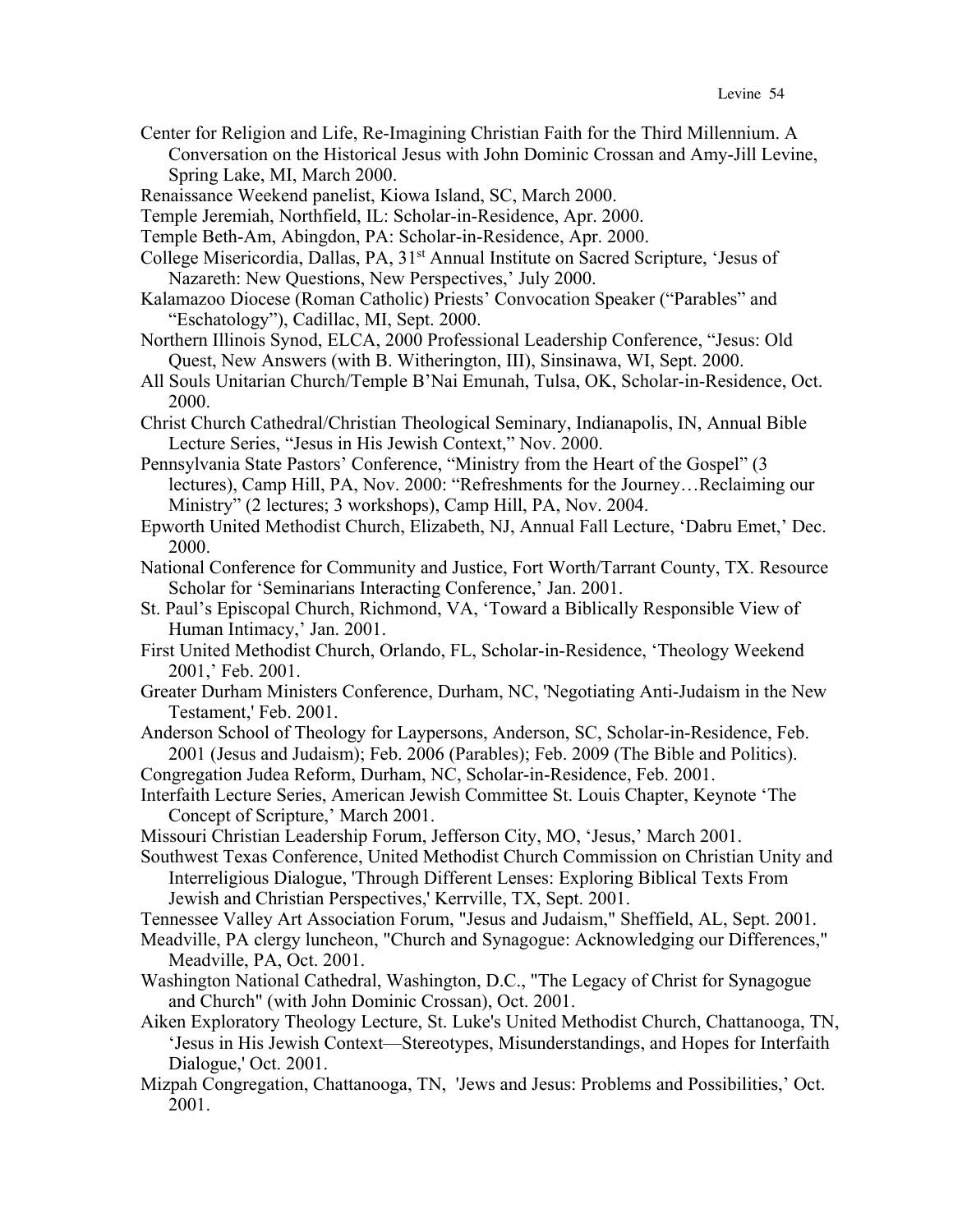- Congregation B'nai Jeshurun/Church of St. Paul and St. Andrew (UMC), New York, NY, Scholar-in-Residence (with Mary Boys), Oct. 2001.
- Archdiocese of Cincinnati, Office of Priestly Formation, 'The Gospel of Matthew: Listening with Jewish Ears,' Cincinnati and Dayton, OH, Nov. 2001; Office of Ecumenical and Interfaith Relations, 'Next Steps in Jewish-Christian Relations,' The Atheneum, Cincinnati, OH, Nov. 2001.
- Dayton Jewish-Christian Dialogue, Dayton, OH, 'Viewing the New Testament Through Jewish Eyes,' Nov. 2001.
- University of Glasgow, Glasgow, Scotland, 'Jewish-Christian Relations,' Dec. 2001.
- Trinity Lutheran Seminary, Columbus, OH, The Bible Institute: 'Jesus from a Jewish Perspective,' Jan. 2002.
- Texas Christian University/Brite Divinity School Ministers Week, The McFadin Lectures: "The Use and Misuse of Christian Scriptures," Feb. 2002.
- Fresno, CA, Interfaith Scholar Weekend, Dept. of Philosophy, California State University-Fresno, et al., 'The Bible and Sexuality: Women's Roles in the Biblical Tradition,' Feb. 2002.
- Tri-State Forum for Continuing Theological Education [ECLA], "Parables and Miracles," Dubuque, IA, Mar. 2002.
- Episcopal Diocese of Indianapolis, Clergy Conference, "Bible, Humor, and Leadership," Spring Hill, IN, Mar. 2002.
- Festival of Homiletics, Preaching 2002. "I Didn't Mean to Sound Anti-Jewish," Chicago, IL, May 2002.
- Sacred Heart University Seminarians Program, "Interfaith Dialogue" (with Mary Boys), Fairfield, CT, June 2002.
- Aspen Institute, Society of Fellows Summer Symposia Series moderator, Religious Diversity Symposium. 'Contemporary Challenges to Islam, Judaism, and Christianity: Religiously Sanctioned Violence and the Role of Women in Society,' Aspen, CO, July 2002.
- Foundation for Biblical Research//Center for Scriptural Studies workshop, Manchester Ctr., VT, "Moral Ambiguity in the Bible," Aug. 2002.
- Israel Congregation of Manchester, Manchester Ctr., VT, "Jesus and Judaism," Aug. 2002.
- Averett College, Danville, VA, Convocation address, "Who is My Neighbor?" Sept. 2002.
- Religion Newswriters Assoc. Annual Conference, "The Stained Glass Ceiling" (panel discussion), Nashville, TN, Sept. 2002.
- United Church of Christ, MO Mid-South Conference, 'We Would See Jesus,' Lake of the Ozarks, MO, Oct. 2002.
- Christian Church/Disciples of Christ of MidAmerica, 'Becoming G-d's Faithful Living Parable,' Columbia, MO, Oct. 2002.
- Beth Emet the Free Synagogue, Evanston, IL, Scholar-in-Residence), '*Lech Lecha*,' Oct. 2002.
- Joseph Cardinal Bernadin Center, Catholic Theological Union, 'Viewing the New Testament through the Eyes of Judaism,' Chicago, IL, Oct. 2002.
- Temple Beth Ha-Tephila, Asheville, NC, 'Jesus and Anti-Judaism,' Nov. 2002.
- Temple Israel, Memphis, TN 'Jesus and Judaism,' Dec.2002; 'Mel Gibson, The Passion, Christians, and Jesus,' Dec. 2003; 'Judaism, the Bible, and Sex,' Feb. 2005; 'Is the New Testament Anti-Jewish?' April, 2008.
- Memphis Ministers Association, 'Avoiding Anti-Jewish Preaching, Part I,' Memphis, TN, Dec. 2002; '…Part II,'; Dec. 2003; 'The Bible and Sexuality,' Feb. 2005; 'How Bad History Makes Bad Theology,' April, 2008.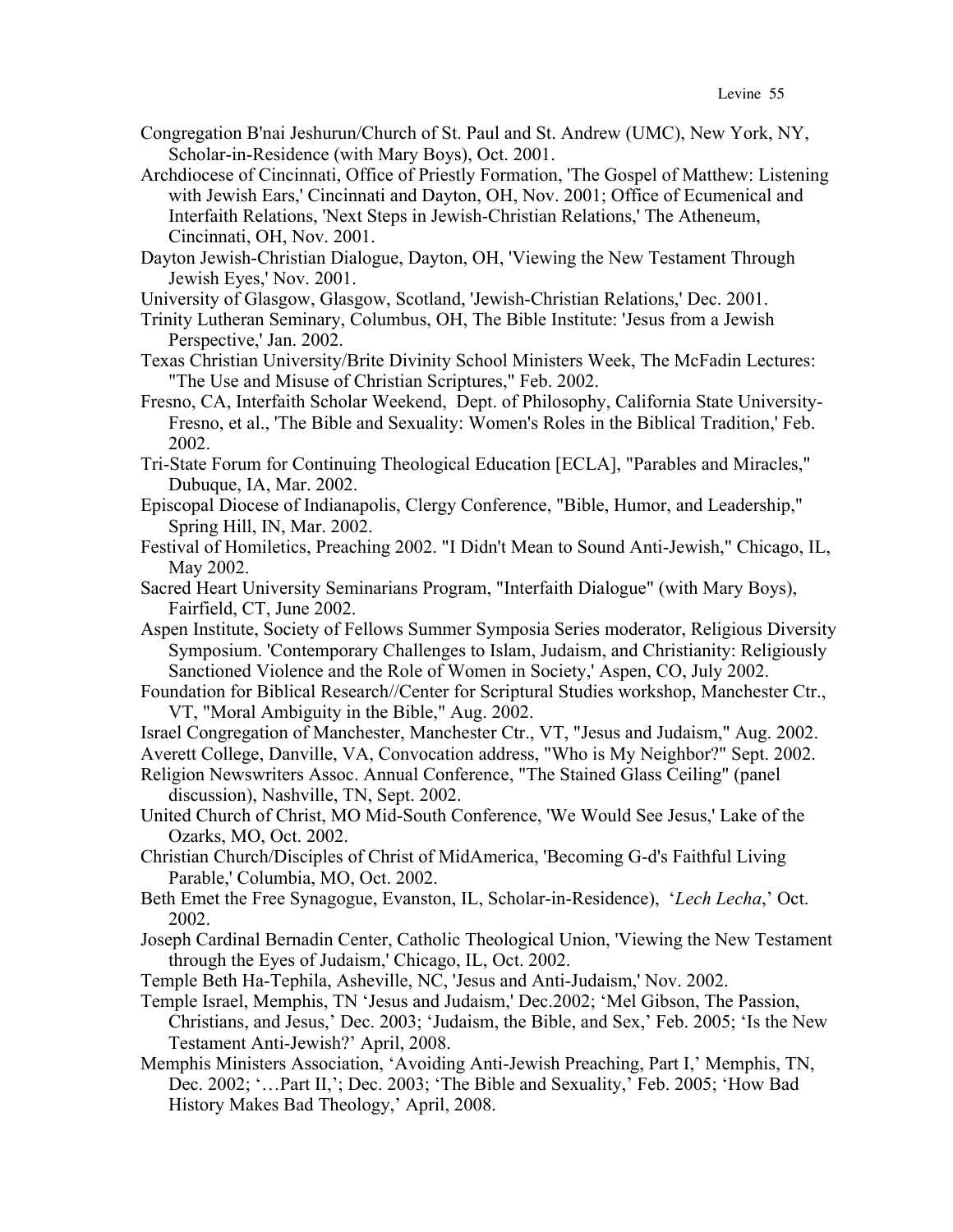Kansas Area Seminar on Professional Ministry, 'Biblical Studies,' Manhattan, KS, Jan. 2003. Stetson University Pastors' School, 'Rediscovering the Bible,' Deland, FL, Feb. 2003. Washington National Cathedral, Washington, D.C., 'How Jesus Became Anti-Jewish:

Misreading Scripture,' Feb. 2003.

Palm Beach Fellowship of Christians and Jews Annual Dinner, Palm Beach, FL, Feb. 2003.

Lake Travis United Methodist Church, Austin, TX, workshops on Interfaith Dialogue and Christian Anti-Judaism, March, 2003.

Plymouth Congregational Church, Lawrence, KS, "Women's Roles in the Bible," Apr. 2003. First Presbyterian Church, Lawrence, KS, "The Bible and Sexuality," Apr. 2003.

- St. James Episcopal Church, Lenoir, NC, "Jesus: A Weekend of Conversation," May 2003.
- B'nai B'rith Center for Jewish Identity, Wildacres Institute of Judaism II, Little Switzerland, NC, "The Bible and Music," Aug. 2003.
- Temple Sinai, New Orleans, LA, "The New Testament, Anti-Judaism, and Mel Gibson," Oct. 2003.
- Victim Offender Mediation Association 2003 International Training Institute and Conference, Nashville, TN, Plenary Presentation: "Spirituality, Faith, and Social Justice," Nov. 2003.
- Friedman Commission for Jewish Education, Palm Beach, FL, "Exploring the Roots of the Passion," Nov. 2003.
- Temple Emanu-El, San Francisco, CA, 'King David: Sex, Lies, and Judaism,' Jan. 2004.
- Cathedral of St. John, Providence, RI, "The Passion of Jesus: An Invitation to Love, a History of Pain, A Forum for Inter-Religious Understanding," Feb. 2004.
- Jewish Council for Public Affairs (J.C.P.A.) Plenum 2004, "Mel Gibson's 'The Passion of the Christ,'" Boston MA, Feb. 2004.
- Anti-Defamation League, Central Pacific Region, San Francisco, CA, "The Passion Controversy: A Catholic/Jewish Dialogue," March 2004.
- Perkins Theological School for the Laity, Dallas, TX, "Sustenance for the Mind and Soul," March, 2004.
- Institute for Jewish-Christian Understanding of Muhlenberg College, Allentown, PA, Wallenberg Tribute Lecture, "Why's a Nice Jewish Girl like You…?", March, 2004.
- Leah Spratt Lectures, Disciples of Christ, Wyatt Park Christian Church, St. Joseph, MO, "Bible and Morality," March 2004.
- Congregation Beth Israel, West Hartford, CT, "The Passion of the Christ and the Jews," March 2004.
- Washington National Cathedral, "Mutable Mosaic of Belief," Washington D.C., April 2004.
- Fort Worth area National Conference for Community and Justice, "The Passion of the Christ: A Jewish Perspective," Brite Divinity School, Fort Worth, TX, April 2004.
- St. John's Lutheran Church/Temple Sinai, Scholar-in-Residence, "Telling Different Stories," Summit, NJ, April 2004.
- State of Alabama 2004 Holocaust Commemoration and Educational Conference, "His Blood be on All of Us: Jesus and Judaism," Florence, AL, April 2004.
- Foundation for Contemporary Theology, 'Interfaith Dialogue and Biblical Studies,' Houston, TX, April 2004.
- Congregation Beth Tikvah, Scholar-in-Residence, 'Jesus, Sexuality, and Morality,' Worthington, OH, April 2004.
- Congregation Beth Ha-Tefila and First Baptist Church, Clergy Workshop and Lichtenfels Lecture, 'The Jesus Jews and Christians Don't Know,' Asheville, NC, May 2004.

Congregation Shaarai Zedek, 'Jesus and Judaism,' Tampa, FL, May 2004.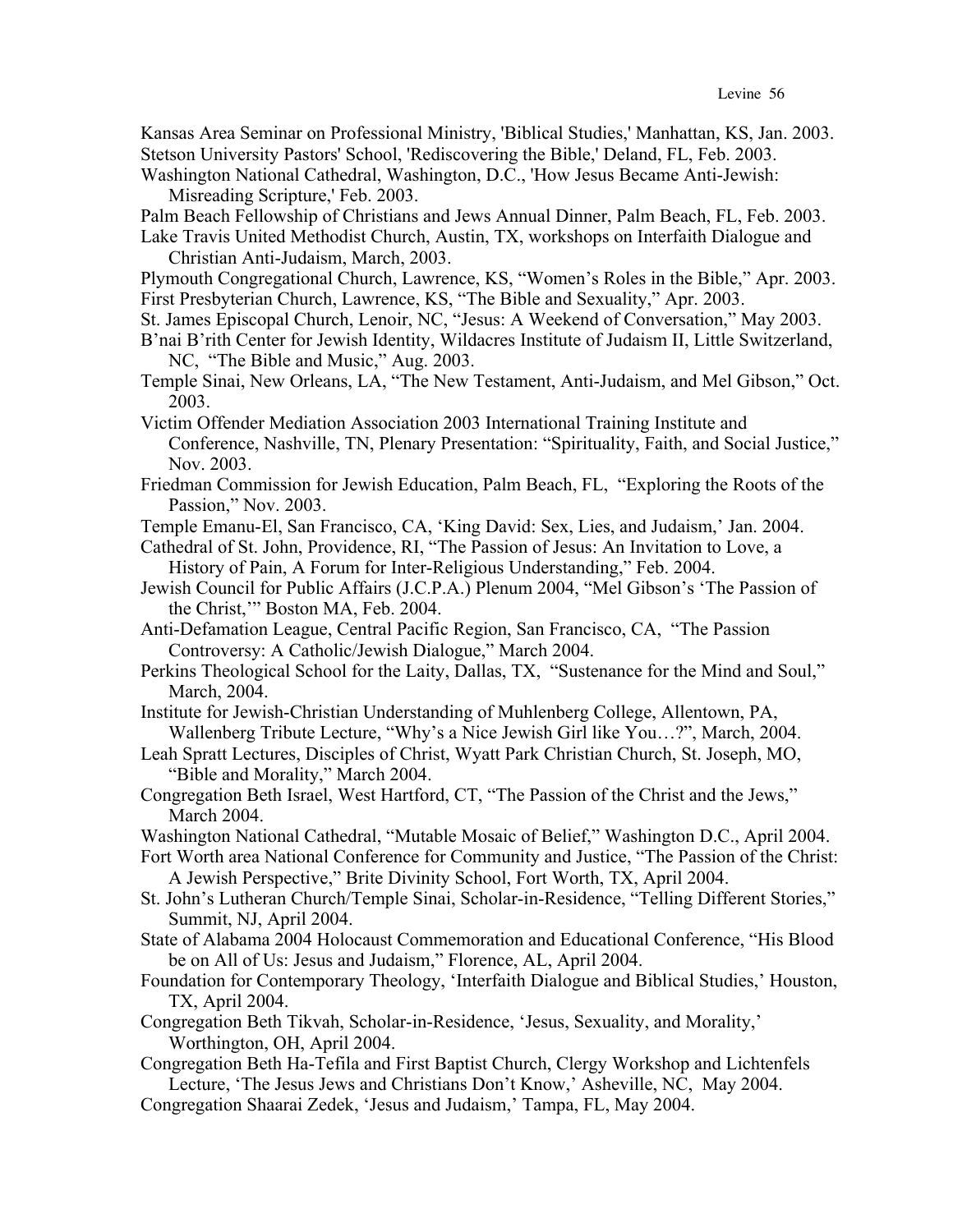- Jewish Center of the Hamptons, Scholar-in-Residence, 'Jesus, Judaism, and Interfaith Relations,' East Hampton, NY, June 2004.
- St. Martin de Porres Shrine and Institute, St. Dominic School, St. Agnes Academy, 'Jewish-Catholic Relations and Dialogue' (with Fr. John Pawlikowski), Memphis, TN, Sept. 2004.
- First Presbyterian Church, Fall Lecture Series, 'Bible Stories through New Ears and Eyes,' Shreveport, LA, Oct. 2004.
- D. L. Dykes Foundation, 'Community of World Religions', Jackson, MS, Oct. 2004.
- K.A.M. Isaiah Israel Congregation. Scholar-in-Residence, 'Interfaith Relations, the Akedah, and Sexuality,' Chicago, IL, Oct. 2004.
- Northeastern Ohio Synod, East and West Conferences, Evangelical Lutheran Church in America, joint conference speaker, 'Anti-Judaism in Christian Preaching and Teaching,' Cleveland, OH, Nov. 2004.
- Park Synagogue/Anshe Ameth Beth Tefilo Congregation, Scholar-in-Residence, 'David and Bathsheba,' 'Esther,' 'Nativity Stories and Jewish/Christian Relations,' Cleveland Heights, OH, Dec. 2004.
- Catholic-Jewish Conference of Milwaukee, 'Reflections on Nostra Aetate: The Catalyst for Conversation' (with The Most Reverend R. J. Sklba, Auxiliary Bishop, Archdiocese of Milwaukee), Mequon, WI, Jan. 2005.
- Fresno, CA, Interfaith Scholar Weekend, Dept. of Philosophy, California State University-Fresno, et al., 'Who is my Neighbor? A Biblical Perspective.' Feb. 2005.
- United Church of Christ—Congregational, Theologian-in-Residence, 'Interfaith Dialogue,' Ames, IA, Feb. 2005.
- Cathedral College, National Cathedral: 'Interpreting the Eastertide and Day of Pentecost Readings' (ten-part seminar); 'Avoiding Anti-Jewish Teaching' (clergy lunch), Washington D.C., Feb. 2005.
- First Congregational Church, 'From Jewish Message to Gentile Mission: How Peter, Paul, and James Invented Christianity,' San Jose, CA, March, 2005.
- Grace United Methodist Church, 2005 Grant V. Graver Lecture, 'Jesus and Judaism: Why the Connection Still Matters,' Naperville, IL, March, 2005.
- Temple Sinai, 'Jesus and Judaism,' Pittsburgh, PA, April, 2005
- Sixth Presbyterian Church, 'Bridges and Barriers: Why Jews and Christians Still Need to Talk with Each Other,' Pittsburgh, PA, April, 2005
- Congregation Beth-El, 'Jesus in his Jewish Context,' Pittsburgh, PA, April, 2005.
- Larchmont Temple, Spring Scholar-in-Residence, 'Christianity and Judaism: Debunking Myths and Building Bridges,' Larchmont, NY, April, 2005.
- Congregation Beth Emeth, Rabbi M. Silverman Memorial Lecture: 'Why the Connection Between Jesus and Judaism Still Matters,' Albany, NY, April, 2005.
- Alfred and Tillie Shemanski Institute for Christian and Jewish Understanding,  $25<sup>th</sup>$  annual Clergy Institute: 'Avoiding Anti-Jewish Preaching,' Seattle, WA, May, 2005
- Temple De Hirsch Sinai, 'Jesus and Judaism,' Seattle, WA, May, 2005.
- First Presbyterian Church, Rabbi Meyer Memorial Lecture: 'Jesus and Judaism', Youngstown, OH, May 2005.
- Ohev Tzedek Congregation, Clergy Luncheon, 'Correcting Bad History and Worse Theology,' Youngstown, OH, May 2005.
- Grace-St. Luke's Episcopal Church, 'Bible and Sexuality'/'What "Good News"?' Memphis, TN, June, 2005.
- Furman University Pastors' Conference, 'Interfaith Relations,' Greenville, SC, July, 2005.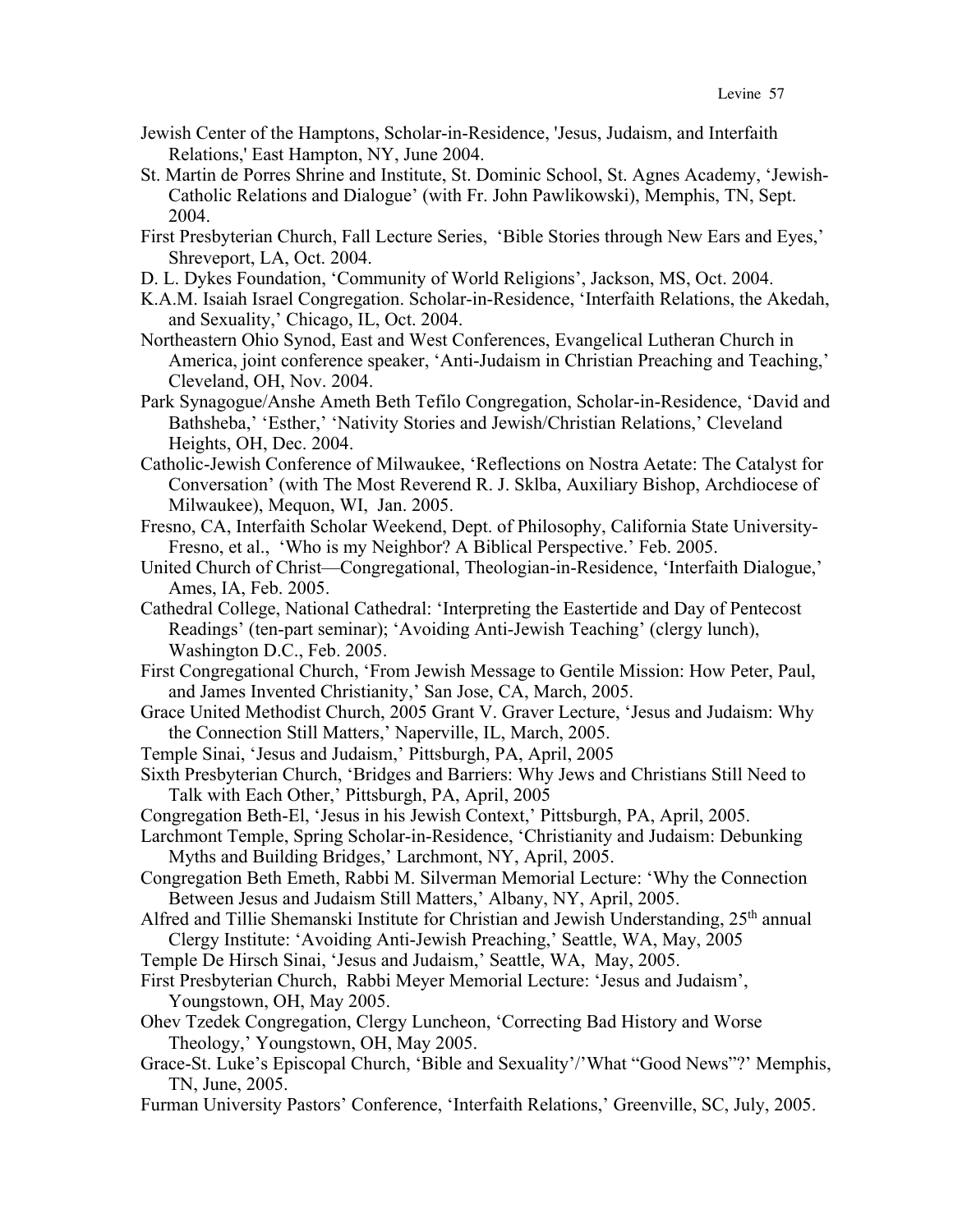- International Council of Christians and Jews, Plenary, 'Liberation Theology,
	- Multiculturalism, and the ICCJ,' Chicago, IL, July, 2005.
- Greater Carolinas Association of Rabbis Interfaith Institute: 'The Bible and Music [with Michael Rose],' Wildacres, NC, July, 2005.
- First United Methodist Church, 'How Jews and Christians Read Scripture,' Missouri City, TX, Oct. 2005.
- First Unitarian Church, 'Beyond the *Da Vinci Code*: Jesus and Women,' Memphis, TN, Oct. 2005.
- Trinity United Methodist Church, The Dillard Forum, Richmond, VA, Nov. 2005.
- Westminster Presbyterian Church and Community for Progressive Christianity, Wilmington, DE, Nov. 2005.
- Five Oaks United Church of Canada Retreat Center: 'Jesus and Judaism, Bridge or Wedge?' Paris, Ontario, Canada, Jan. 2006.
- Guelph Seminar, 'The Bible and Sexuality,' Guelph, Canada, Jan. 2006.
- Temple Bat Yam/Sanibel Congregational Church, Interfaith Lecture, Sanibel, FL, Jan. 2006.
- Young Memorial Associate Reformed Presbyterian Church, 'Messianic Secret,' Anderson, SC, Feb. 2006.
- National Association of College and University Chaplains, Seeking Religious Dialogue: Conversations, Collaborations, and Communities, Plenary and Workshop, Evanston, IL, Feb. 2006.
- Jewish Council for Public Affairs (J.C.P.A.) Plenum 2006, Plenary session: "Evangelicals on a 'Christian America'; Jews in a 'Christian America,'" Washington, D.C. Feb. 2006.
- Interfaith Alliance, National Leadership Gathering, Panel: 'Learning Experiments in Prison: A Case Study,' Nashville, TN, March 2006.
- American Jewish Committee Interfaith Lunch, 'Biblical Perspectives on Suffering,' St. Louis, MO, March 2006.
- Stephen Wise Free Synagogue, Scholar-in-Residence, New York, NY, April, 2006
- South Points Association for Exploring Religion (SPAFER), "The Historical Jesus and Judaism," Birmingham, AL, May 2006.
- 22d Annual Growth in Ministry Seminar, Samaritan Pastoral Counseling Center, "Jesus in His Historical Context," Williamsville, NY, May, 2006.
- Hadassah National Convention, "Biblical Perspectives on Sex, Sin, and Sanctity," Nashville, TN, July, 2006.
- International Council of Community Churches, Bible Study Leader, New Orleans, LA, July, 2006.
- Southside Baptist Church, 'Jesus from a Jewish Perspective,' Birmingham, AL, Aug., 2006. Beth David Synagogue, 'Jesus and Judaism,' Greensboro, NC, Sept. 2006.
- Temple Emmanuel (clergy luncheon), 'The Jesus Jews and Christians Don't Know,' Greensboro, NC, Sept. 2006.
- Westchester Jewish Center, Scholar-in-residence, Mamaroneck, NY, Jan. 2007.
- Oak Grove Presbyterian Church, 'February Forum: Our Christian Roots in Holy Scripture,' Bloomington, MN, Feb. 2007.
- Countryside Community Church/ADL/Malashock Project for Interfaith Affairs, 'Jesus the Jew: What Jews and Christians Need to Know to Have Meaningful Dialogue,' Omaha, NE, Feb. 2007.
- First Community Church, Spiritual Searcher Scholar, 'Women in the World of Jesus,' Columbus, OH, March 2007.
- Trinity Episcopal Cathedral, Twelfth Annual Ecumenical Clergy Day, "Jesus and Judaism,'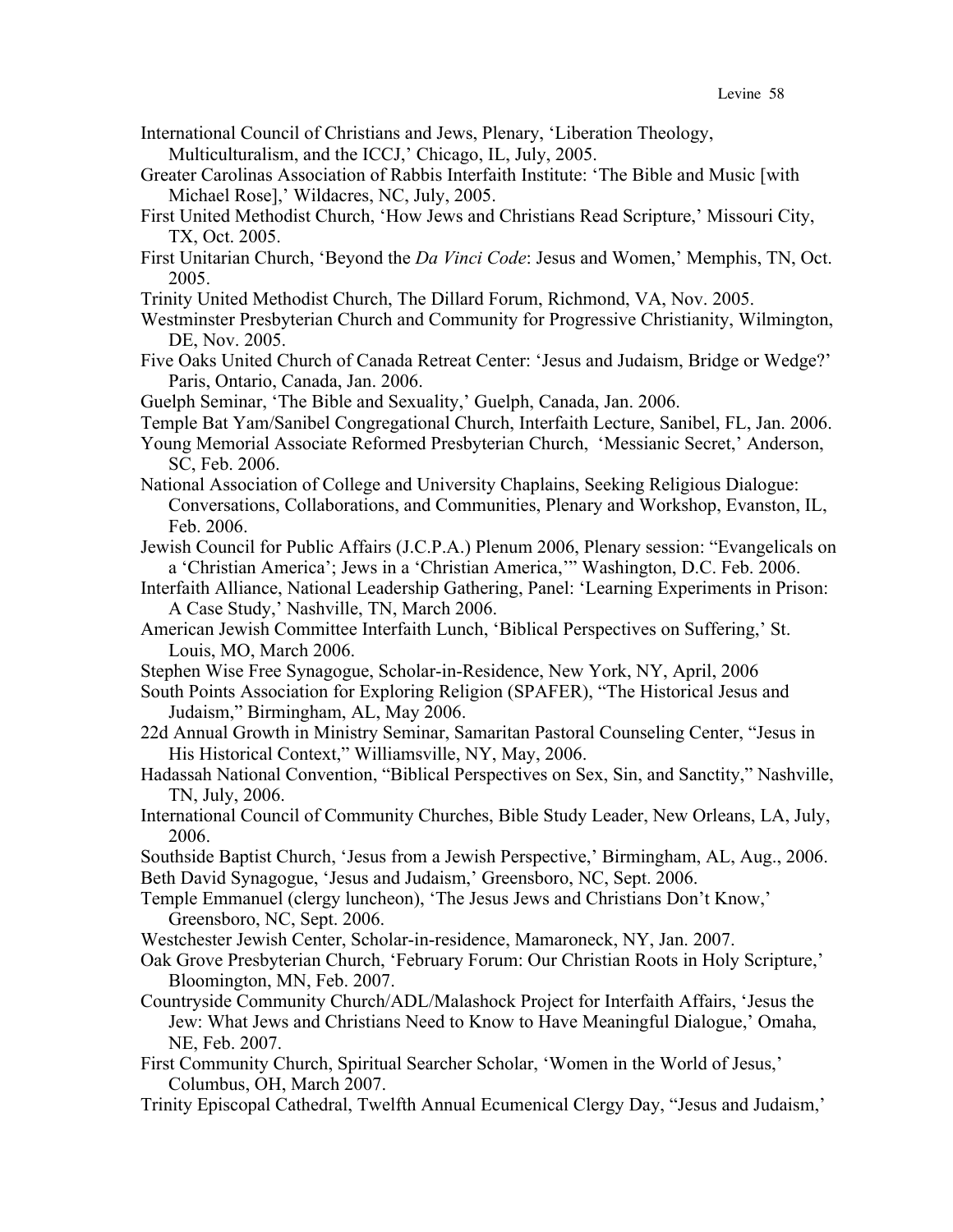Columbia, SC, March 2007.

- Smithsonian Associates Program, 'The Historical Jesus in Context,' Smithsonian Institution, Washington, D.C., May 2007.
- Center for Religious Inquiry, St. Bartholomew's Church, 'The Misunderstood Jew,' New York, NY, May, 2007.
- Sisters of Sion Annual Retreat, 'The Gospel of Matthew,' Amberley, Victoria, Australia, June, 2007.
- Catholic Education Office-Melbourne, 'Jesus and Judaism,' Melbourne, Australia, June, 2007
- Catholic Education Office-Warrugul, "Jewish/Christian Relations,' Warrugul, Australia, June, 2007.
- Council of Christians and Jews, Victoria, 'Anti-Judaism and Jesus,' Melbourne, Australia, June, 2007
- Limmud-Oz, Moriah College, 'Jewish-Christian Relations (two programs), Sydney, Australia, June, 2007.
- Council of Christians and Jews, Aukland, 'Present and Future of Jewish/Christian Relations," Aukland, New Zealand, June, 2007.
- Shirat ha-Yam Congregation, 'The Misunderstood Jew,' Nantucket, MA, July, 2007.
- Reconciling Ministries Network, Four Bible Studies, Nashville, TN, August, 2007.
- St. Mary's By-the-Sea Episcopal Church, 'The Misunderstood Jew,' Pacific Grove, CA, August, 2007
- Temple Sinai, Usdin Family Lecture on Judeo-Christian Relations, New Orleans, LA, August, 2007.
- First Presbyterian Church, scholar-in-residence, 'Jesus and Judaism,' Mt. Pleasant, IA, Sept. 2007.
- Disciples of Christ/Christian Church Turner Memorial Lectures, 'Jesus, Judaism, and Jewish-Christian Relations,' Yakima, WA, Oct. 2007.
- Clinical Society of Genitourinary Surgeons 86th Annual Meeting, 'Lord's Prayer and Good Samaritan,' Vanderbilt Medical Center, Nashville, TN, Oct. 2007.
- Anti-Defamation League Annual Meeting, Plenary: 'Preaching and Teaching the New Testament: Does it Promote Anti-Judaism?" New York, NY, Nov. 2007.
- Tennessee Women in Medicine Annual Meeting, 'Revisiting Eden and Reconsidering Eve,' Nashville, TN, Nov. 2007.
- Westminster Presbyterian Church, Heritage Lecturer, Greenville, SC, Nov. 2007.
- Congregation Sukkat Shalom/First Congregational Church of Wilmette, 'Present and Future of Jewish/Christian Relations,' Wilmette, IL, Nov. 2007.
- Traditional Congregation, Jacob J. Altman Memorial Lectures, 'Jews, Christians, and the Bible,' St. Louis, MO, Dec. 2007.
- Limmud-UK, 'Jesus, Judaism, and Jewish-Christian Relations,' University of Warwick, Coventry, England, Dec. 2007.
- Project Interfaith, 'From the Academy to the Pews: What Clergy, Lay Leaders, and Scholars Need to Know about the Origins, Evolutions, and Future of Jewish-Christian Relations,' Anti-Defamation League of Omaha et al., Omaha, NE, Jan. 2008.
- Countryside Community Church, 'What Christian Educators Need to Now about Jewish-Christian Relations,' Omaha, NE, Jan. 2008.
- Orange County Community Scholar Program, Adult Retreat, 'Jesus and David,' Rancho Santa Fe, CA, Jan. 2008.
- First Congregational Church of the United Church of Christ, MacKenzie Lectureship, 'Jesus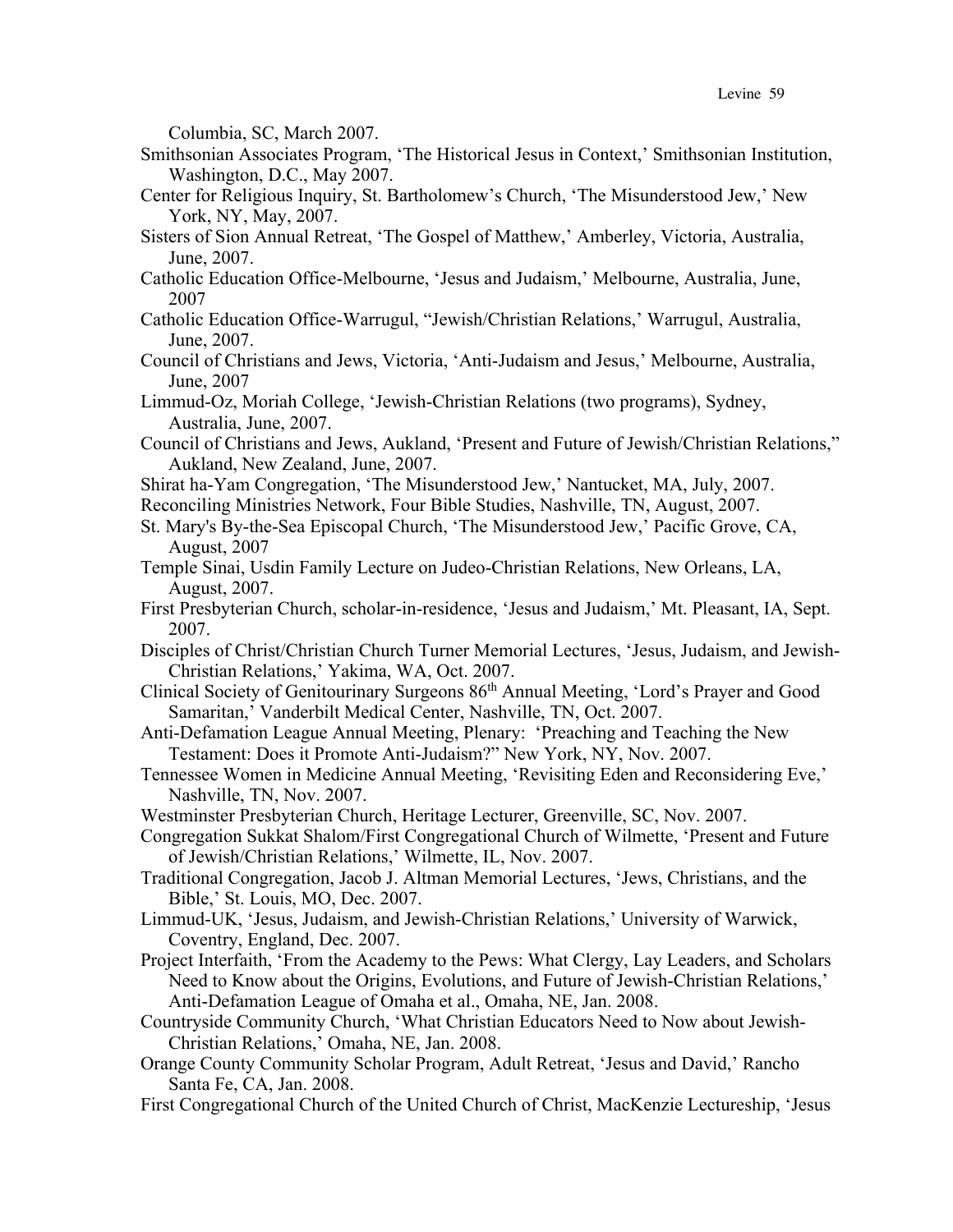and Judaism,' Boulder, CO, Jan. 2008.

Shimon and Sarah Birnbaum Jewish Community Center, Jewish Life Series, 'The Misunderstood Jew,' Bridgewater, NJ, Jan 2008.

Stetson University Pastors' School, 'Hearing the Parables,' Deland, FL, Feb. 2008.

- Hendrix College Religious Education Advancement Workshop, 'I Didn't Mean to Sound Like an Anti-Semite,' Conway, AR, Feb. 2008.
- Westar Institute, "The Historical Jesus: Is He "Good for the Jews?" Santa Rosa, CA, March, 2008.
- Congregation Beth Torah 2008 Mark A. Siegel Scholar-in-Residence, 'Jewish/Christian Relations,' Dallas, TX, March, 2008.
- Evangelical Lutheran Church in America (ELCA) Chaplains Conference, Keynote speaker: 'Misunderstanding Judaism – Misunderstanding Jesus'; 'Telling Different Stories,' Scarritt-Bennett Conference Center, Nashville, TN April 2008.
- Duke Socratic Club, 'There is no Male or Female: A Conversation about Paul and Women with Amy-Jill Levine and Ben Witherington III,' Duke University, Durham, NC, April 2008.
- Stephen Wise Free Synagogue, Scholar-in-Residence, New York, NY, May, 2008.
- 45th Annual Georgetown University Institute on Sacred Scripture, 'Jesus and Judaism,' Washington, DC, June 2008.
- 3d Global Conference of University and College Chaplains, Campus Ministers, and Religious Professionals, Keynote: 'Faith, Justice, and Common Ground: Interfaith Relations in a New Light,' Tampere, Finland, June, 2008.
- Progressive Christian Network-Victoria, 'Jews, Christians and the meaning of the Bible,' Melbourne, Australia, July, 2008.
- Jewish Board of Deputies Plenum: 'Catholic-Jewish relations in the 21st century,' Sydney, Australia, July, 2008.
- Jewish Board of Deputies luncheon club roundtable, 'Strengthening Jewish-Christian Relations in the 21st century,' Sydney, Australia, July, 2008.
- Sion College, Catholic Religious Educators (Box Hill), Melbourne, Australia, July 2008.
- Progressive Christian Network Sydney, 'Jesus, Gender, and Judaism,' Sydney, Australia, July, 2008.
- Progressive Christian Network Canberra, 'Jesus in His Jewish Context,' Canberra, Australia, July, 2008.
- Sion College, Catholic Religious Educators (Warragul), Australia, July 2008.
- St. Patrick's College-Litchfield, 'Jesus in Historical Context,' Sydney, Australia, July, 2008.
- Temple B'Nai Israel, 'Jesus and Judaism: Problems and Possibilities,' Spartanburg, SC, Sept. 2008
- Morningside Baptist Church, 'A Jewish Woman Teaching the New Testament,' Spartanburg, SC, Sept. 2008
- Central United Methodist Church, 'Salvation in the Jewish and Christian Traditions,' Spartanburg, SC, Sept. 2008.
- University Park United Methodist Church, Recovering the Punch of the Parables,' Denver, CO, Sept. 2008.
- Institute for Christian and Jewish Studies, Bernard Manekin Lecture and clergy workshop, Baltimore, MD, Sept. 2008.
- Center for Religious Inquiry, St. Bartholomew's Church, 'Jesus, Gender, and Judaism,' New York, NY, Oct. 2008.
- Temple de Hirsch-Sinai, 'Jewish and Christian Perspectives on Sin and Salvation,' Seattle,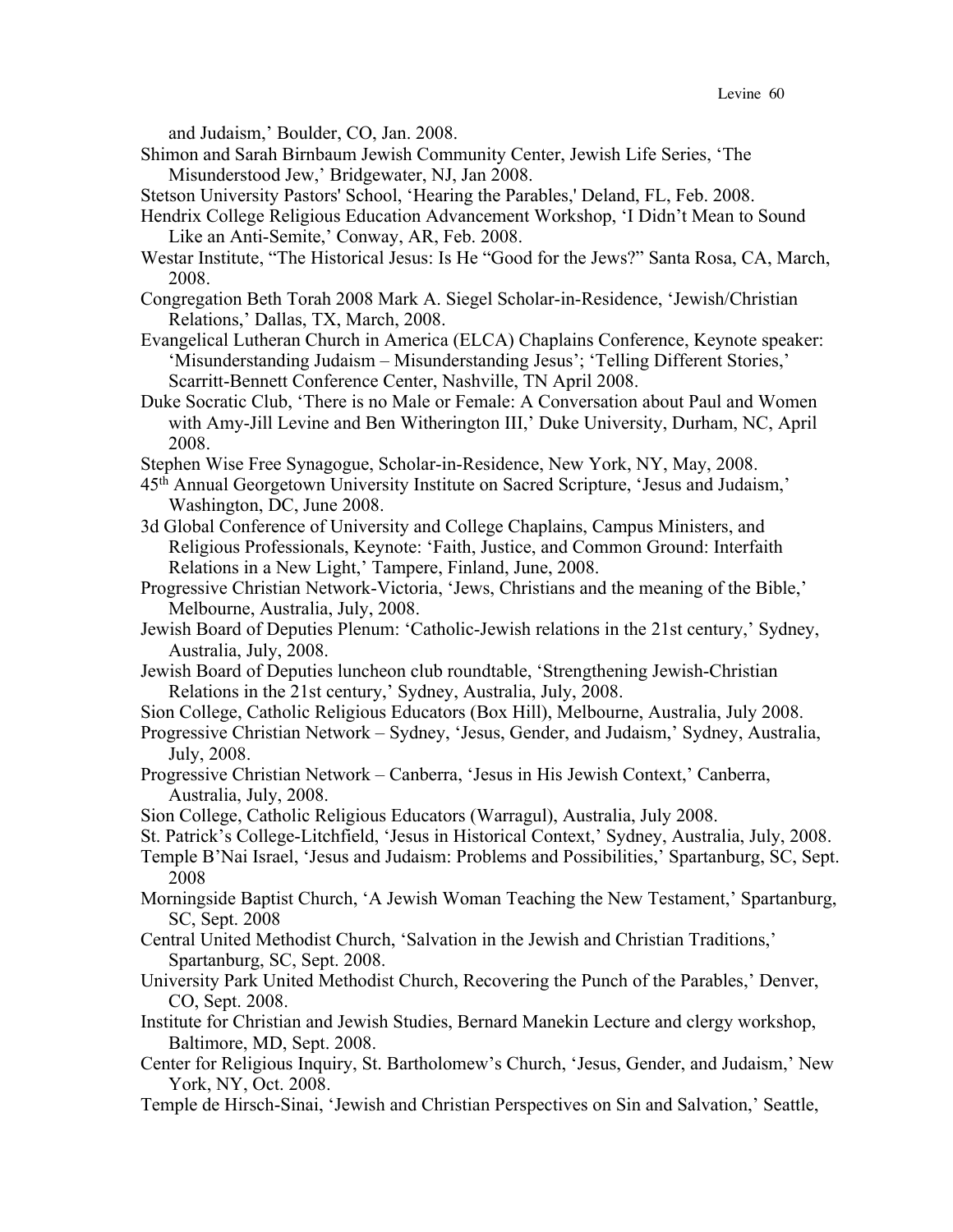WA, Oct. 2008.

- All Saints Episcopal Church, Ann Evans Woodall Lecture, 'Hearing the Parables through Jewish Ears,' Atlanta, GA, Nov. 2008.
- First United Methodist Church, Scholar-in-Residence, Community and Clergy programs, Jackson, TN, Nov. 2008.
- Harvard Epworth United Methodist Church, Edward L. Mark Lecture, Cambridge, MA, Nov. 2008.
- Bible Fest, 'Violence on the Jerusalem-Jericho Road: How Biblical Scholarship Reads, and Misreads, the Parable of the Good Samaritan,' Boston, MA, Nov. 2008.
- Convegno Nazionale dei Delegati Diocesani per l'Ecumenismo e il Dialogo Interrelgioso: In Unitate Spiritus, 'Ebrei e christiani davanti a Gesù,' Rome, Italy, Nov. 2008.
- Catholic Diocese of Saginaw/Episcopal Diocese of Eastern Michigan: Ecumenical Symposium, 'The Misunderstood Jew,' Saginaw, MI, Dec. 2008.
- Austin Area Council of the Anti-Defamation League, 'I Didn't Mean to Sound Anti-Jewish: How and Why Sermons Go Wrong,' Austin, TX, Jan. 2009.
- Arizona Foundation for Contemporary Theology/Paradise Valley United Methodist Church, 'Jesus and Judaism,' Phoenix, AZ, Feb. 2009.
- Rio Verde Community Church, 'Luke 10.30-35,' Rio Verde, AZ, Feb. 2009.
- The Fountains, A United Methodist Church/Beth Hagivot Congregation, 'Hearing the Parables through Jewish Ears,' Fountain Hills, AZ, Feb. 2009.
- Downer's Grove First United Methodist Church, "The Passion Narrative: Entry, Temple, and Supper," Downer's Grove, IL, Feb. 2009.
- Fredricksburg First United Methodist Church, 'Jesus, Judaism, and Jewish Christian Relations,' Fredricksburg, TX, March, 2009.
- Swarthmore Presbyterian Church, 'Jesus and Judaism,' Swarthmore, PA, March, 2009.
- Cedar Rapids Clergy Luncheon, 'I didn't mean to sound anti-Jewish…', Coe College, Cedar Rapids, IA, April 2009.
- Centre for Lay Education, Montreal Diocesan Theological College/United Church Theological College, 'Judaism and Jesus,' Montreal, CA, April 2009.
- Southern Region Hadassah Conference, 'Biblical Women and Modern Stereotypes,' Nashville, TN, April 2009.
- Kansas City Clergy Institute/AJC/Jewish Community Relations Board, 'How to Avoid Bearing False Witness,' Kansas City, MO, April 2009.
- Village Presbyterian Church, 'Understanding Jesus, the Jew From Nazareth,' Prairie Village, KS, April 2009.
- Temple Sinai/Fourth Presbyterian Church, 'Jewish/Christian Relations,' Chicago, IL, May 2009.
- Coalition for Mutual Respect Clergy Institute/ADL, 'I Didn't Mean to Sound Anti-Jewish,' Houston, TX, May 2009.
- West University United Methodist Church, 'How Jews and Christians Read Scripture,' Houston, TX, May 2009.
- Beth Shalom Congregation, Scholar-in-Residence, 'Jesus, Reading Scripture, and Biblical Morality,' Jacksonville, FL, June 2009.
- American Jewish Committee, Denver Office, "Interfaith Dialogue,' Denver, CO, June 2009.
- Pike's Peak Inter-religious Clergy Alliance, 'Avoiding False Witness,' Colorado Springs, CO, June 2009.
- First Congregational UCC Church, Scholar-in-Residence, 'Jesus and Family Values,'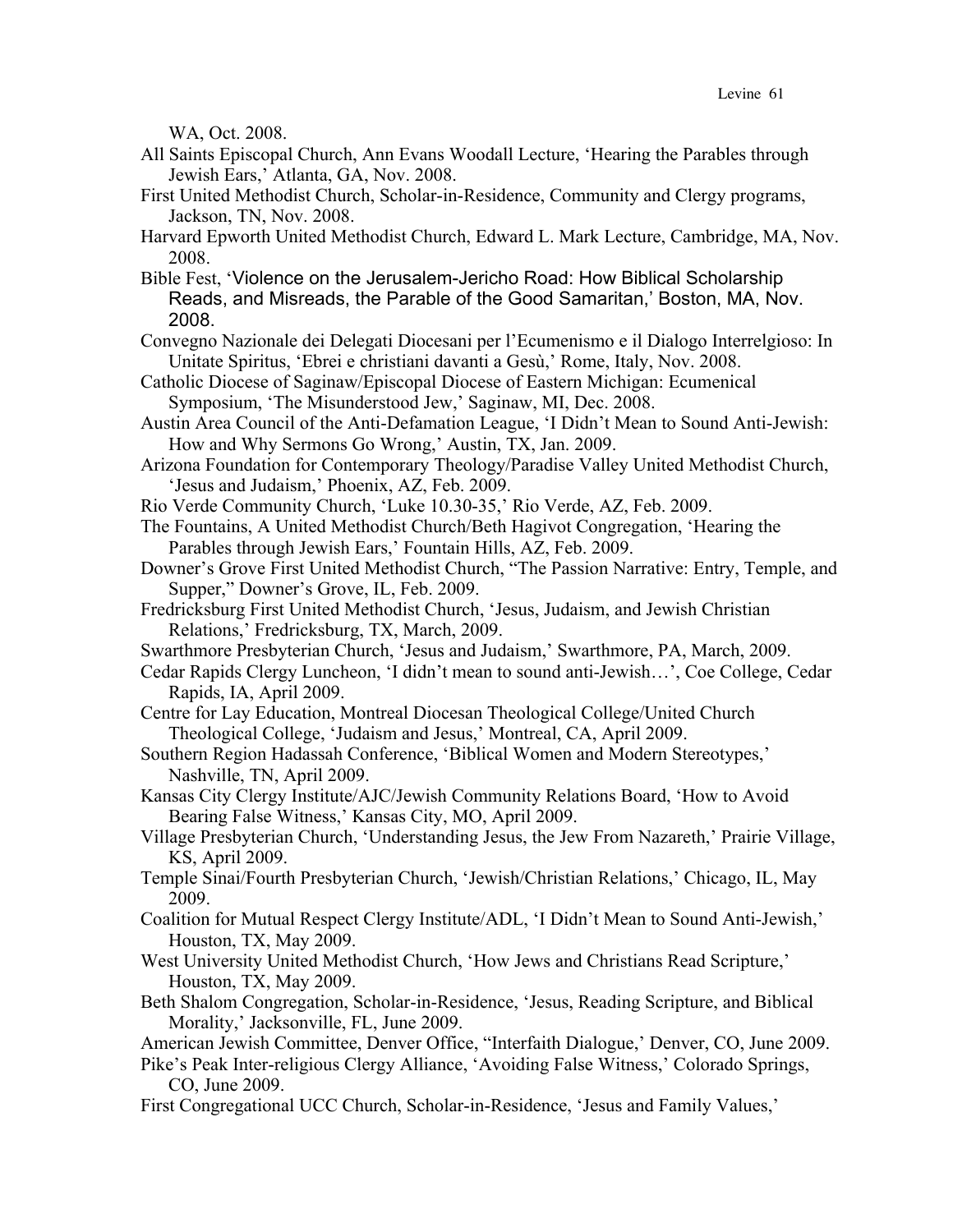Colorado Springs, CO, June 2009.

Progressive Christian Network of Victoria, 'Misunderstanding Judaism/Misunderstanding Jesus,' Melbourne, VIC, July 2009.

Sisters of Sion evening symposium, 'Jesus and Women,' Melbourne, VIC, July 2009.

- Board of Deputies, New South Wales, Luncheon Club, 'Jesus and Judaism'; New South Wales Jewish Board of Deputies Teacher Group, 'Jesus' Jewish Context,' Sydney, NSW, July 2009.
- Australian Council for Christians and Jews (ACCJ), 'Jesus the Misunderstood Jew,' The Great Synagogue, Sydney, NSW, July 2009.
- Chapel by the Sea, 'The Parables,' Sydney, NSW, July 2009.
- First United Methodist Church, Scholar-in-Residence, 'Jesus, Judaism, and Jewish-Christian Relations,' Waterloo, IA, Sept. 2009.
- St. Paul's and Covenant United Methodist Churches, 5<sup>th</sup> Annual Expanding Faith Lecture Series, 'The Scandal of the Jewish Jesus,' Helena, MT, Oct. 2009.
- Central Lutheran Church, Chi Rho Lecture Series, 'Jesus between Jews and Christians,' Eugene, OR, Oct. 2009.
- First St. Andrews United Church, Proudfoot Lecture, 'The Misunderstood Jew,' London, Ontario, Canada, Nov. 2009.
- St. Luke's United Methodist Church and the Columbus Jewish Community, 'A Night of Unity,' Columbus, GA, Nov. 2009.
- Foundation for Contemporary Theology, 'The Parables' (4-part series), Houston, TX, Dec. 2009.
- Limmud-UK, 'The New Testament and Anti-Judaism,' University of Warwick, Coventry, England, Dec. 2009.
- Association of Presbyterian Church Educators (APCE) Annual Event, 'Jesus in His Jewish Context' (3-part workshops), Nashville, TN, Jan. 2010.
- University Congregational Church/United Church of Christ, scholar-in-residence, "Jesus, Judaism, and Jewish-Christian Relations," Seattle, WA, Feb. 2010.

Temple Shalom, 'Jesus, Judaism, and Jewish-Christian Relations,' Naples, FL, Feb. 2010.

- First United Methodist Church, Perkins Lectures: 'The Kingdom of Heaven is Like a Story: The Parables for First – and Twenty-First – Century Ears,' Wichita Falls, TX, March 2010.
- Barbara Noojin Walthall Bible Study series, 'Parables and Scriptures,' Independent Presbyterian Church, Birmingham, AL, March, 2010.
- St. Paul's United Church, retreat and lecture series, Passion Week, Orilla, Ontario, March, 2010.
- Snowstar Institute, 'Jesus, Gender, Parables,' Stratford, Ontario, April 2010.
- First Plymouth Congregational Church, "Jesus and Judaism" (scholar-in-residence), Lincoln, NE, April 2010.
- Mayor's Prayer Breakfast, 'Challenges on the Road to Jericho,' Lincoln, NE, April 2010.
- Grace Episcopal Church, 'Jesus, Judaism, and Jewish-Christian Relations,' Chattanooga, TN, April, 2010
- First Presbyterian Church, Richard T Harbison Lecture Series, Pensacola, FL, May 2010
- Catholic Diocese of Green Bay, Congregation Cnesses Israel, Ecumenical Center of the University of Wisconsin Green Bay, First United Church of Christ, First United Methodist Church, Grace Lutheran Church, Moses Montefiore Synagogue (Appleton), St. Norbert College, St. Anne's Episcopal Church, Union Congregational Church, West Side Moravian Church, Winnebago Presbytery: 'Common Origins, Distinct Paths, Jews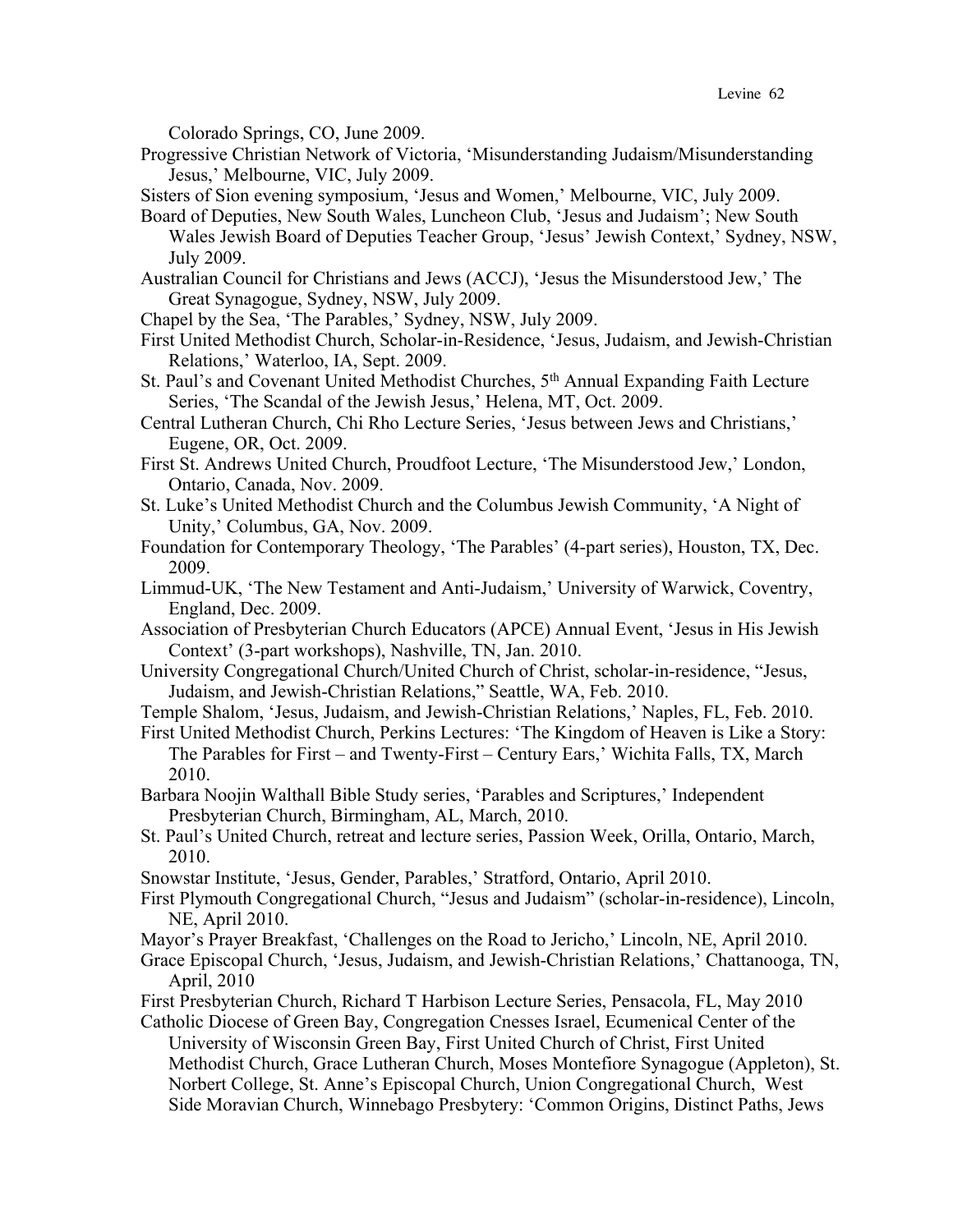and Christians in Conversation,' Green Bay, WI, May 2010.

Green Bay-DePere YWCA, 'The Bible and Sexuality,' Green Bay, WI, May 2010.

- Festival of Homiletics, Preaching 2010. 'Bearing False Witness against Judaism and Jesus,' Nashville, TN, May 2010.
- Tifereth Israel Congregation, Rabbi and Minna Ziskind Memorial Lecture, 'What was Jewish about Jesus?' New Bedford, MA, May 2010.
- Mountaintop Lecture Series/Cherry Log Christian Church, 'The Parables of Jesus,' Amicalola State Park, GA, June 2010.
- Rosenzweig Fund for Interfaith Activities/First United Methodist Church, 'Jesus and Judaism,' Hot Springs, AR, June 2010.
- Second Annual Jewish/Evangelical Conversation, 'Jewish and Christian Views on the Founding of the State of Israel,' Washington, D.C., June 2010.
- Limmud-South Africa: Capetown, 4 programs, Stellenbosch, SA, August 2010.
- Limmud-South Africa: Durban, 3 programs, Durban, SA, August 2010.
- Limmud-South Africa: Johannesburg, 5 programs, Johannesburg, SA August, 2010.
- Churches for Middle East Peace (CMEP), 'How Christians supporting a two-state solution can most effectively talk to the Jewish community about the Israeli-Palestinian conflict,' Washington, DC, Sept. 2010.
- Saint Michael and All Angels Episcopal Church, 'The Parables of Jesus,' Dallas, TX, Oct. 2010.
- Pfautch Lectures, Second Presbyterian Church/Eden Theological Seminary/Central Reform Congregation, 'The Jewish Jesus: Context for Interfaith Dialogue,' St. Louis, MO, Oct. 2010.
- Interfaith Forum of Louisville, Highland Baptist Church, Second Presbyterian Church, The Temple (Ginger and Martin Lewis Memorial Lecture), St. Matthew's Episcopal Church, 'Judaism, Jesus, and Jewish Christian Relations,' Louisville, KY, Oct. 2010.
- 'Reclaiming the Center,' Institute for Christian and Jewish Studies/The Temple/First Presbyterian, 'Interfaith Relations' lectures and workshops, Atlanta, GA, Nov. 2010.
- Congregation Rodeph Shalom, Rosenbluth Lecture, 'Jesus, Judaism, and Jewish-Christian Relations,' Philadelphia, PA, Nov. 2010.
- Congregation Beth-El Zedeck, 'Jews and Christians in Candid Conversation III: Where Christians Get Judaism Wrong; Where Jews Get Christianity Wrong,' Indianapolis, IN, Nov. 2010.
- Stephen Wise Free Synagogue, Scholar-in-Residence, New York, NY, Dec. 2010.
- Biblical Archaeology Society Seminar at Sea, "Jewish/Christian Relations: Correcting Misunderstandings and Celebrating our Common Past," Nieu Amsterdam, Caribbean Cruise, Jan. 2011.
- Stephen Wise Free Synagogue, 'The More They Multiplied: Foretelling and Retelling the Exodus Story,' New York, NY, Feb. 2011.

Limmud-LA, Four lectures and a talk, Costa Mesa, CA, Feb. 2011.

- QUEST program at Park Ave. Church/Marble Collegiate Church, 'Eliminating Sexism, Religious Bigotry and Homophobia from the Bible,' New York, NY, March 2011.
- St Luke's United Methodist Church, 'Jesus the Jewish Storyteller,' Indianapolis, IN, March 2011.
- First Presbyterian Church at Caldwell (John Jeffrey Post Memorial Speakers Fund), Congregation Agudath Israel, Notre Dame Roman Catholic Church, 'First Annual Multifaith Weekend,' Caldwell, NJ, March 2011.
- National Episcopal Preaching Conference, Episcopal Preaching Foundation, two talks,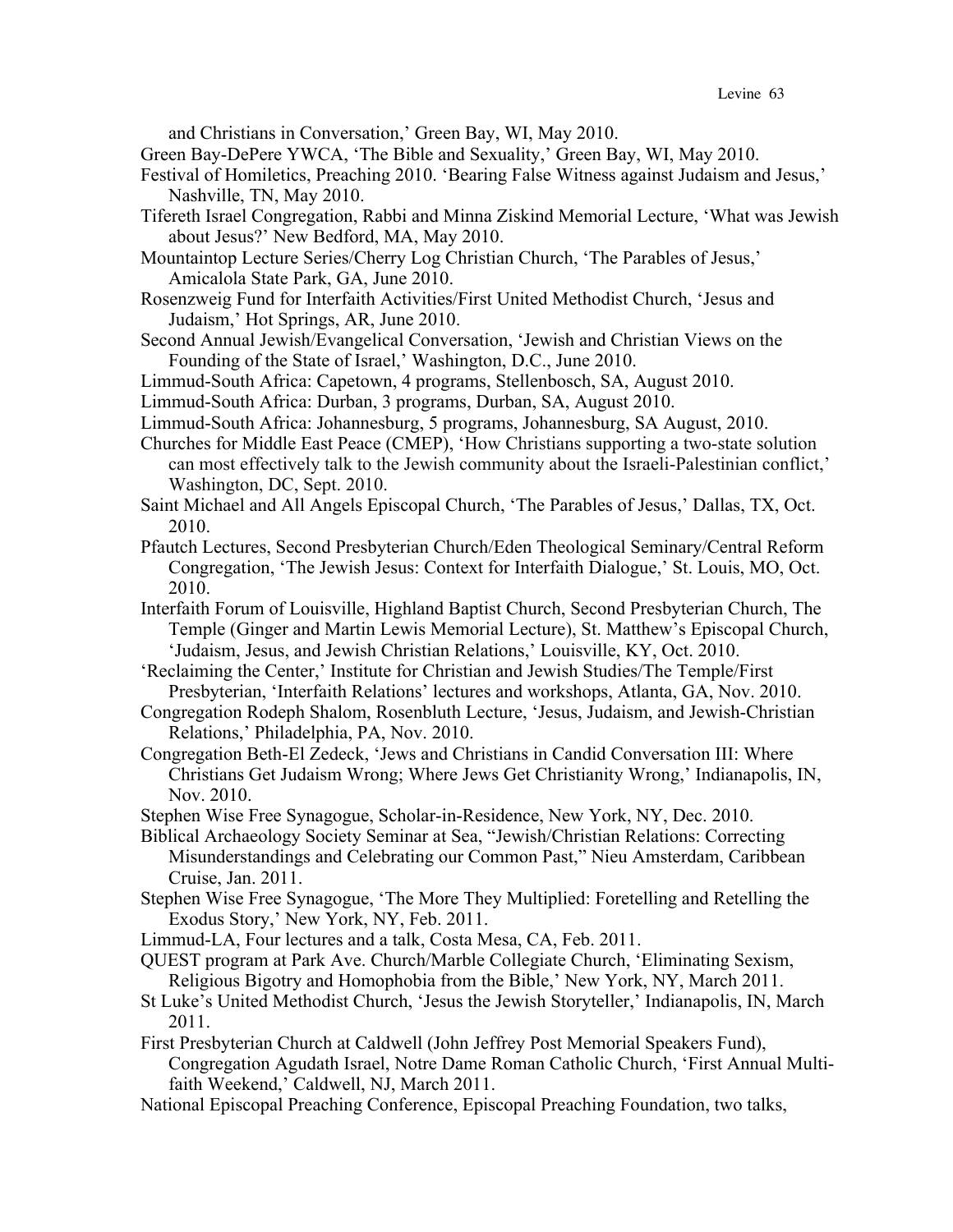Kanuga Conference Center, Kanuga, NC, March, 2011.

- St. John's Cathedral, Guibord Center, 'Understanding the Jewish Jesus,' Los Angeles, CA, March, 2011.
- Massachusetts Conference of the United Church of Christ Pastoral Leadership Event, 'Celebrating Call, Celebrating Challenge: Ministry in a Changing Landscape' (3 talks), Waltham, MA, May 2011.
- Harris Manchester College, Oxford University, Oxford Council of Christians and Jews, 'Jesus, Judaism, and Jewish-Christian Relations,' Oxford, UK, May 2011.
- Third Annual Jewish/Evangelical Conversation, 'Jewish Responses to Christian Zionism,' Washington, D.C., June 2011.
- Borehamwood and Elstree Synagogue, "Borehamwood Breakfast with…": 'Bearing False Witness: Anti-Jewish Stereotypes in Christian Teaching,' Borehamwood, Hertfordshire, UK, June 2011.
- General Assembly of the Christian Church (Disciples of Christ), "Tell It!" Plenary speaker, Nashville, TN, July 2011.
- Walter Ashley Lectures, First Congregational Church/United Church of Christ, Hendersonville, NC, Sept. 2011.
- Congregation Agudas Israel, 'How Jews and Christians Misunderstand Each Other,' Hendersonville, NC, Sept. 2011.
- Upper New York Annual Conference, United Methodist Church, Ecumenical Seminar for Clergy and Laity, 'Understanding Jesus,' Binghamton, NY, Sept. 2011.
- First Presbyterian Church, 'Hearing the Parables,' Dallas, TX, Sept. 2011.
- Brite Divinity School Program for Greater Fort Worth Clergy, 'I Didn't Mean to Sound Anti-Jewish,' Fort Worth, TX, Sept. 2011.
- George Harper Expanding Faith Lectures, 'The Bible and Sexuality,' St. Paul's United Methodist Church, Helena, MT, Sept. 2011.
- Smyth Lecture Series and clergy workshop, 'Jesus and Judaism,' Blacksburg Presbyterian Church and The Blacksburg Jewish Community Center, Blacksburg, VA, Oct. 2011.
- Wayside Presbyterian Church/Temple Anshe Hesed, 2011 Fall Convocation, 'Judaism and Christianity: Are We Reading the Same Text?' Erie, PA, Oct. 2011.
- Montview Lectureship, 'Sex, Lies, and Theology,' Montview Boulevard Presbyterian Church, Denver, CO, Nov. 2011.
- Florence Exchange Club, 'One Nation Under G-d Prayer Breakfast,' 'Dangers on the Road to Jericho,' Florence, AL, Nov. 2011.
- Saint Mark Lecture Series, 'Jesus, Judaism and Christianity: Problems and Possibilities,' Saint Mark Presbyterian Church and Congregation Beth El, Rockville/Bethesda, MD, Nov. 2011.
- East Bay Jewish Community Center, 'How Jews and Christians Read Scripture,' Berkeley, CA, Nov. 2011.
- First Christian Church of Hopkinsville/Grace Episcopal Church, 'Hearing the Christmas Story Anew,' Hopkinsville, KY, Nov. 2011.
- Anti-Defamation League Staff Briefing, 'The Jewish Annotated New Testament,' New York, NY, Dec. 2011.
- Greenwich Reform Congregation/Anti-Defamation League of Connecticut, 'How Jews and Christians Misunderstand Each Other,' Greenwich, CT, Dec. 2011.
- First Church (Congregationalist/UCC), 'Hearing the Christmas Story,' Pittsfield, MA, Dec. 2011.
- University of Washington Hillel, 'What Jews Misunderstand about Christianity,' Seattle,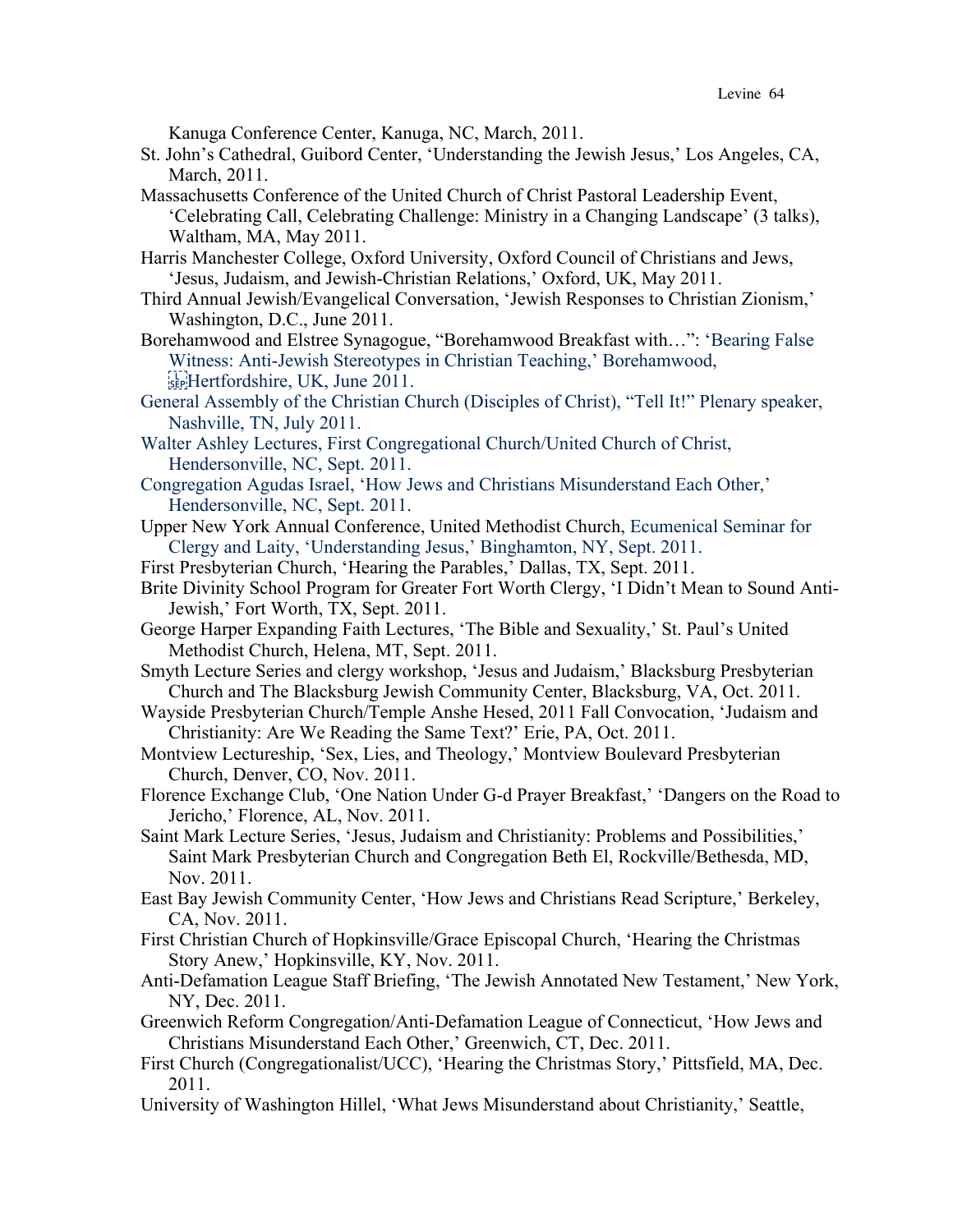WA, Jan. 2012.

- Clergy of Greater Seattle, 'Avoiding Anti-Jewish Preaching and Teaching,' Seattle, WA, Jan. 2012.
- Congregation Herzl-Ner Tamid/Mercer Island Presbyterian Church, Scholar-in-Residence weekend, Mercer Island, WA, Jan. 2012.
- Palm Beach Fellowship of Christians and Jews, 'Jesus, Judaism, and Jewish-Christian Relations'; Clergy Workshop: 'Avoiding Anti-Jewish Preaching and Teaching,' Palm Beach, FL, Jan 2012.
- Royal Poinciana Chapel Center for Spiritual Inquiry, 'Hearing the Parables Anew,' Palm Beach, FL, Jan 2012.
- Knippa Interfaith/Ecumenical Lecture, 'Where Christians Get Judaism Wrong; Where Jews Get Christianity Wrong,' Grace Lutheran Church [Missouri Synod], Tulsa, OK, Jan 2012.

92d St. Y, 'The Jewish Annotated New Testament,' New York, NY, Feb. 2012.

Seeds of Faith Conference, Episcopal Church of the Mediator/Congregation Beth Israel, 'Jewish-Christian Relations: Problems and Possibilities,' Meridian, MS, Feb. 2012.

Stephen S. Wise Temple, 'Where Christians Get Judaism Wrong; Where Jews Get Christianity Wrong,' Los Angeles, CA, Feb. 2012.

- Holy Land Democracy Project/Pacifica Christian High School, 'Jewish Christian Relations,' Los Angeles, CA, Feb. 2012.
- Congregation B'nai Israel, scholar-in-residence, 'Jewish Christian Relations,' Tustin, CA, Feb. 2012.
- Community Scholars Program, COR AME Church, 'Misunderstandings in Jewish/Christian Relations: A Public Conversation,' Irvine, CA, Feb. 2012.
- Calvary Church, Lenten Monday Preaching Series, 'Dangers on the Road to Jericho,' Memphis, TN, March 2012.
- Idlewild Presbyterian Church, 'Reading Scripture,' Memphis, TN, March 2012.
- Temple Beth Shalom, 'How Jews and Christians Read Scripture,' Santa Ana, CA, March 2012.
- First Christian Church of Fullerton, 'The Good Samaritan,' Fullerton, CA, March 2012. Church of the Foothills, 'The Good Samaritan,' Santa Ana, CA, March 2012.
- Episcopal Clergy Bible Study, St. Bartholomew's Church, White Plains, NY, April 2012.
- Kol Ami Synagogue, Scholar-in-Residence, 'Jesus and Judaism,' White Plains, NY, April 2012.

Church of the Covenant (PCUSA)/Cleveland Ecumenical Institute for Religious Studies, 'The Legacy of Jesus for Jews and Christians,' Cleveland, OH, May 2012.

Jewish Council for Public Affairs (J.C.P.A.) 2012 Plenum: Plenary Sessions, 'The Misunderstood Other: Jews and Evangelicals'; Workshop: BDS Movements in Christian Churches; Donor Reception Address, Detroit, May 2012.

- Town and Village Synagogue, 'How Jews and Christians Read Scripture Differently,' New York, NY, May 2012.
- US Conference of Catholic Bishops/National Council of Synagogues meeting, '*The Jewish Annotated New Testament*,' New York, NY, May 2012.
- Diocese of Ohio/Episcopal Preaching Foundation Clergy Conference, 'Preaching and the Historical Jesus,' Cleveland, OH, May 2012.
- Institute for Christian-Jewish Studies, 'A Conversation with Marvin Wilson and Amy-Jill Levine,' Baltimore, MD, June 2012.
- Dominican Center at Marywood, 'Jewish-Christian Relations: A Conversation with Amy-Jill Levine and Barbara Reid,' Grand Rapids, MI, June 2012.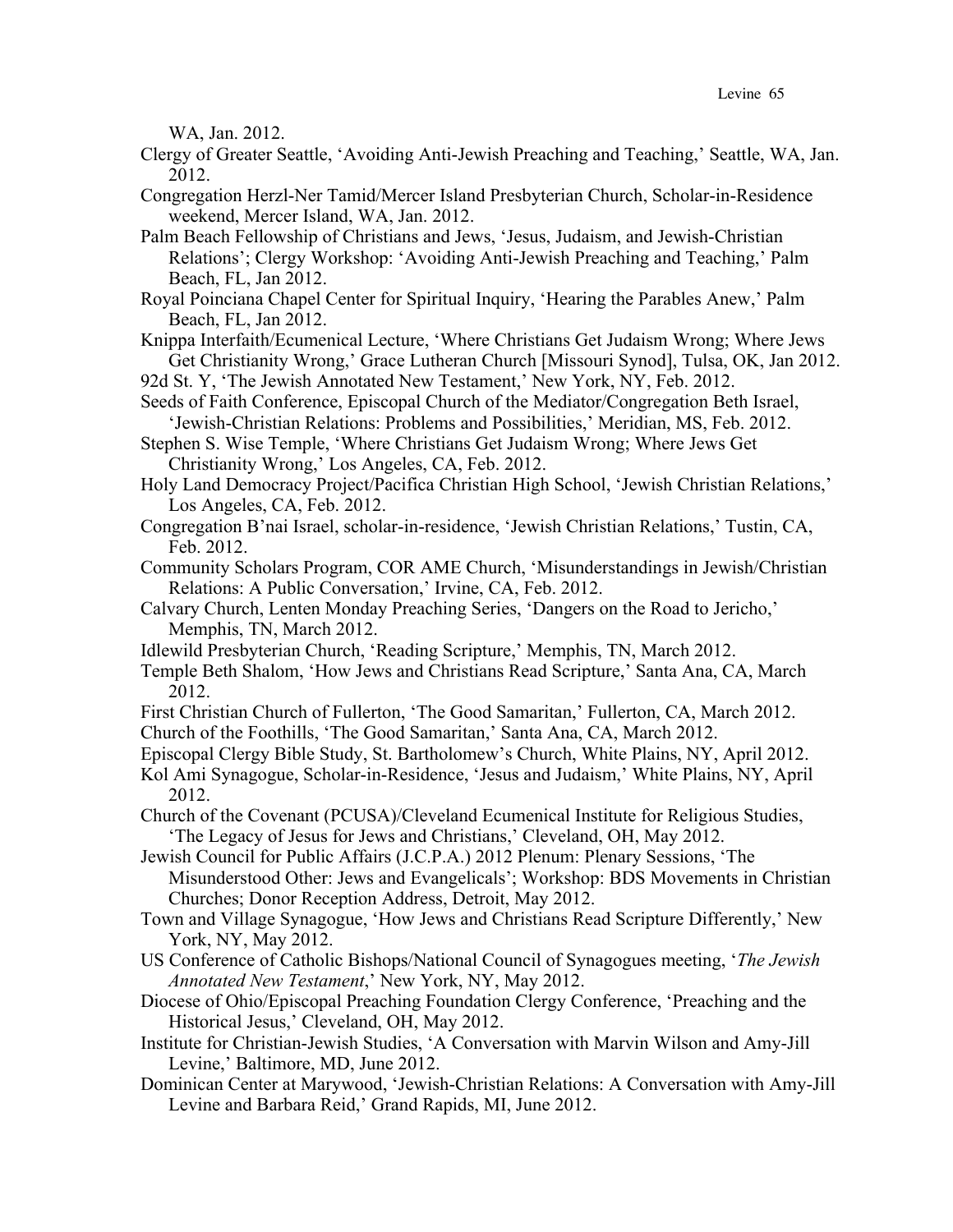- Fourth Annual Jewish-Evangelical Conversation, 'The Jewish Annotated NT,' Washington DC, June 2012.
- Monteagle Sunday School Assembly, Wayne and Virginia Jervis Bible Week Lecture, 'Jesus within Judaism'; workshop on avoiding anti-Jewish teaching, Monteagle, TN, June 2012.
- United Methodist Church of Mamaroneck/American Jewish Committee-Westchester Office, 'How Jews and Christians Misunderstand Each Other,' Mamaroneck, NY, June 2012.
- Israel Action Network, 'Reframing the Zionist Narrative' consultation, New York, Sept. 2012.
- Penn State Jewish Studies/Center for Ethics and Religious Affairs, clergy workshop; 'Avoiding Anti-Jewish Teaching and Preaching,' State College, PA, Sept. 2012.
- High Point NC clergy workshop: Jewish/Christian Relations, Sept. 2012.
- Faith and Reason Seminar (D.L. Dykes Foundation/The Workshop/Temple Beth-El, Trinity University): 'Jesus, Judaism, and Jewish-Christian Relations,' San Antonio, TX, Oct. 2012.
- Rothermel Foundation Annual Lecture, 'Jesus and Judaism,' First Presbyterian Church, New Bern, NC, Oct. 2012.
- Harrisena Community Church, Progressive Christianity Lecture Series/Scholar-in-Residence Program, 'How Jews and Christians Misunderstand Each Other,' Queensbury, NY, Nov. 2012.
- Wakefield Lectures, 'Common Roots, Different Gardens: Jews and Christians in Dialogue,' Plymouth Congregation United Church of Christ, Plymouth, NH, Nov. 2012.
- New Hampshire Board of Rabbis, 'Mistakes Jews and Christians Make About Each Other,' Manchester, NH, Nov. 2012.
- Countryside Community United Church of Christ/ADL/Tri-Faith Initiative, 'The Provocation of Jesus' Parables: Lessons for Jews, Christians, and Everyone Else,' Omaha, NE, Nov. 2012.
- Omaha Jewish Community Center, Clergy Workshop: 'Avoiding Anti-Jewish Teaching and Preaching,' Omaha, NE, Nov. 2012.
- Brotherhood Synagogue, Synaplex Adult Education: Jewish-Christian Relations, Gramercy Park, NY, Dec. 2012.
- Limmud-UK, 'Jesus in his Jewish Context, University of Warwick, Coventry, Dec. 2012.
- St. James Episcopal Church, 'Love your Neighbor' in Jewish and Christian Interpretation,' New York, NY, Jan. 2013.
- Cathedral of St. John the Divine, 'On Different Grounds: Jewish and Christian Understandings of the Land of Israel,' New York, NY, Jan. 2013.
- Coral Gables Congregational Church (UCC) and Temple Judea, Coral Gables, Theologianin-Residence: 'Jews and Christians in Conversation,' Coral Gables, FL, Feb. 2013.
- United Church of Gainesville/Congregation B'Nai Israel, Theologian-in-Residence: 'Women of Valor,' Gainesville, FL, Feb. 2013.
- Clergy Workshop on Avoiding Anti-Jewish Preaching, Duke Divinity School/Durham NC, Feb. 2013.
- Thorne Sparkman School of Religion, 'How Jews and Christians Misunderstand Each Other,' St. Paul's Episcopal Church, Chattanooga, TN, Feb. 2013.
- Dr. William and Judith Freund Scholar-in-Residence Weekend, 'Ki-Tissa-Shabbat Parah,' Temple Beth Sholom, Sarasota, FL, March 2013.
- Santa Clara/San Jose Clergy Workshop, 'Jewish Readings of the Christian New Testament,' Santa Clara University, Santa Clara, CA, March 2013.
- Jewish Council for Public Affairs (J.C.P.A.) Plenum 2013, Plenary session: 'Jewish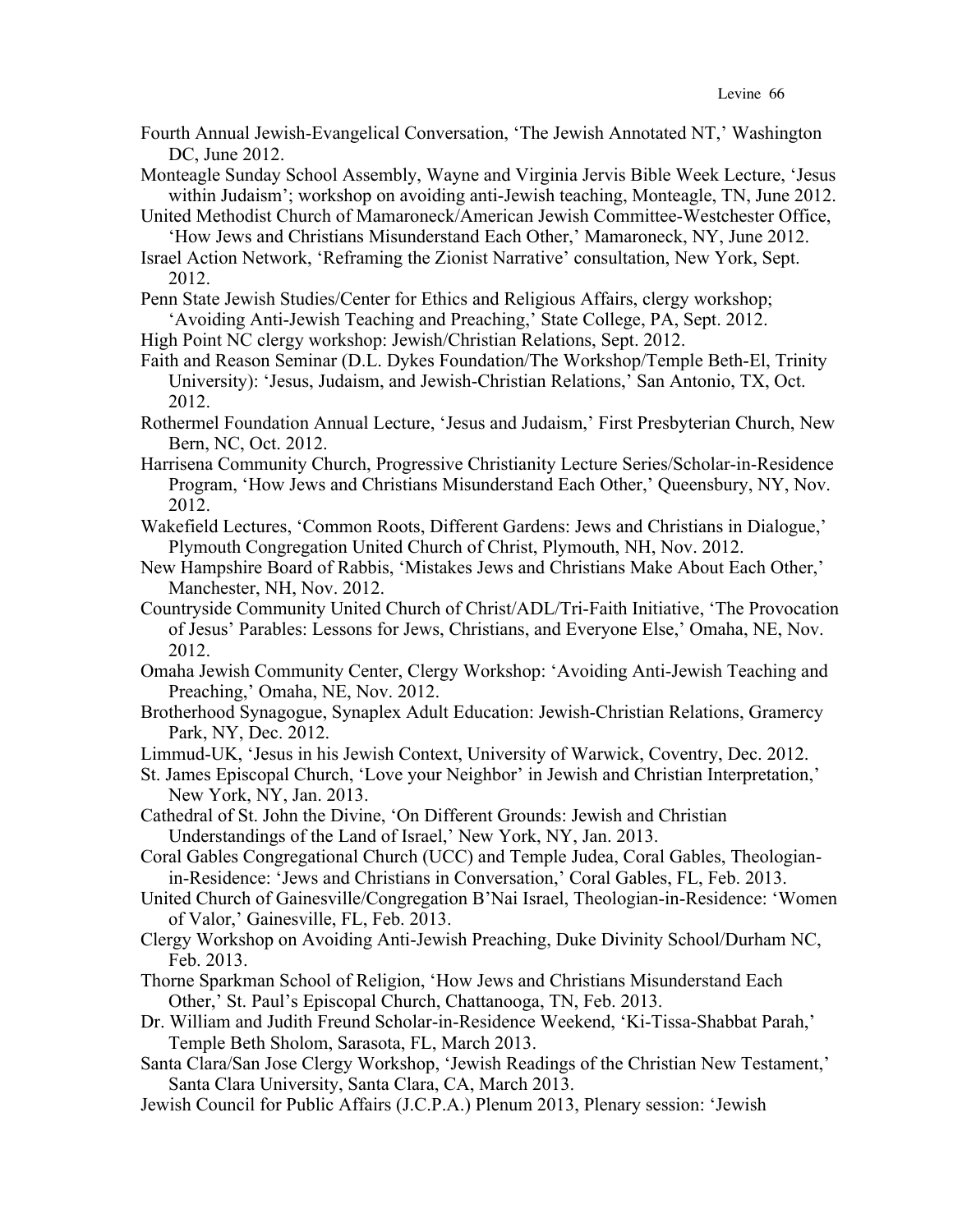Consensus and Controversy: Same Sex Relationships'; Jewish Security and Bill of Rights session, 'Interfaith Relations,' Washington, D.C. March 2013.

- General Commission on the Status and Role of Women (United Methodist Church) National Training Program, 'Women's Biblical Authority,' Nashville, TN, March 2013.
- Calgary Council of Christians and Jews, Beth Tzedec Congregation, St. Mary's University College, 'Jews and Christians Studying Sacred Texts Together,' Calgary, CA, March 2013.
- Sioux City Iowa clergy group/Grace United Methodist Church, 'Avoiding Anti-Jewish Teaching,' Sioux City, IA, March 2013.
- Kanata United Church, Scholar in Residence, Kanata, Ontario, Canada, April 2013.

Temple Beth-El, Scholar in Residence, Tacoma, WA, April 2013.

- Bremerton United Methodist Church/Kitsap Interfaith Network, 'First-Century Judaism: Jesus' Jewish Context,' Bremerton, WA, April 2013.
- Sacred Heart School of Theology, 'Avoiding Anti-Jewish Preaching and Teaching,' Hales Corner, WI, April 2013.
- The Lux Center for Catholic Jewish-Studies at Sacred Heart School of Theology, 'An Evening of Shared Understanding with Professor Amy-Jill Levine, Ph.D. and the Most Reverend Richard J. Sklba, S.T.D., 'Why Reading the New Testament Will Make You a Better Jew,' Congregation Beth Israel Ner Tamid, Glendale, WI, April 2013.
- Beth El Temple, Dr. Marcia Robbins-Wilf Scholar-in-Residence, 'Jewish-Christian Relations,' Harrisburg, PA, April 2013.
- Silver Spring Presbyterian Church, 'How to Avoid Anti-Jewish Teaching?' Harrisburg, PA, April 2013.
- Pine Street Presbyterian Church, 'Jewish and Christian Readings of Scripture,' Harrisburg, PA, April 2013.
- Derry Presbyterian Church, 'Jesus and Judaism,' Hershey, PA, April 2013.
- Chicago Board of Rabbis, 'The Jewish Annotated New Testament as a Resource for Jews,' Chicago, IL, May 2013.
- Temple Sholom, 'The New Testament as a Jewish Book,' Chicago, IL, May 2013.
- 19<sup>th</sup> Annual Clergy Convocation, Pennsylvania Southeast Conference of the United Church of Christ, 'Jesus, Judaism, and Jewish-Christian Relations: Problems and Possibilities,' Lancaster, PA, May, 2013.
- Council of Christians And Jews New South Wales 'Jesus the Misunderstood Jew,' Emmanuel Synagogue, Sydney, NSW Australia, May 2013.
- Jewish Board of Deputies, New South Wales, Consultation on BDS, Sydney, NSW Australia, May 2013.
- Catholic Education Office Sanhurst, 'The Historical Jesus,' Shepparton, VIC, Australia, May 2013.
- PAVCSS (Principals' Association of Victorian Catholic Secondary Schools) 2013 Conference Principal Presenter, 'The Place on Which You Stand is Holy Ground,' Ballarat, VIC Australia, May 2013.
- Catholic Education Office Ballarat, 'Welcoming the Stranger,' Ballarat, VIC, Australia, May 2013.
- Progressive Christian Network Victoria, 'Jesus' Parables,' Glen Iris Uniting Church, Glen Iris, VIC Australia, May 2013.
- Jewish Museum of Australia, 'Jesus in his Jewish Context,' St Kilda, VIC, May, 2013.
- Council of Christians and Jews, Victoria, 'How Jews and Christians Read Scripture Differently,' Genazzano College, Melbourne, Australia, May 2013.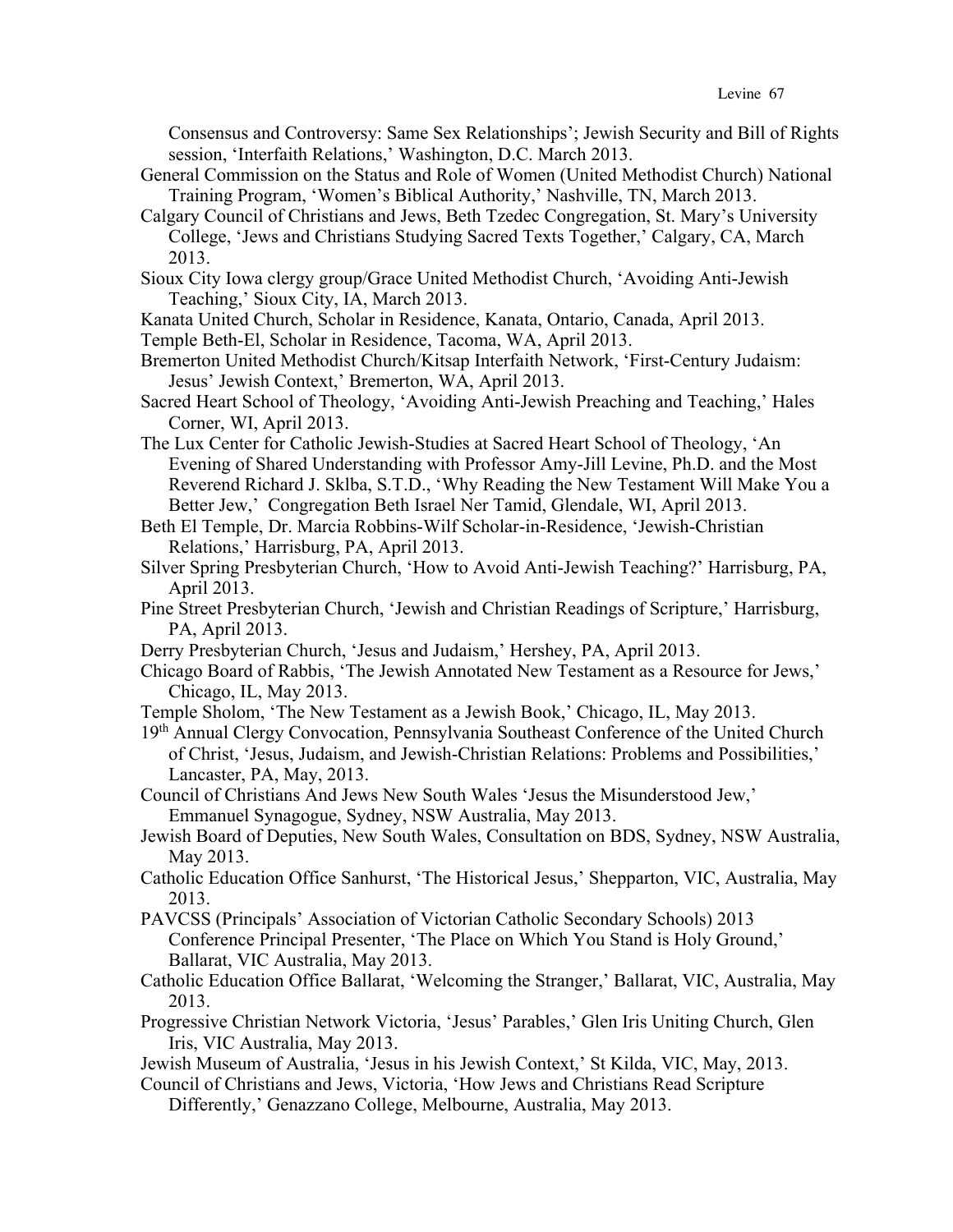Catholic Education Office Sale, 'Jesus, Suffering, Passion,' Warragul, VIC, May 2013.

- Fifth Annual Jewish-Evangelical Conversation, 'Speaking of the Middle East,' Washington, DC, June 2013.
- Anti-Defamation League, 'Jews and Christians Reading Scripture,' New York, NY, June 2013.
- Jewish-Catholic Dialogue Group of Chicago, 'Separation of Judaism and Christianity,' Chicago, IL, July 2013.
- Woodbrooke Quaker Study Centre, 'Questions on the Old Testament/Tanakh,' Birmingham, UK (via Skype), July 2013.
- St. John's Cathedral, Guibord Center, 'Women, Violence, and the Bible,' Los Angeles, CA, July 2013.
- Uniting College for Leadership and Theology/Council of Christians and Jews (SA), 'Jesus and Judaism: Why the Connection Still Matters,' Adelaide, SA, Australia, August 2013.
- St. Augustine Worship and Community Center/Wellington Regional Mission Service, 'Jesus and Judaism/Jewish and Christian Relations Weekend,' Bunbury, WA, Australia, August 2013.
- Anglican Parish of Swanbourne, 'Jesus in his Jewish Context,' Swanbourne, WA, Australia, August 2013.
- Marrold Lectures in Biblical Studies, 'Misunderstanding Judaism Means Misunderstanding Jesus,' Moravian Seminary, Bethlehem, PA, Oct. 2013.
- Lehigh Valley Clergy, 'Reading the Gospel of Matthew,' Muhlenberg College, Allentown, PA, Oct. 2013.
- Craddock Center Preaching Workshop, 'Mistakes Pastors Make,' Cherry Log, GA, Oct. 2013.
- First Presbyterian Church of Fayetteville/Martin Methodist College, Interfaith Lecture Series: The Role of the Messiah in World Religions: 'The Messiahs of Early Judaism,' First Presbyterian, Fayetteville TN, Oct. 2013.
- United Synagogue of Conservative Judaism (USCY) Centennial, 'Bearing False Witness against Jews and Judaism' (Rabbis' Breakfast); 'The Common Misunderstandings Christians Make about Judaism, and Jews Make about Christianity' (Plenary), Baltimore, MD, Oct. 2013.
- Temple Adath B'nai Israel Congregation, 'David and Bathsheba,' Evansville, IN, Oct. 2013.

Mobile Jewish-Christian Dialogue, 'How Jews and Christians Read Scripture Differently,' Springhill College, Mobile, AL, Oct. 2013.

- Lexington, KY, Episcopal Clergy Continuing Education Afternoon, 'Jesus in His Jewish Context,' Lexington, KY, Nov. 2013.
- New Hope Community Church, "A Jew, an Episcopalian, and an Evangelical Walk into a Bar…" Baltimore, MD, Nov. 2013.
- Unity Place/St. Stephen's AME Zion Church/Temple Emanuel, 'Jesus, Judaism, and Jewish-Christian Relations,' Gastonia, NC, Dec. 2013.
- Jewish Community Center of Metropolitan Detroit, Seminar for Adult Enrichment, 'The *Jewish Annotated New Testament*,' Detroit, MI, Dec. 2013.
- Congregation Beth Shalom, 'How Jews and Christians Misunderstand Each Other,' Bloomington, IN, Jan 2014.
- First United Church of Bloomington, Indiana, 'The Good Samaritan,' Bloomington, IN, Jan. 2014.
- Sanibel Congregational United Church of Christ/Congregation Bat Yam, 'Jesus the Jewish Storyteller,' Sanibel, FL, Jan. 2014.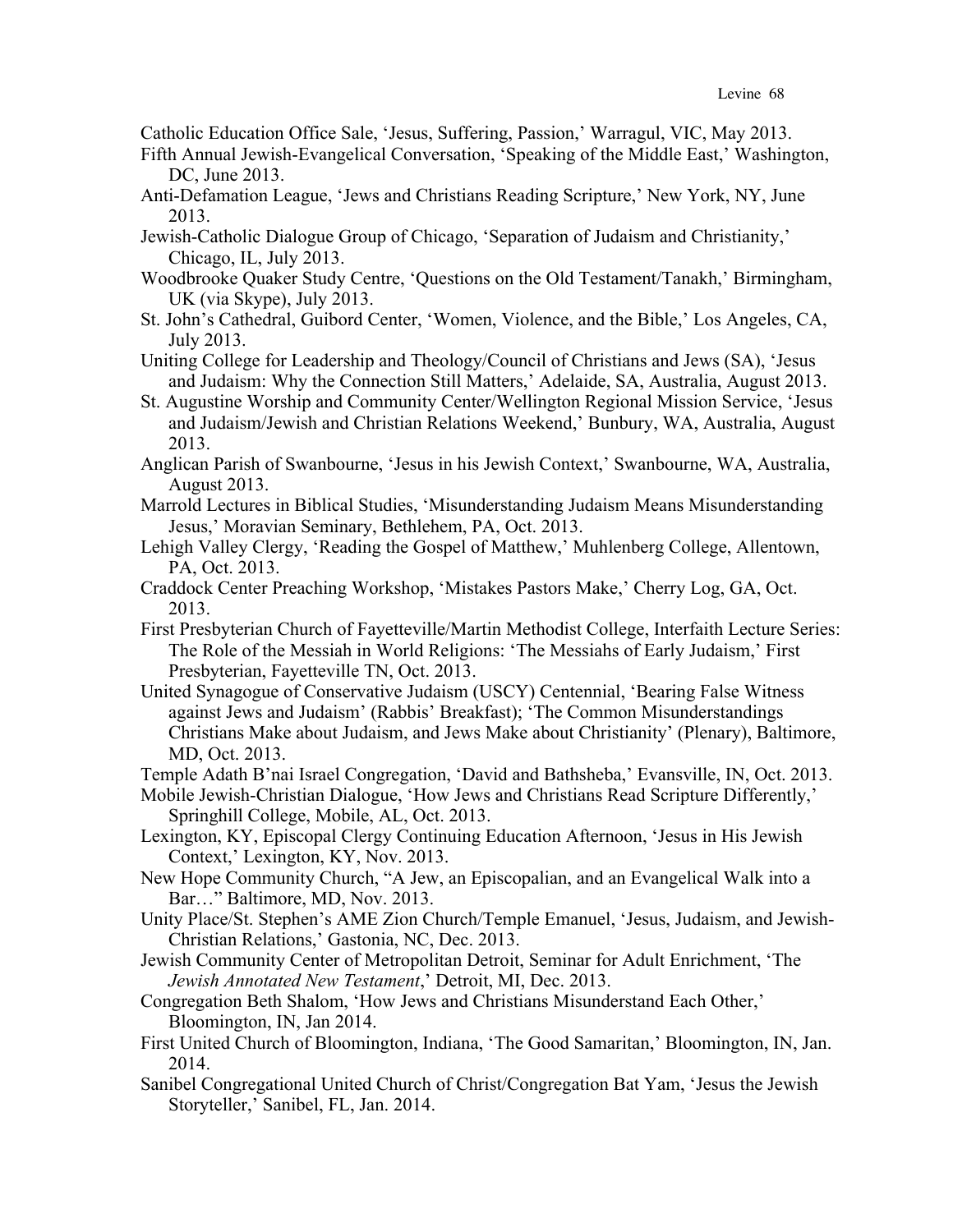- Plymouth Congregational Church/The Hebrew Congregation/Inter-Faith Ministries, 'Word and Note: the Divine Arts of Knowledge and Exultation' Scholar-in-Residence, Wichita, KS, Feb. 2014.
- First Congregational Church-Appleton, 'Avoiding Anti-Jewish Preaching and Teaching,' Apppleton, WI, Feb. 2014.
- First Presbyterian Church Neenah, Scholar-in-Residence Weekend/PIE workshops,' Neenah, WI, Feb. 2014.
- Episcopal Diocese of Southern Ohio (Columbus/Cincinnati/Dayton) Clergy Day (full-day workshop), Proctor Center, London, OH, March 2014.
- Calvary United Church of Christ/Hispanic Pentecostal Church, 'Locating Jesus in Judaism,' Reading, PA, March 2014.
- Calvary Church Lenten Preaching Series, 'Pearl of Great Price' and 'Parables of the Lost,' Calvary Episcopal Church, Memphis, TN, March 2014.
- Greater Durham Ministers Conference, Durham, NC, 'Jesus in His Jewish Context,' March 2014.
- House of Hope Presbyterian Church/Mount Zion Temple, Didier Seminar on Religion and Contemporary Thought, 'Jesus, Judaism, and Christianity,' St. Paul, MN, Mar. 2014.
- Our Lady of the Brook Parish, 'Understanding Jesus, the Jewish Storyteller,' Northbrook, IL, Apr. 2014.
- Hadassah Southern Region Spring Conference panel, 'Breaking the Glass Ceiling,' Nashville, TN, Apr. 2014.
- Church of the Holy Spirit, Angelica Center Speakers Series 2014, 'Jesus the Jewish Storyteller,' Orleans, MA, May 2014.
- Calgary Council of Christians and Jews, Beth Tzedec Congregation, St. Mary's University College, Grace Presbyterian Church, 'Sibling Rivalries,' Calgary, CA, May 2014.
- New South Wales Conference of Christians and Jews, 'Short Stories by Jesus,' Emanuel Synagogue, Sydney, NSW, July 2014.
- CEOM (Catholic Religious Education Office Melbourne) annual conference, 'You are the Light of the World,' East Melbourne, VIC, July 2014.
- Diocese of Ballarat, Clergy Workshop, 'Avoiding Anti-Jewish Teaching and Preaching,' Horsham, VIC, Aug. 2014.
- Melbourne Clergy Conference, 'Jesus in his Jewish Context,' Torquay, VIC, Aug. 2014.
- Myers Park Presbyterian Church, 'The Bible and Homosexuality,' Charlotte, NC, Oct. 2014.
- Trinity Episcopal School, 'How to Read the Bible,' Charlotte, NC, Oct. 2014.
- South Orange Clergy Workshop, 'Jesus in his Jewish Context,' Seton Hall University, South Orange NJ, Oct. 2014.
- 16th Annual *Christian Century* Lecture and Workshop, 'On Different Grounds: Jewish and Christian Understandings of the Middle East,' Christian Century, Jewish Federation of Metropolitan Chicago, Chicago Board of Rabbis, Chicago, IL, Nov. 2014.
- Interfaith Dialogue of Middle Tennessee, 'Sexuality & Scripture in Judaism, Christianity, and Islam,' Murfreesboro, TN, Nov. 2014.
- Temple Sinai/Trinity Episcopal Church, Usdin Lecture/Scholar-in-Residence Weekend, 'Jewish Christian Relations,' New Orleans, LA, Dec. 2014.
- Episcopal Church of the Nativity and Ahavath Rayim Temple, 'Jesus and Judaism: Why the Connection Matters,' Greenwood, MI, Jan. 2015.
- Holy Trinity Episcopal Church, The Alfred A. Ring Lecture Series, 'Short Stories by Jesus: The Enigmatic Parables of a Controversial Rabbi,' Gainesville, FL, Jan. 2015.
- Beth Tzedec Synagogue, 'David and Bathsheba: Refusing to Comply,' Calgary, CA, Jan.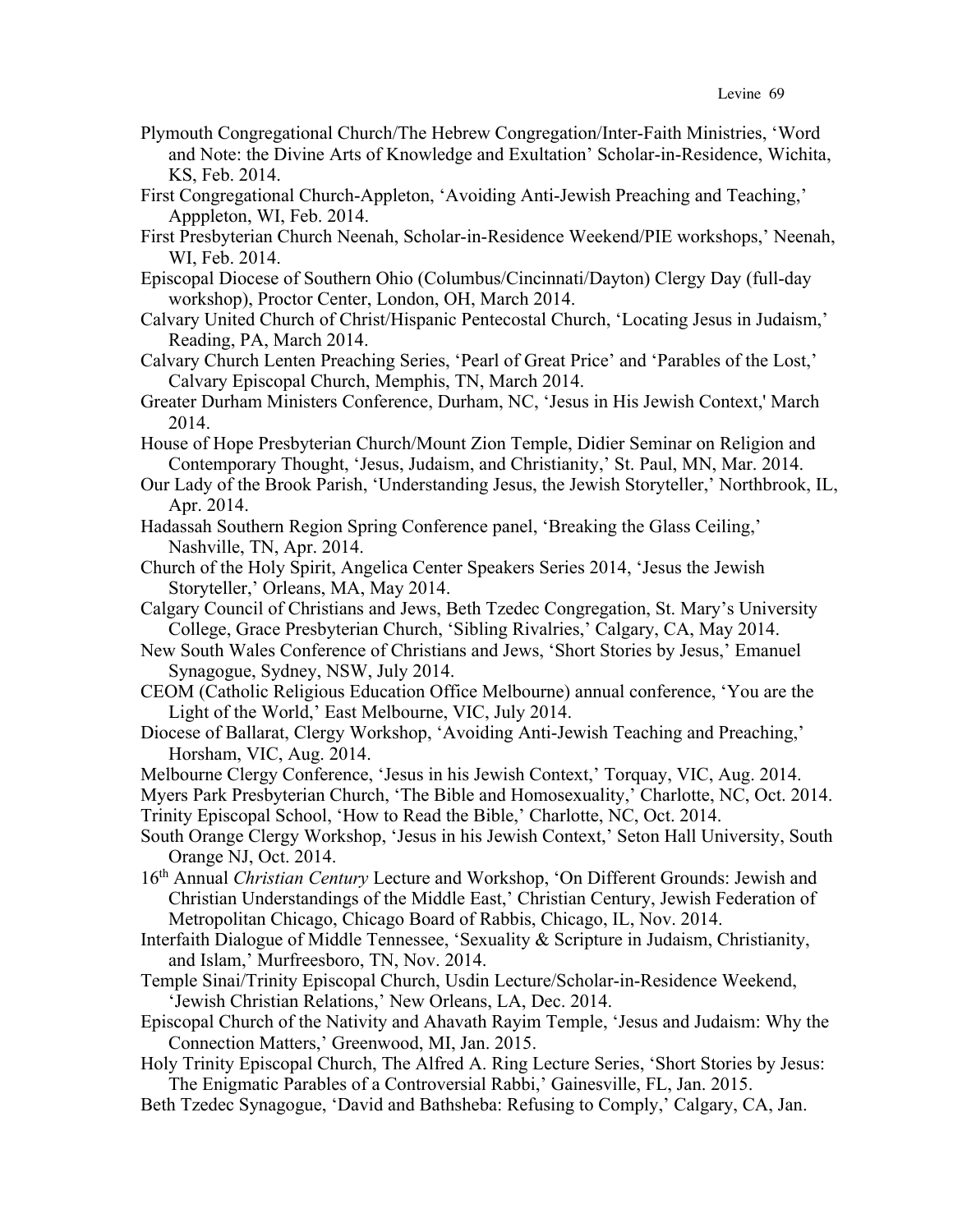2015

- St. David's United Church, 'Dinah and Shechem: Responding to Abuse,' Calgary, CA, Feb. 2015.
- Messiah Lutheran Church, 'Understanding Jesus means Understand Judaism: A Workshop for Clergy and Religious Educators,' Knoxville, TN, Feb. 2015.
- Brenau University, First Baptist Church, Grace Episcopal Church, First United Methodist Church of Gainesville, GA, Religion in the  $21<sup>st</sup>$  Century Lecture Series, EMW Lectures, 'Sibling Rivalry: Biblical Stories, Modern Interpretations,' Gainesville, GA, Feb. 2015.
- National Association of College and University Chaplains, 'Knowing What Counts/Finding the Lost,' Plenary, Vanderbilt University, Nashville, TN, Feb. 2015.
- Glastonbury Abbey, 'Listening to Other Voices': The Parable of the Prodigal in Light of Forgiveness and Reconciliation,' Hingham, MA, Feb. 2015.
- Grosse Ile Presbyterian Church, Theologian in Residence, 'Jesus, Judaism, and the Parables,' Grosse Ile, MI, March 2015.
- The American Bible Society and 'America: The National Catholic Review,' 'The Living Word: Scripture in the Life of the Church': 'Jesus' Parables: Jewish Stories, Christian Interpretations, Universal Lessons,' New York, NY, March 2015.

Interfaith Council of Wilkes-Barre, 'Jesus in His Jewish Context,' Wilkes-Barre, PA, March 2015.

Temple Sinai, Annual Henry Dofrman Memorial Scholar-in-Residence Weekend, 'The Parables of Jesus: Jewish Stories Heard through Jewish Ears,' Summit, NJ, March 2015.

- Summit, NJ Clergy Workshop: 'Understand Jesus Means Understanding Judaism,' March 2015.
- Westminster Town Hall Forum, 'Who did They Say that He Was? Jesus in Text and Context,' Westminster Presbyterian Church/Minnesota Public Radio, Minneapolis, MN, March 2015.
- International Jung Society/Jung in Ireland, plenary speaker ('sibling rivalry'), Genstal Abbey, Limerick, Republic of Ireland, April 2015.

National Workshop on Christian Unity, Plenary speaker and Bible Study Leader, Charlotte, NC, April 2015.

- Capital Region Theological Center (CTRC), 'Christianity Through a Jewish Lens,' public conversation with The Rev. Dr. Michelle Bogue-Trost, Albany, NY, May 2015.
- Seventh Annual Jewish/Evangelical Conversation, 'Teachers and Preachers on Anti-Jewish NT Passages,' Washington, D.C., June 2015.

Trinity Lutheran Seminary, 'Seeing Jesus in the Jewish Context,' Columbus, OH, June 2015.

- Seeking Peace in the Holy Land: A Community Conversation Involving Christians and Jews, Plenary: 'Jewish and Christian Biblical Perspectives on the Land of Israel,' Trinity Lutheran Seminary, Columbus, OH, June 2015.
- Monteagle Sunday School [133<sup>rd</sup>] Assembly, 'Of Pearls, Priests, and Prodigals: Hearing the Parables through First-Century Jewish Ears,' Monteagle TN, June 2015.
- Australian Catholic Bishops Conference and Broken Bay Institute annual eConference: Religion: Catalyst for Violence or Peace? Probing the Abrahamic Traditions for Answers, 'Jewish Ideas of Peace and Non-Violence,' Pennant Hills, NSW Australia, June 2015.
- First Christian Church (Disciples of Christ), Scholar-in-Residence, Edmond, OK, Aug. 2015.
- Lenoir-Rhyne University, Institute for Faith and Learning, 'Of Pearls and Prodigals,' Hickory, NC, Sept. 2015.
- Lutheran Theological Southern Seminary, 'Understanding Jesus Means Understanding Judaism,' Columbia, SC, Sept. 2015.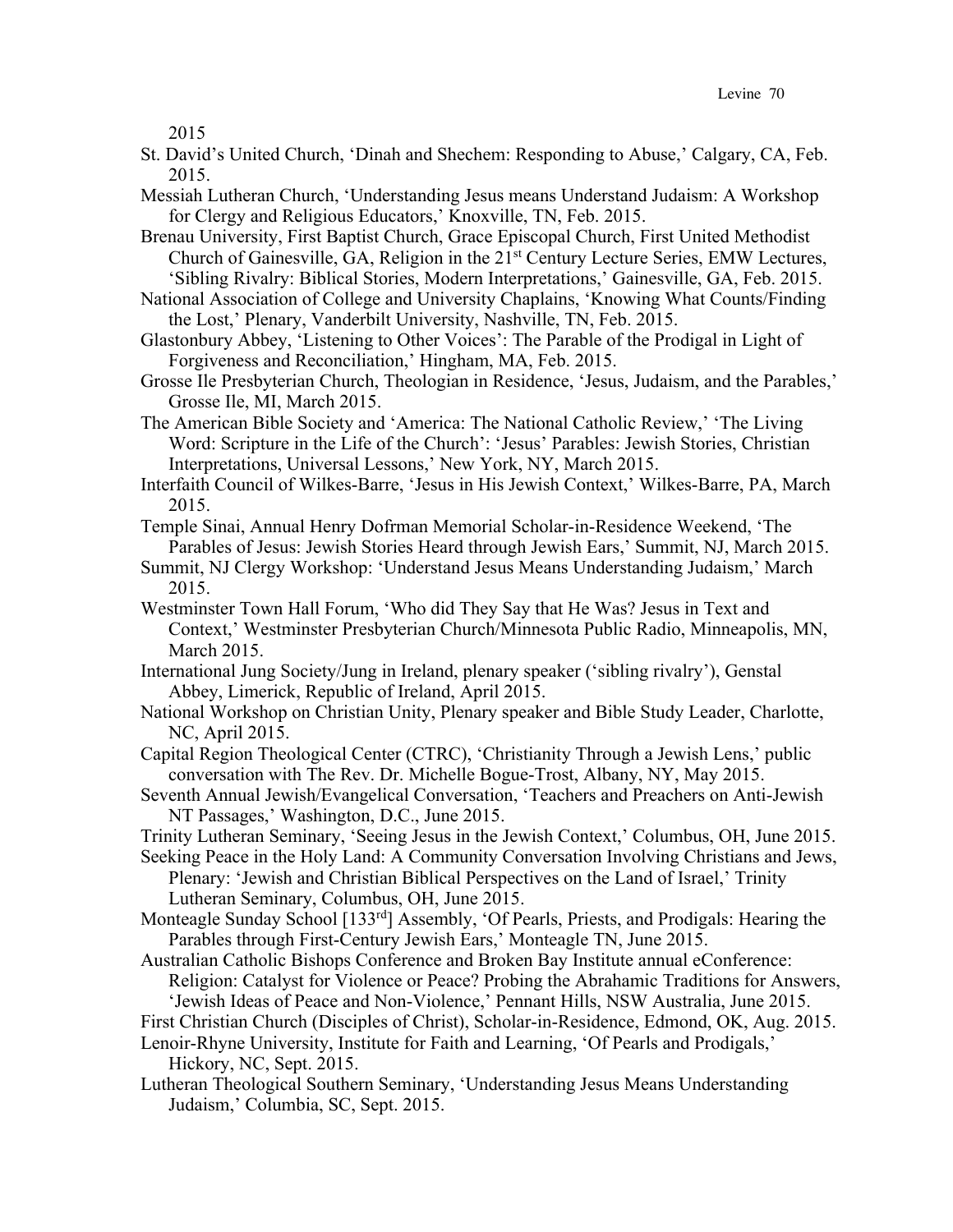- St. Cyprian Episcopal Church, 'Questions in Biblical Studies and Jewish/Christian Relations,' St. Augustine, FL, Sept. 2015.
- St. Paul's Episcopal Church, 'Understanding Jesus Means Understanding Judaism,' Daphne, AL, Oct. 2015.
- Springhill Avenue Temple, Fran and Paul Brown Scholar-in-Residence, 'Jesus in his Jewish Context,' Mobile, AL, Oct. 2015
- Ahavas Chesed Synagogue, 'Speaking of the Middle East: Jews and Christians in Conversation,' Mobile, AL, Oct. 2015
- Our Savior Catholic Church, 'Hearing the Parables through Jewish Ears,' Mobile, AL, Oct. 2015
- First Baptist Church of Mobile, 'The Good Samaritan,' Mobile, AL, Oct. 2015.
- Temple Beth Sholom, 'Understanding Jesus means Understanding Judaism: A Workshop on Jewish/Christian Relations,' Topeka, KS, Oct. 2015.
- Central Library, 'Jesus' Parables in their Jewish Contexts,' Kansas City, MO, Oct. 2015
- Temple Israel of Greater Kansas City, 'What Jews and Christians Should Know about Each Other,' Overland Park, KS, Oct. 2015.
- Congregation Beth Shalom, 'Melchizedek in Jewish and Christian History,' Overland Park, KS, Oct. 2015
- Second Presbyterian Church, 'Understanding Jesus means Understanding Judaism,' Kansas City, MO, Oct. 2015.
- Church of the Resurrection (UMC), 'Strangers No More,' 'Jesus: Prayer, Piety, and Politics,' Leawood, KS, Oct. 2015.
- American Public Square (formerly The Village Square), 'Talking Scripture: Sacred Words in Human Hands,' Kansas City, MO, Oct. 2015.
- Christian-Jewish Council of Greater Charleston, 'Misunderstanding Jesus means Misunderstanding Judaism,' Church of the Holy Communion, Charleston, SC, Oct. 2015.
- Kahal Kadosh Beth Elohim (KKBE), 'How Jews and Christians Read Scripture Differently,' Charleston, SC, Oct. 2015.
- Westminster Presbyterian Church, 'Understanding Jesus means Understanding Judaism,' Dayton, OH, Oct. 2015.
- Spark Church, 'Jesus the Jew,' Palo Alto, CA, Nov. 2015.
- Bellarmine College of Liberal Arts, Loyola Marymount University, 39<sup>th</sup> Annual Catholic-Jewish Women's Conference, 'A Jubilee for Nostra Aetate: The Vatican Revolution – the Ongoing Struggle for Jewish-Catholic Reconciliation,' Los Angeles, CA, Nov. 2015.
- St. Michael and All Angels Episcopal Church, Distinguished Lecture Series, 'Agreeing to Disagree' and 'Different Readings: Both Correct,' Dallas, TX, Nov. 2015.
- Archdiocese of St. Paul and Minneapolis (Roman Catholic), 'Nostra Aetate at 50,' Minneapolis, MN, Dec. 2015.
- Temple Sinai/ Holy Innocents' Episcopal Church, 'Sacred Words: Universal Messages' Scholar-in-Residence Weekend, Atlanta, GA, Jan. 2016.
- 'Theology on Tap,' 'How Jews and Christians Read Scripture Differently,' The Camp House, Chattanooga, TN, Jan. 2016.
- Temple Beth Shalom, Scholar-in-Residence; Jundt Lunch and Clergy Workshop, Spokane, WA, Feb. 2016.
- Village Presbyterian Church, Visiting Scholar, Presbyterian Women of Village Presbyterian Church, 'Jesus the Jewish Storyteller,' Prairie Village, KS, March 2016.
- Naples United Church of Christ, Scholar-in-Residence, 'Jesus, Judaism, and Jewish-Christian Relations,' Naples, FL, Feb. 2016.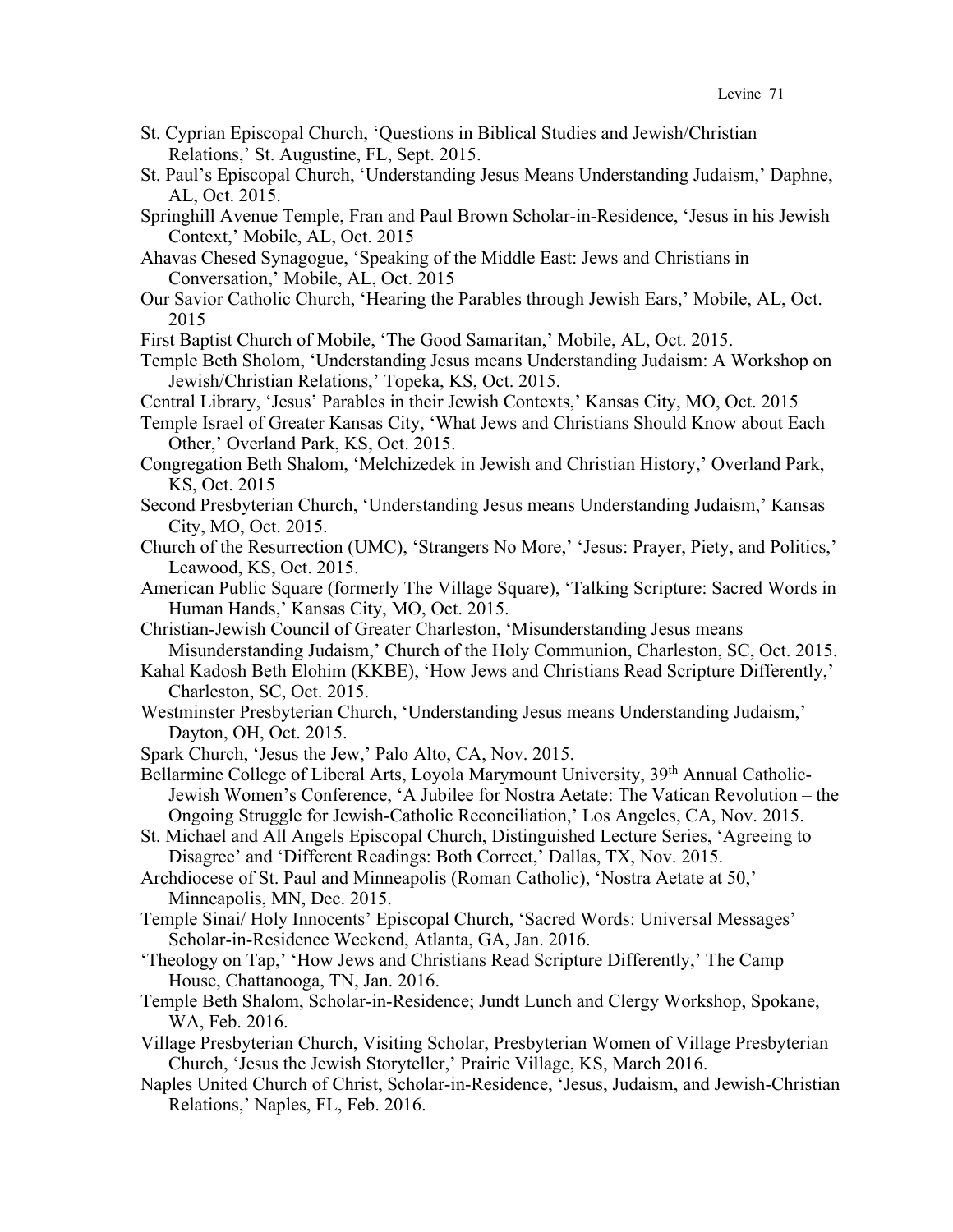- Kenosha inter-religious dialogue weekend Scholar-in-Residence, 'Jewish-Christian Relations': Beth Hillel Synagogue, Holy Rosary (Roman Catholic) Church, First United Methodist Church, Kenosha, WI, March 2016.
- All Saints (Episcopal) Church, 'Jesus in his Jewish Context,' and Clergy Workshop, Birmingham, AL, March 2016.
- South Points Association for Exploring Religion (SPAFER), "Jesus, Judaism, and Jewish-Christian Relations," Birmingham, AL, March 2016.
- Bethany/61<sup>st</sup> Oreon E. Scott Lectures, "Jesus, Judaism, and Jewish-Christian Relations," Bethany College, Bethany, WV, April 2016.
- Glazer Lecture, 'Jesus and Judaism,' Temple Beth El, Bloomfield Hills, MI, April 2016.
- Grace Oak Park (Episcopal), 'Avoiding Anti-Jewish Preaching and Teaching,' Oak Park, IL, May 2016.
- DuPage Ministerial Association, 'Agreeing the Disagree: How Jews and Christians Read Scripture,' Hinsdale, IL, May 2016
- Grace Church Hinsdale (Episcopal), 'Reflections on the Good Samaritan' and 'The Bible and Homosexuality,' Hinsdale, IL, May 2016.
- Episcopal Diocese of Western Massachusetts, Clergy Retreat, Greenfield, NH, May 2016.
- Guibbord Center, 'On Different Grounds: Jewish and Christian Biblical Understanding of the Middle East,' St. John's Cathedral, Los Angeles, CA, May 2016.
- Diocese of Birmingham, Church of England (Anglican), Jesus in His Jewish Context,' Swanwick, UK, June 2016.
- LimmudCambridge and YoungLimmudCambridge, 'Jewish Christian Relations' and 'Jesus the Jewish Storyteller,' Cambridge, UK, June 2016.
- Diocese of Ballarat, Jewish-Christian Relations and Jesus, Horsham, VIC, Australia, June 2016.
- Diocese of Sale, Jesus and Judaism, Warrugul, VIC, Australia, June 2016.
- CaSPA (Catholic Secondary Principals Australia) annual conference, Plenary speaker, "Walking in the Light, and the Darkness," Melbourne, VIC, Australia, July 2016.
- Sophia Ecumenical Feminist Spirituality Center, 'Understanding Jesus,' Adelaide, SA, Australia, July 2016.
- Jewish Federation of Springfield/Westminster Presbyterian Church, 'Agreeing to Disagree: How Jews and Christians Read the Bible Differently,' Springfield, IL, August 2016.
- Temple B'rith Sholom Clergy Study, 'Genesis 1-3,' Springfield, IL, August 2016.
- First Federated Church, 'Understanding Jesus Means Understanding Judaism,' Peoria, IL, August 2016.
- First United Methodist Church, 'Pearls and Prodigals,' Brevard, NC, Sept. 2016.
- St. Philip's Episcopal Church, 'Jesus and his Jewish Context,' Brevard, NC 2016.
- The Temple, Tikkun Selichot (study session), 'Cain and Abel: Sibling Rivalry, Crime and Punishment, Divine Responsibility and Divine Response,' Louisville, KY, Sept. 2016.
- St. Matthew's Episcopal Church, 'Economic Justice and the Parables,' Louisville, KY, Sept. 2016.
- Kirk in the Hills/Congregation Shir Tikvah/Kyes Lecture/Scholar-in-Residence, 'Jesus in his Jewish Context,' Bloomfield Hills, MI, Oct. 2016.
- Christ Church and Temple Shalom, Courage and Faith Speaker Series/Scholar-in-Residence, 'Jesus and Judaism,' Greenwich, CT, Oct. 2016
- St. Michael and All Angels Episcopal Church, Theologian-in-Residence I: 'The Calls to Action, to Speak about Church and State, to Discipleship,' Dallas, TX, Oct. 2016.
- Church of the Good Shepherd (ELCA), Scholar-in-Residence, Billings, MT, Nov. 2016.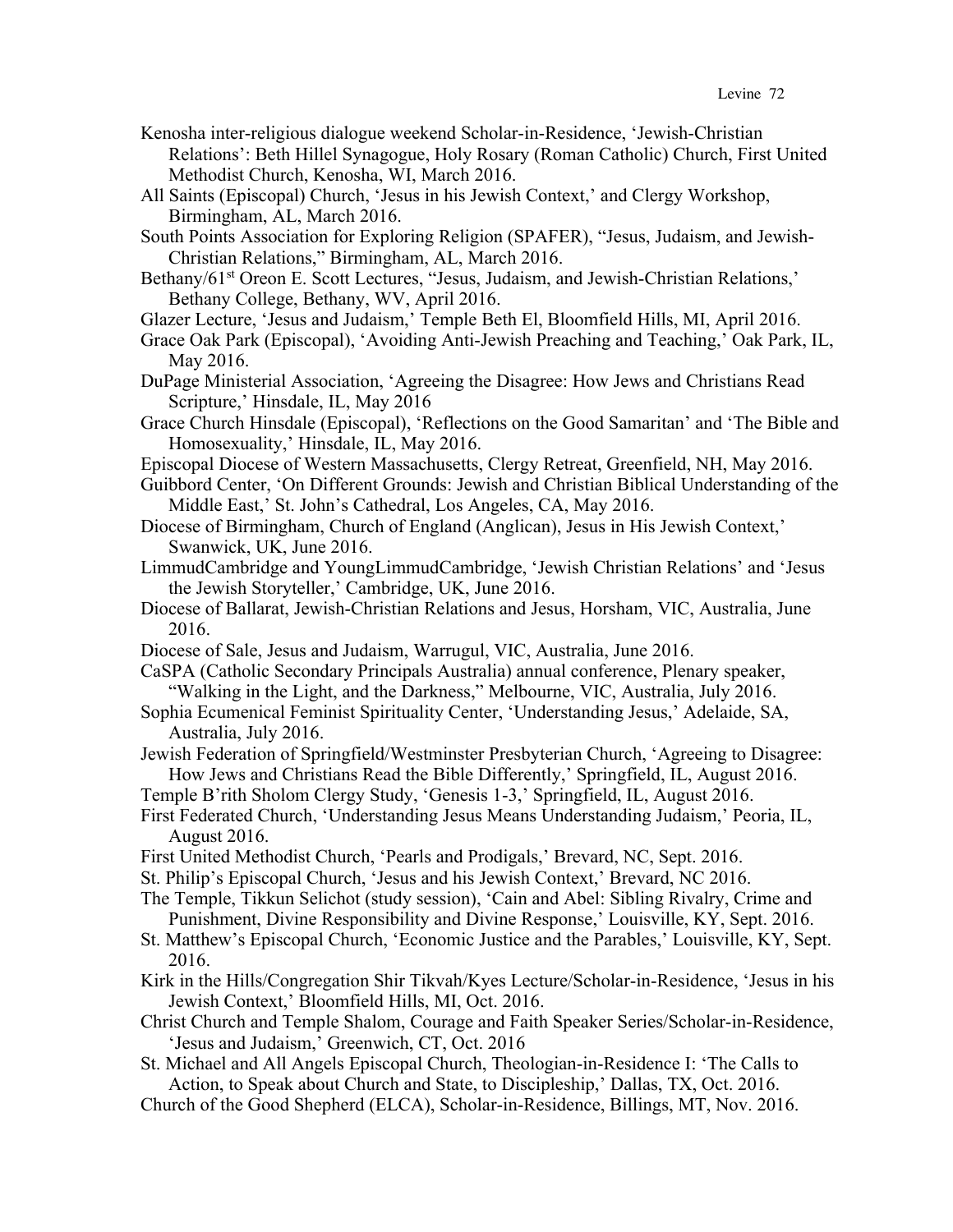Isaac Wise Temple, 'Agreeing to Disagree: How Jews and Christians Read Scripture Differently,' Cincinnati, OH, Nov. 2016.

Knox Presbyterian Church, Tom York Lecture Series, Cincinnati, OH, Nov. 2016.

Park Avenue Synagogue, Brick Church, and Church of the Heavenly Rest (Episcopal), scholar-in-residence interfaith talks, New York, NY, Dec. 2016.

Emmanuel Lutheran Church/Metropolitan Washington DC Synod, Evangelical Lutherna Church in America//Jewish Community Relations Council, clergy workshop: 'Understanding Jesus means Understanding Judaism,' Bethesda, MD, Dec. 2016.

St. Michael and All Angels Episcopal Church, Theologian-in-Residence II: 'How Am I Called to Be With Others?,' Dallas, TX, Oct. 2016.

Temple Sinai, Scholar-in-Residence, Clergy Workshop, Rabbis' Study Session (ARA): 'Understanding, Acceptance, and Appreciation of the Other,' Atlanta, GA, Feb. 2106.

- Holy Cross Church in Moorpark, Clergy Workshop, 'Understanding Jesus means Understanding Judaism, Moorpark, CA, March 2017.
- Stephen Wise Temple/Association for Jewish Studies Distinguished Lecture Series, 'Jesus, Judaism, and Jewish-Christian Relations,' Los Angeles, CA, March 2017.

Anderson School of Theology for Laypersons, Phil Silverstein Memorial Lectures, Boulevard Baptist Church, Anderson, SC, March 2017.

- St. Peter's Episcopal Church, Lectures in Honor of Bishop John Shelby Spong, Morristown, NJ, March 2017.
- Church of Our Savior, Lutheran, 'An Understanding of Jesus in His Jewish Context' workshop, Manhasset, NY, March 2017.
- St. Michael and All Angels Episcopal Church, Theologian-in-Residence III: 'How am I Called to Live in the World?,' Dallas, TX, April 2017.

Hendrix College Clergy Workshop, 'Misunderstanding Judaism means Misunderstanding Jesus,' Conway, AR, April 2017.

Immaculate Conception Church, Bishop Keane Lecture Series, 'Hearing Jesus' Parables as Jewish Stories,' Herndon, VA, May 2017.

St. Mary's /Immaculate Conception Staff workshops, Roslyn Retreat Center, Richmond, VA, May 2017.

St. Mary's (Roman Catholic) Church, 'Jesus the Jewish Storyteller,' Richmond, VA, May 2017.

Catholic Religious Australia QLD, 'Women Who Walked with Jesus/Book of Ruth,' Brisbane, QLD, May 2017.

Santa Teresa Spirituality Centre, FACE (National Network of Formation for Australian Catholic Educators), Parables, Ormiston, QLD, May 2017.

- Rockhampton Catholic Religious Educators, two-day workshops, Rockhampton, QLD, June 2017.
- Townsville Catholic Religious Educators, two-day workshops, Magnetic Island, QLD, June 2017.
- Pimlico public lecture/Catholic Religious Educators, 'Women Who Walked with Jesus,' Townsville, QLD, June 2017.
- Cairns APREs, Leadership, Teachers, and CES Staff, two-day workshops, Cairns, QLD, June 2017.
- Brisbane Campus Ministers Colloquium, one-day workshop, Brisbane, QLD, June 2017.
- Toowomba Catholic Religious Educators Program, one-day workshop, Toowoomba, QLD, June 2017.
- BCE/EB/IFE/ACU Master Classes, two-day workshops, Brisbane, QLD, June 2017.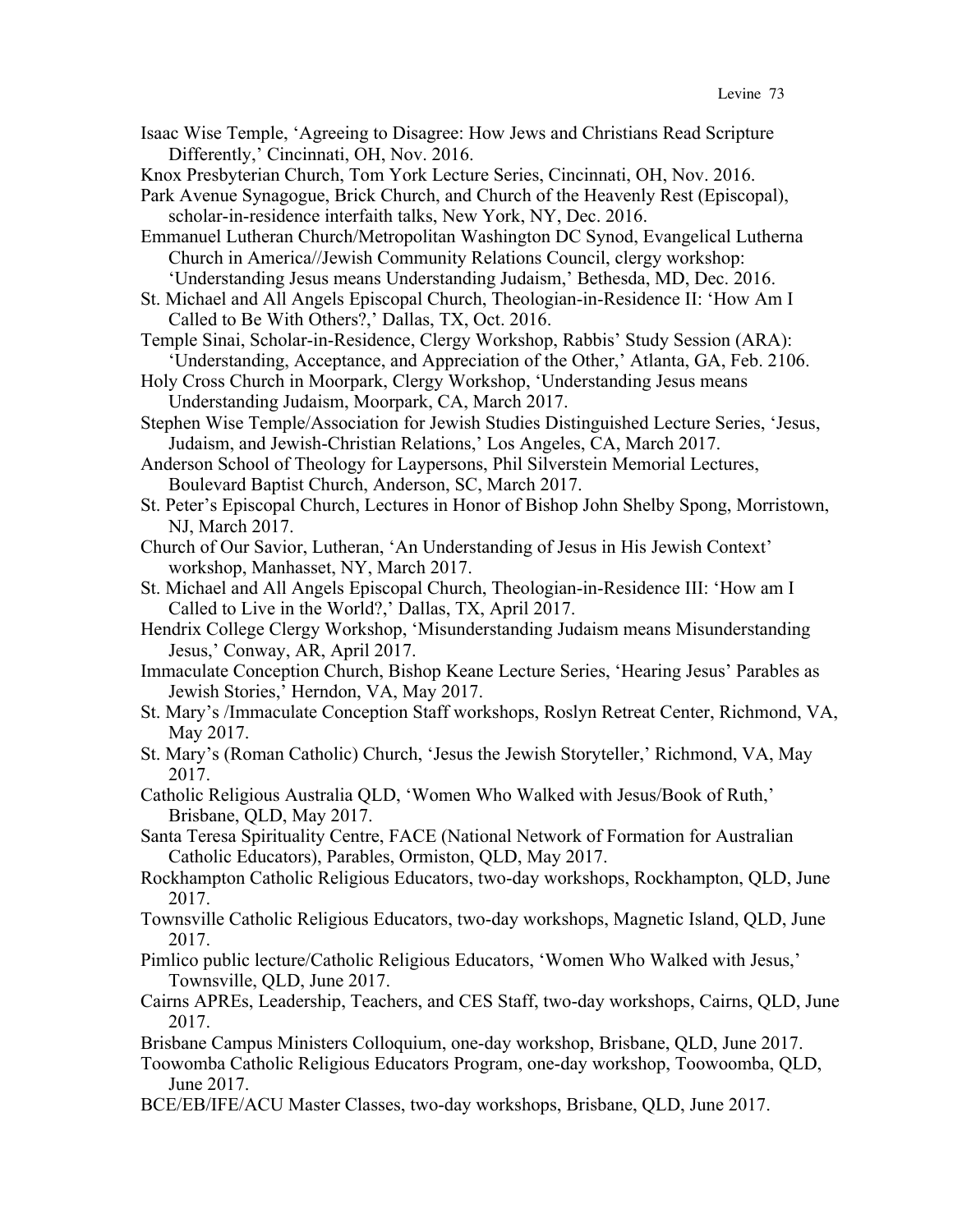- Good Samaritan Schools Australia Board and Council, one-day workshop, Glebe/Sydney, NSW, June 2017.
- St. Hilda Episcopal Church, 'Jesus in His Jewish Context Clergy Workshop,' Catonsville, MD, Aug. 2017.
- First Presbyterian Church/Jewish Federations of North America (D.C.), 'Of Pearls and Prodigals,' Atlanta, GA, Sept. 2017.
- St. Mark's Presbyterian Church, 'Teaching and Preaching about Jesus, Without Contempt for Judaism,' Bethesda, MD, Oct. 2017.
- Medicine and Ministry Conference 2017, Medicine, Ministry, and the Bible, Kanuga, NC, Nov. 2017.
- Congregation Sukkat Shalom/First Congregational Church of Wilmette/ Kenilworth Union Church: 'David and Bathsheba: Sex, Lies, and Politics,' Wilmette, IL, Nov. 2017.

LimmudUK, 'Jewish-Christian Relations and the Bible' (4 lectures) Birmingham, Dec. 2017. Alma College Clergy Workshop, Alma, MI, Jan. 2018.

APCE (Association of Presbyterian Church Educators) Annual Conference, 'A Surprising Look at Parables' (with Sandy Eisenberg Sasso), Louisville, KY, Feb. 2018.

Parish of St. Matthew (Episcopal) Stern Lectures, in collaboration with Congregation Kehillat Israel, 'Jesus the Jewish Storyteller,' Pacific Palisades, CA, Feb. 2018.

University of Dayton/Clergy Workshop, 'Understanding Jesus Means Understanding Judaism,' Dayton, OH, Feb. 2018.

- Temple Emanu-El, Clergy Workshop, 'Understanding Jesus Means Understanding Judaism,' Waterford, CT, Feb. 2018.
- Irvine Congregational United Church of Christ, 'Jesus, Judaism, and Jewish Christian Relations, Irvine, CA, March 2018.
- Congregation Beth-El Zedeck, Clergy Workshop: 'Understanding Jesus Means Understanding Judaism,' Indianapolis, IN, March 2018.
- Drury University/Clergy Workshop and Matthew 25 Project, 'Teaching in Prison,' Springfield, MO, April 2018.
- Carleton University/Clergy Workshop, 'Understanding Jesus Means Understanding Judaism,' Northfield, MN, April 2018.
- Congregation B'nai Jacob, Estelle B. Solomon scholar-in-residence program and clergy workshop, Phoenixville, PA, May 2018.
- St. Ann Chapel (Roman Catholic), 'Challenging Stories of Jesus: The Enigmatic Parables of a Controversial Rabbi,' Phoenixvile, PA, May 2018.

Washington Board of Rabbis Breakfast, 'Messianic Judaism; Israel/Palestine,' Bethesda, MD, June 2018.

- Open Table Youth Theology Programs, University of Evansville, Evansville, IN, July 2018.
- Union of Messianic Jewish Congregations Annual Meeting: plenary and workshop, Orlando, FL, July 2018.

Canterbury Court, Theologian-in-residence and clergy workshop, Atlanta, GA, Sept. 2018.

- Diocese (Episcopal) of Lansing, Epiphanies Conference, 'Understanding Jesus means Understanding Judaism: Torah, Women, Parables, Gentiles,' Whitaker Institute, East Lansing, MI, Oct. 2018.
- Boston College, Center for Christian-Jewish Learning, Clergy Workshop, 'Understanding Jesus means Understanding Judaism,' Chestnut Hill, MA, Oct. 2018.
- Colgate University, Jewish Studies-sponsored Workshop for Clergy, 'Understanding Jesus means Understanding Judaism,' Hamilton, NY, Oct. 2018.
- Washington DC Board of Rabbis, Clergy Lunch and Workshop, 'Reading the Parables,' St.